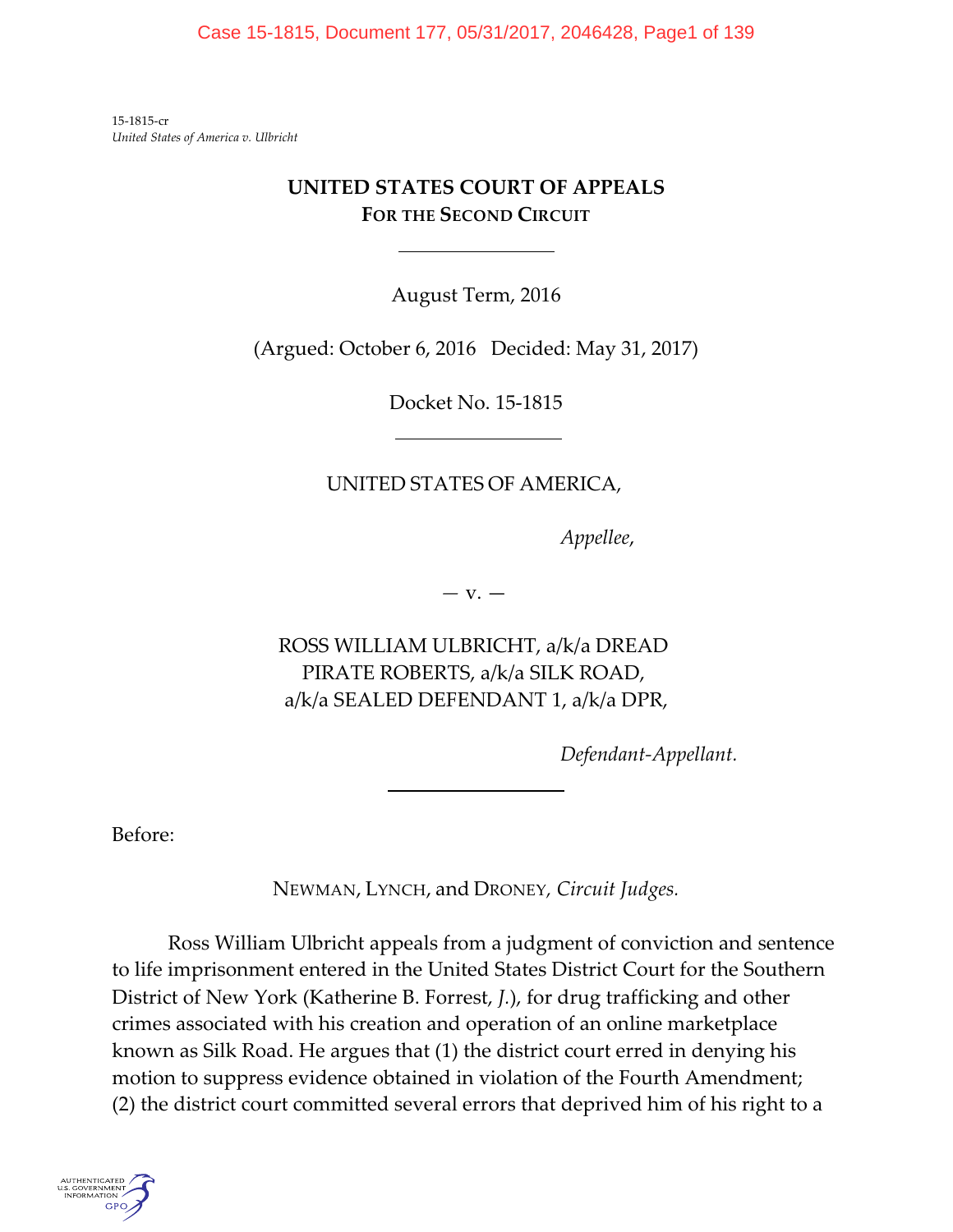fair trial, and incorrectly denied his motion for a new trial; and (3) his life sentence is both procedurally and substantively unreasonable. For the reasons set forth below, the judgment of the district court is AFFIRMED in all respects.

 $\overline{\phantom{a}}$ 

JOSHUA L. DRATEL, Joshua L. Dratel, P.C., New York, NY, *for* defendant-appellant Ross William Ulbricht.

- EUN YOUNG CHOI, Assistant United States Attorney (Michael D. Neff, Timothy T. Howard, Adam S. Hickey, Assistant United States Attorneys, *on the brief*), *for* Preet Bharara, United States Attorney for the Southern District of New York, New York, NY.
- Tamar Todd, Jolene Forman, Drug Policy Alliance, Oakland, CA, *for amici curiae* Drug Policy Alliance, Law Enforcement Against Prohibition, JustLeadershipUSA, and Nancy Gertner.
- Joel B. Rudin, Law Offices of Joel B. Rudin, P.C., New York, NY; Steven R. Morrison, University of North Dakota School of Law, Grand Forks, ND, *for amicus curiae* National Association of Criminal Defense Lawyers.

GERARD E. LYNCH, *Circuit Judge*:

 $\overline{a}$ 

Defendant Ross William Ulbricht appeals from a judgment of conviction and sentence to life imprisonment entered in the United States District Court for the Southern District of New York (Katherine B. Forrest, *J.*). A jury convicted Ulbricht of drug trafficking and other crimes associated with his creation and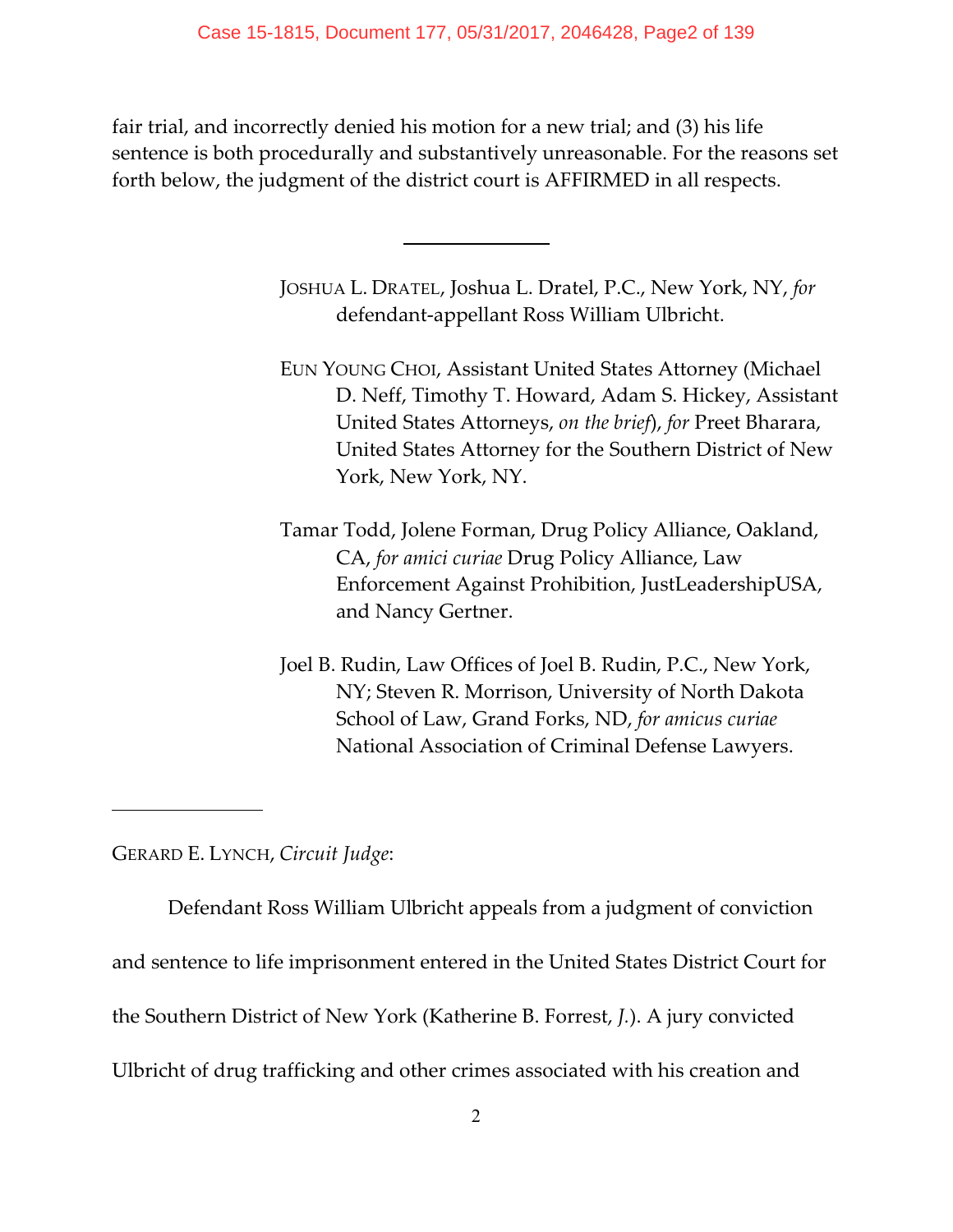operation of Silk Road, an online marketplace whose users primarily purchased and sold illegal goods and services. He challenges several aspects of his conviction and sentence, arguing that (1) the district court erred in denying his motion to suppress evidence assertedly obtained in violation of the Fourth Amendment; (2) the district court committed numerous errors that deprived him of his right to a fair trial, and incorrectly denied his motion for a new trial; and (3) his life sentence is both procedurally and substantively unreasonable. Because we identify no reversible error, we AFFIRM Ulbricht's conviction and sentence in all respects.

### **BACKGROUND**

In February 2015, a jury convicted Ross William Ulbricht on seven counts arising from his creation and operation of Silk Road under the username Dread Pirate Roberts ("DPR").<sup>1</sup> Silk Road was a massive, anonymous criminal

<sup>&</sup>lt;sup>1</sup> The seven crimes of conviction were: (1) distribution and aiding and abetting distribution of narcotics, 21 U.S.C. § 812, § 841(a)(1), § 841(b)(1)(A) and 18 U.S.C. § 2; (2) using the Internet to distribute narcotics, 21 U.S.C. § 812, § 841(h) and § 841(b)(1)(A); (3) conspiracy to distribute narcotics, 21 U.S.C. § 846; (4) engaging in a continuing criminal enterprise, 21 U.S.C. § 848(a); (5) conspiring to obtain unauthorized access to a computer for purposes of commercial advantage and private financial gain and in furtherance of other criminal and tortious acts, 18 U.S.C. § 1030(a)(2) and § 1030(b); (6) conspiring to traffic in fraudulent identification documents, 18 U.S.C. § 1028(f); and (7) conspiring to launder money, 18 U.S.C. § 1956(h).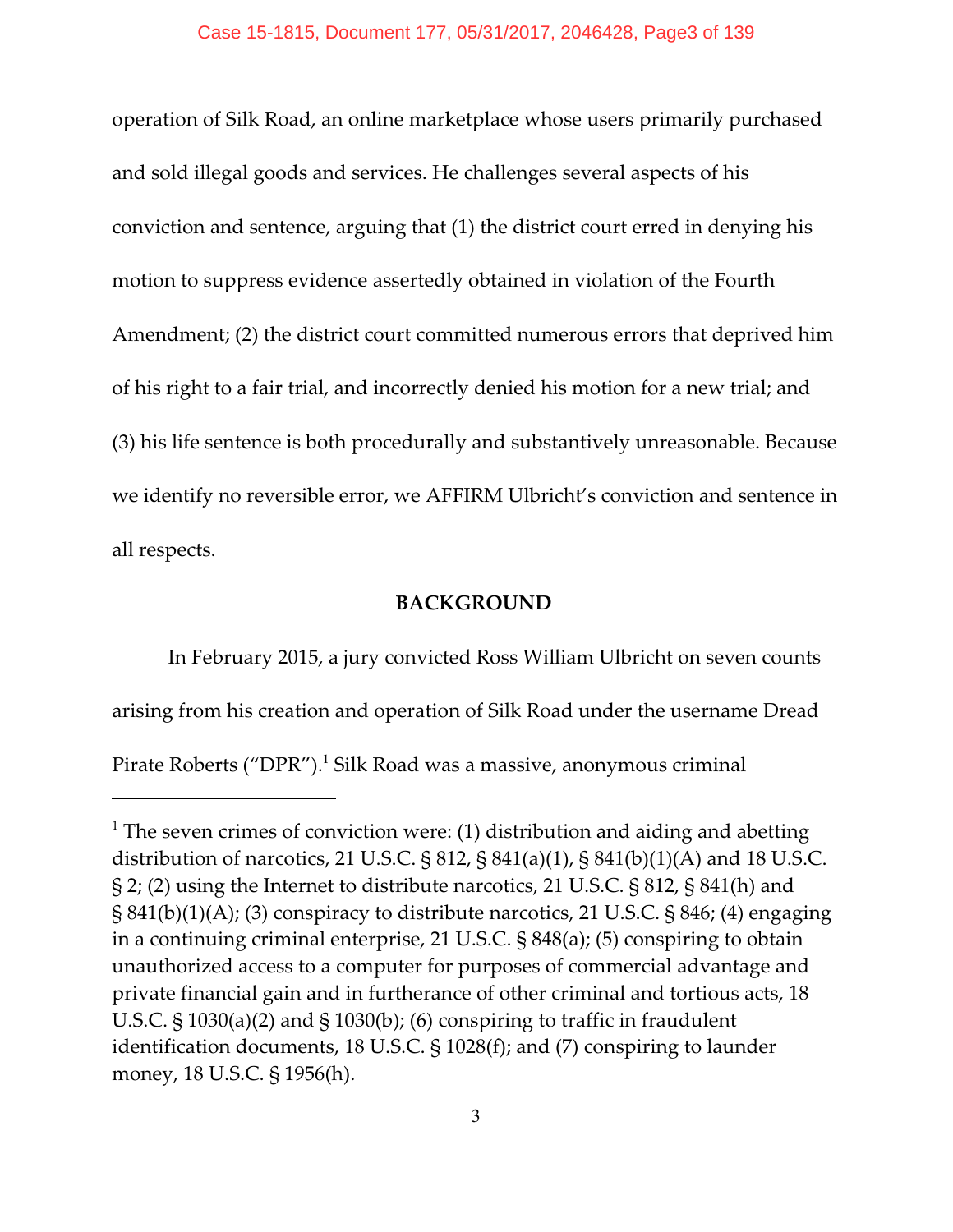marketplace that operated using the Tor Network, which renders Internet traffic through the Tor browser extremely difficult to trace.<sup>2</sup> Silk Road users principally bought and sold drugs, false identification documents, and computer hacking software. Transactions on Silk Road exclusively used Bitcoins, an anonymous but traceable digital currency. $3$  The site also contained a private message system, which allowed users to send messages to each other (similar to communicating via email), a public forum to discuss topics related to Silk Road, and a "wiki," which is like an encyclopedia that users could access to receive advice about using the site. Silk Road customers and vendors could also access a support

 $2$  Tor is short for the "The Onion Router." The Tor Network is "a special network on the Internet designed to make it practically impossible to physically locate the computers hosting or accessing websites on the network." App'x 53. The Tor Network can be accessed via the Tor browser using software that anyone may obtain for free on the Internet.

 $3$  Bitcoins allow vendors and customers to maintain their anonymity in the same way that cash does, by transferring Bitcoins between anonymous Bitcoin accounts, which do not contain any identifying information about the user of each account. The currency is "traceable" in that the transaction history of each individual Bitcoin is logged in what is called the blockchain. The blockchain prevents a person from spending the same Bitcoin twice, allowing Bitcoin to operate similarly to a traditional form of currency. Bitcoin is also a completely decentralized currency, operating free of nation states or central banks; anyone who downloads the Bitcoin software becomes part of the Bitcoin network. The blockchain is stored on that network, and the blockchain automatically "selfupdates" when a Bitcoin transaction takes place. Tr. 160.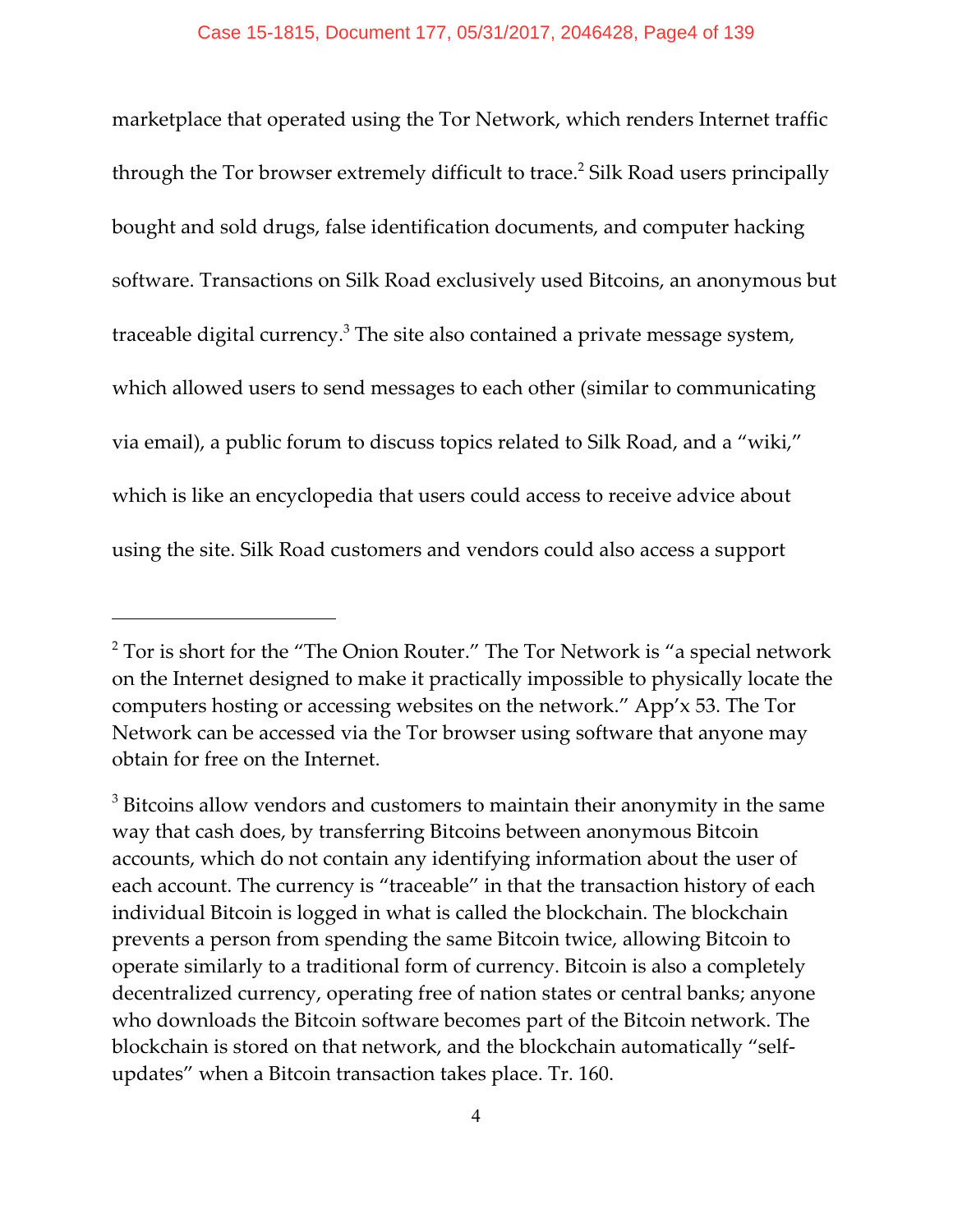#### Case 15-1815, Document 177, 05/31/2017, 2046428, Page5 of 139

section of the website to seek help from the marketplace's administrators when an issue arose.

According to the government, between 2011 and 2013, thousands of vendors used Silk Road to sell approximately \$183 million worth of illegal drugs, as well as other goods and services. Ulbricht, acting as DPR, earned millions of dollars in profits from the commissions collected by Silk Road on purchases. In October 2013, the government arrested Ulbricht, seized the Silk Road servers, and shut down the site.

# **I. Silk Road Investigation**

After Ulbricht created Silk Road in 2011, the site attracted the interest of at least two separate divisions of the Department of Justice:<sup>4</sup> the United States Attorney's Offices for the District of Maryland and for the Southern District of New York. Throughout the investigations, law enforcement agents knew that the person using Dread Pirate Roberts as his or her Silk Road username had created and managed the site, but they did not know DPR's actual identity. In 2012 and 2013, agents from both offices investigated several individuals who the

 $4$  The government first learned of Silk Road and began investigating it in 2011 after international packages containing drugs were intercepted at Chicago's O'Hare airport.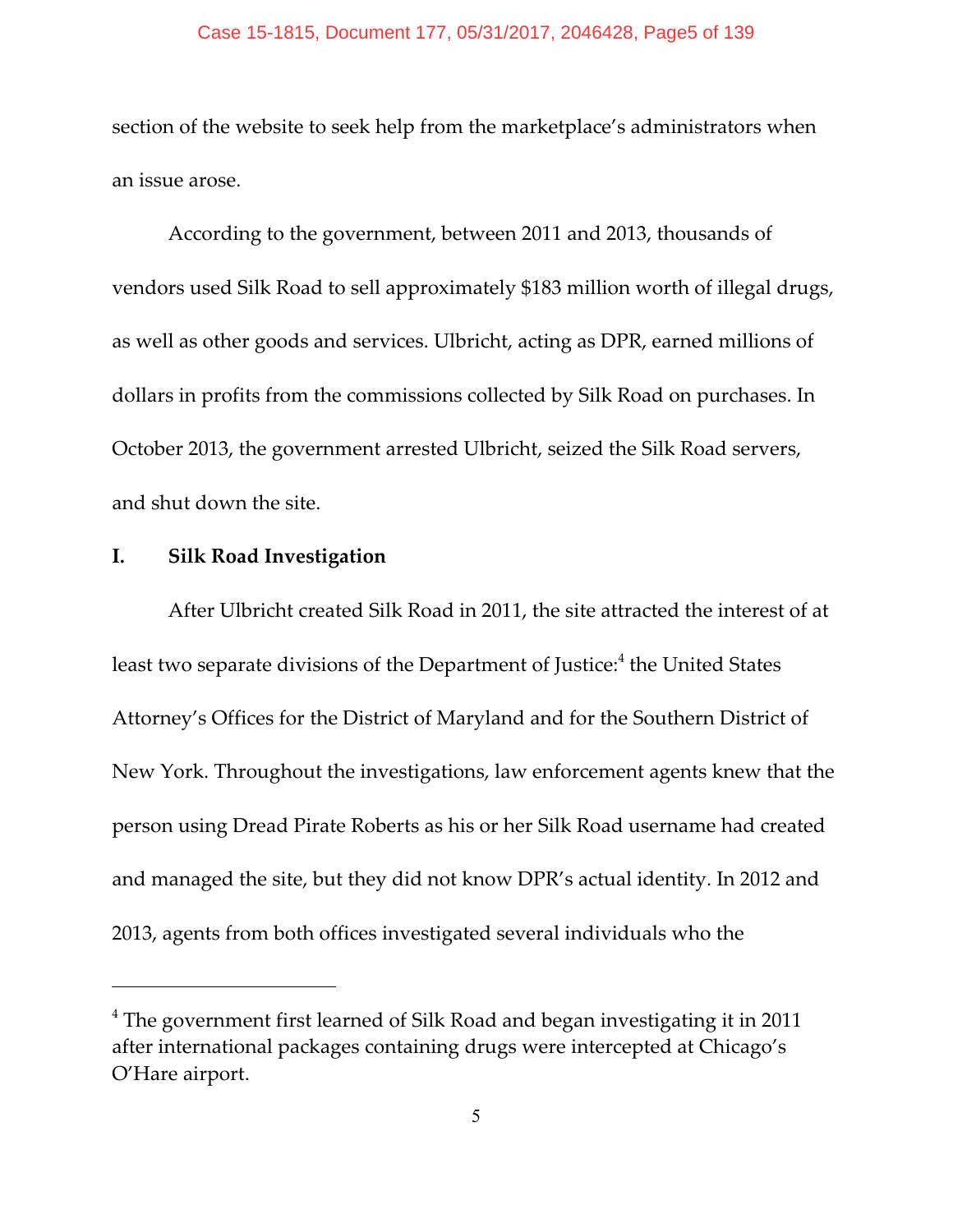#### Case 15-1815, Document 177, 05/31/2017, 2046428, Page6 of 139

government suspected were operating Silk Road as DPR. Those individuals included Ulbricht, Anand Athavale, and Mark Karpeles. Ultimately, the New York office identified Ulbricht as DPR, but the Maryland office had investigated and later abandoned the theory that either Athavale or Karpeles might have been Dread Pirate Roberts.

Two aspects of the pre-arrest investigation into Ulbricht are particularly relevant to this appeal: (1) the pen/trap orders that the government obtained to monitor Internet Protocol ("IP") address traffic to and from various devices associated with Ulbricht; and (2) the corrupt behavior of two Baltimore agents who worked on the Silk Road investigation.

### **A. The Pen/Trap Orders**

In September 2013, after Ulbricht became a primary suspect in the DPR investigation, the government obtained five "pen/trap" orders. *See* 18 U.S.C. §§ 3121-27 ("Pen/Trap Act"). The orders authorized law enforcement agents to collect IP address data for Internet traffic to and from Ulbricht's home wireless router and other devices that regularly connected to Ulbricht's home router. According to the government's applications for the pen register and trap and trace device, "[e]very device on the Internet is identified by a unique number"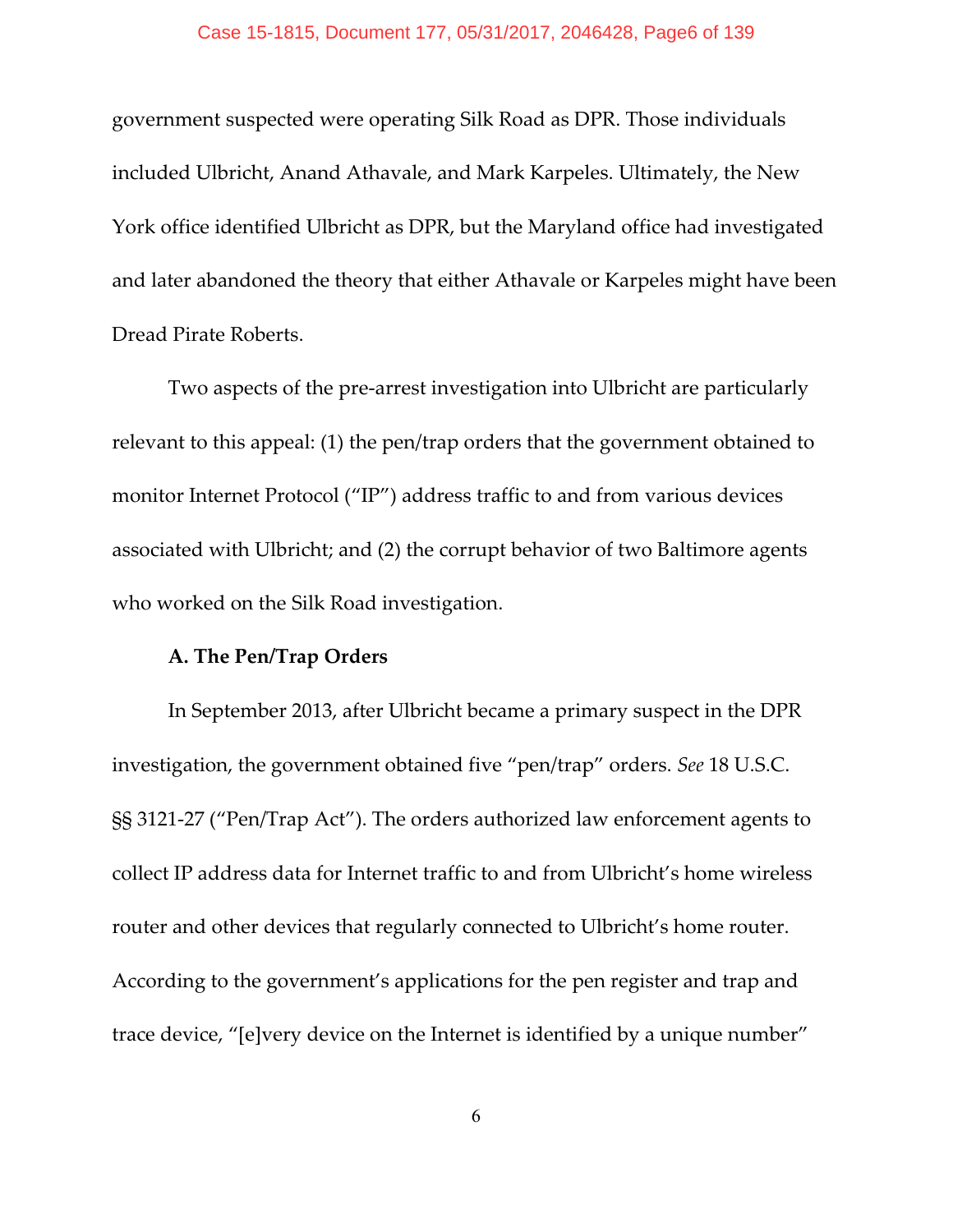called an IP address. S.A. 73.<sup>5</sup> "This number is used to route information between devices, for example, between two computers." *Id.* at 73-74. In other words, an "IP address is analogous to a telephone number" because "it indicates the online identity of the communicating device without revealing the communication's content." *Id.* at 74. Ulbricht does not dispute that description of how IP addresses function.

The pen/trap orders thus did not permit the government to access the content of Ulbricht's communications, nor did the government "seek to obtain[] the contents of any communications." *Id.* at 75. According to Ulbricht, the government's use of his home Internet routing data violated the Fourth Amendment because it helped the government match Ulbricht's online activity with DPR's use of Silk Road. Ulbricht argues that he has a constitutional privacy interest in IP address traffic to and from his home and that the government obtained the pen/trap orders without a warrant, which would have required probable cause.

### **B. Corrupt Agents Force and Bridges**

One of the many other tactics that the government used to expose DPR's

 $5$  S.A. refers to the joint sealed appendix in this case. Portions of the sealed appendix quoted in this opinion are to that extent unsealed.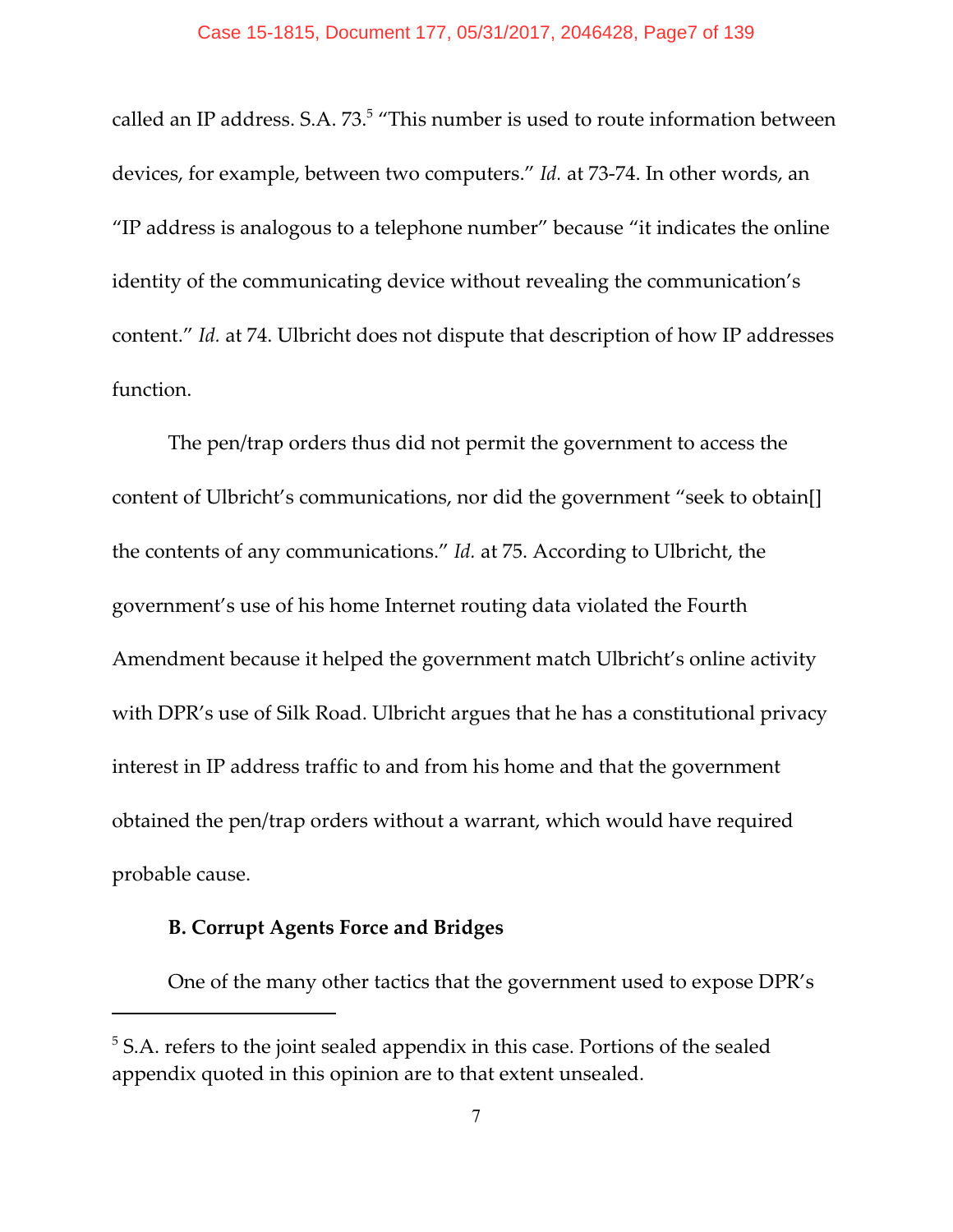identity was to find low-level Silk Road administrators who helped DPR maintain the site, obtain their cooperation, take over their Silk Road usernames, and chat with DPR under those identities. The true owners of the administrator accounts would assist in the investigation by helping the government chat with DPR and access various aspects of the site. Government agents would also create their own new usernames and pose as drug dealers or buyers to purchase or sell narcotics and occasionally contact DPR directly. One of the government's principal trial witnesses, Special Agent Jared Der-Yeghiayan, used the former technique to chat with DPR under the name Cirrus. Cirrus had been a member of the Silk Road support staff before the government took over his account, and Der-Yeghiayan frequently used Silk Road's messaging system to communicate with DPR and other administrators as Cirrus. Cirrus also gave the government access to the staff chat, a separate program allowing DPR to communicate only with his employees.

Two undercover agents involved in the Silk Road investigation are of particular import to this appeal: Secret Service Special Agent Shaun Bridges and Drug Enforcement Administration ("DEA") Special Agent Carl Force, both of whom were assigned to the Baltimore investigation. Both Force and Bridges used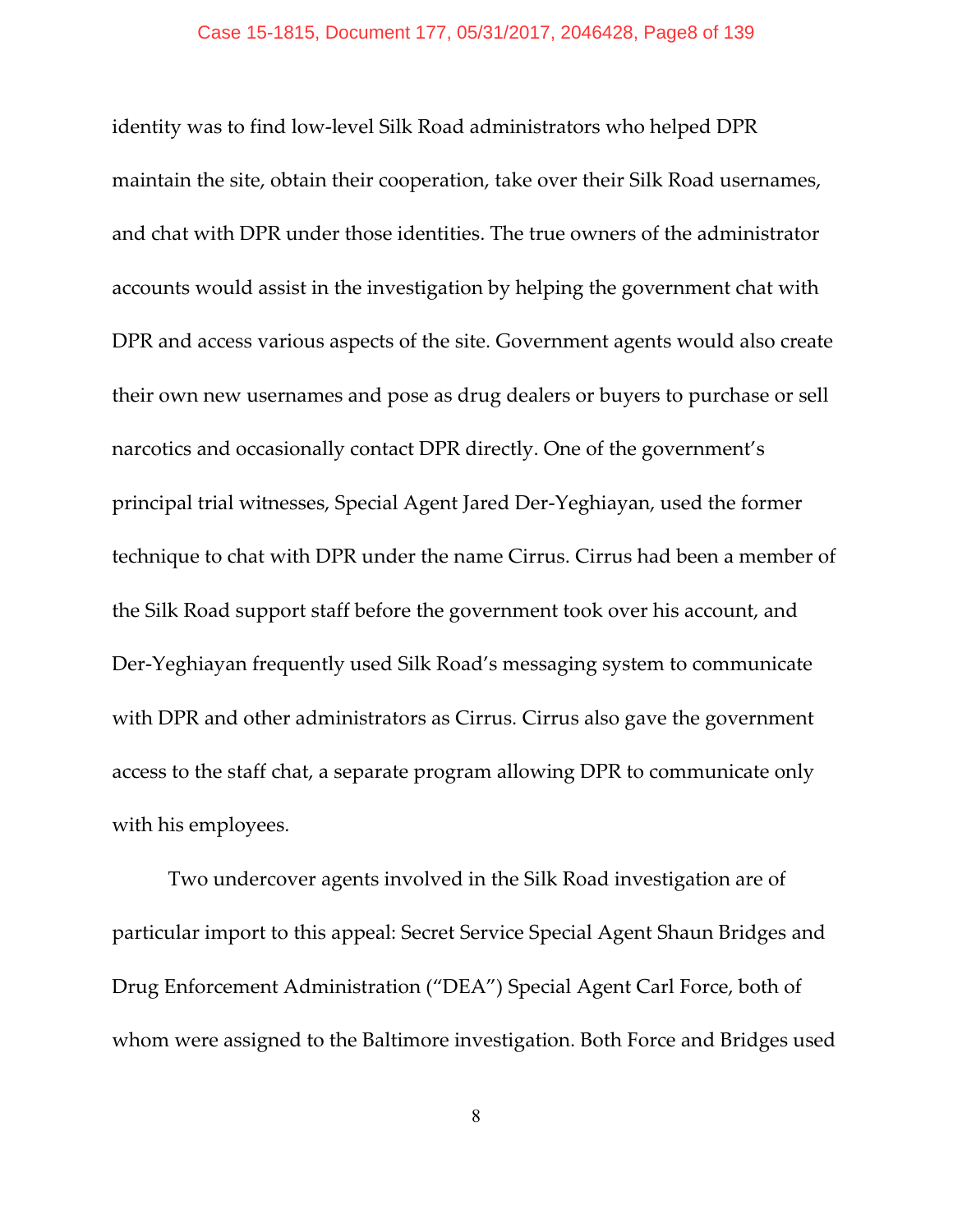their undercover access to exploit the site for their own benefit in various ways, and they eventually pleaded guilty to criminal charges in connection with their work on the Silk Road investigation. $^6$ 

For example, Force and Bridges took over an administrator account belonging to Curtis Green, who worked for Silk Road under the name Flush. According to the criminal complaint against Force and Bridges, in January 2013, Bridges used the Flush username to change other users' passwords, empty their Bitcoin wallets, $^7$  and keep \$350,000 in Bitcoins in offshore bank accounts, all while attempting to hide his activity through a series of transactions.<sup>8</sup> Specifically, the

 $6$  Both Force and Bridges pleaded guilty to money laundering and obstruction of justice; Force also pleaded guilty to extortion. Force was sentenced to 78 months in prison, and Bridges received a 71-month sentence.

 $\frac{7}{7}$  According to the criminal complaint against Ulbricht, a Bitcoin wallet is a storage method for Bitcoins. The wallet is associated with a Bitcoin address, which is "analogous to the account number for a bank account, while the 'wallet' is analogous to a bank safe where the money in the account is physically stored." App'x 59. Users can transact in Bitcoin by transferring Bitcoins from one "Bitcoin address to the Bitcoin address of another user, over the Internet." *Id.* Ulbricht does not dispute that definition.

<sup>&</sup>lt;sup>8</sup> As described below, the government disclosed shortly before trial that Force was under investigation for Silk Road corruption, but said nothing about Bridges. Specifically, the pretrial disclosure noted that Force was under investigation for using the Flush account to steal \$350,000, but the criminal complaint against the agents alleges that Bridges committed that particular theft. According to the government, both Force and Bridges had access to the Flush account, which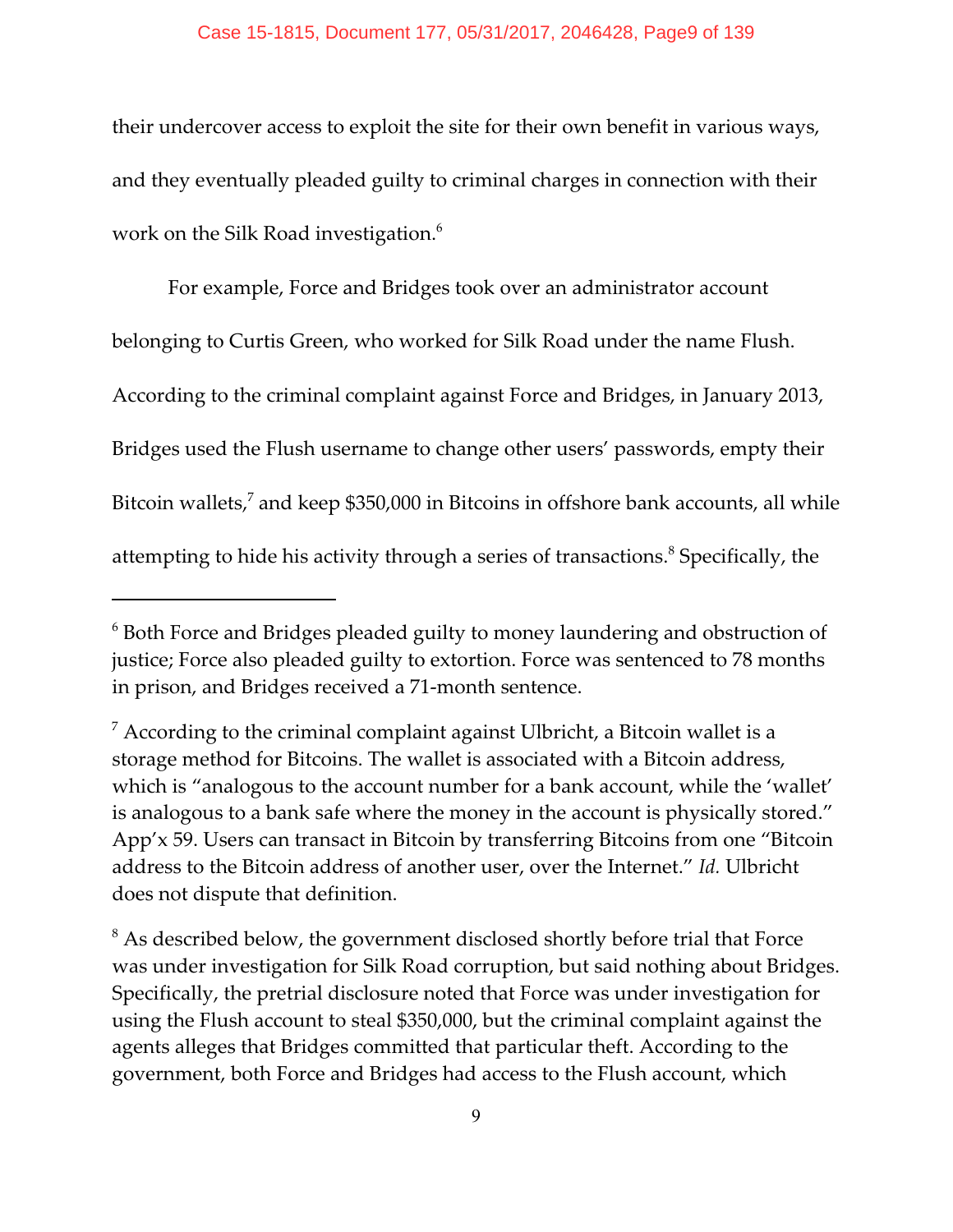complaint against Force and Bridges alleges that Bridges "act[ed] as an administrator to reset pins and passwords on various Silk Road vendors' accounts," then exchanged the Bitcoins for U.S. dollars using the Mt. Gox exchanger. $\degree$  Supp. App'x 180. Shortly after he committed the January 2013 thefts, Bridges asked Force to chat with DPR as Nob, Force's authorized undercover username, to get advice about how to liquidate Bitcoins. He also sought Force's help in convincing Curtis Green (formerly Flush) to help him transfer Bitcoins to other accounts, and he ultimately tried to blame Green for the theft.

With the government's approval, Force also posed as a drug dealer and communicated with DPR as Nob. As part of his official undercover work as Nob, Force agreed to sell fraudulent identification documents to DPR for \$40,000 in Bitcoins. According to the criminal complaint against the agents, Force kept the Bitcoins received by his Nob account in connection with that transaction for his personal use. On another occasion, again as part of his authorized undercover work, Force advised DPR that he had access to information about Silk Road from an invented corrupt government employee. DPR paid Force \$50,000 in Bitcoins

might explain their initial suspicion that Force stole the funds.

<sup>&</sup>lt;sup>9</sup> Mt. Gox was a prominent Bitcoin exchanger owned by Mark Karpeles.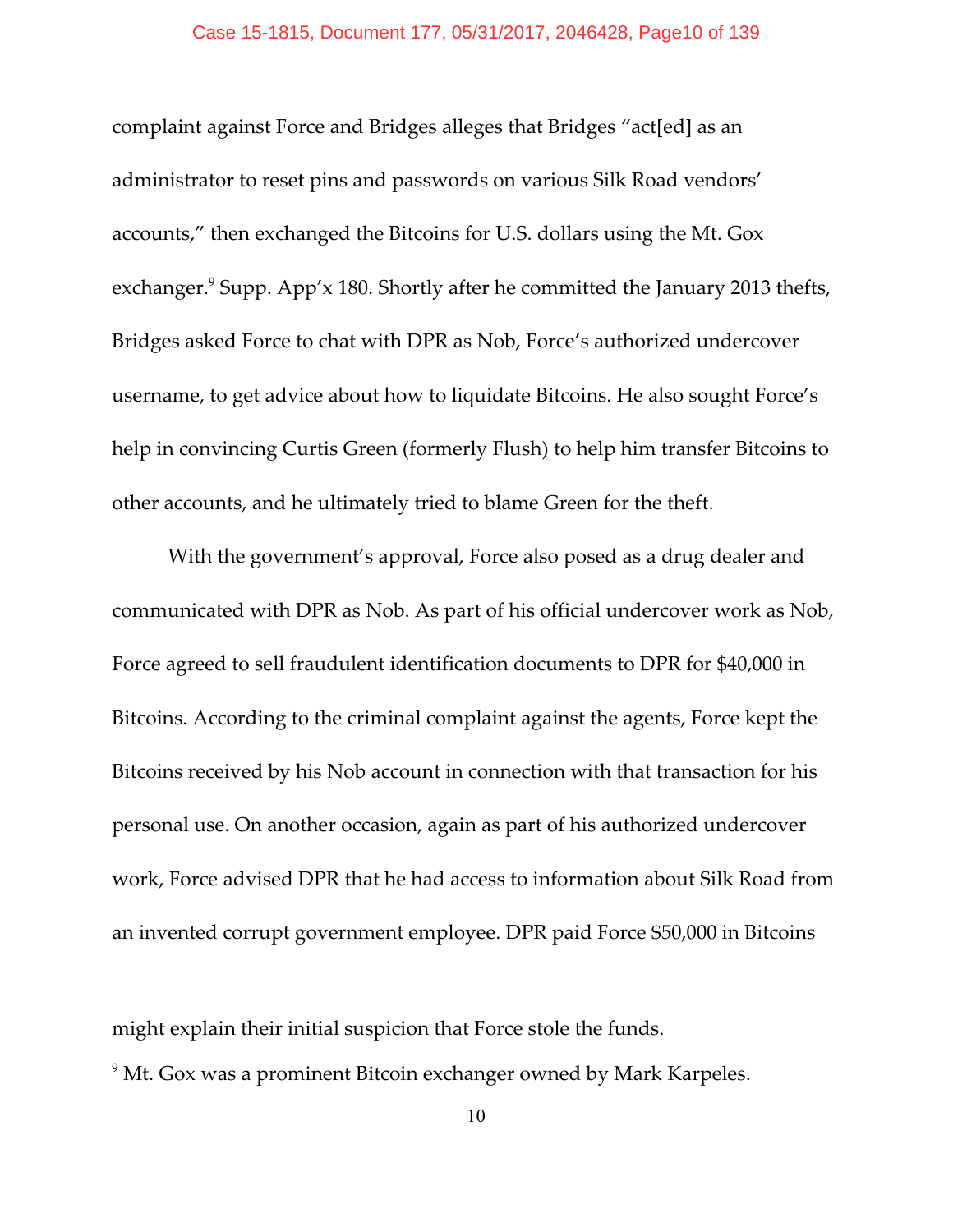for purported inside law enforcement information; Force allegedly purloined that payment as well. Moreover, outside his authorized undercover work, Force operated another account under the name French Maid, through which he again offered to sell DPR information about the government's Silk Road investigation. Acting as French Maid, Force received about \$100,000 in Bitcoins that he kept for his personal use.

Force created yet another unauthorized Silk Road account, under the name DeathFromAbove, which was unknown to law enforcement until the defense identified it during trial. Force used the DeathFromAbove account to try to extort money from DPR. For example, in one such chat that took place on April 16, 2013, DeathFromAbove told DPR that he knew that DPR's true identity was Anand Athavale. DeathFromAbove demanded a payment of \$250,000 in exchange for which DeathFromAbove would remain silent about DPR's identity.<sup>10</sup> There is no evidence that DPR made the requested payment to DeathFromAbove; indeed, DPR shrugged off the attempted blackmail as

 $10$  DeathFromAbove also referred to the \$250,000 payment he demanded as "punitive damages." App'x 875. In the government's view, the "punitive damages" remark referenced the murder of a Silk Road administrator that Ulbricht ordered and paid for (but that was never carried out). That and other killings that DPR commissioned will be described in more detail below.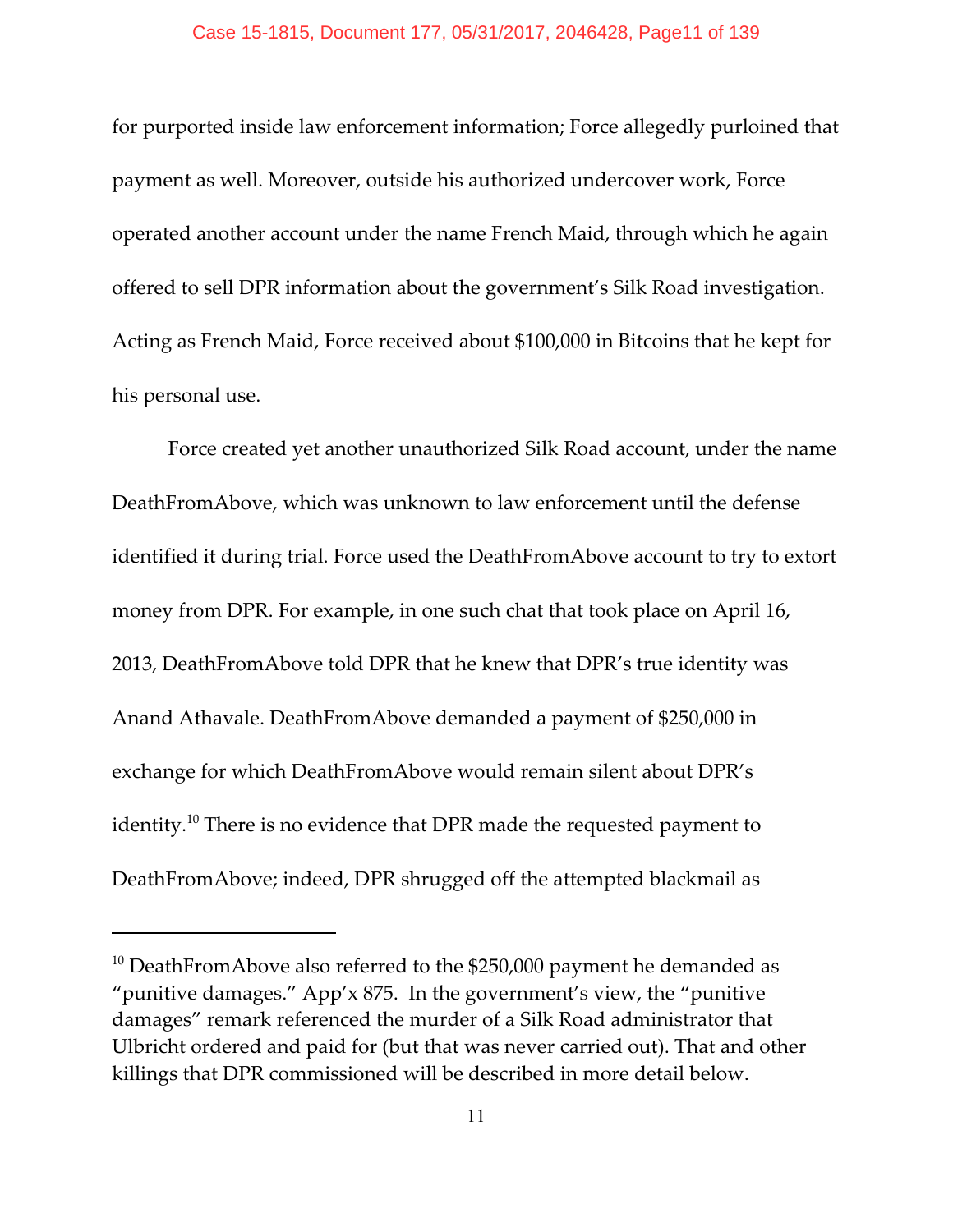"bogus."App'x 710.

As will be explained in more detail below, the district court prevented Ulbricht from introducing evidence at trial related to Force's corruption because doing so would have exposed the ongoing grand jury investigation into Force's conduct. The district court also denied Ulbricht discovery related to the investigation and excluded certain hearsay statements that arguably revealed Force's corruption. Ulbricht contends on appeal that the district court's various rulings concerning evidence related to Force deprived him of a fair trial. Additionally, Ulbricht did not learn of Bridges's corrupt conduct until after trial when the criminal complaint against both agents was unsealed. Thus, in his motion for a new trial, he argued that the belated disclosure violated his due process rights under *Brady v. Maryland*, 373 U.S. 83 (1963). Ulbricht contends on appeal that the district court incorrectly denied that motion.

# **II. Ulbricht's Arrest**

Ulbricht was arrested in a San Francisco public library on October 1, 2013, after the government had amassed significant evidence identifying him as Dread Pirate Roberts. The arrest was successfully orchestrated to catch Ulbricht in the act of administering Silk Road as DPR. Federal agents observed Ulbricht enter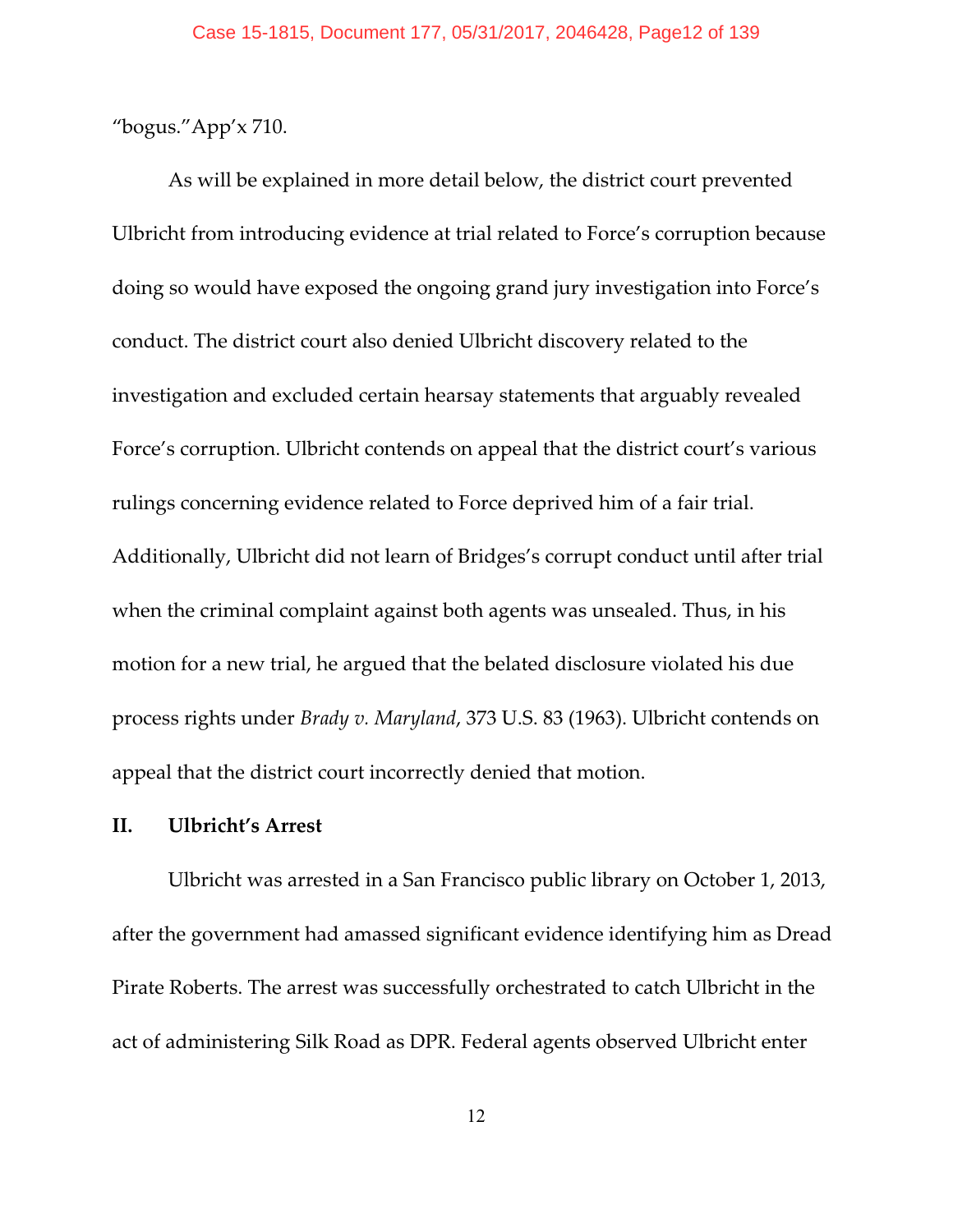the public library, and a few minutes later Dread Pirate Roberts came online in the Silk Road staff chat. Der-Yeghiayan, under the undercover administrator username Cirrus, initiated a chat with DPR, asking him to go to a specific place on the Silk Road site to address some flagged messages from users. Der-Yeghiayan reasoned that this would "force [Ulbricht] to log in under . . . his Dread Pirate Roberts account" in the Silk Road marketplace, as well as in the staff chat software. Tr. 331-32.

Once Der-Yeghiayan knew that DPR had logged onto the flagged message page in the marketplace, he signaled another agent to effect the arrest. Ulbricht was arrested, and incident to that arrest agents seized his laptop. The same chat that Der-Yeghiayan had initiated with Dread Pirate Roberts a few minutes earlier was open on Ulbricht's screen. Ulbricht also visited the flagged post in the marketplace that Der-Yeghiayan (as Cirrus) had asked DPR to look at during their chat. While he was chatting with Cirrus, moreover, Ulbricht had accessed Silk Road by using the "Mastermind" page. That page was available only to Dread Pirate Roberts.

A great deal of the evidence against Ulbricht came from the government's search of his laptop and his home after the arrest. On the day of Ulbricht's arrest,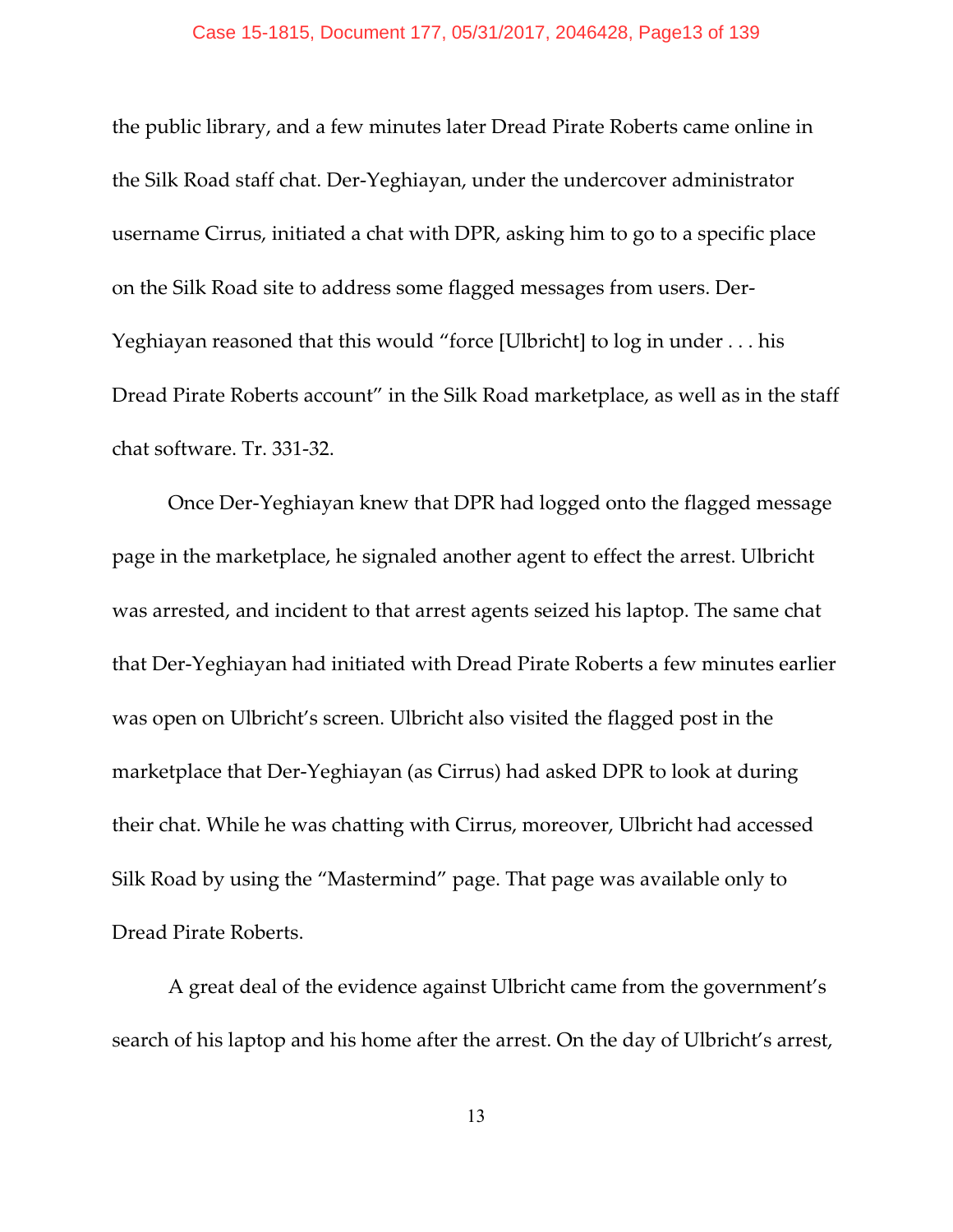the government obtained a warrant to seize Ulbricht's laptop and search it for a wide variety of information related to Silk Road and information that would identify Ulbricht as Dread Pirate Roberts. Ulbricht moved to suppress the large quantity of evidence obtained from his laptop, challenging the constitutionality of that search warrant. Ulbricht argues on appeal that the district court erred in denying his motion to suppress. More details concerning the search warrant will be described in context below.

# **III. The Trial**

Ulbricht's trial lasted approximately three weeks, from January 13 through February 4, 2015. Judge Forrest handled the complex and contentious trial with commendable patience and skill. Although Ulbricht does not challenge the sufficiency of the evidence to support the jury's verdict on any of the counts of conviction, we summarize the evidence presented at trial as context for the issues raised on appeal.

### **A. The Government's Case**

The government presented overwhelming evidence that Ulbricht created Silk Road in 2011 and continued to operate the site throughout its lifetime by maintaining its computer infrastructure, interacting with vendors, crafting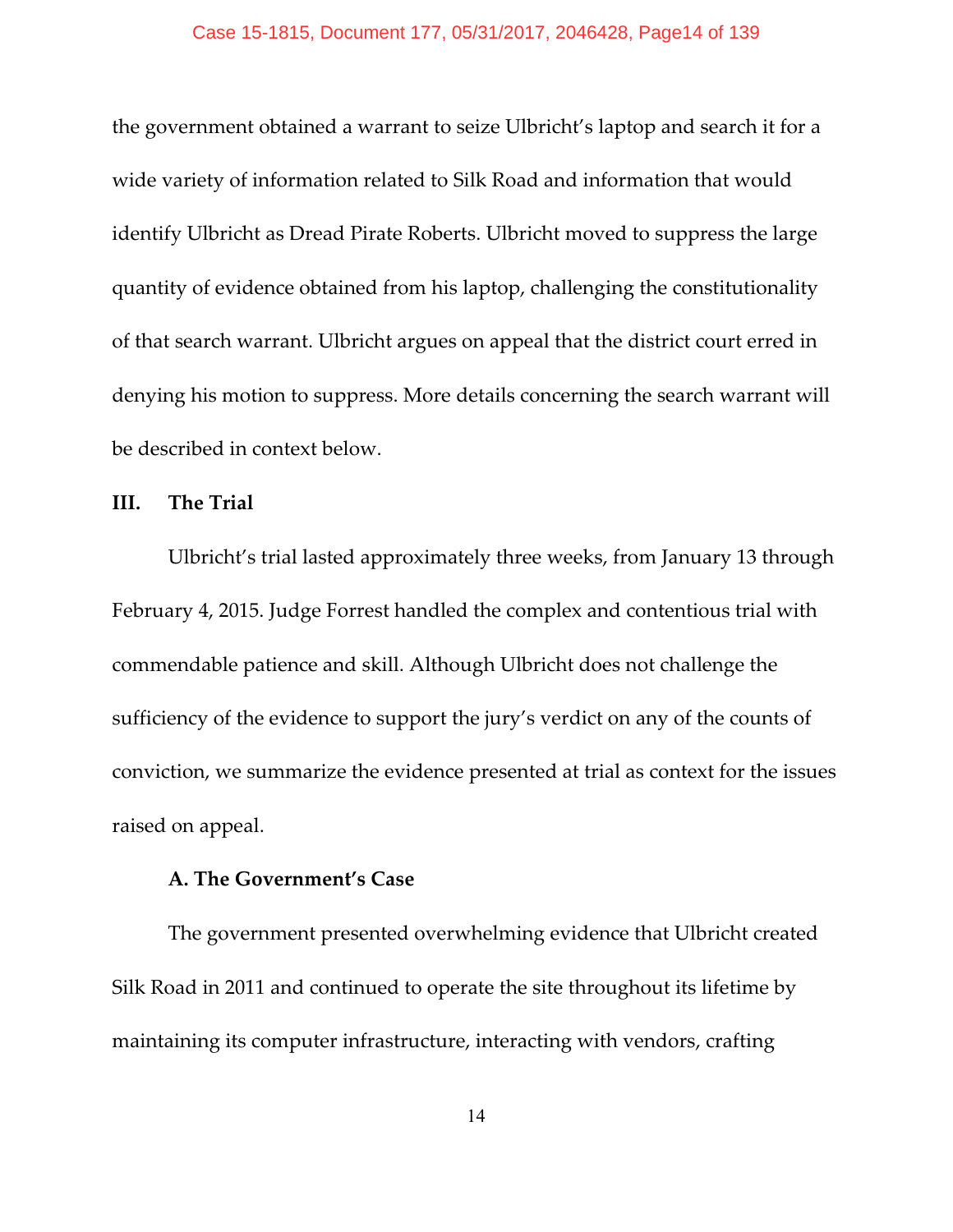policies for site users, deciding what products would be available for sale on the site, and managing a small staff of administrators and software engineers. Defense counsel conceded in his opening statement that Ulbricht did in fact create Silk Road.

According to Ulbricht's own words in a 2009 email, Ulbricht originally conceived of Silk Road as "an online storefront that couldn't be traced back to [him] ... where [his] customers could buy [his] products" and pay for them "anonymously and securely." Tr. 991. From 2009 through 2011, Ulbricht worked to get the site up and running, relying on computer programming assistance from others, including his friend Richard Bates. According to one of the journal entries discovered on his laptop, in 2010 Ulbricht began to grow hallucinogenic mushrooms to sell on the site "for cheap to get people interested." Tr. 899. As the site began to garner significant interest in 2011, Ulbricht wrote in his journal that he was "creating a year of prosperity and power beyond what I have ever experienced before. Silk Road is going to become a phenomenon and at least one person will tell me about it, unknowing that I was its creator." Tr. 899-900.

# 1. Evidence Linking Ulbricht to Dread Pirate Roberts

Around January 2012, the Silk Road user who represented himself as the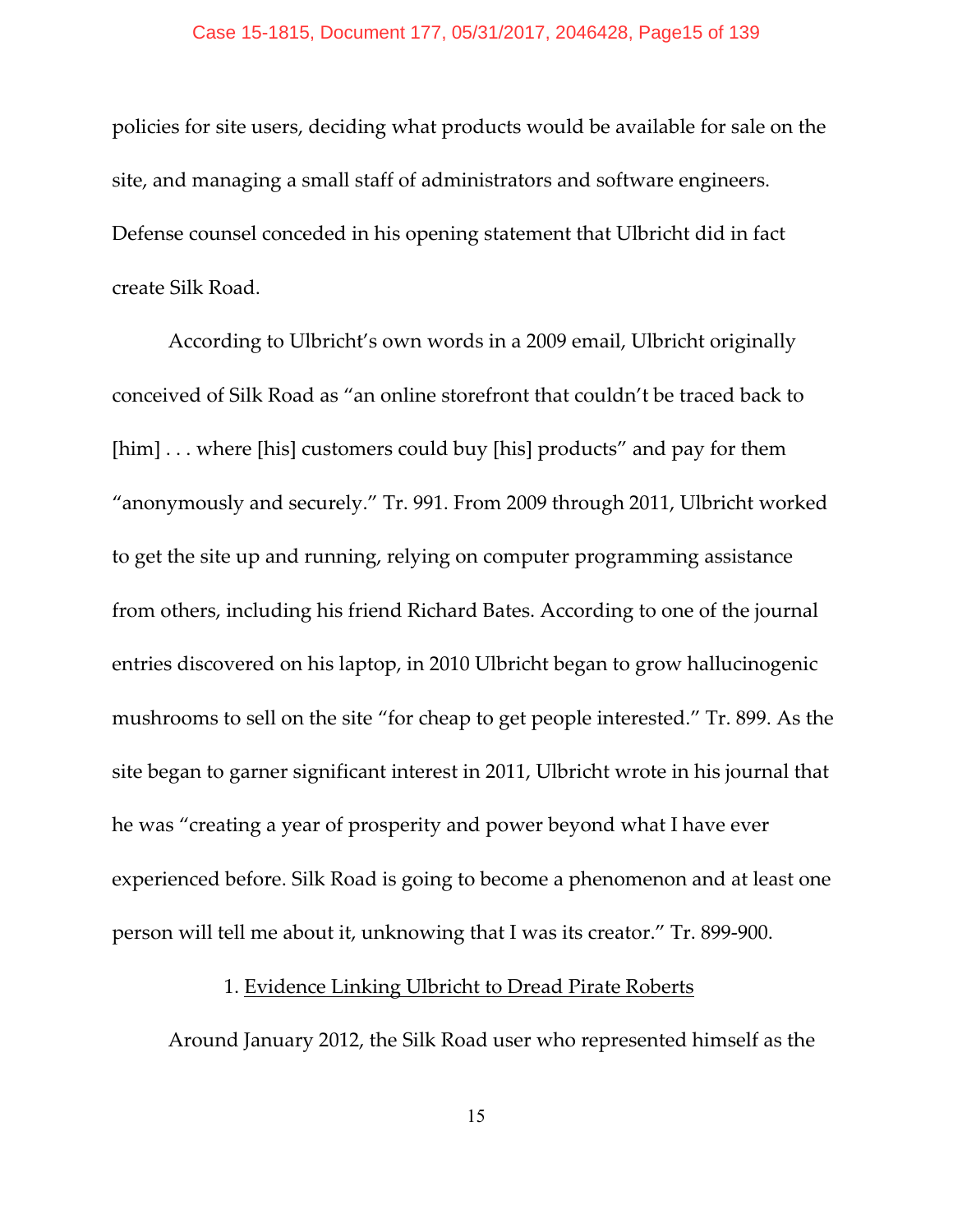lead administrator of the site adopted the username Dread Pirate Roberts.<sup>11</sup> The name alludes to the pseudonym of a pirate in the popular novel and film *The Princess Bride* that is periodically passed on from one individual to another.<sup>12</sup> In order to assure users that posts purporting to be authored by DPR were indeed his own, DPR authenticated his posts using an electronic signature known as a PGP key.<sup>13</sup> Silk Road users had access to a public PGP key, and DPR had a private PGP key that he alone could use to sign his Silk Road posts. When DPR signed a post using his private key, Silk Road users could run the code in the public key, and if the post was signed with the correct private key the user would receive a message that the authentication was successful. The government recovered DPR's private PGP key on Ulbricht's laptop. Importantly, the public PGP key did not change during the site's life span, meaning that DPR used the same private key to sign his posts throughout the time that he administered Silk Road.

 $11$  The timing of this change corresponds to a January 15, 2012 Tor chat between a user named "vj" and Ulbricht, in which vj advised Ulbricht to change his username from Admin to Dread Pirate Roberts.

<sup>&</sup>lt;sup>12</sup> See William Goldman, *The Princess Bride: S. Morgenstern's Classic Tale of True Love and High Adventure* (1973); *The Princess Bride* (20th Century Fox 1987).

<sup>&</sup>lt;sup>13</sup> PGP stands for "Pretty Good Privacy."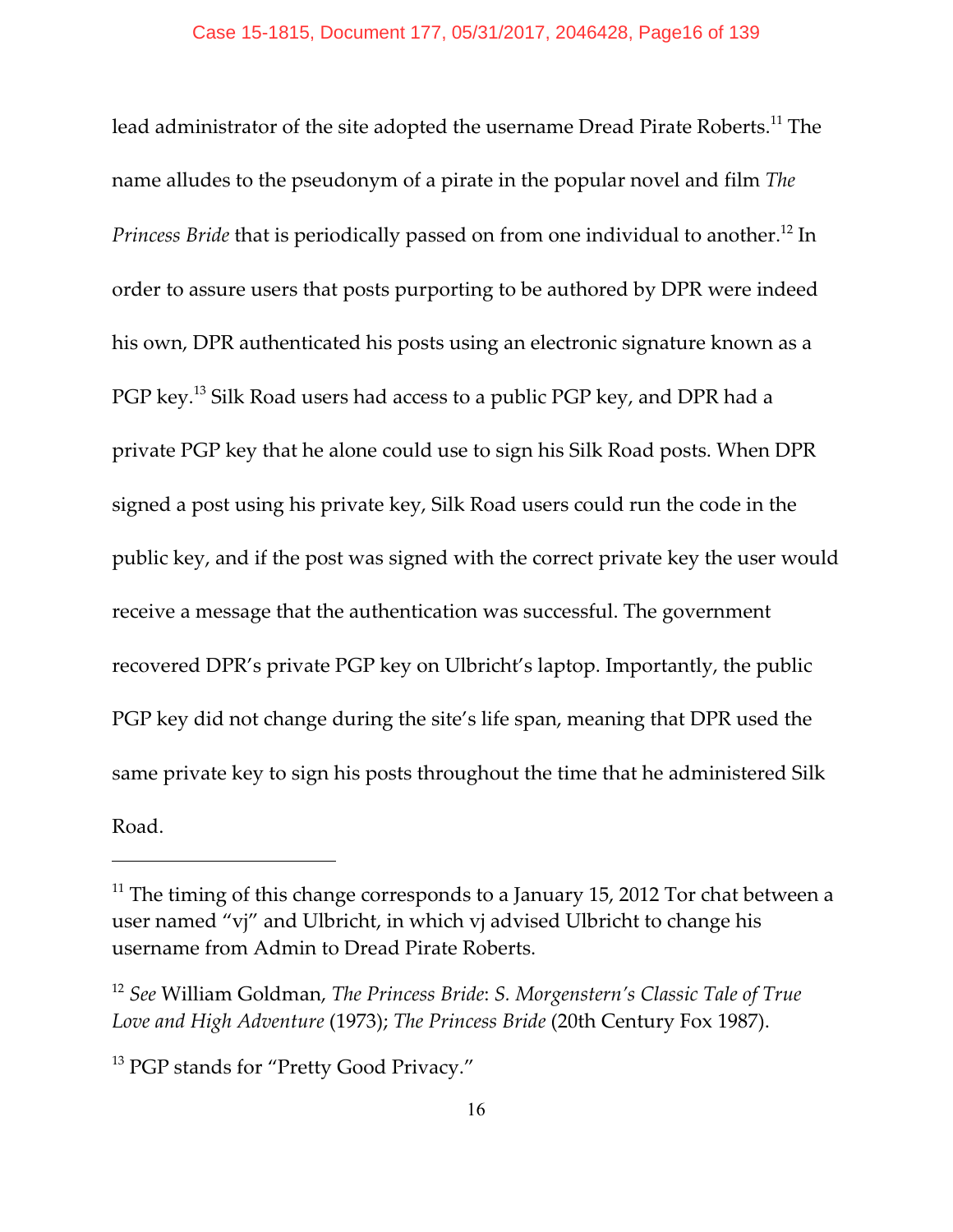Additional evidence supported the conclusion that Ulbricht was Dread Pirate Roberts. For example, the instructions that DPR provided to Cirrus (the account that Der-Yeghiayan later used for undercover work) for how to access the staff chat and contact DPR directly were found in a file on Ulbricht's laptop. The government also discovered the following evidence, covering the entire period during which DPR managed the Silk Road site, on Ulbricht's computer: thousands of pages of chat logs with Silk Road employees; detailed journal entries describing Ulbricht's ownership of the site; a list that tracked Ulbricht's tasks and ideas related to Silk Road; a copy of Silk Road's database; and spreadsheets cataloguing both the servers that hosted Silk Road and expenses and profits associated with the site. The government seized approximately \$18 million worth of Bitcoins from the wallet on Ulbricht's laptop and analyzed their transaction history (through blockchain records) to determine that about 89% of the Bitcoins on Ulbricht's computer came from Silk Road servers located in Iceland.

A search of Ulbricht's home yielded additional evidence linking him with the site. That evidence included two USB hard drives with versions of documents related to Silk Road that were also stored on Ulbricht's laptop. There were also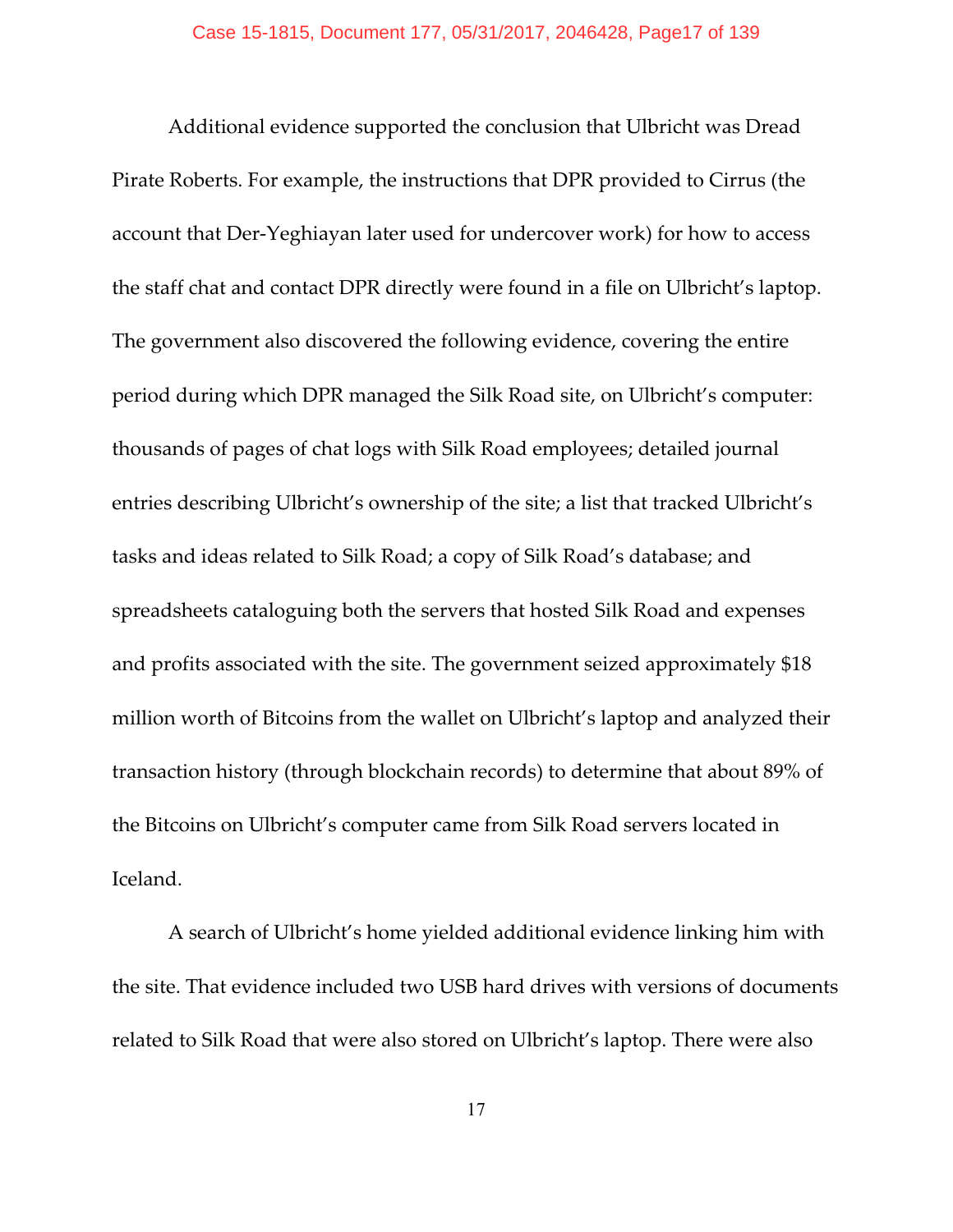handwritten notes crumpled in Ulbricht's bedroom trash can about ideas for improving Silk Road's vendor rating system—an initiative that Dread Pirate Roberts had just revealed through a post in a discussion forum on the site.

The government also introduced other circumstantial evidence connecting Ulbricht to DPR's activity on Silk Road, such as evidence matching Ulbricht's actual travel history with DPR's online discussion of his travel plan[s.](#page-0-0) As one concrete example, the government discovered a Tor Chat  $log<sup>14</sup>$  on Ulbricht's laptop memorializing DPR's chat with a user named H7. On October 30, 2011, DPR told H7 that he would be traveling soon. On Ulbricht's Gmail account, [which uses an email address that incorporates his full name, the government](#page-0-0) [discovered a travel itinerary from CheapAir that indicated that Ulbricht would](#page-0-0) [be traveling on November 15, 2011.](#page-0-0) 

[The government introduced several additional examples of DPR](#page-0-0) [discussing travel plans that matched up with travel disclosed in Ulbricht's email](#page-0-0) [and social media activity. At one point, for example, Ulbricht uploaded photos to](#page-0-0) [his Facebook account](#page-0-0) in an album entitled "Thailand, February 2012." DPR

 $14$  Tor Chat is a program that allows "communication between people on the Tor network." Tr. 889.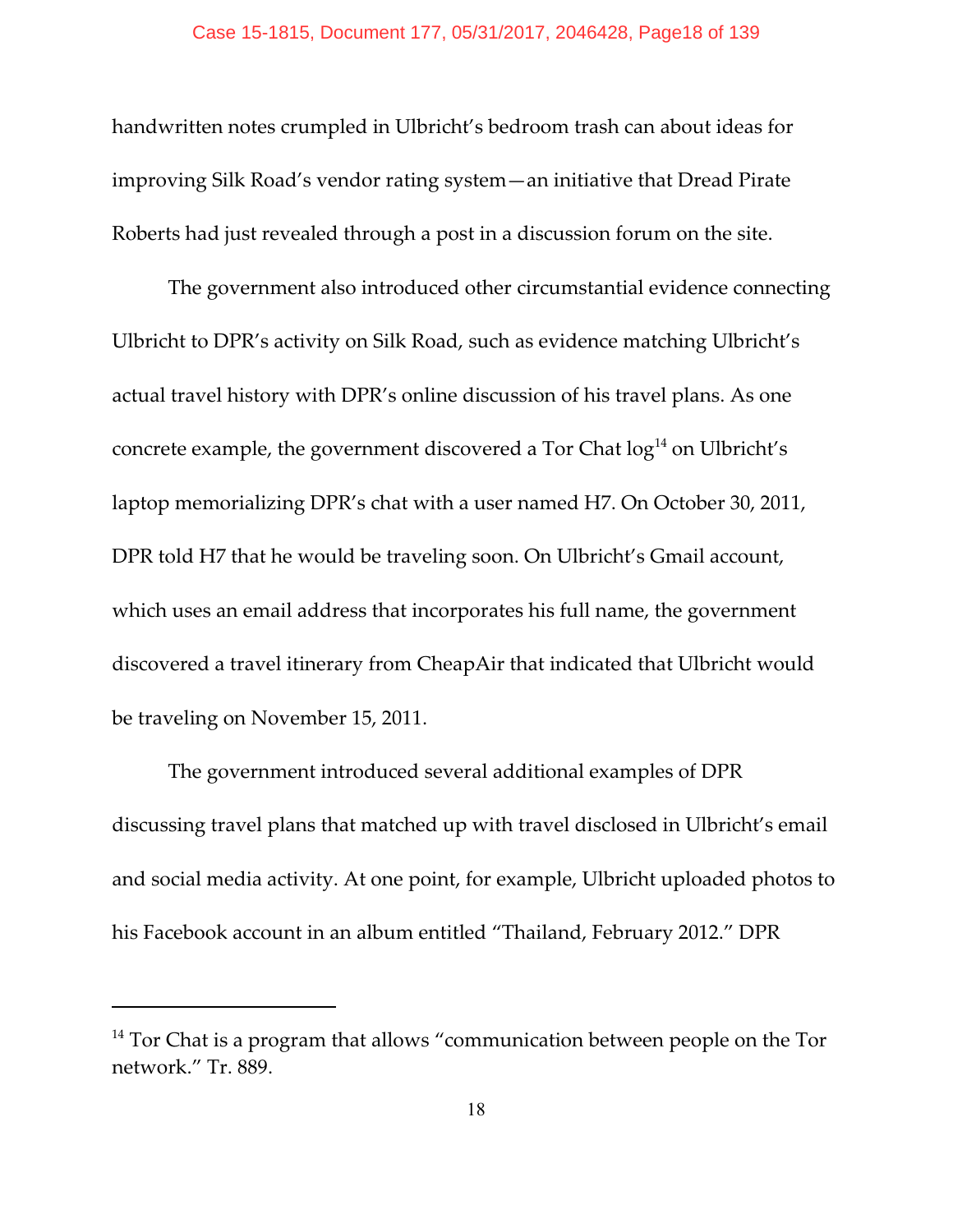discussed going to Thailand in a Tor chat on January 27, 2012, indicating that he was in "Thailand now," attracted by the "allure of a warm beach." Tr. 1300. He also mentioned in a January 26 chat with a user named "vj," which stood for Variety Jones, that he was in Thailand to experience the "beaches and jungles." *Id.* at 1298. One of the photos in the Thailand Facebook album depicted Ulbricht "in front of what appears to be jungles and beaches," both of which were referenced in DPR's chats from late January. *Id.* at 1301.

# 2. Murders Commissioned by Dread Pirate Roberts

The government also presented evidence that DPR commissioned the murders of five people to protect Silk Road's anonymity, although there is no evidence that any of the murders actually occurred.<sup>15</sup> In March 2013, a Silk Road

 $15$  Ulbricht was not charged in this case with crimes based on ordering these killings, although evidence relating to the murders was introduced at trial as actions taken in furtherance of the charged conspiracies and criminal enterprise. The killings were referenced again in connection with Ulbricht's sentencing. He faces open attempted murder-for-hire charges in the District of Maryland, however. *United States v. Ulbricht*, No. 13-0222-CCB (D. Md.). That indictment charges Ulbricht with the attempted murder of Curtis Green (Flush). According to the criminal complaint against the corrupt officers, after Bridges, using Flush's account, stole \$350,000 in Bitcoin in January 2013, DPR recruited Nob (Force) to kill Flush as punishment for the theft. DPR paid Nob \$80,000 to carry out the murder, which Force faked to make Ulbricht believe that the task was complete. Presumably because the government removed from its trial evidence anything that the corrupted agent Force may have touched, it did not present evidence of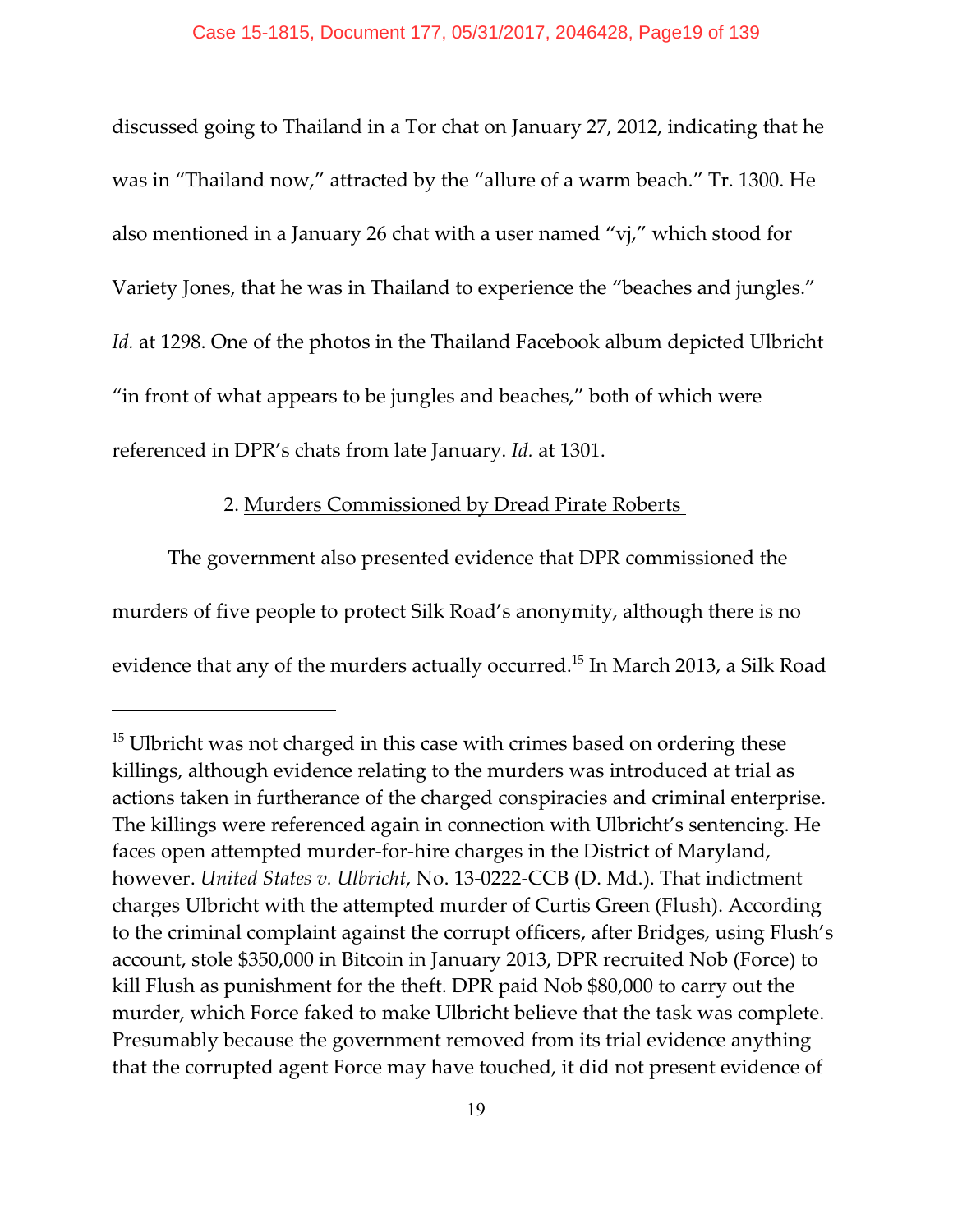vendor whose username was FriendlyChemist threatened to release "thousands of usernames, ordr [*sic*] amounts, [and] addresses" of Silk Road customers and vendors if DPR did not ensure that FriendlyChemist received money from another person, Lucydrop. Tr. 1806. Releasing the information would have destroyed the affected users' anonymity, undermining the security of the site. In a later chat with another person, RealLucyDrop, DPR wrote that it would be "terrible" if the personal information were to be released, and thus he needed FriendlyChemist's "real world identity so I can threaten him with violence if he were to release any names." *Id.* at 1811.

The episode escalated from there. DPR connected with Redandwhite, who was FriendlyChemist's supplier, and wrote that "FriendlyChemist is a liability and I wouldn't mind if he was executed." *Id.* at 1822. After negotiating the logistical details of the murder, Ulbricht agreed to pay Redandwhite \$150,000 in Bitcoins to kill FriendlyChemist. DPR paid Redandwhite, who later confirmed that he had received the payment and carried out the murder, and sent what appeared to be a photo of the dead victim to DPR. DPR replied that he had

the Flush murder-for-hire agreement, nor did it rely on that murder at sentencing.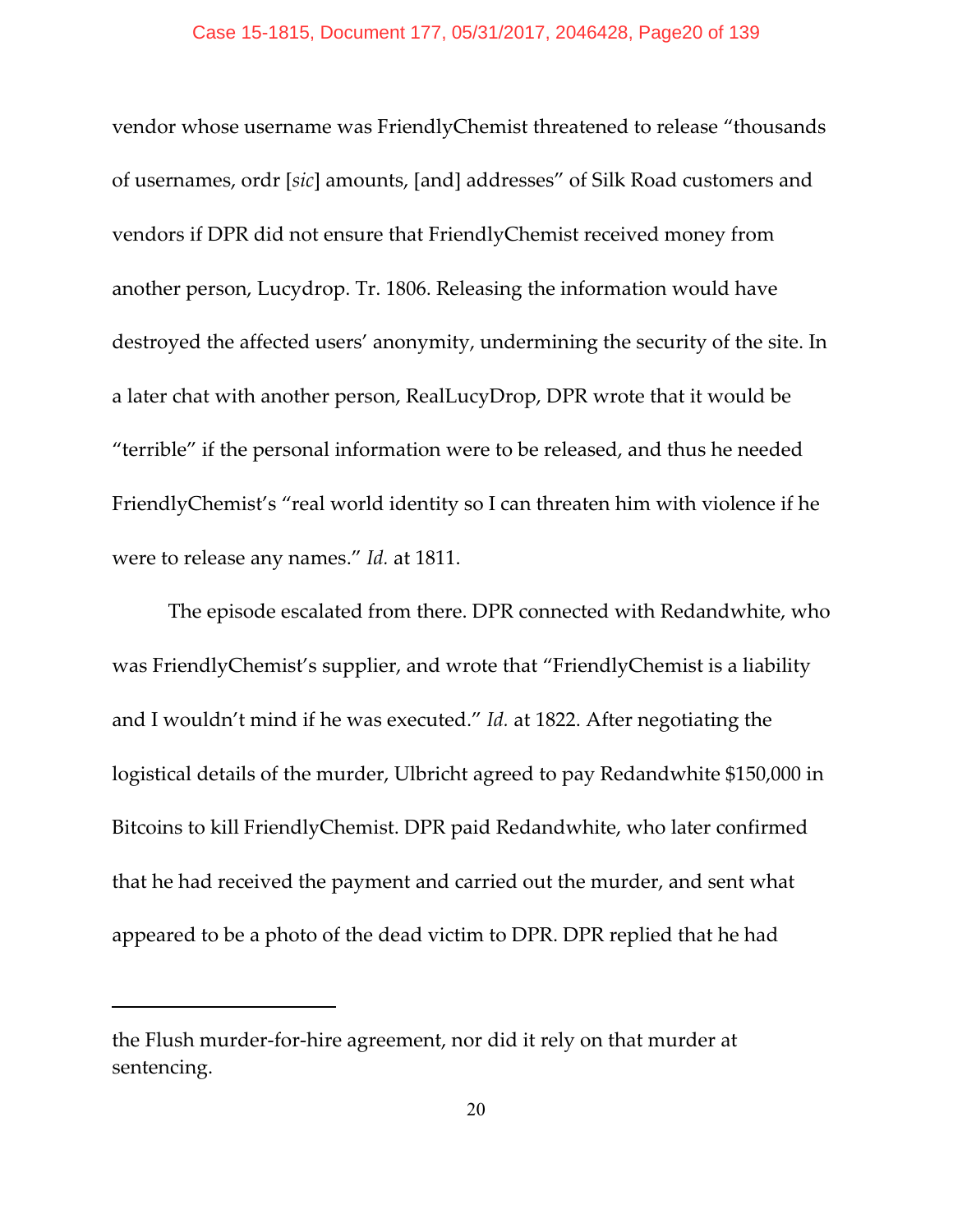"received the picture and deleted it," and thanked Redandwhite for his "swift action." *Id.* at 1892. Around the same time, Ulbricht recorded in a file on his laptop that he "[g]ot word that the blackmailer was executed." *Id.* at 1887. The government was not able to develop any evidence linking these conversations to an actual murder. A reasonable jury could easily conclude, however, that the evidence demonstrated that Ulbricht ordered and paid for the killing, and that he believed that it had occurred.

Later, DPR ordered four other murders through Redandwhite. Dread Pirate Roberts identified another Silk Road user, Tony76, who knew FriendlyChemist and might compromise the site's anonymity. After some negotiations, DPR agreed to pay Redandwhite \$500,000 in Bitcoins to kill Tony76 and three of his associates. DPR then sent the payment to Redandwhite. On April 6, 2013, Ulbricht wrote in a file on his laptop that he "[g]ave angels go ahead to find tony76." Tr. 1900. Two days later, Ulbricht recorded that he "[s]ent payment to angels for hit on tony76 and his three associates." *Id.* One of the government's expert witnesses was able to link the payments for all five murders to Bitcoin wallets located on Ulbricht's laptop. Again, while the evidence demonstrates that Ulbricht ordered and paid substantial sums for the murders, there is no evidence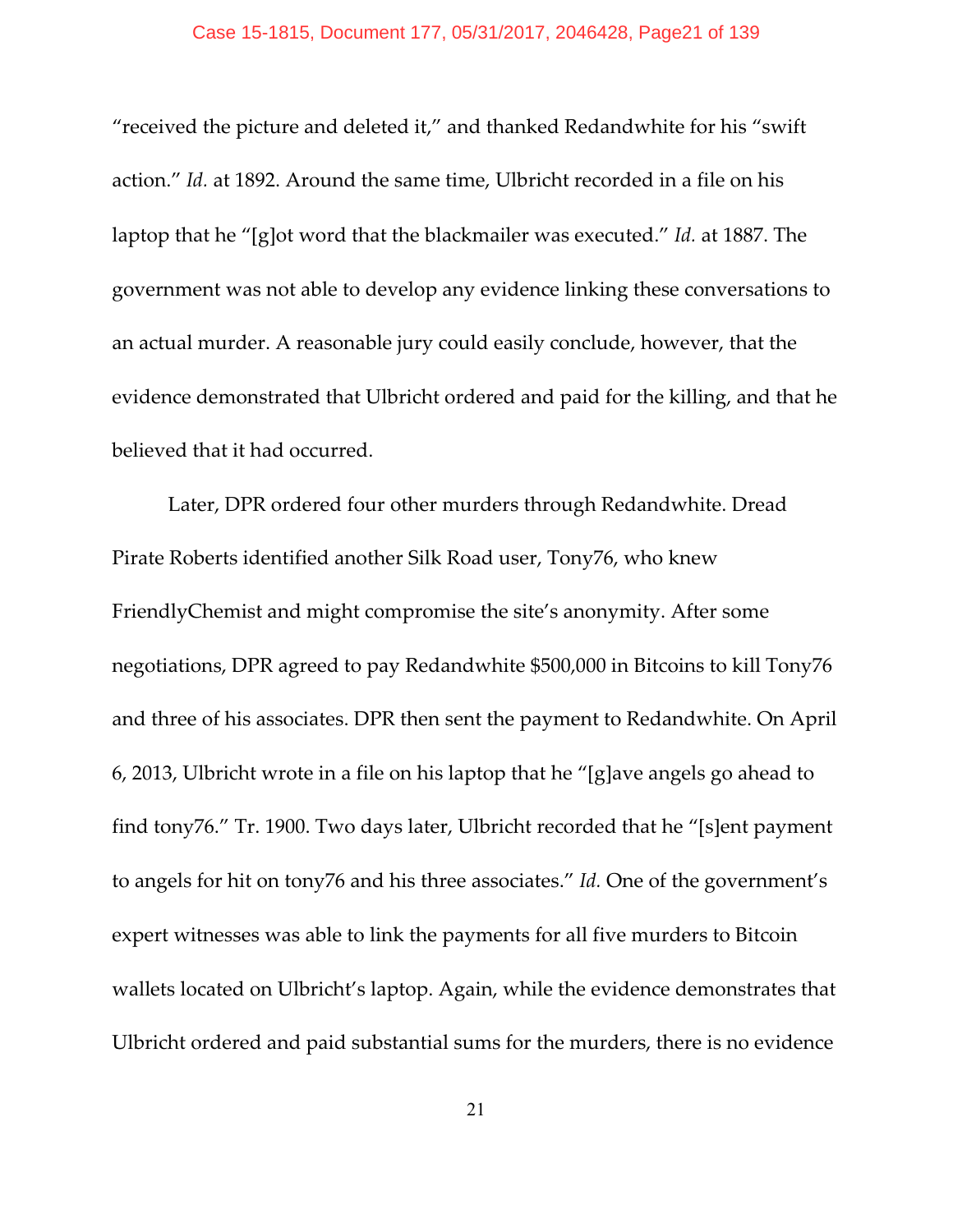that the killings actually took place; the government theorized that Redandwhite had tricked Ulbricht into thinking that he actually committed the murders, but that in fact he had not.

### **B. The Defense Case**

As noted above, Ulbricht conceded at trial that he had created Silk Road, and he was caught red-handed operating the site at the end of the investigation. His principal defense strategy at trial—more of an effort at mitigation than outright denial of his guilt of the conspiracy and other charges in the indictment—was to admit his role at the beginning and end of the site's operation, but to contend that he sold Silk Road to someone else in 2011 and abandoned his role as its administrator, only to be lured back by the successor DPR near the end of its operation to take the blame for operating the site. The defense attempted on several occasions to implicate as alternative suspects Karpeles and Athavale, both of whom the government had investigated for a possible connection to Silk Road but later abandoned as candidates for DPR's real-world identity. As part of his alternative-perpetrator defense, Ulbricht theorized that the person or persons who operated as the true Dread Pirate Roberts during the purported interim period planted incriminating evidence on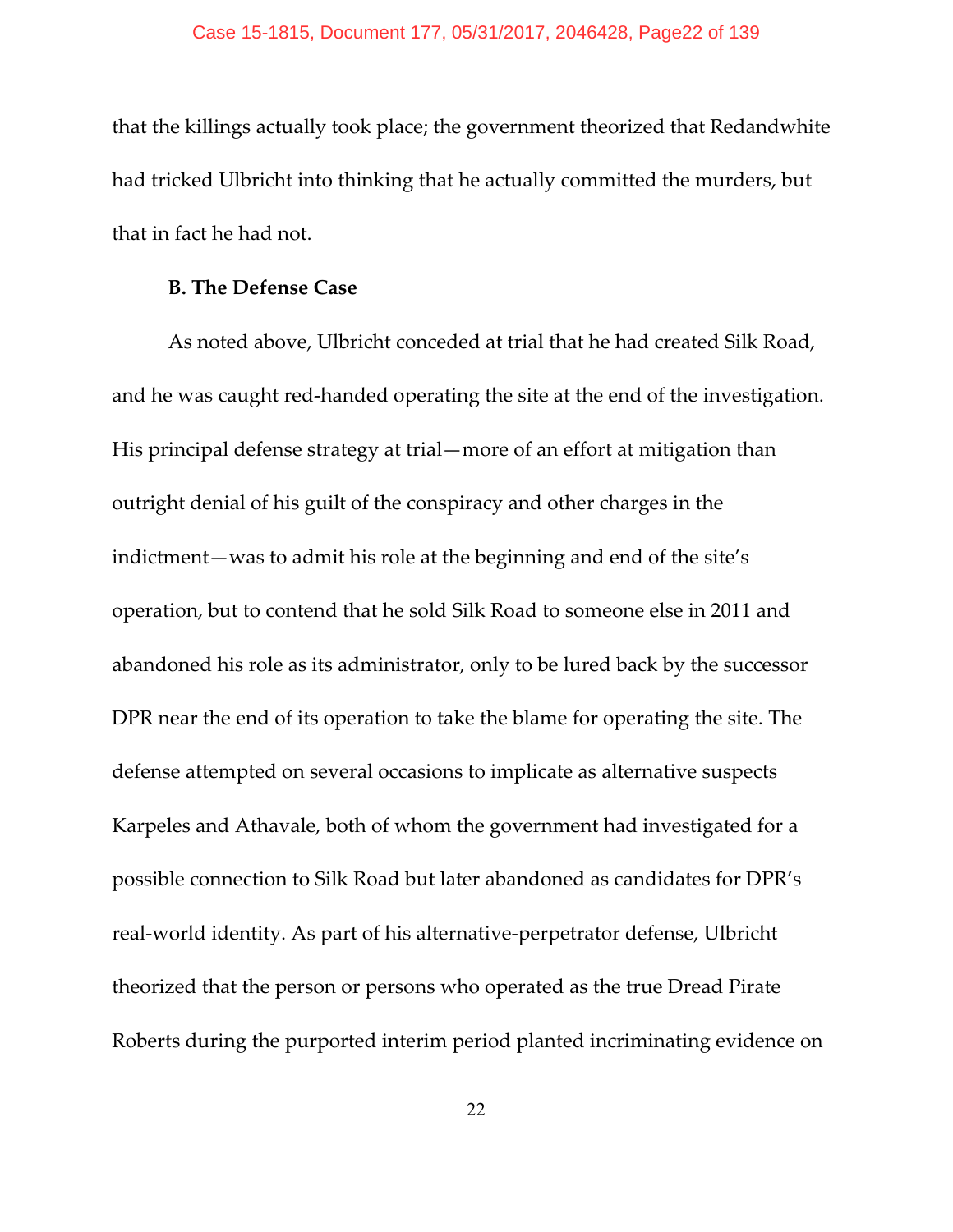his laptop in order to frame him. For the most part, the defense advanced this theory through cross-examination of government witnesses. Ulbricht did not testify at trial.

One point in the testimony of Richard Bates exemplifies the defense's approach and the government's response. Bates, Ulbricht's friend who assisted with computer programming issues when Ulbricht launched Silk Road, testified for the government. According to Bates, Ulbricht told him in November 2011 that he had sold Silk Road to someone else, a claim that Bates believed at the time to be true. Moreover, in a February 2013 Google chat between Bates and Ulbricht, Ulbricht wrote that he was "[g]lad" that Silk Road was "not [his] problem anymore." Tr. 1140-41. $^{16}$  Bates understood that to mean that Ulbricht no longer worked on the site.

To mitigate any damage from Bates's testimony, the government introduced a December 9, 2011 Tor chat between Ulbricht and vj. In that chat, vj asked Ulbricht whether anyone else knew about his involvement in Silk Road.

 $16$  There are two versions of the trial transcript for January 22, 2015 on the district court docket. The page citations here refer to the version of the transcript marked "corrected," which is listed on the district court docket as Document No. 208 (14 cr-68).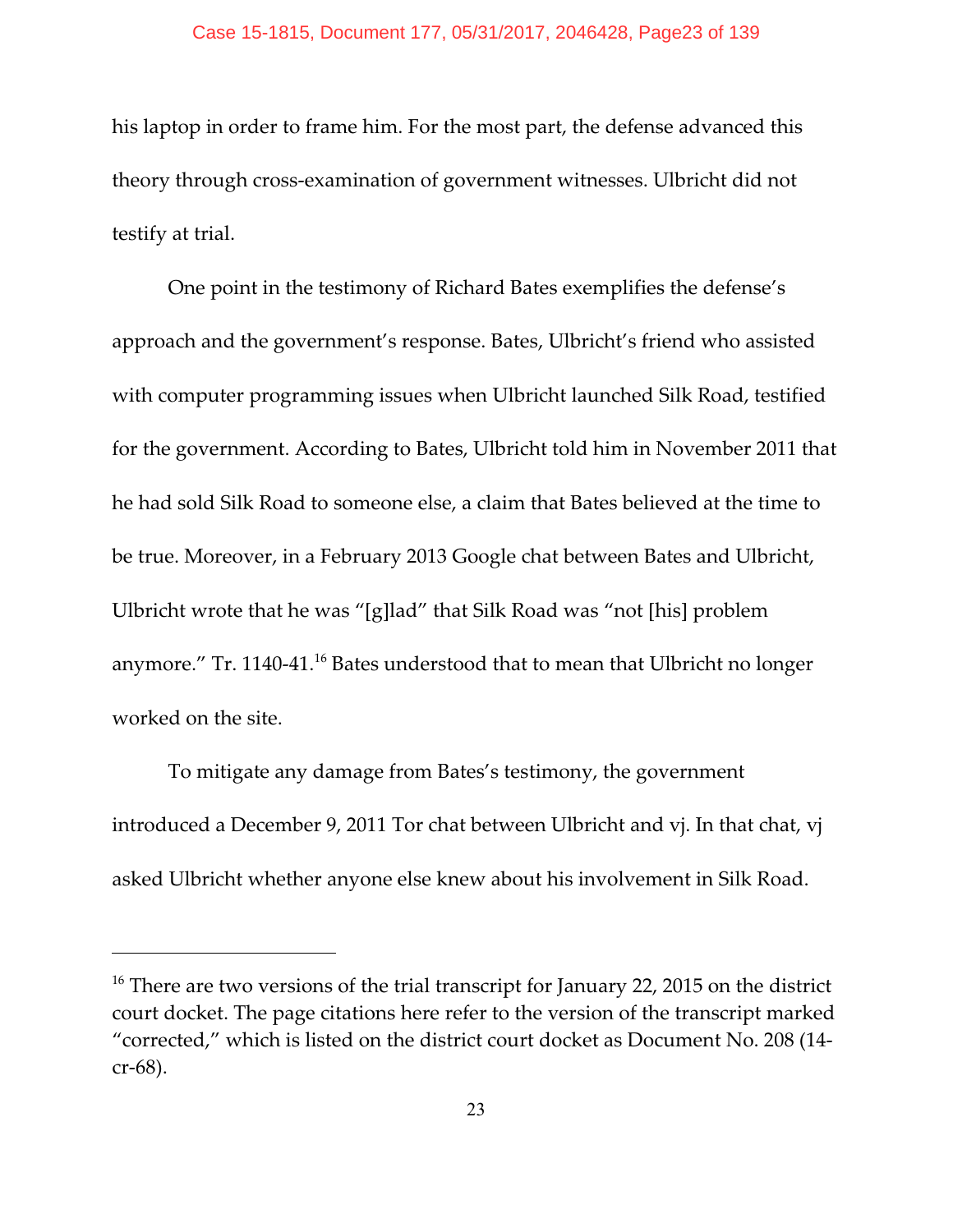Ulbricht responded: "[U]nfortunately yes. There are two, but they think I sold the site and got out and they are quite convinced of it." Tr. 1191. He further wrote that those two people thought he sold the site "about a month ago," *id.*, which roughly corresponds to the November 2011 conversation between Bates and Ulbricht. Significantly, it was shortly after this conversation that vj suggested that Ulbricht change his online identity to DPR. In view of the fictional character it referenced, the government contended that the online moniker DPR was deliberately adopted to support the cover story that the lead administrator of Silk Road changed over time.

Thus, although the government elicited testimony that Ulbricht told Bates that he sold the site in 2011, it also presented evidence that Ulbricht had lied to Bates about that sale and continued to operate the site in secret.

# 1. Cross-Examination of Government Witnesses

Ulbricht's defense depended heavily on cross-examination of government witnesses, much of which was designed to support the argument that either Karpeles or Athavale was the real DPR, or that multiple people operated as Dread Pirate Roberts during Silk Road's life span. The district court limited his cross-examination in two ways that Ulbricht challenges on appeal. First, the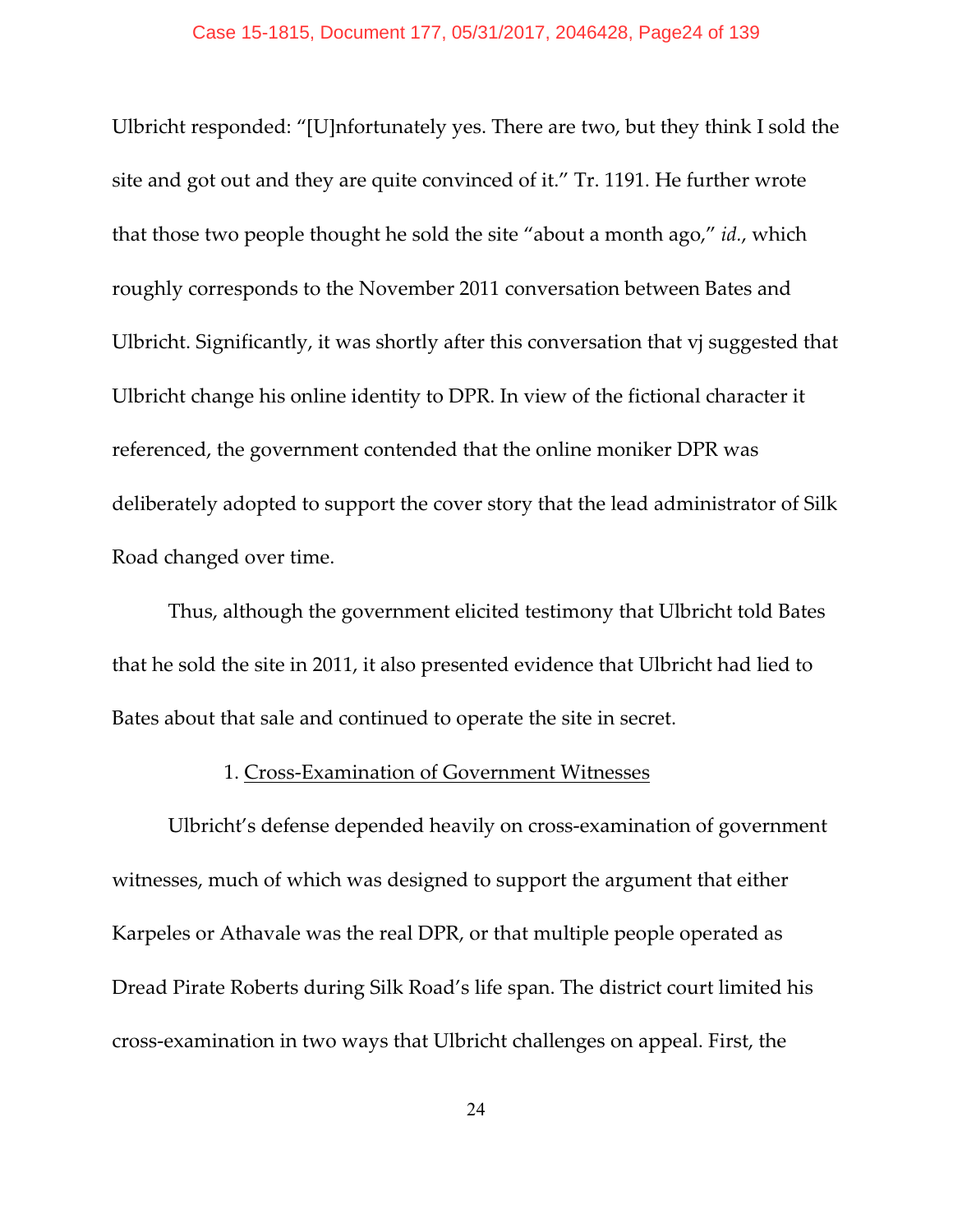district court prevented Ulbricht from exploring several specific topics with Der-Yeghiayan, the government's first witness, through whom it introduced much of its evidence. Those topics included, *inter alia*, Der-Yeghiayan's prior suspicions that Karpeles was DPR. Second, the district court limited Ulbricht's ability to cross examine FBI computer scientist Thomas Kiernan, who testified about evidence that he discovered on Ulbricht's laptop, concerning several specific technical issues related to software on Ulbricht's computer. More details about those attempted cross-examinations will be discussed in context below.

# 2. Hearsay Statements

Ulbricht also attempted to introduce two hearsay statements in his defense, both of which the district court excluded as inadmissible. Those hearsay statements comprise: (1) chats between DPR and DeathFromAbove (Force) concerning Force's attempt to extort money from DPR in exchange for information about the government's investigation of Silk Road; and (2) the government's letter describing a statement by Andrew Jones, a site administrator, concerning one particular conversation that he had with DPR. The contents of those hearsay statements and other relevant facts will be discussed in more detail below.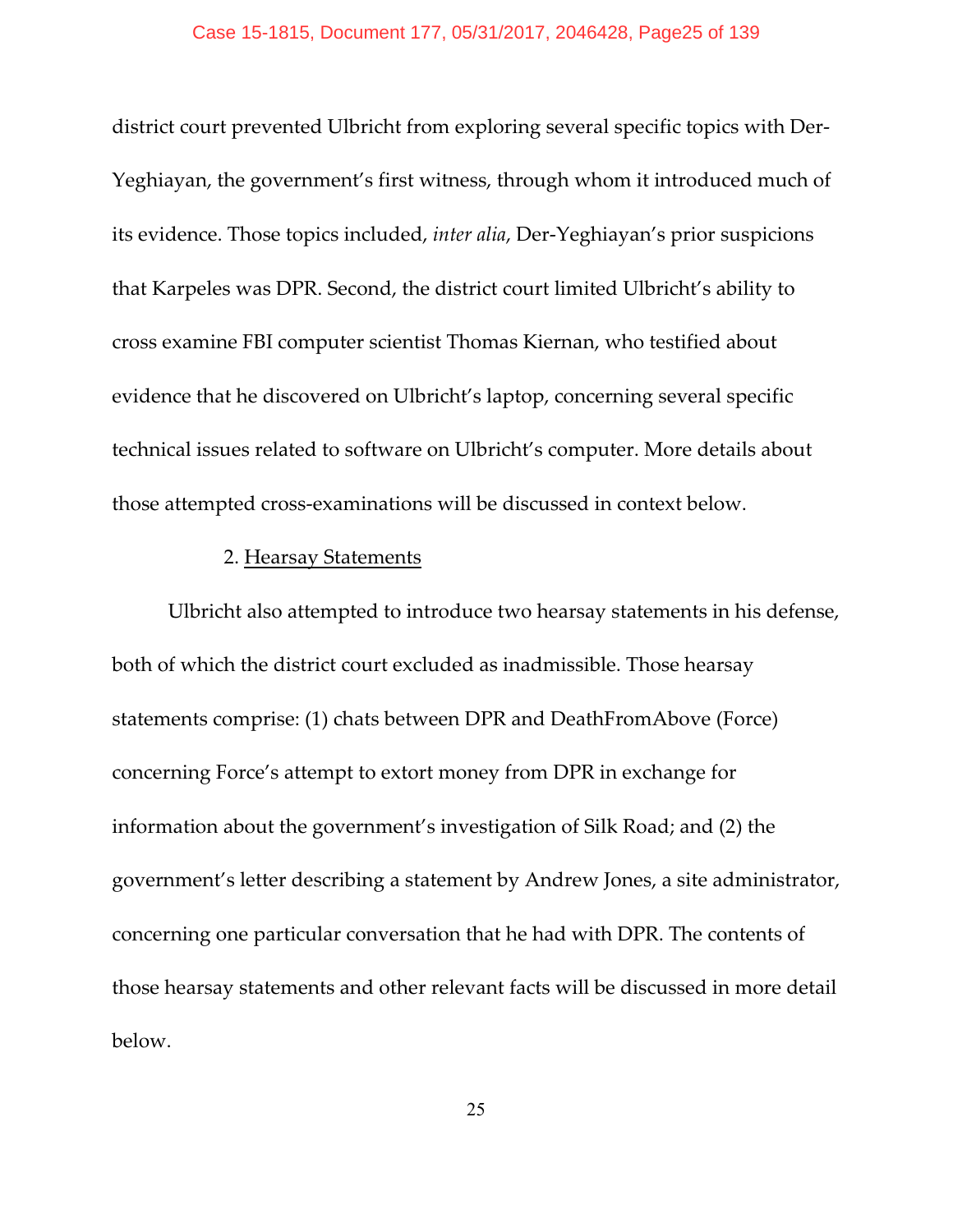# 3. Defense Expert Witnesses

Long after the trial began on January 13, 2015, and shortly before the government rested on February 2 and the defense rested on February 3, Ulbricht disclosed to the government his intent to call two expert witnesses: Dr. Steven Bellovin and Andreas Antonopoulos.<sup>17</sup> The Antonopoulos disclosure indicated that he would testify on several subjects relevant to Silk Road, including "the origins of Bitcoin," "the various purposes and uses of Bitcoin," "the mechanics of Bitcoin transactions," "the value of Bitcoin over time since its inception," and "the concepts of Bitcoin speculating and Bitcoin mining," among other things. App'x 349. The Bellovin disclosure followed a similar pattern, indicating that he would testify about "[g]eneral principles of internet security and vulnerabilities," the "import of some lines of PHP code provided to defense counsel in discovery," and "[g]eneral principles of public-key cryptography," among other topics. *Id.* at 360. Neither disclosure summarized the opinions that the experts would offer on those subjects, nor did either identify the bases for the experts' opinions.

 $17$  Ulbricht noticed his intent to call Antonopoulos on January 26 and Bellovin on January 30, 2015.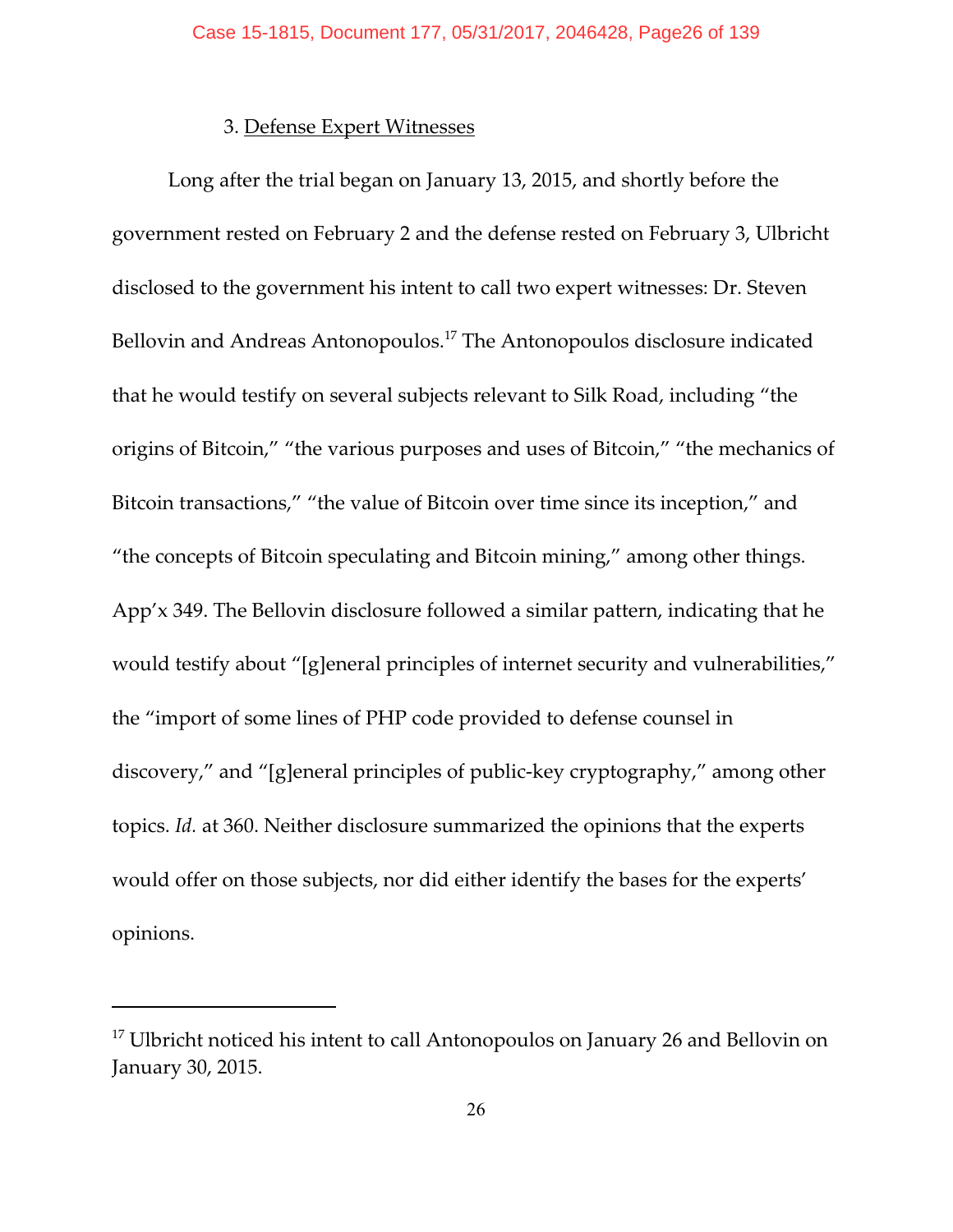On January 29 and 31, the government moved to preclude the testimony of both proffered experts. The government argued that the expert notices were untimely and did not contain the information required by Rule 16 of the Federal Rules of Criminal Procedure, including a summary of the opinions that the experts would offer on the stand.<sup>18</sup> On February 1—three days before the end of the trial—the district court granted the government's motions and precluded both experts from testifying, concluding that the defendant's notices were late and that the disclosures were substantively inadequate under Rule 16. Ulbricht claims that the district court erred in precluding his experts from testifying.

In sum, the defense case was limited to cross-examining government witnesses, briefly calling four character witnesses, having a defense investigator authenticate a task list on Ulbricht's computer, and reading a few of DPR's posts into the record. Ulbricht contends, however, that his defense was hamstrung by the rulings described above.

 $18$  The government also argued generally that some of the topics identified in the disclosures were not relevant to Ulbricht's case or did not require expert testimony.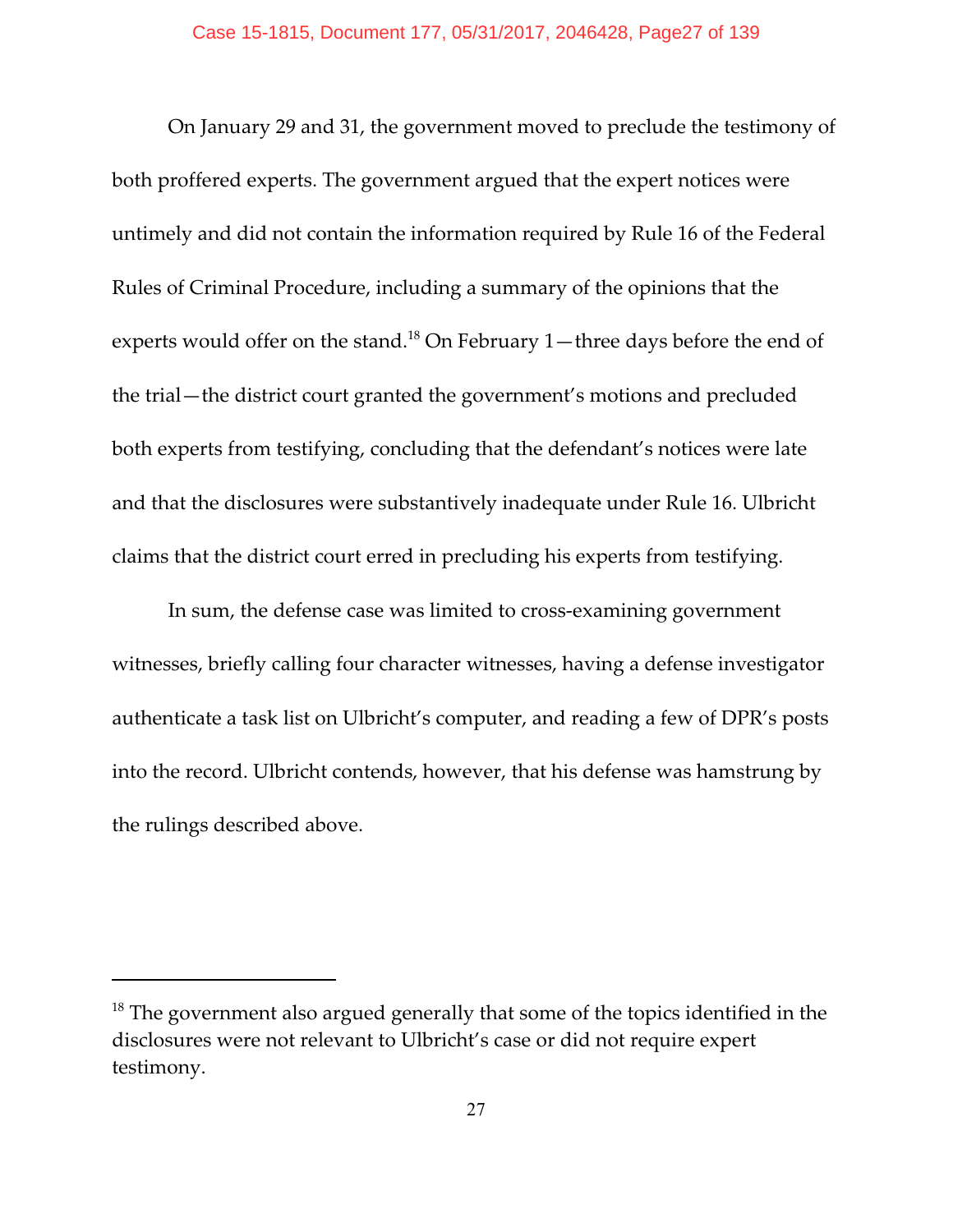# **C. The Verdict and Post-Trial Motion**

After deliberating for about three and a half hours, the jury returned a guilty verdict on all seven counts in the Indictment. As described in more detail below, Ulbricht then moved for a new trial under Rule 33, Fed. R. Crim. P. The district court denied the motion, and Ulbricht argues here that it erred in doing so.

# **IV. Sentencing**

The United States Probation Office prepared the Pre-Sentence Investigation Report ("PSR") in March 2015. It described the offense conduct in detail and discussed the five murders that Ulbricht allegedly hired Redandwhite to commit.<sup>19</sup> Over Ulbricht's objection, the PSR also discussed six drug-related deaths that the government contended, and the district court found, were connected with Silk Road. Circumstantial evidence linked each of those fatalities with varying degrees of certainty to the decedent's purchase of drugs on Silk Road. For example, one user died from an overdose of heroin combined with other drugs. The deceased individual was found with a needle and a bag of

 $19$  The PSR did not refer to the additional murder of "Flush" that DPR allegedly paid Force, under his undercover identity Nob, to commit. *See supra* note 15.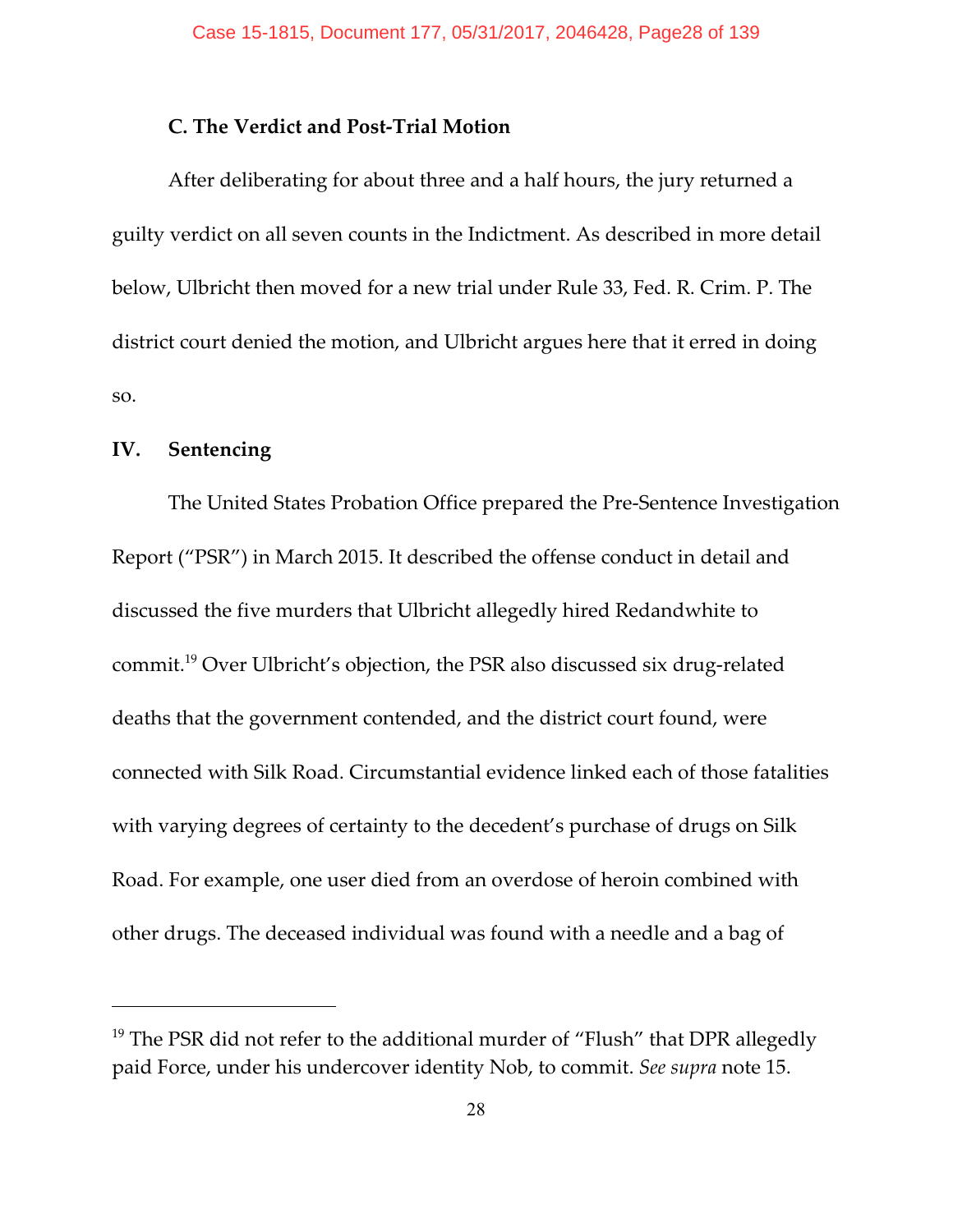heroin, as well as a torn-open delivery package. Open on his computer was a Silk Road chat in which a vendor described the package of heroin that was due to arrive that day, including a tracking number that matched the opened package.

Two other individuals whose deaths the PSR described were Silk Road customers who purchased drugs on the site shortly before their deaths. A fourth person died after ingesting a synthetic drug originally purchased on Silk Road that he obtained through an intermediary dealer, and a fifth died after leaping from a balcony while high on a psychedelic drug that he bought from the site. A sixth person died of pneumonia after placing over thirty orders for heroin and other drugs on Silk Road; the autopsy report theorized that his drug use may have "blunted the deceased's perception of the severity of his illness," thus contributing to his premature death. PSR ¶ 83. In arguing that the district court should consider the six deaths, the government explained that they "illustrate the obvious: that drugs can cause serious harm, including death." App'x 902.

In the first of several sentencing submissions, Ulbricht urged the district court not to consider the six drug-related deaths and to strike them from the PSR. In support of that argument, Ulbricht claimed that Silk Road had harm-reducing effects, meaning that it made drug use less dangerous. Specifically, Ulbricht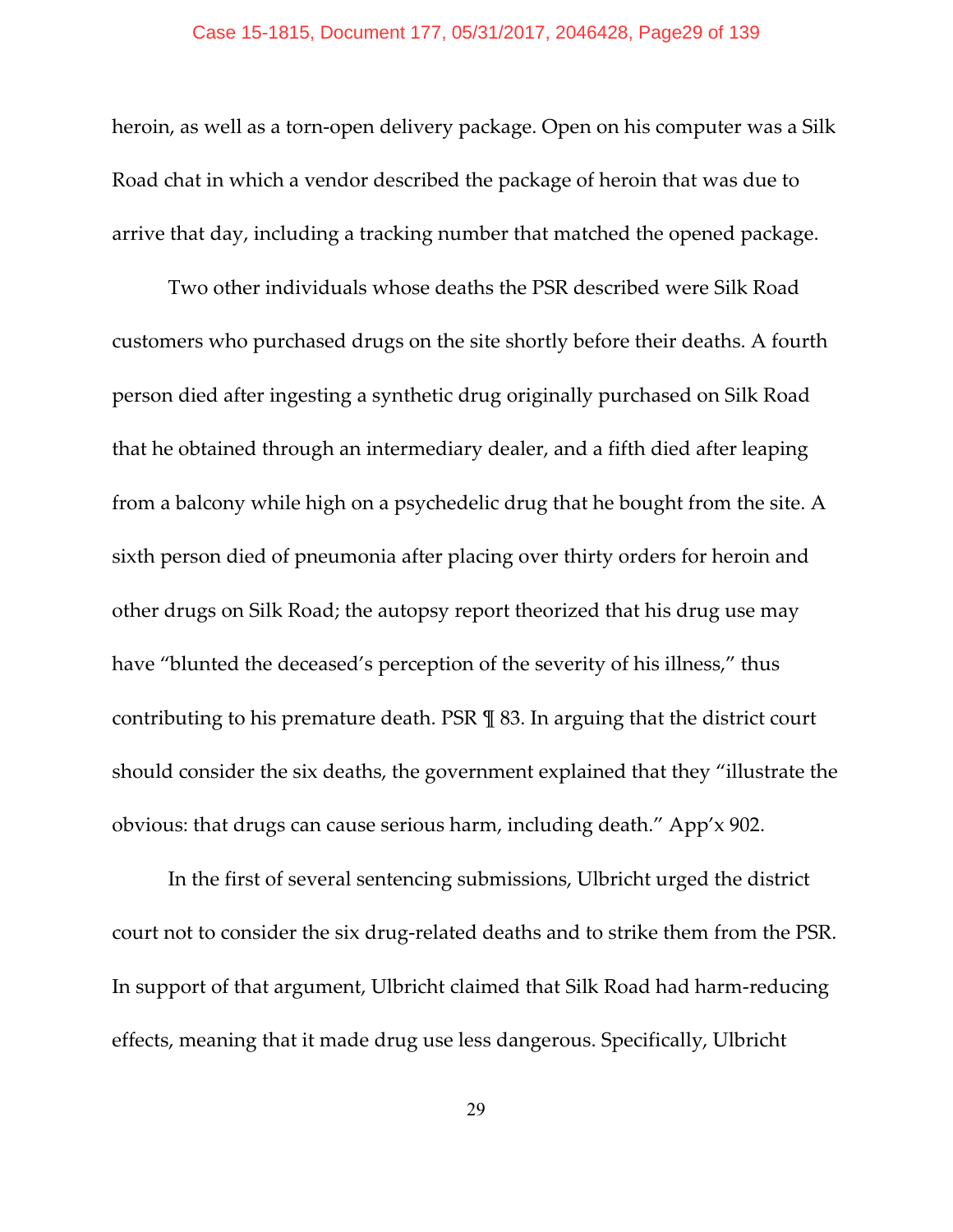employed Dr. Fernando Caudevilla (username Doctor X), a physician who provided drug-use advice to the site's customers. Caudevilla spent up to two or three hours a day on Silk Road discussion fora and sent over 450 messages providing guidance about illegal drug dosage and administration, as well as information about the harms associated with certain drugs. Caudevilla also provided weekly reports to DPR concerning the advice he gave to the site's users. Ulbricht further claimed that Silk Road allowed for better drug quality control because vendors were subject to a rating system, $^{20}$  buyers were able to choose from among many different sellers, and the site's anonymity encouraged free dialogue about drug use that helped mitigate the stigma accompanying drug addiction.<sup>21</sup> According to Caudevilla, when the site received negative feedback about the quality of the drugs sold by a vendor, that vendor was removed from

 $20$  As the government pointed out in its sentencing submission, fake vendor reviews were commonplace, and vendors sometimes coerced customers into giving them perfect ratings.

 $21$  Ulbricht referenced a study by Tim Bingham, who researched Silk Road users between September 2012 and August 2013. Bingham interviewed Silk Road customers and concluded that the site operated as a "novel technological drug subculture, potentially minimiz[ing] drug-related stigma by reinforcing a[] sense of community." App'x 905. Thus, Bingham concluded, and Ulbricht argued, that Silk Road encouraged more "responsible forms of recreational drug use." *Id.* at 906.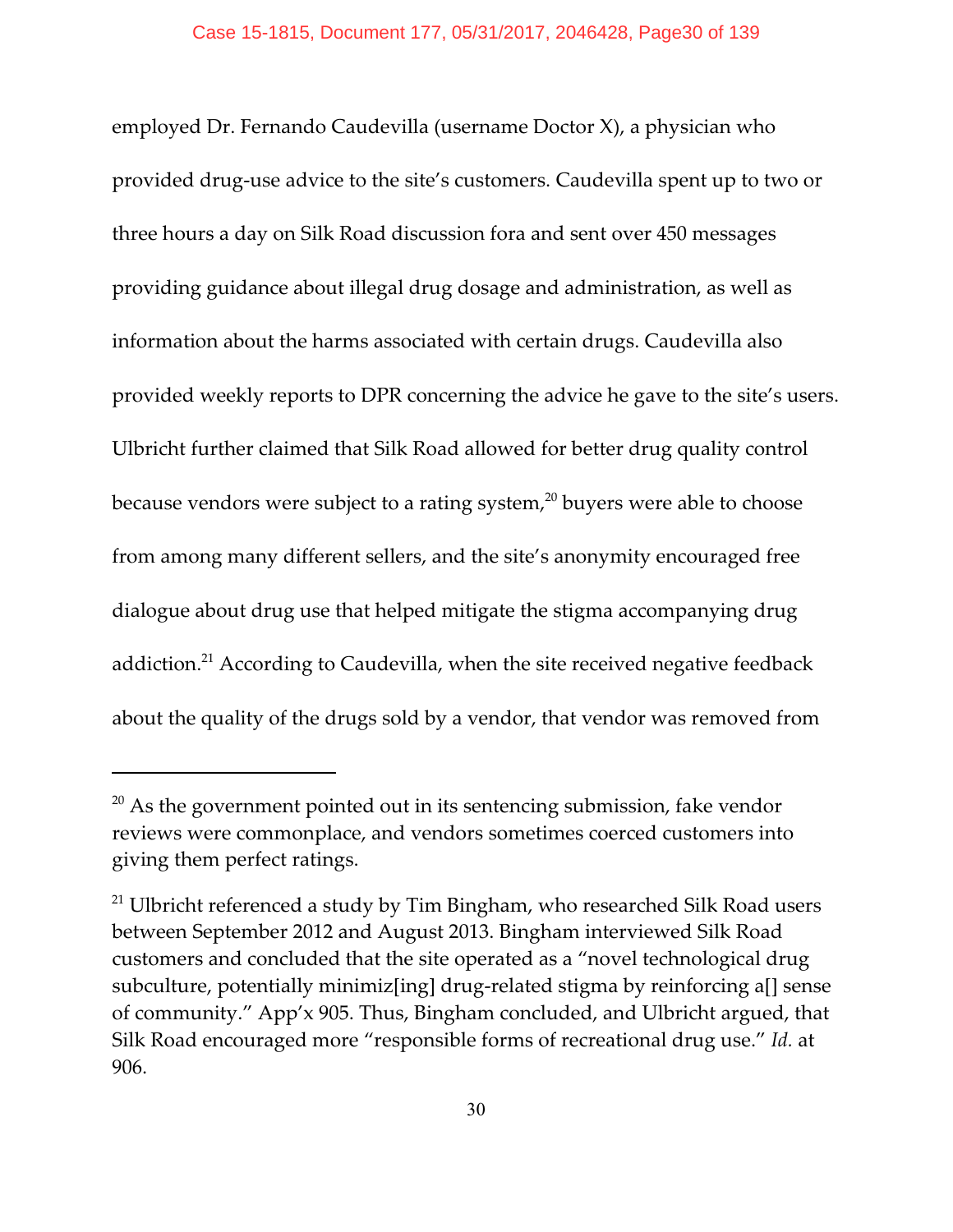the site. Finally, Ulbricht claimed that the site reduced violence associated with the drug trade by providing a safe, computer-based method of purchasing drugs.

Ulbricht also submitted an expert report from Dr. Mark Taff, which provided an alternative reason for excluding the six deaths from the PSR. In his report, Dr. Taff explained that, based on the information available, it was impossible to know with medical certainty that Silk Road drugs caused the six deaths described in the PSR. There were "gaping holes" in the investigations into each death, and some were missing autopsy reports, toxicology reports, and death certificates. App'x 911. Moreover, Dr. Taff claimed that it was impossible to know the cause of each death because several of the deceased had ingested multiple drugs prior to their deaths. Ulbricht argued that, absent a clear causal link between the deaths and the offense conduct, the deaths were not relevant to his sentencing at all.

The defense later submitted another sentencing memorandum, which included 97 letters from friends and family describing Ulbricht's good character as well as academic articles about the myriad problems associated with unduly severe sentences for drug crimes. He also urged the district court not to consider the five murders commissioned by DPR, in part because he claimed only to have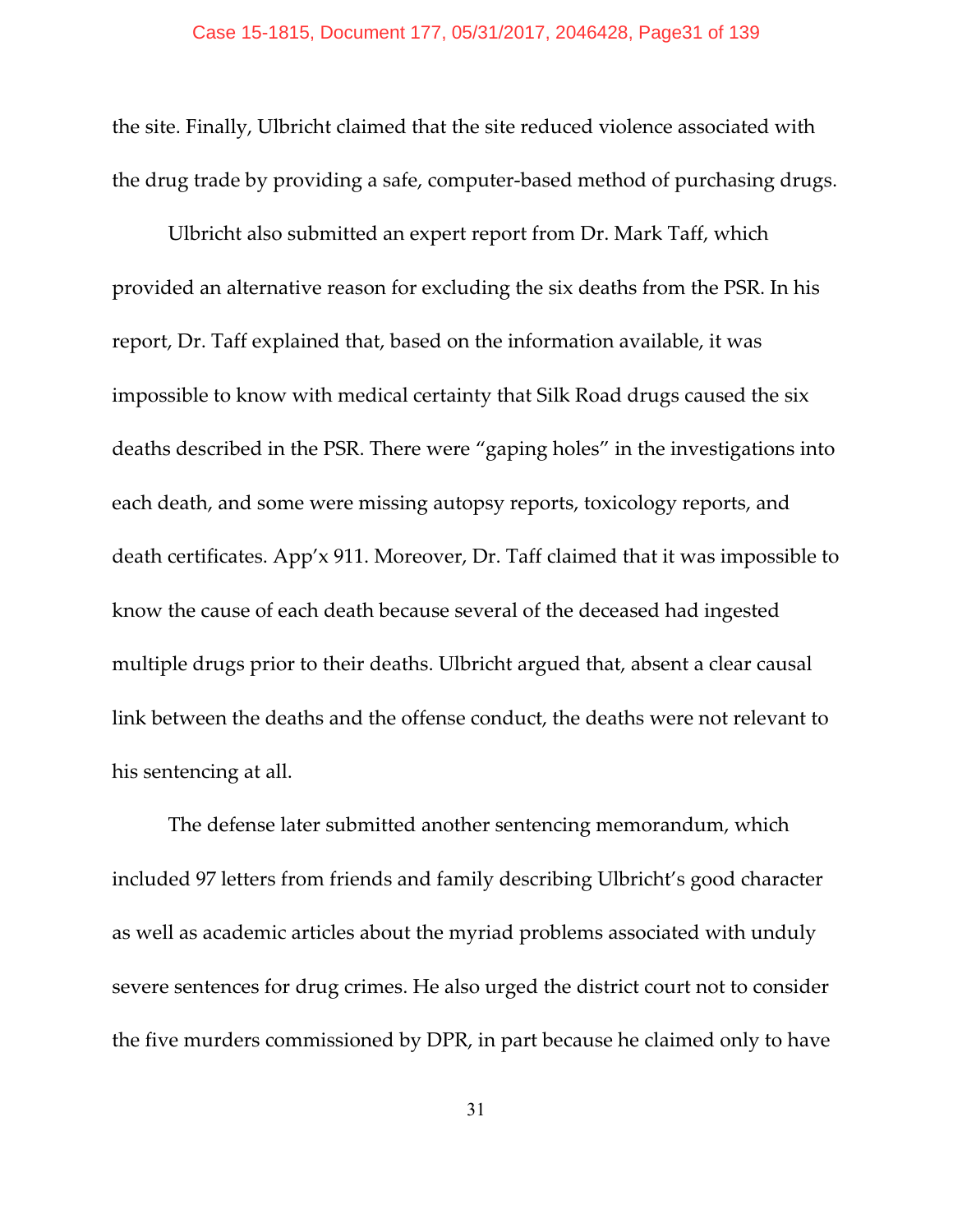fantasized about the murders, implying that he did not expect them to be carried out. In its sentencing submission, the government requested that the district court impose a sentence substantially above the twenty-year mandatory minimum.

Ulbricht's sentencing hearing took place on May 29, 2015.<sup>22</sup> The district court concluded that Ulbricht's offense level was 43—the highest possible offense level under the Sentencing Guidelines—and that his criminal history category was I.<sup>23</sup> The high offense level largely resulted from the massive quantity of drugs trafficked using Silk Road, as well as several enhancements, including one for directing the use of violence, U.S.S.G. § 2D1.1(b)(2).<sup>24</sup> Ulbricht does not dispute that calculation. Due to the high offense level, the Guidelines advisory

 $22$  At sentencing, the district court vacated Ulbricht's convictions on Counts One and Three because they were lesser included offenses of Counts Two and Four respectively. Ulbricht was therefore sentenced on Counts Two, Four, Five, Six, and Seven. The district court based its Guidelines calculation only on those counts.

 $23$  The calculated offense level was actually 50, which is higher than the maximum offense level of 43 on the Guidelines sentencing table. The Guidelines provide that "[a]n offense level of more than 43 is to be treated as an offense level of 43." U.S.S.G. ch. 5 pt. A, cmt. n.2.

 $24$  Because of the grouping rules, U.S.S.G. ch. 3 pt. D, the lower offense levels of the computer hacking and fraudulent identification charges did not contribute to Ulbricht's offense level.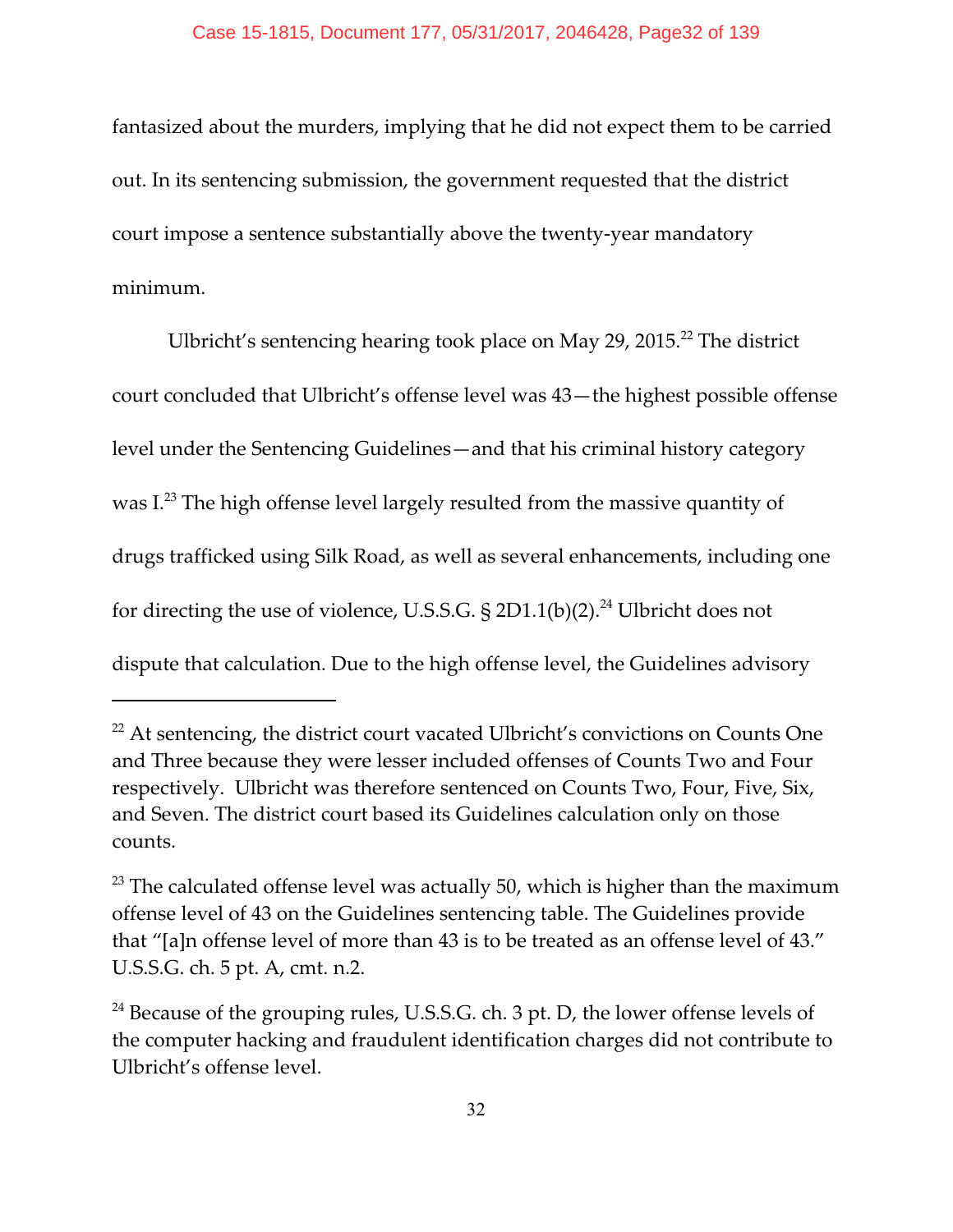#### Case 15-1815, Document 177, 05/31/2017, 2046428, Page33 of 139

sentence "range" was life in prison, and the U.S. Probation Office recommended that sentence.

At the sentencing hearing, the district court resolved several disputed issues of fact. For example, because Ulbricht contested his responsibility for the five commissioned murders for hire, the district court found by a preponderance of the evidence that Ulbricht did in fact commission the murders, believing that they would be carried out. The district court characterized the evidence of the murders for hire, which included Ulbricht's journal, chats with other Silk Road users, and the evidence showing that Ulbricht actually paid a total of \$650,000 in Bitcoins for the killings, as "ample and unambiguous." App'x 1465.

The court then turned to the six drug-related deaths described in the PSR. Over Ulbricht's objection, the district court found that the deaths were "related conduct relevant to his sentencing" because the "question as to whether this information is properly included in the PSR is whether the Court finds, by a preponderance of the evidence[,] that the deaths, in some way, related to Silk Road." *Id.* at 1472. It went on to explain that "the relevant offense committed is the unlawful distribution of drugs and the running of a criminal drug enterprise, . . . [and] based on the evidence before the Court, the sale of the drugs through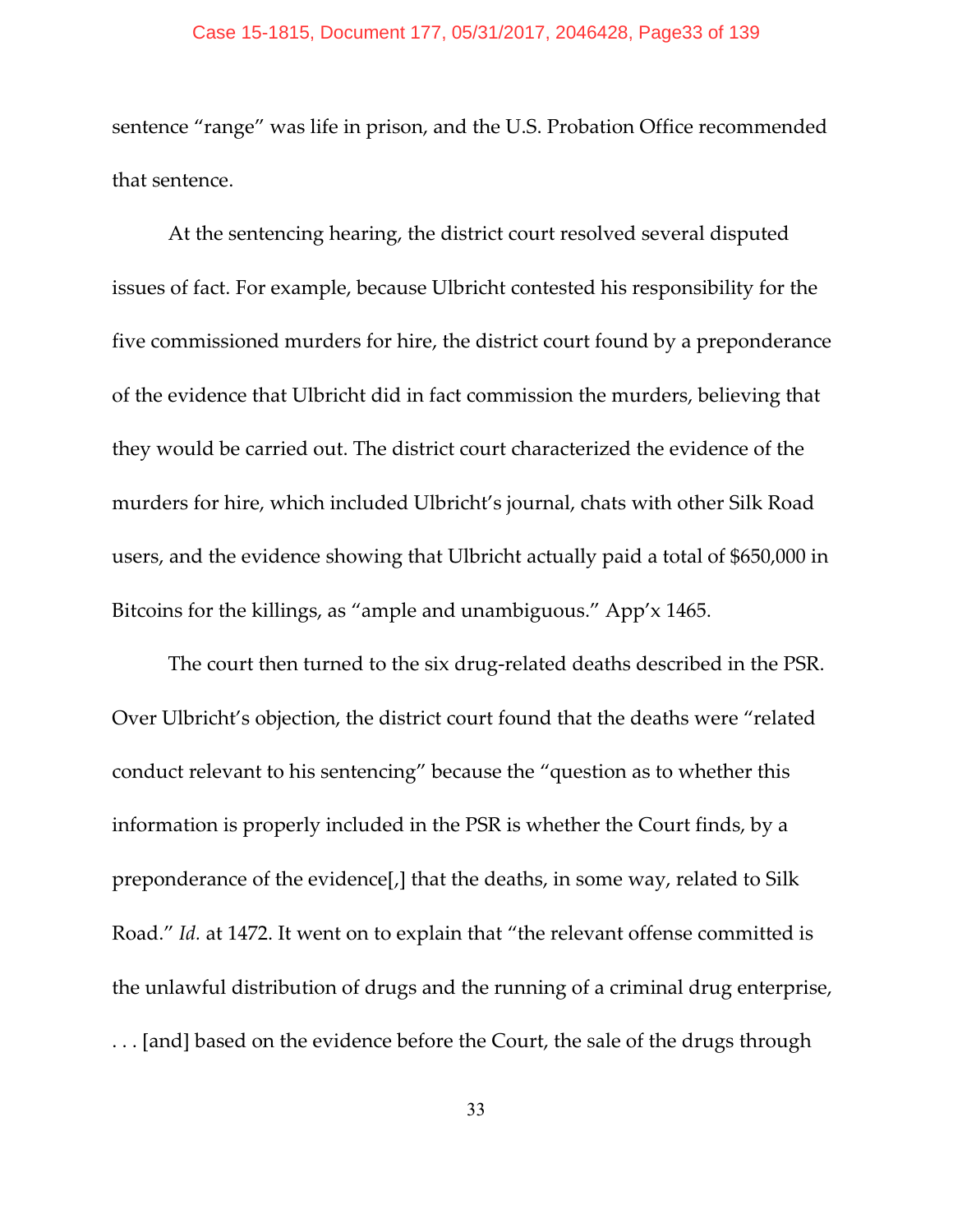Silk Road caused harm to the decedents." *Id.* at 1473. The district court described the facts associated with five of the deaths and specifically found that each was connected to Silk Road, rejecting the defendant's argument that but-for causation was required in order for the court to consider the deaths as relevant to the offense conduct.<sup>25</sup> Parents of two of the decedents also made statements at the proceeding, describing the emotional impact that the losses had on them and their families.

In the course of explaining its reasons for choosing Ulbricht's sentence, the district court discussed the facts of Ulbricht's offense, his apparent character, and the purposes of criminal punishment. The court described Doctor X as "enabling," App'x 1530, rather than reducing the harms associated with drug use, emphasized the social costs attendant to expanding the scope of the drug market, discussed the five murders for hire, and stated that the sentence imposed on Ulbricht could have a powerful general deterrent effect because the case had

 $25$  The district court did not specifically address one of the six deaths. That decedent was a frequent Silk Road customer who was found dead in his home with a used syringe and other drug paraphernalia. The record does not indicate why the district court did not discuss that case, and neither party makes any argument based on that omission.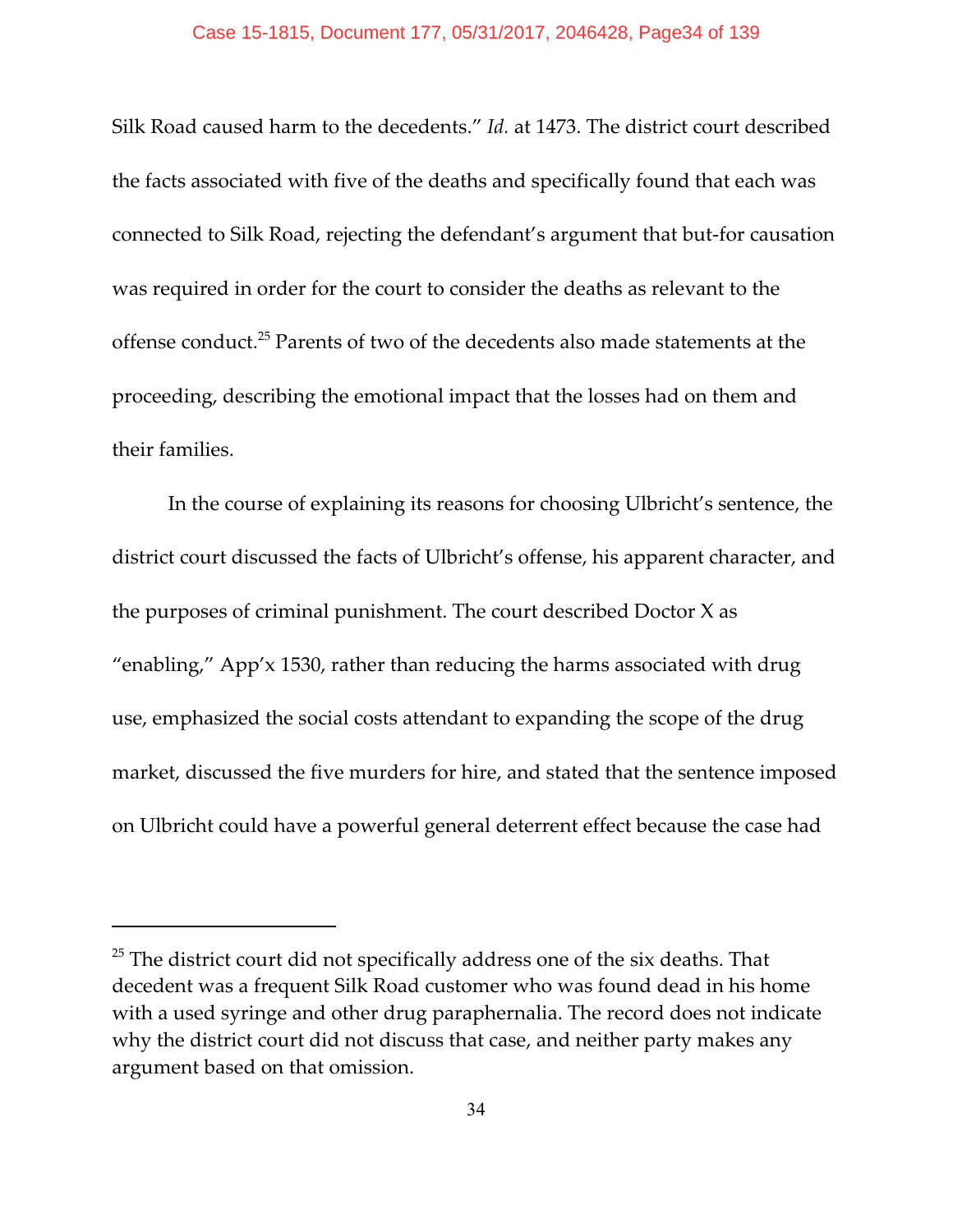attracted an unusually large amount of publicity. The court then sentenced Ulbricht principally to life imprisonment.

This appeal followed.

### **DISCUSSION**

On appeal, Ulbricht raises a number of claims of error. For purposes of organizational clarity, we group them into three categories, and present them in the order in which the issues arose in the district court. Accordingly, we discuss first Ulbricht's claims that much of the evidence against him should have been suppressed because it was obtained in violation of his Fourth Amendment rights; second, his arguments that the district court's evidentiary errors denied him a fair trial; and third, his objections to his sentence.

# **I. Fourth Amendment Issues**

Ulbricht claims that the district court erred in denying his motion to suppress evidence obtained in violation of the Fourth Amendment. On appeal from a denial of a suppression motion, "we review a district court's findings of fact for clear error, and its resolution of questions of law and mixed questions of law and fact *de novo*." *United States v. Bohannon*, 824 F.3d 242, 247-48 (2d Cir. 2016). Ulbricht raises two principal arguments. First, he contends that the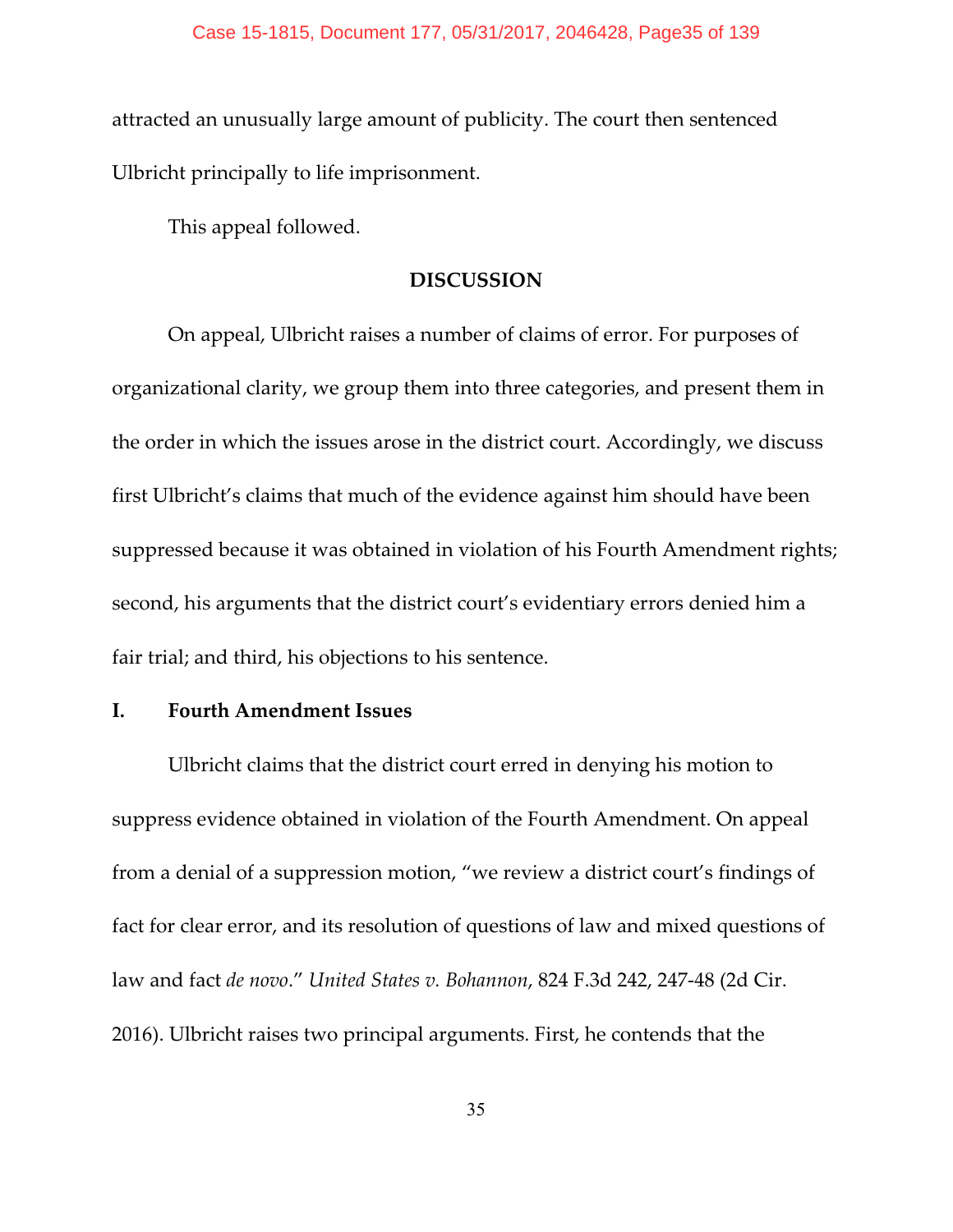pen/trap orders that the government used to monitor IP address traffic to and from his home router violated the Fourth Amendment because the government obtained the orders without a warrant. Second, he claims that the warrants authorizing the government to search his laptop as well as his Google and Facebook accounts violated the Fourth Amendment's particularity requirement. We reject those contentions and affirm the denial of Ulbricht's motion to suppress.

### **A. Pen/Trap Orders**

Pursuant to orders issued by United States magistrate judges in the Southern District of New York, the government used five pen registers and trap and trace devices to monitor IP addresses associated with Internet traffic to and from Ulbricht's wireless home router and devices that regularly connected to that router. The government obtained the orders pursuant to the Pen/Trap Act, which provides that a government attorney "may make [an] application for an order . . . authorizing or approving the installation and use of a pen register or a trap and trace device . . . to a court of competent jurisdiction." 18 U.S.C. § 3122(a)(1). A "pen register" is defined as a "device or process which records or decodes dialing, routing, addressing, or signaling information transmitted by an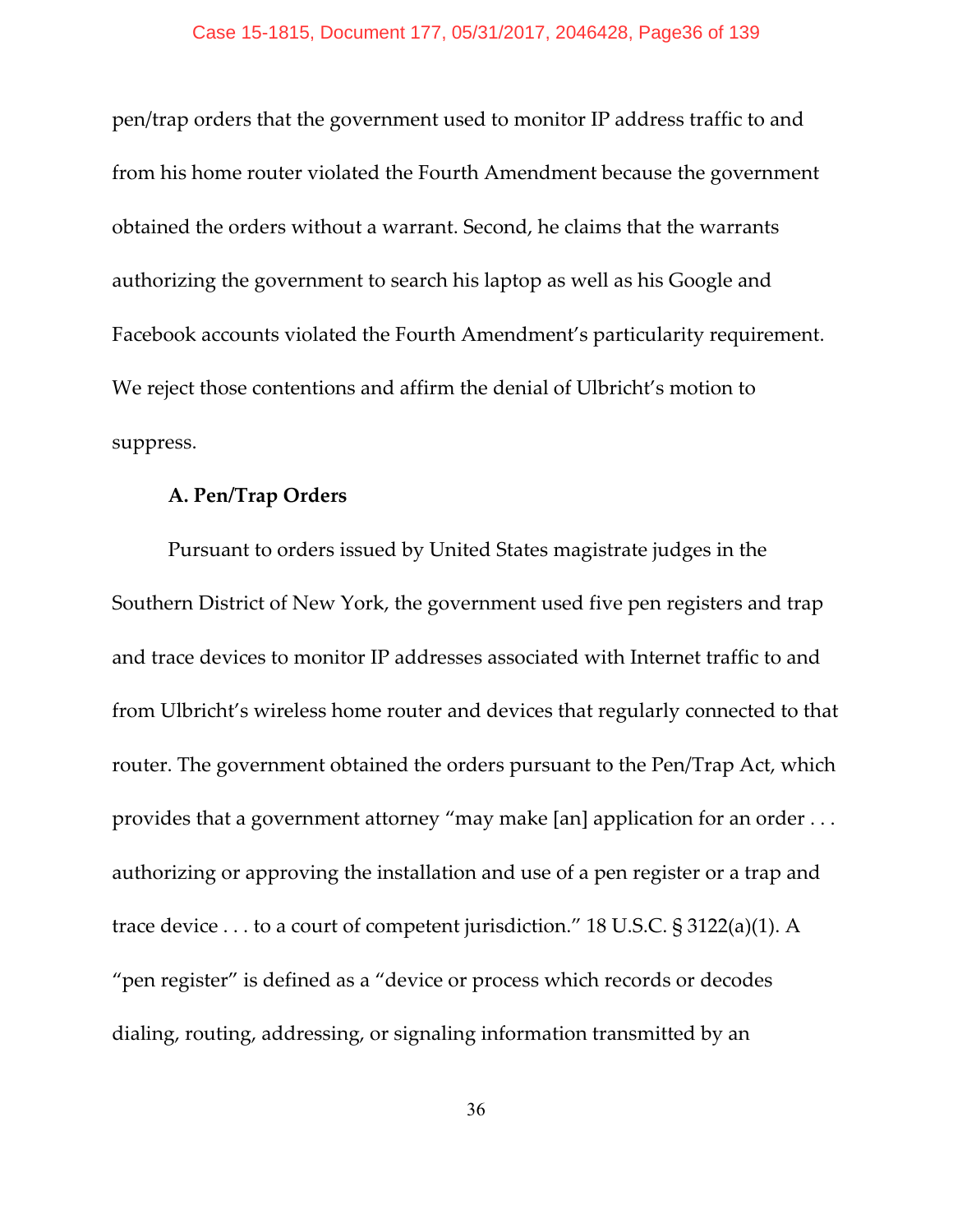instrument or facility from which a wire or electronic communication is transmitted," and "shall not include the contents of any communication." *Id.* § 3127(3). A "trap and trace" device means "a device or process which captures the incoming electronic or other impulses which identify the originating number or other dialing, routing, addressing, and signaling information reasonably likely to identify the source of a wire or electronic communication." *Id.* § 3127(4). Like pen registers, trap and trace devices may not capture the "contents of any communication." *Id.* The statute does not require a search warrant for the use of a pen register or trap and trace device, nor does it demand the kind of showing required to obtain such a warrant. Rather, the statute requires only that the application contain a "certification . . . that the information likely to be obtained is relevant to an ongoing criminal investigation." *Id.* § 3122(b)(2).

The orders in this case authorized the government to "use a pen register and trap and trace device to identify the source and destination [IP] addresses, along with the dates, times, durations, ports of transmission, and any Transmission Control Protocol ('TCP') connection data,  $26$  associated with any

 $26$  Data are transmitted on the Internet via discrete packets, rather than in a continuous stream. TCP is a "communications protocol used to process such data packets associated with popular Internet applications," such as browser and e-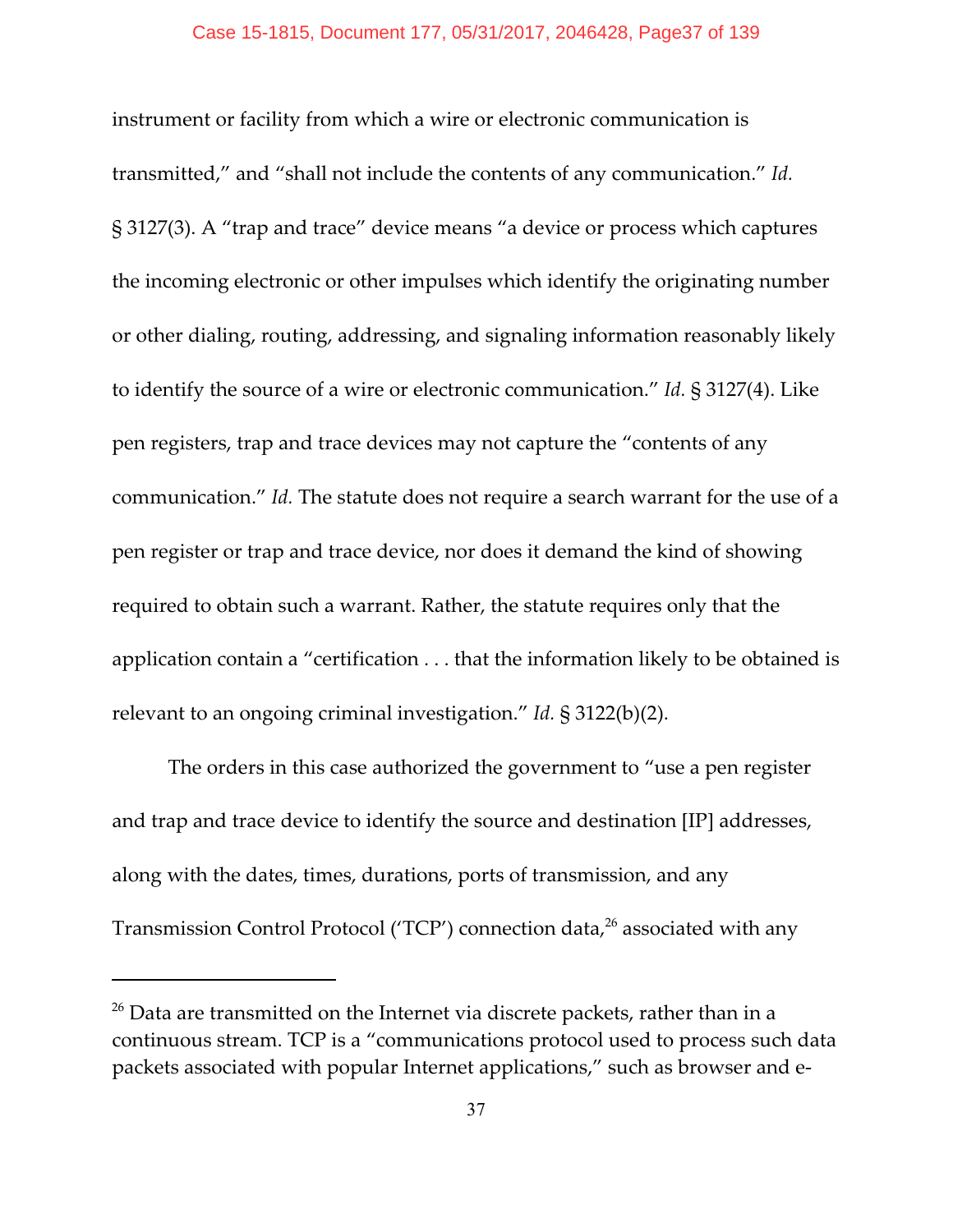electronic communications sent to or from" various devices, including Ulbricht's home wireless router and his laptop.<sup>27</sup> S.A. 93. In each order, the government specified that it did not seek to obtain the contents of any communications. Instead, it sought authorization to collect only "dialing, routing, addressing, and signaling information" that was akin to data captured by "traditional telephonic pen registers and trap and trace devices." *Id.* at 130. Ulbricht claims that the pen/trap orders violated the Fourth Amendment because he had a reasonable expectation of privacy in the IP address routing information that the orders allowed the government to collect. $^{28}$ 

mail applications. S.A. 97. Like IP address data, the TCP data that the orders permitted the government to acquire do not include the contents of communications, and Ulbricht has not expressed any independent concern over the government's collection of TCP connection data.

 $27$  Some of the pen/trap orders phrased the scope of the order slightly differently. For example, one order authorized installing "a trap and trace device to identify the source [IP] address of any Internet communications directed to, and a pen register to determine the destination IP addresses of any Internet communications originating from," the relevant devices. S.A. 67. In other words, not every order sought TCP connection data as well as IP address information. Neither party has suggested that the differences among the pen/trap orders are material to any issue presented by this appeal.

 $^{28}$  In the district court, Ulbricht made the same arguments concerning his Fourth Amendment privacy interest in the information captured by the pen registers and trap and trace devices. The district court ruled generally that the "type of information sought [in the orders] was entirely appropriate for that type of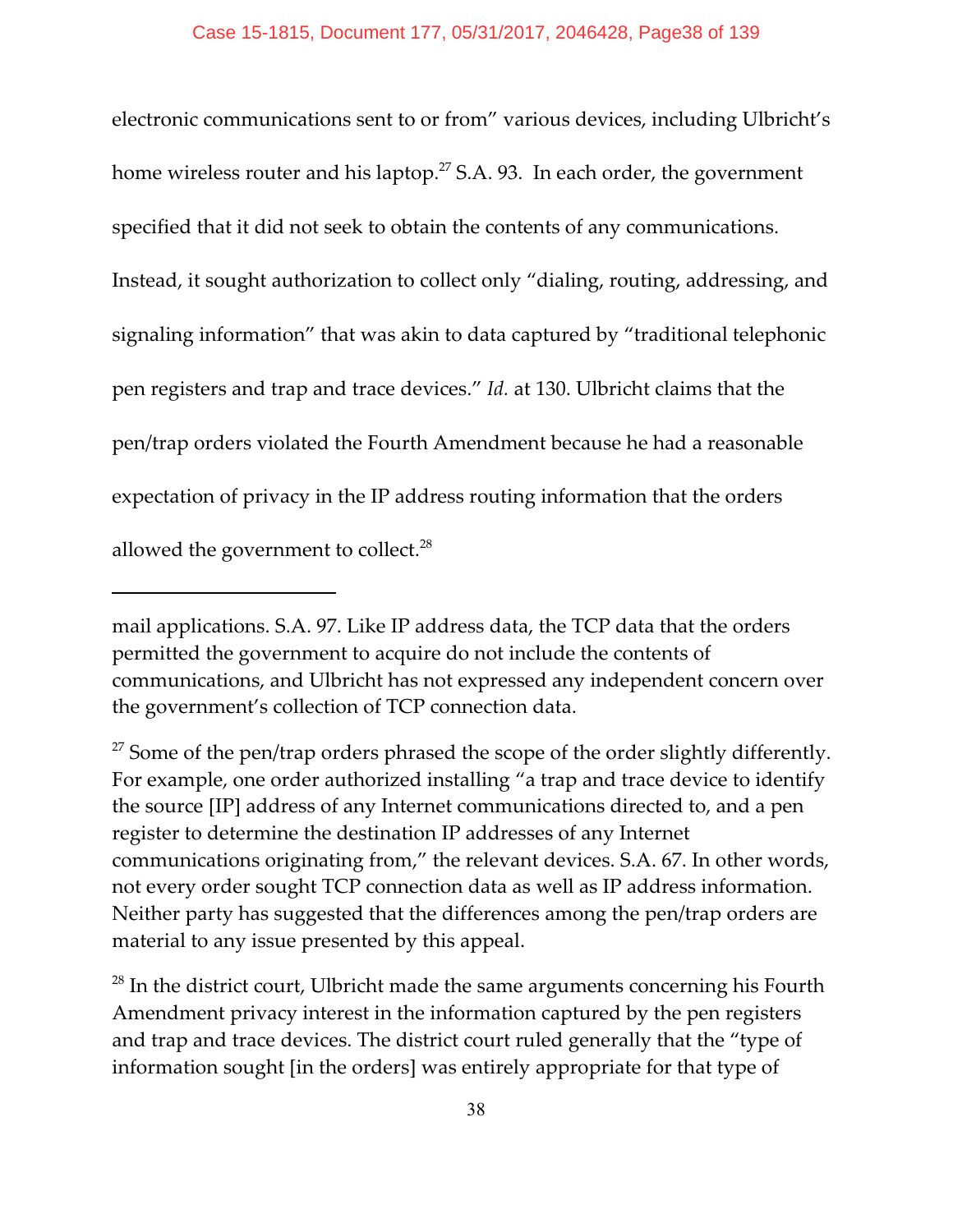The Fourth Amendment to the United States Constitution provides that: "The right of the people to be secure in their persons, houses, papers, and effects, against unreasonable searches and seizures, shall not be violated, and no Warrants shall issue, but upon probable cause, supported by Oath or affirmation, and particularly describing the place to be searched, and the persons or things to be seized." The "cornerstone of the modern law of searches is the principle that, to mount a successful Fourth Amendment challenge, a defendant must demonstrate that he personally has an expectation of privacy in the place searched." *United States v. Haqq*, 278 F.3d 44, 47 (2d Cir. 2002) (internal quotation marks omitted). Thus, a "Fourth Amendment 'search[]' . . . does not occur unless the search invades an object or area [in which] one has a subjective expectation of privacy that society is prepared to accept as objectively reasonable." *United States v. Hayes*, 551 F.3d 138, 143 (2d Cir. 2008).

The Supreme Court has long held that a "person has no legitimate expectation of privacy in information he voluntarily turns over to third parties,"

order." App'x 208. The court declined to address Ulbricht's "novel Fourth Amendment arguments" regarding the pen/trap devices because he had "not established the requisite privacy interest . . . to" demonstrate his standing to challenge the orders. *Id.* The government has agreed that Ulbricht has standing to pursue his Fourth Amendment arguments on appeal.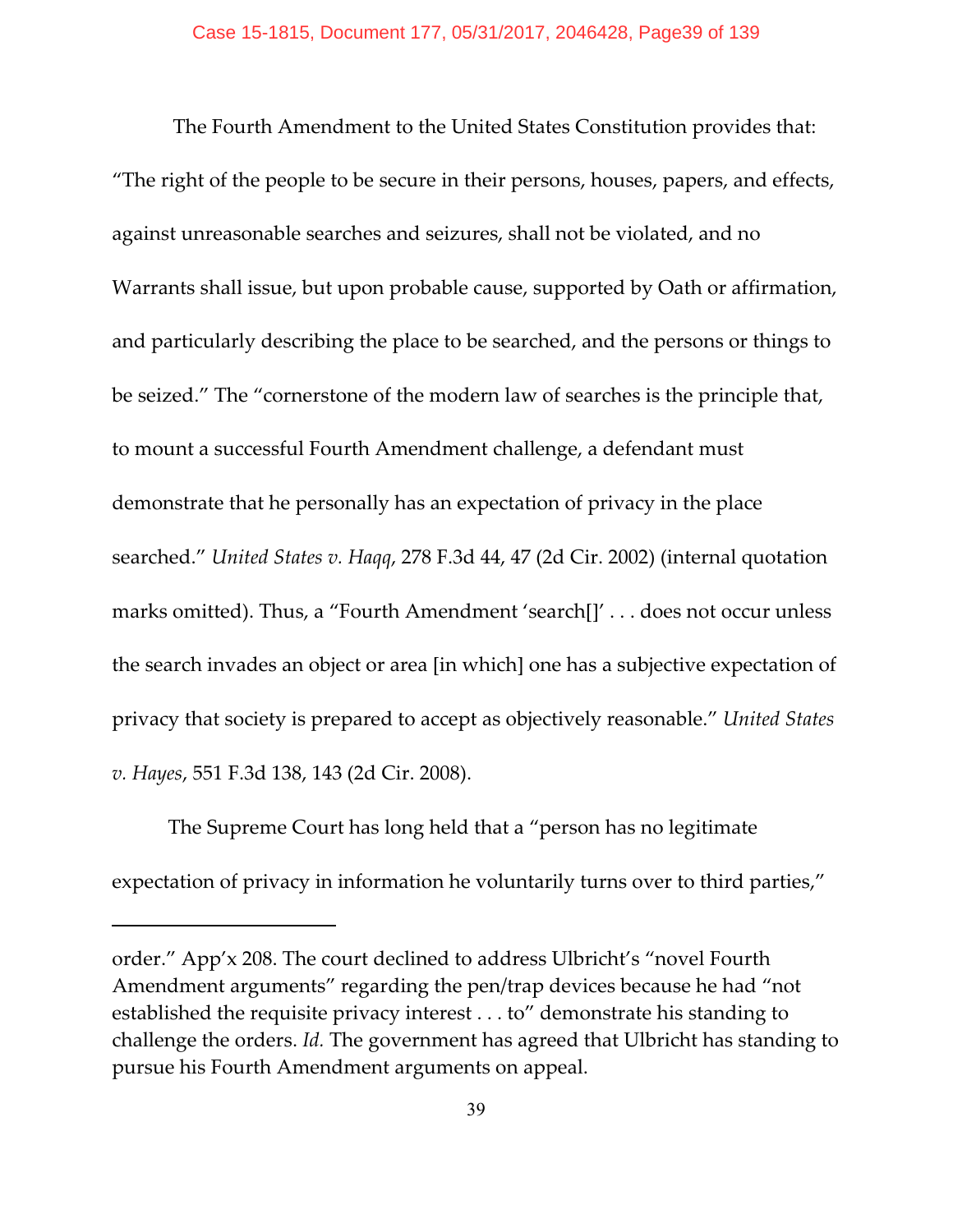including phone numbers dialed in making a telephone call and captured by a pen register. *Smith v. Maryland*, 442 U.S. 735, 743-44 (1979). This is so because phone users "typically know that they must convey numerical information to the phone company; that the phone company has facilities for recording this information; and that the phone company does in fact record this information for a variety of legitimate business purposes." *Id.* at 743. Similarly, "e-mail and Internet users . . . rely on third-party equipment in order to engage in communication." *United States v. Forrester*, 512 F.3d 500, 510 (9th Cir. 2008). Internet users thus "should know that this information is provided to and used by Internet service providers for the specific purpose of directing the routing of information." *Id.* Moreover, "IP addresses are not merely passively conveyed through third party equipment, but rather are voluntarily turned over in order to direct the third party's servers." *United States v. Christie*, 624 F.3d 558, 574 (3d Cir. 2010) (internal quotation marks omitted).

Ulbricht notes that questions have been raised about whether some aspects of modern technology, which entrust great quantities of significant personal information to third party vendors, arguably making extensive government surveillance possible, call for a re-evaluation of the third-party disclosure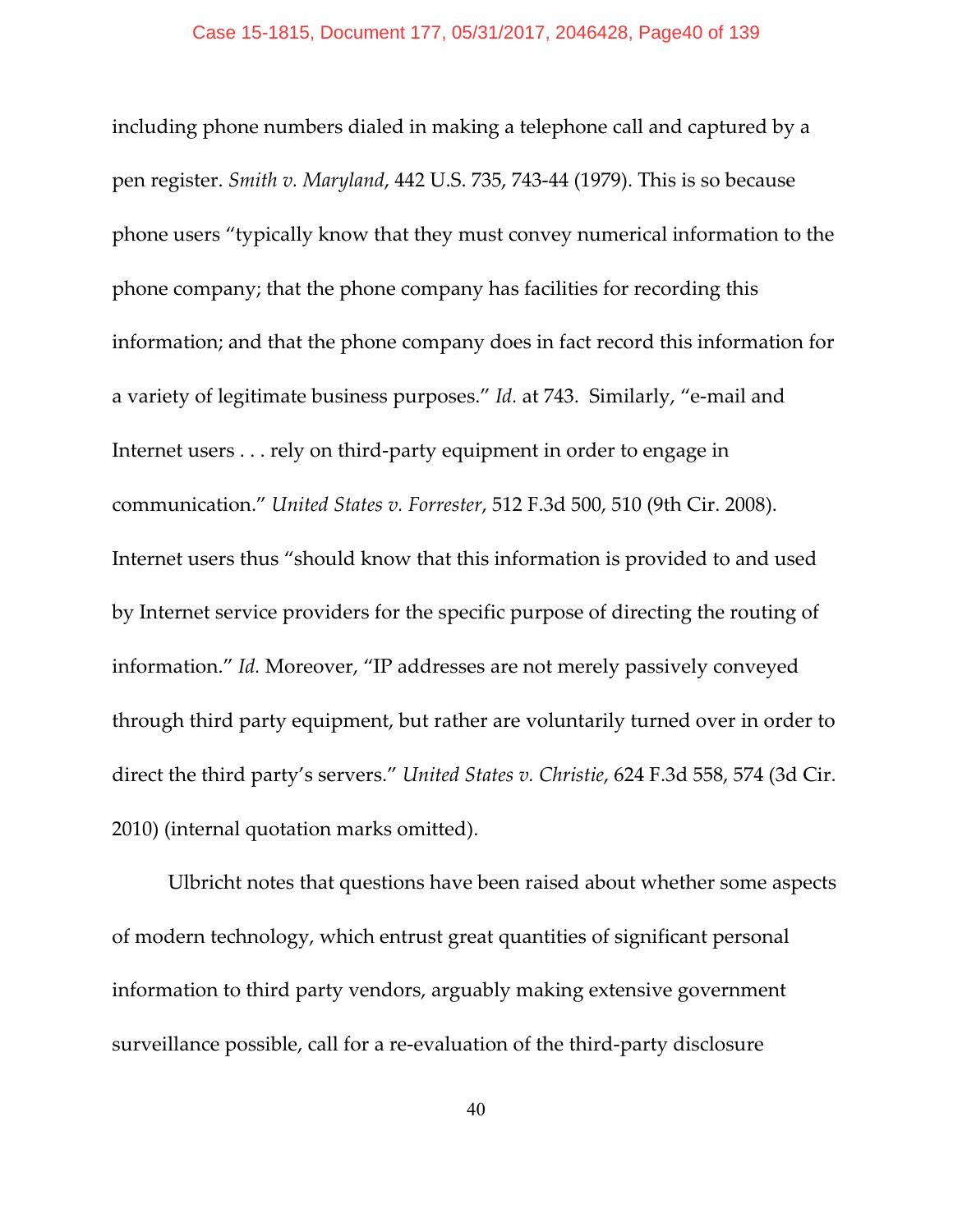#### Case 15-1815, Document 177, 05/31/2017, 2046428, Page41 of 139

doctrine established by *Smith*. *See, e.g.*, *United States v. Jones*, 565 U.S. 400, 417-18 (2012) (Sotomayor, J., concurring); *American Civil Liberties Union v. Clapper*, 785 F.3d 787, 824 (2d Cir. 2015). We remain bound, however, by that rule until and unless it is overruled by the Supreme Court. *See United States v. Gomez*, 580 F.3d 94, 104 (2d Cir. 2009); *see also United States v. Wheelock*, 772 F.3d 825, 829 (8th Cir. 2014).

Moreover, whatever novel or more intrusive surveillance techniques might present future questions concerning the appropriate scope of the third-party disclosure doctrine, the orders in this case do not present such issues. The recording of IP address information and similar routing data, which reveal the existence of connections between communications devices without disclosing the content of the communications, are precisely analogous to the capture of telephone numbers at issue in *Smith*. That is why the orders here fit comfortably within the language of a statute drafted with the earlier technology in mind. The substitution of electronic methods of communication for telephone calls does not alone create a reasonable expectation of privacy in the identities of devices with whom one communicates. Nor does it raise novel issues distinct from those long since resolved in the context of telephone communication, with which society has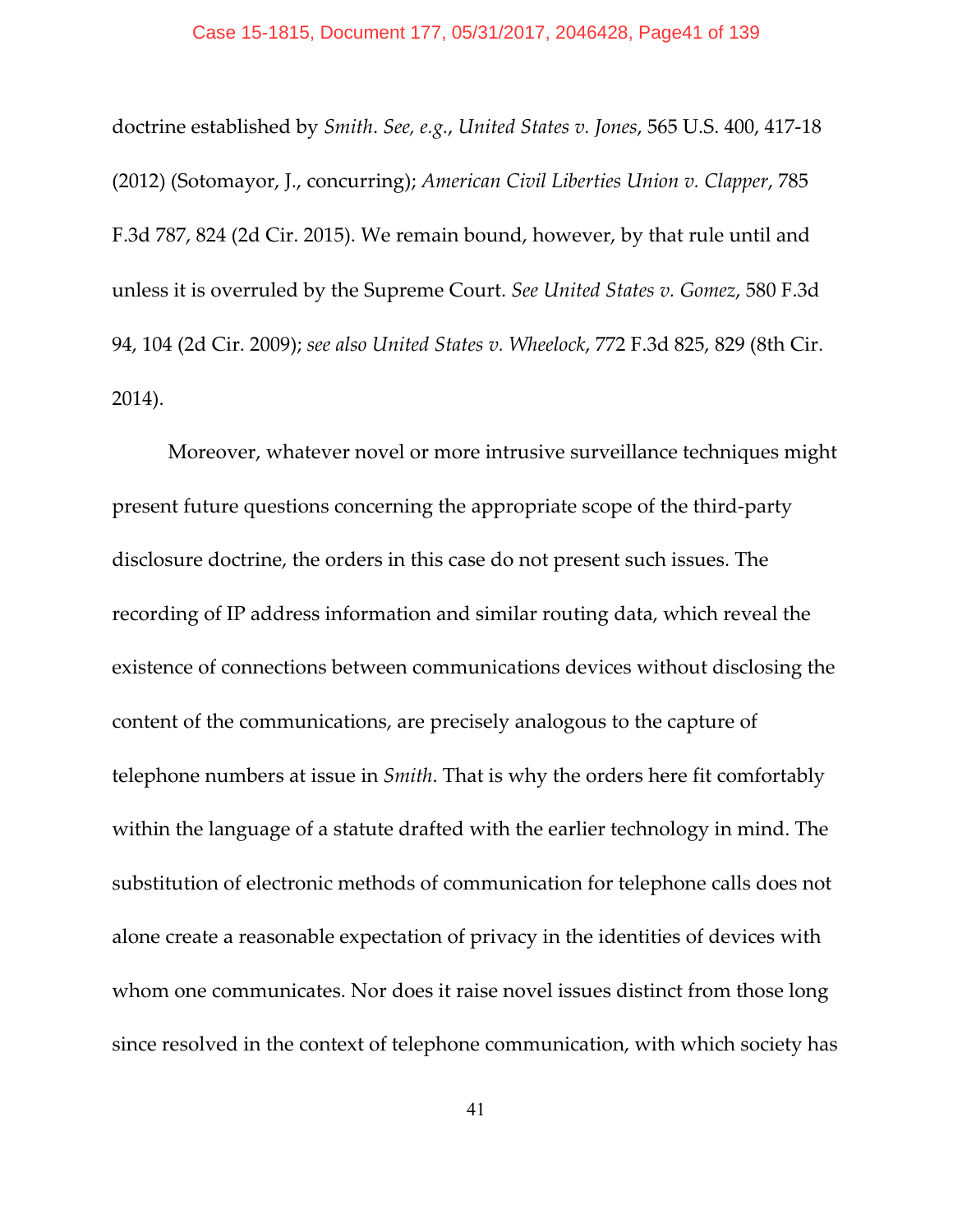lived for the nearly forty years since *Smith* was decided. Like telephone companies, Internet service providers require that identifying information be disclosed in order to make communication among electronic devices possible. In light of the *Smith* rule, no reasonable person could maintain a privacy interest in that sort of information.

We therefore join the other circuits that have considered this narrow question and hold that collecting IP address information devoid of content is "constitutionally indistinguishable from the use of a pen register." *Forrester*, 512 F.3d at 510; *see, e.g.*, *Wheelock*, 772 F.3d at 828 (holding that the defendant "cannot claim a reasonable expectation of privacy in [the] government's acquisition of his subscriber information, including his IP address and name," because it had been "revealed to a third party" (internal quotation marks omitted)); *Christie*, 624 F.3d at 573 (holding that there is no expectation of privacy in "subscriber information provided to an internet provider," such as an IP address (internal quotation marks omitted)); *see also Guest v. Leis*, 255 F.3d 325, 336 (6th Cir. 2001) (holding that "computer users do not have a legitimate expectation of privacy in their [bulletin board] subscriber information because they have conveyed it to another person"); *United States v. Graham*, 824 F.3d 421, 432 (4th Cir. 2016) (en banc)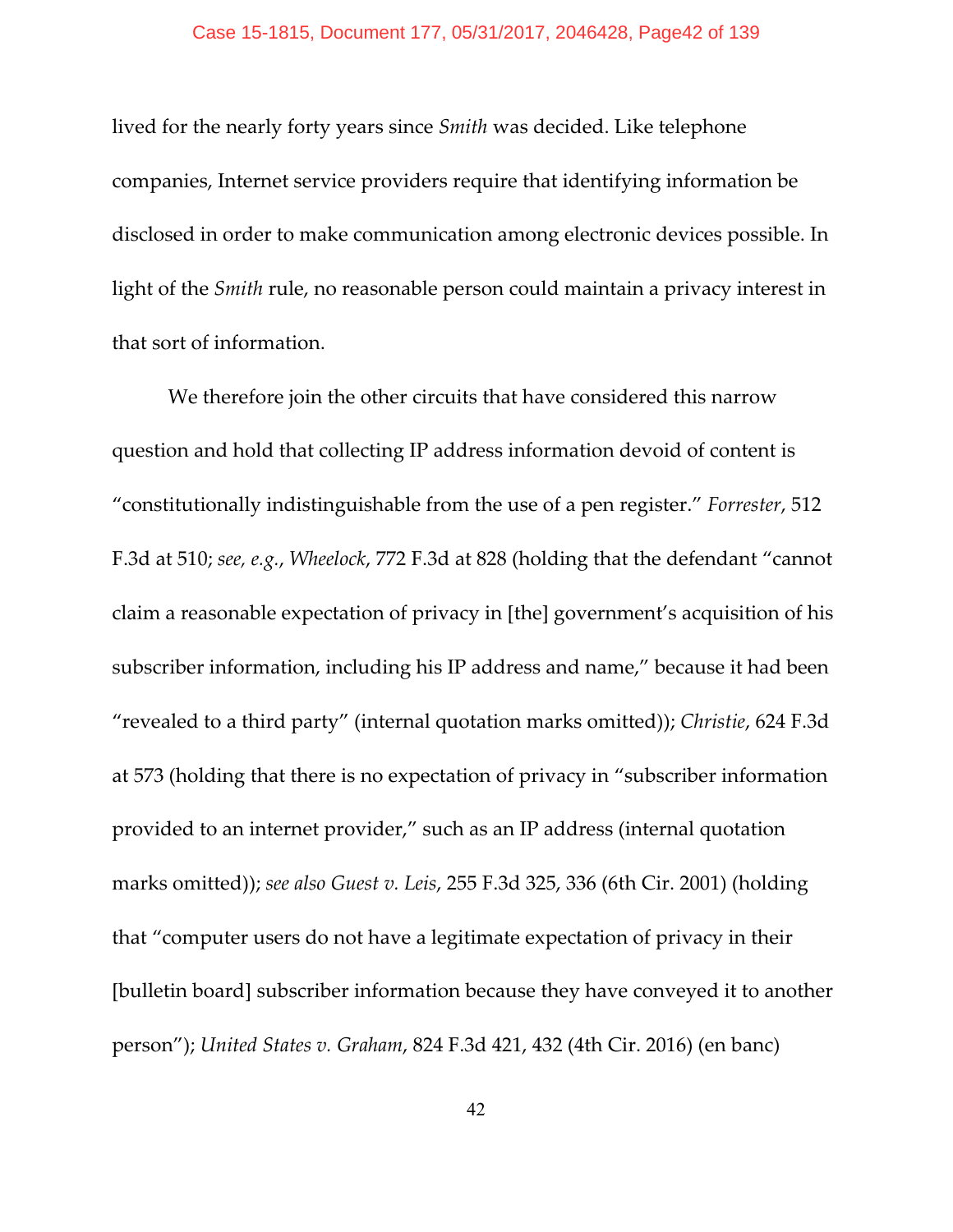(noting that "third-party information relating to the sending and routing of electronic communications does not receive Fourth Amendment protection"); *United States v. Carpenter*, 819 F.3d 880, 887 (6th Cir. 2016) ("[C]ourts have not (yet, at least) extended [Fourth Amendment] protections to the internet analogue to envelope markings, namely the metadata used to route internet communications, like . . . IP addresses."). Where, as here, the government did not access the contents of any of Ulbricht's communications, it did not need to obtain a warrant to collect IP address routing information in which Ulbricht did not have a legitimate privacy interest. We therefore reject Ulbricht's contention that the issuance of such orders violated his Fourth Amendment rights.<sup>29</sup>

 $29$  The issue presented in this case is narrowly confined to orders that are limited to the capture of IP addresses, TCP connection data, and similar routing information. Our holding therefore does not address other, more invasive surveillance techniques that capture more information (such as content), which may require a warrant issued on probable cause or an order pursuant to Title III of the Omnibus Crime Control and Safe Streets Act of 1968, codified as amended at 18 U.S.C. §§ 2510-22. *See generally In the Matter of a Warrant for All Content & Other Info. Associated with the Email Account xxxxxxx@gmail.com Maintained at Premises Controlled by Google, Inc*., 33 F. Supp. 3d 386, 393-96 (S.D.N.Y. 2014), as amended (Aug. 7, 2014) (describing the available caselaw concerning search warrants of email accounts). Similarly, to the extent that some of the out-of-circuit cases cited in the text also address the Fourth Amendment status of other types of evidence, such as historical cell-site location information, we express no views on such issues, which are not presented in this case.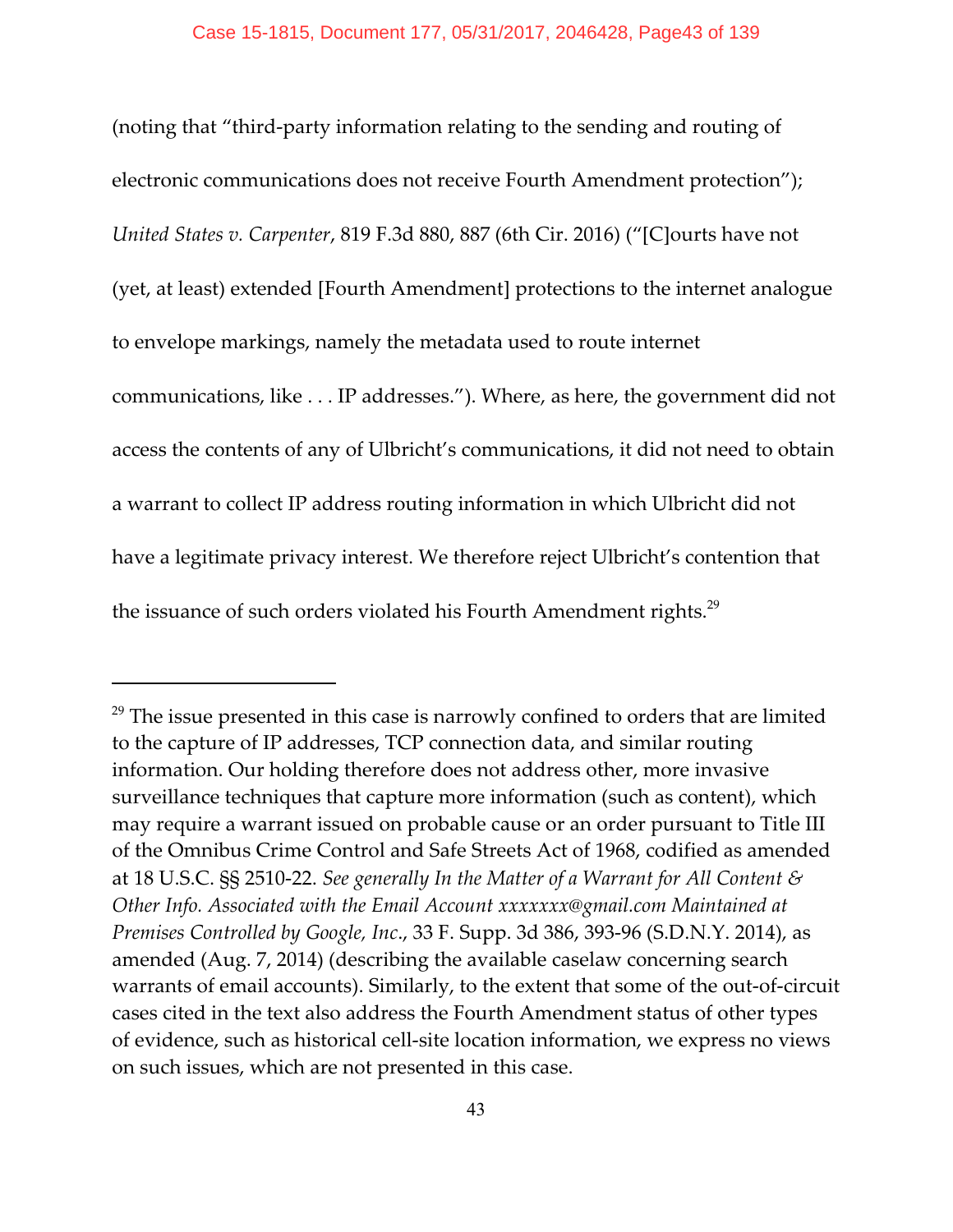Ulbricht's additional arguments are not persuasive. Ulbricht contends generally that pen/trap orders may monitor a communication's content by tracking metadata, but he does not identify what metadata the government might have collected or explain how the pen/trap orders in this case gave the government information concerning the content of his communications. He also claims that the orders violated the Fourth Amendment by impermissibly monitoring activity within his home, relying on *Kyllo v. United States*, 533 U.S. 27 (2001). In *Kyllo*, the Court held that using thermal-imaging technology from outside the home to discern whether a person was growing marijuana in the home might reveal innocent, non-criminal information in which a resident has a privacy interest. *Id.* at 38. Ulbricht contends that monitoring IP address traffic through his router is similar to the thermal-imaging technology because it might reveal when and how Ulbricht used his computer when he was at home. The same can be said, however, of an ordinary telephone pen register, which can reveal if, when, and how a person uses his or her home phone to make calls. *See Smith*, 442 U.S. at 743. IP address traffic similarly reveals whether an Internet subscriber (or, more precisely, a person who uses the subscriber's Internet connection) is home and using the Internet. Nothing in *Kyllo* suggests that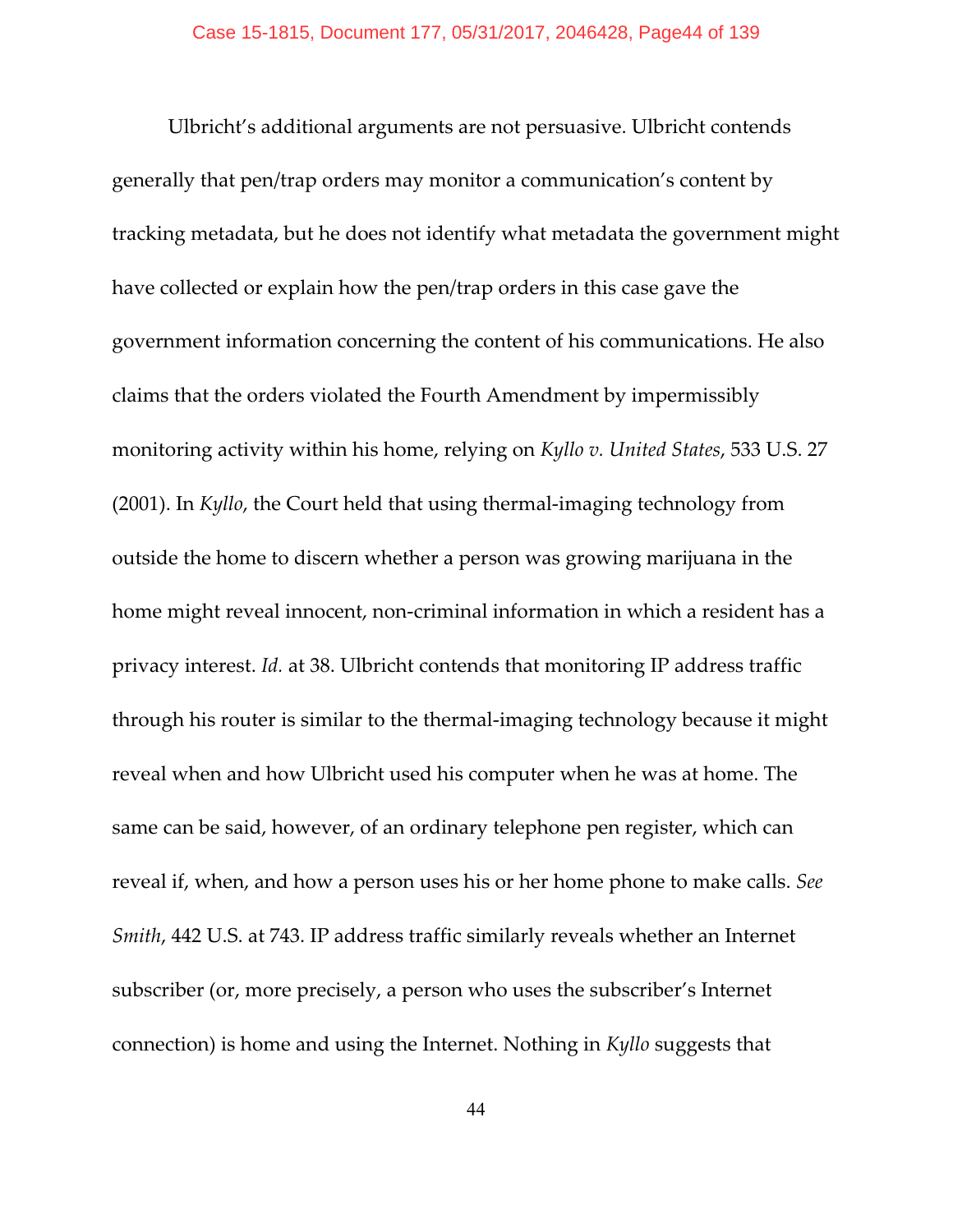government monitoring of data disclosed to an outside telephone or Internet provider for ordinary business purposes becomes constitutionally suspect when investigators use that information to draw inferences about whether someone is making telephone calls or accessing websites from inside his or her home. We therefore see no constitutional difference between monitoring home phone dialing information and IP address routing data. Thus, we conclude that the pen register and trap and trace orders did not violate the Fourth Amendment.**<sup>30</sup>**

# **B. Search Warrants**

Ulbricht also contends that the warrants authorizing the search and seizure of his laptop as well as his Facebook and Google accounts violated the Fourth

 $30$  Ulbricht's alternative argument, that the pen/trap orders violated the Pen/Trap Act and the Stored Communications Act ("SCA") because they sought prospective data, is without merit. Ulbricht claims that the orders were obtained both through the Pen/Trap Act, 18 U.S.C. §§ 3121-27, and the SCA, 18 U.S.C. § 2703(d). To the contrary, each pen/trap order (and the underlying requests for such orders) relied exclusively on the Pen/Trap Act, not the SCA. The fact that one of the government's goals was to monitor IP address traffic to match Ulbricht's Internet activity with DPR's does not undermine the validity of the orders. The orders themselves did not allow the government to track the location of the router and other equipment to which the trap and trace device was attached. Thus, they were not "geo-locating" devices, as Ulbricht suggests, any more than subpoenas for hotel registers, parking tickets, and credit card receipts, or any other methods by which the government obtains information that can be used to identify a suspect's location at particular points in time.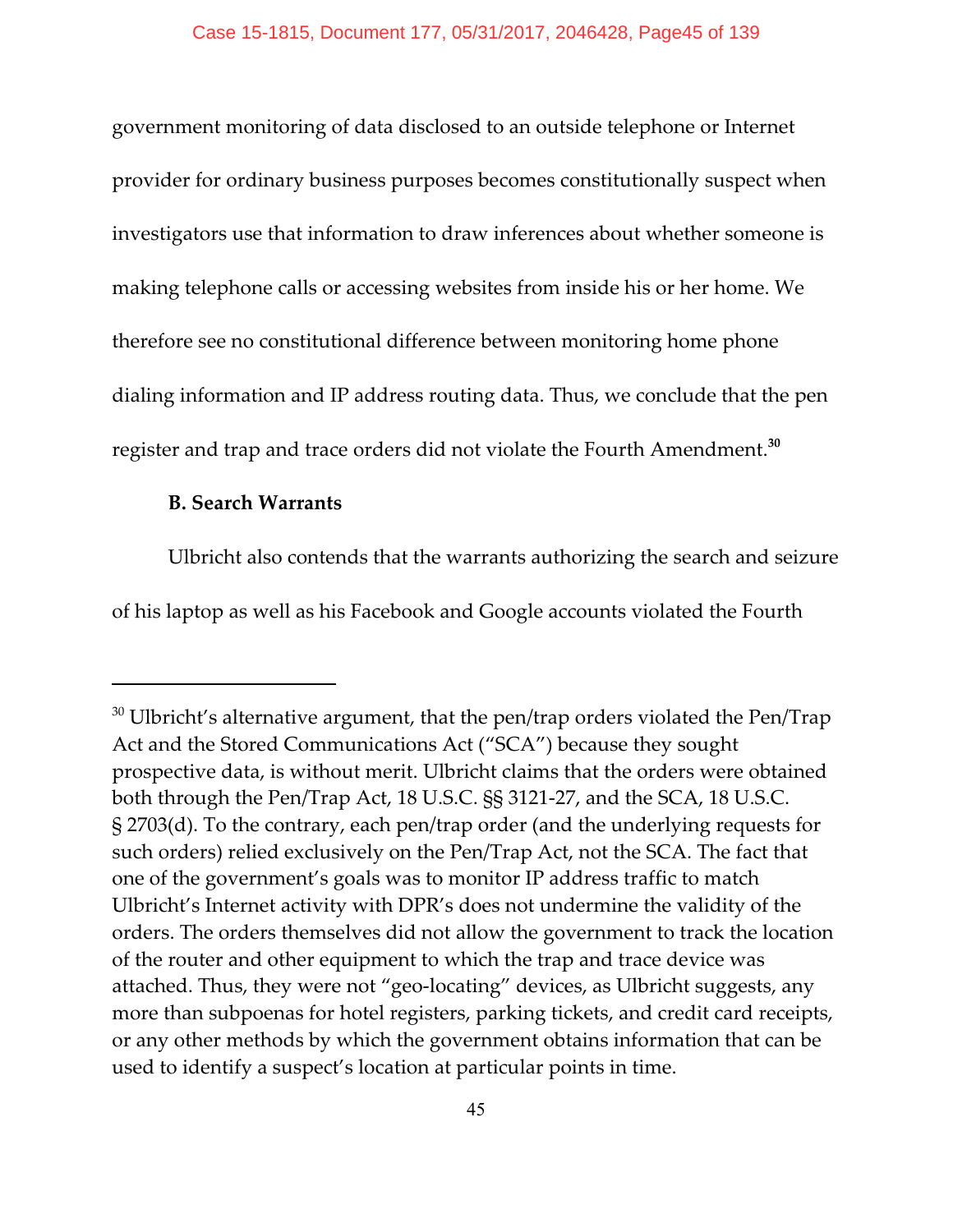Amendment's particularity requirement. The Fourth Amendment explicitly commands that warrants must be based on probable cause and must "particularly describ[e] the place to be searched, and the persons or things to be seized." U.S. Const. amend. IV. "It is familiar history that indiscriminate searches and seizures conducted under the authority of 'general warrants' were the immediate evils that motivated the framing and adoption of the Fourth Amendment." *Payton v. New York*, 445 U.S. 573, 583 (1980). Those general warrants "specified only an offense," leaving "to the discretion of the executing officials the decision as to which persons should be arrested and which places should be searched." *Steagald v. United States*, 451 U.S. 204, 220 (1981). The principal defect in such a warrant was that it permitted a "general, exploratory rummaging in a person's belongings," *Andresen v. Maryland*, 427 U.S. 463, 480 (1976) (internal quotation marks omitted), a problem that the Fourth Amendment attempted to resolve by requiring the warrant to "set out with particularity" the "scope of the authorized search," *Kentucky v. King*, 563 U.S. 452, 459 (2011).<sup>31</sup>

 $31$  In addition to preventing general searches, the particularity requirement serves two other purposes not relevant to this appeal: "preventing the seizure of objects upon the mistaken assumption that they fall within the magistrate's authorization, and preventing the issuance of warrants without a substantial factual basis." *United States v. Young*, 745 F.2d 733, 759 (2d Cir. 1984).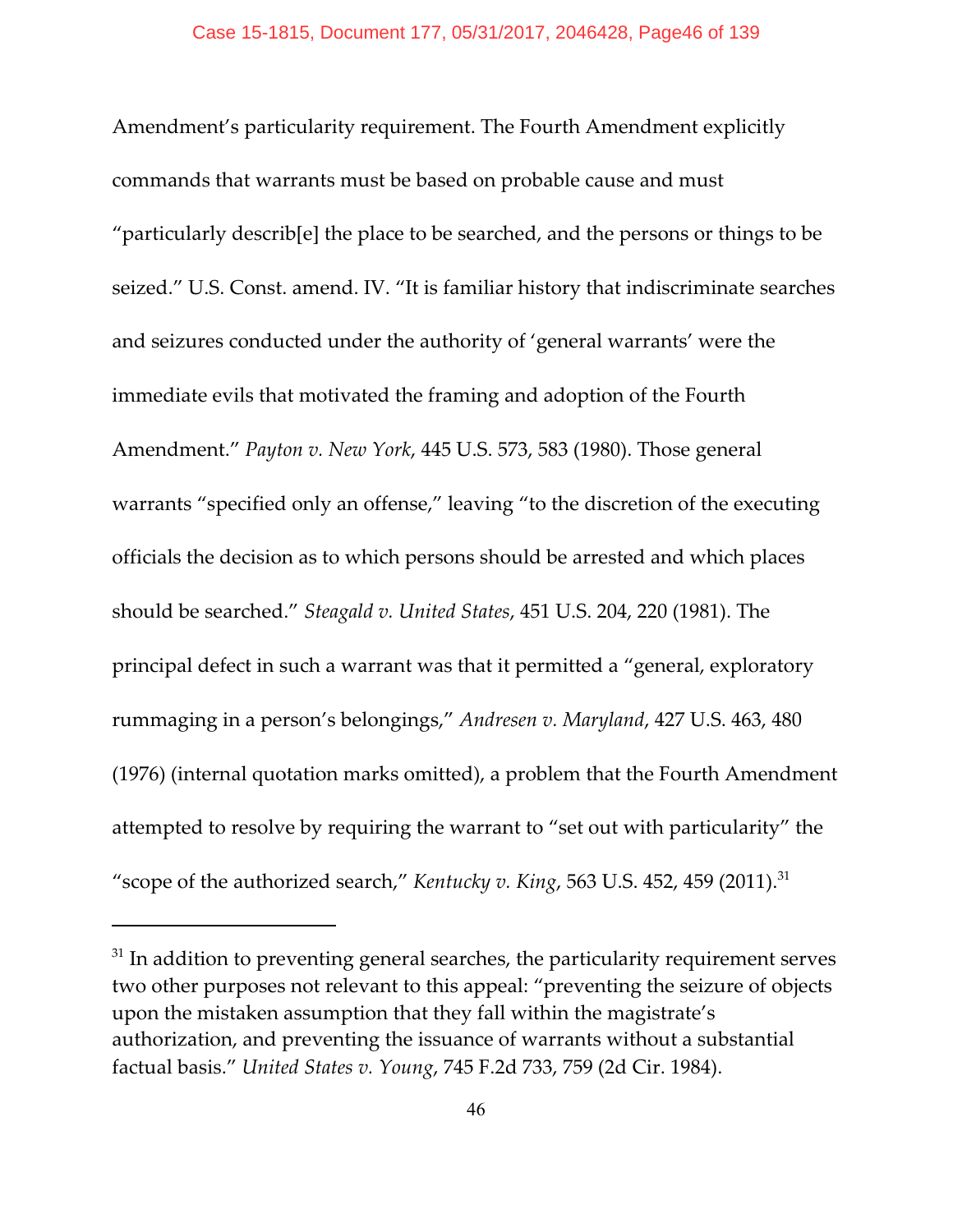To be sufficiently particular under the Fourth Amendment, a warrant must satisfy three requirements. First, "a warrant must identify the specific offense for which the police have established probable cause." *United States v. Galpin*, 720 F.3d 436, 445 (2d Cir. 2013). Second, "a warrant must describe the place to be searched." *Id.* at 445-46. Finally, the "warrant must specify the items to be seized by their relation to designated crimes." *Id.* at 446 (internal quotation marks omitted).

"Where, as here, the property to be searched is a computer hard drive, the particularity requirement assumes even greater importance." *Id.* A general search of electronic data is an especially potent threat to privacy because hard drives and e-mail accounts may be "akin to a residence in terms of the scope and quantity of private information [they] may contain." *Id.* The "seizure of a computer hard drive, and its subsequent retention by the government, can [therefore] give the government possession of a vast trove of personal information about the person to whom the drive belongs, much of which may be entirely irrelevant to the criminal investigation that led to the seizure." *United States v. Ganias*, 824 F.3d 199, 217 (2d Cir. 2016) (en banc). Such sensitive records might include "[t]ax records, diaries, personal photographs, electronic books,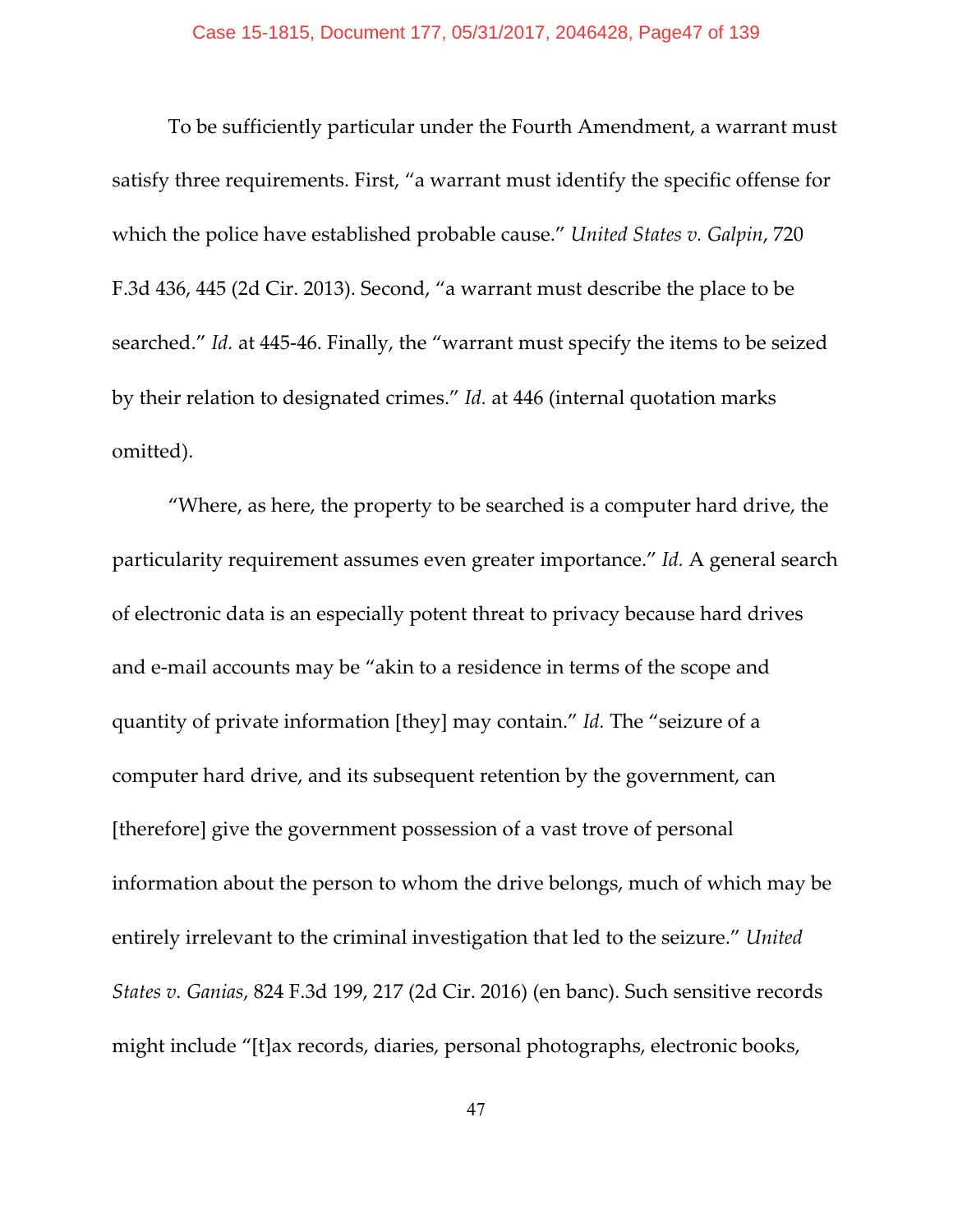electronic media, medical data, records of internet searches, [and] banking and shopping information." *Id.* at 218. Because of the nature of digital storage, it is not always feasible to "extract and segregate responsive data from non-responsive data," *id.* at 213, creating a "serious risk that every warrant for electronic information will become, in effect, a general warrant," *Galpin*, 720 F.3d at 447 (internal quotation marks omitted). Thus, we have held that warrants that fail to "link [the evidence sought] to the criminal activity supported by probable cause" do not satisfy the particularity requirement because they "lack[] meaningful parameters on an otherwise limitless search" of a defendant's electronic media. *United States v. Rosa*, 626 F.3d 56, 62 (2d Cir. 2010).

The Fourth Amendment does not require a perfect description of the data to be searched and seized, however. Search warrants covering digital data may contain "some ambiguity . . . so long as law enforcement agents have done the best that could reasonably be expected under the circumstances, have acquired all the descriptive facts which a reasonable investigation could be expected to cover, and have insured that all those facts were included in the warrant." *Galpin*, 720 F.3d at 446 (internal quotation marks omitted).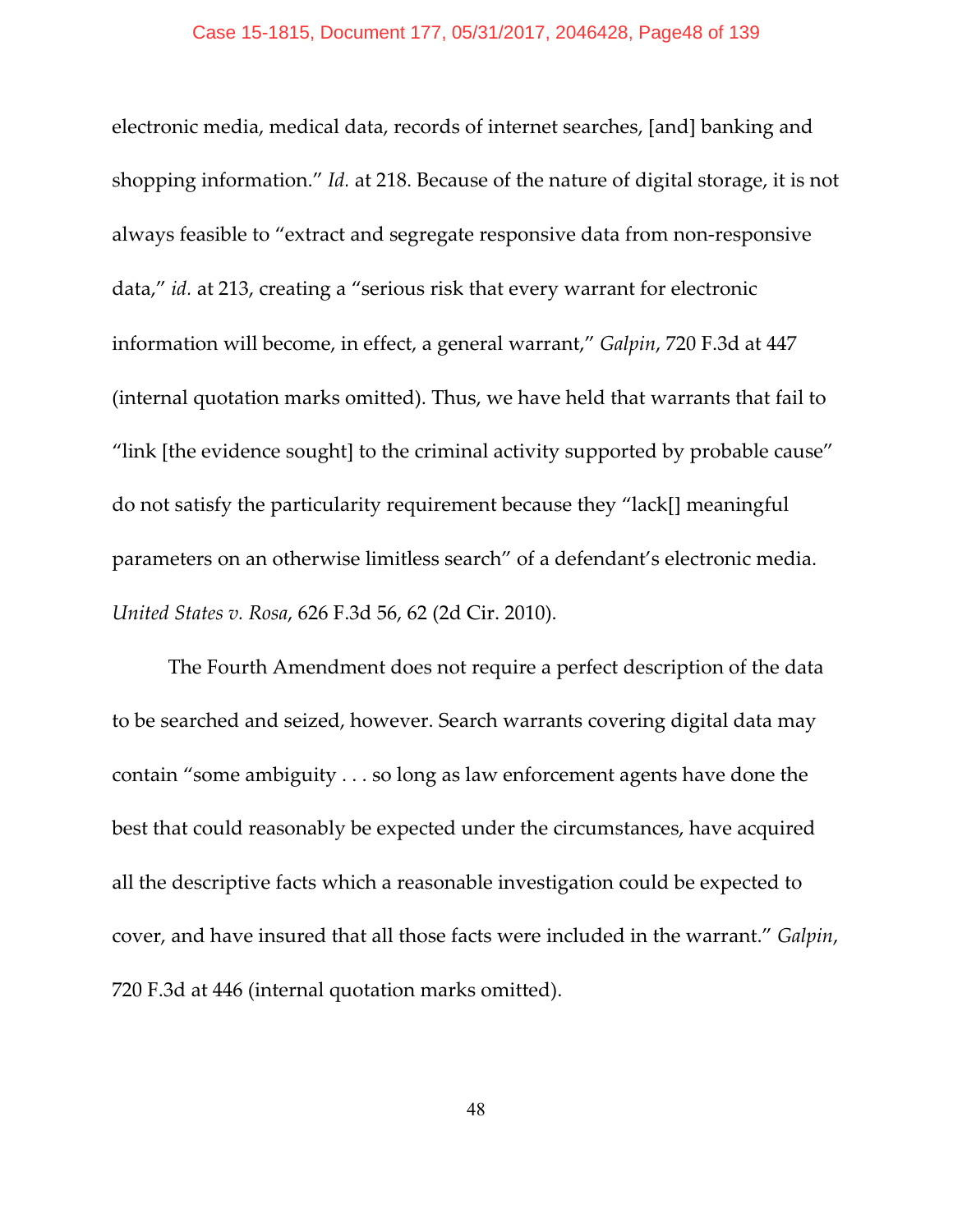Moreover, it is important to bear in mind that a search warrant does not necessarily lack particularity simply because it is broad. Since a search of a computer is "akin to [a search of] a residence," *id.*, searches of computers may sometimes need to be as broad as searches of residences pursuant to warrants. Similarly, traditional searches for paper records, like searches for electronic records, have always entailed the exposure of records that are not the objects of the search to at least superficial examination in order to identify and seize those records that are. And in many cases, the volume of records properly subject to seizure because of their evidentiary value may be vast. None of these consequences necessarily turns a search warrant into a prohibited general warrant.

### 1. Laptop Search Warrant

The warrant authorizing the search and seizure of Ulbricht's laptop (the "Laptop Warrant") explicitly incorporated by reference an affidavit listing the crimes charged, which at the time included narcotics trafficking, computer hacking, money laundering, and murder-for-hire offenses in violation of 21 U.S.C. § 846, 18 U.S.C. §§ 1030, 1956, and 1958. *See In re 650 Fifth Ave. & Related Properties*, 830 F.3d 66, 101 (2d Cir. 2016) (describing the requirements for a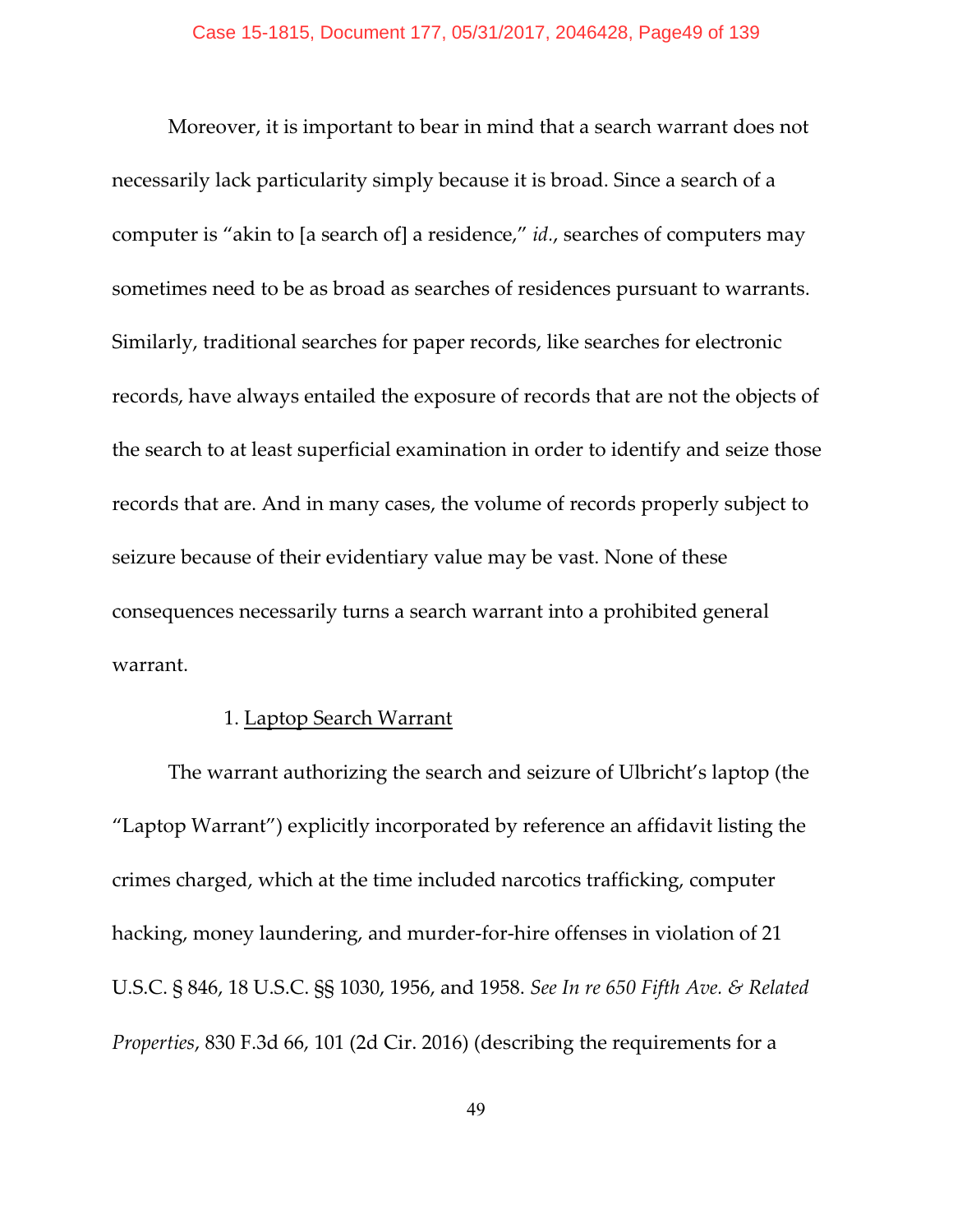criminal search warrant's incorporation of an affidavit by reference).<sup>32</sup> The affidavit also described the workings of Silk Road and the role of Dread Pirate Roberts in operating the site and included a wealth of information supporting a finding that there was probable cause to believe that Ulbricht and DPR were the same person. Based on that information, the Laptop Warrant alleged that Ulbricht "use[d] [the laptop] in connection with his operation of Silk Road," and that there was "probable cause to believe that evidence, fruits, and instrumentalities of the [charged offenses]" would be found on the laptop. S.A. 246.<sup>33</sup>

Generally speaking, the Laptop Warrant divided the information to be searched for and seized into two categories. The first covered evidence concerning Silk Road that was located on the computer, including, *inter alia*, "data associated with the Silk Road website, such as web content, server code, or database records"; any evidence concerning servers or computer equipment connected with Silk Road; e-mails, private messages, and forum postings or

 $32$  Because the warrant incorporated the affidavit by reference, we refer to the documents together as the Laptop Warrant for the sake of simplicity.

 $33$  Ulbricht does not challenge the existence of probable cause to believe both that he committed these offenses and that the laptop would contain evidence of them.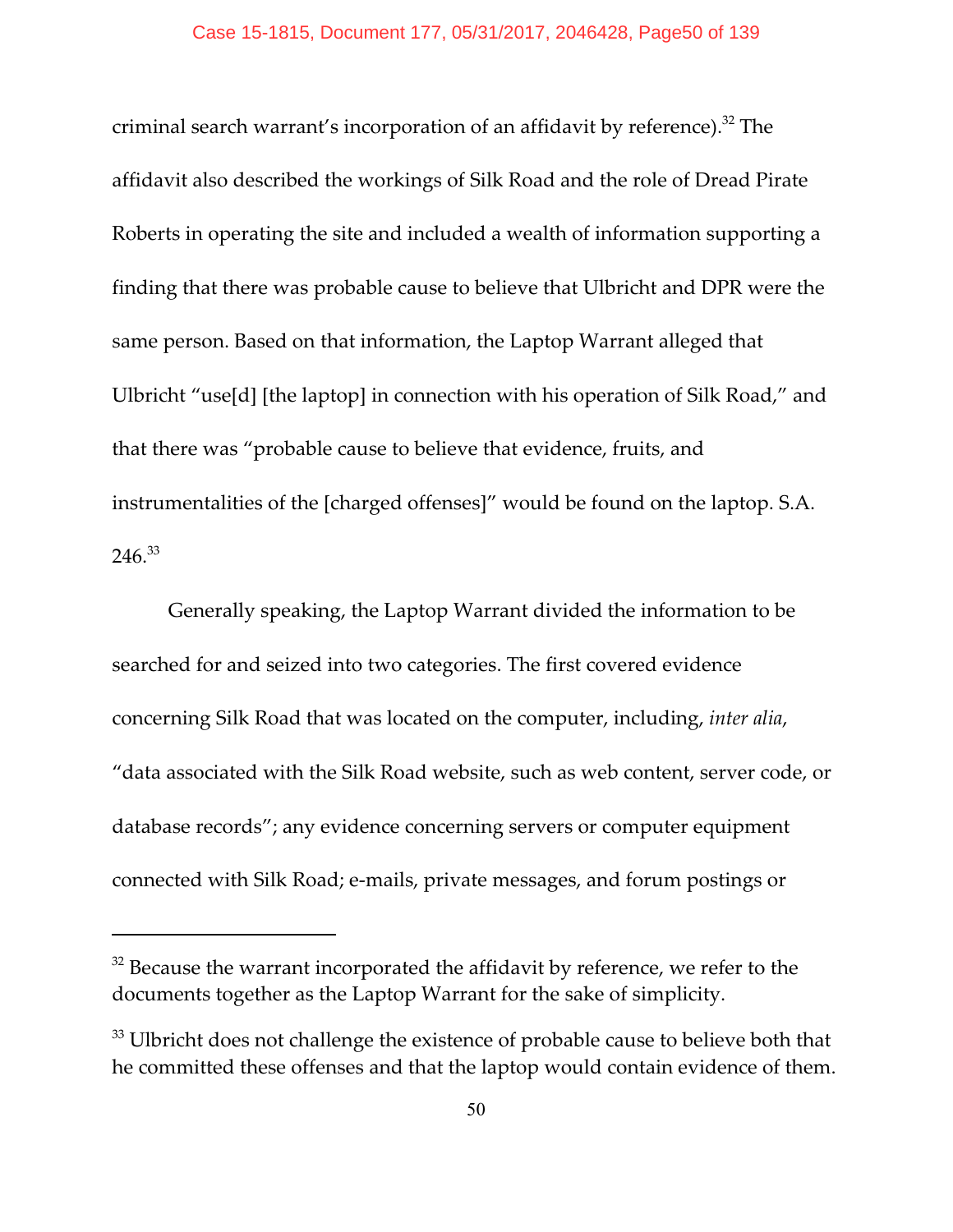"other communications concerning Silk Road in any way"; evidence concerning "funds used to facilitate or proceeds derived from Silk Road," including Bitcoin wallet files and transactions with Bitcoin exchangers, or "information concerning any financial accounts . . . where Silk Road funds may be stored"; and "any evidence concerning any illegal activity associated with Silk Road." *Id.* at 246-48.

The second category of information in the Laptop Warrant included "evidence relevant to corroborating the identification of Ulbricht as the Silk Road user 'Dread Pirate Roberts.'" *Id*. at 248. In order to connect Ulbricht with DPR, the Laptop Warrant authorized agents to search for: "any communications or writings by Ulbricht, which may reflect linguistic patterns or idiosyncra[s]ies associated with 'Dread Pirate Roberts,' or political/economic views associated with [DPR] . . ."; "any evidence concerning any computer equipment, software, or usernames used by Ulbricht, to allow comparison with" computer equipment used by DPR; "any evidence concerning Ulbricht's travel or patterns of movement, to allow comparison with patterns of online activity of [DPR]"; "any evidence concerning Ulbricht's technical expertise concerning Tor, Bitcoins," and other computer programming issues; any evidence concerning Ulbricht's attempts to "obtain fake identification documents," use aliases, or otherwise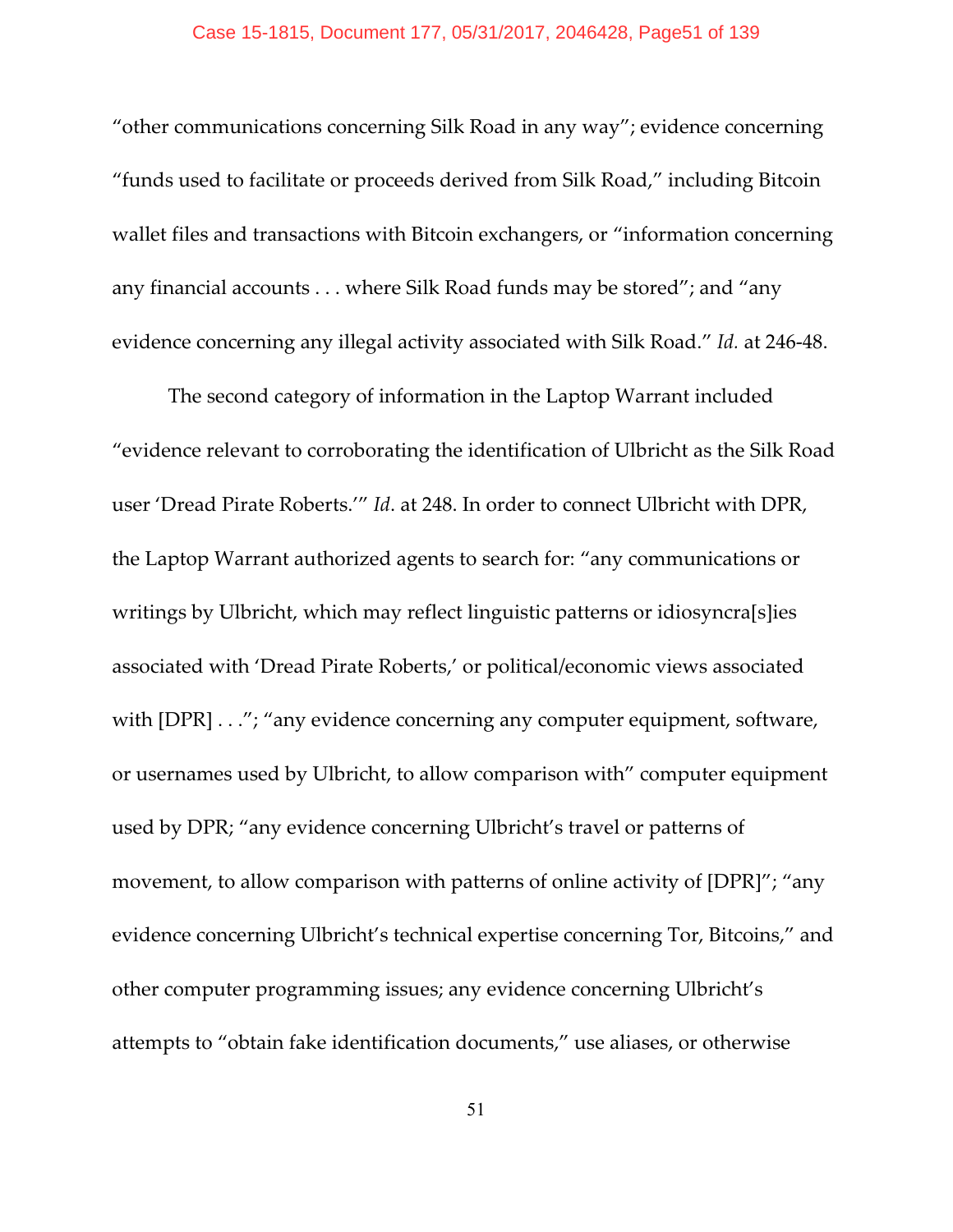evade law enforcement; and "any other evidence implicating Ulbricht in the subject offenses." *Id.* at 248-49 (footnote omitted).

After careful consideration of the warrant, the supporting affidavit, and Ulbricht's arguments, we conclude that the Laptop Warrant did not violate the Fourth Amendment's particularity requirement. $34$  We note, at the outset of our review, that the warrant plainly satisfies the basic elements of the particularity requirement as traditionally understood. By incorporating the affidavit by reference, the Laptop Warrant lists the charged crimes, describes the place to be searched, and designates the information to be seized in connection with the specified offenses. Each category of information sought is relevant to Silk Road, DPR's operation thereof, or identifying Ulbricht as DPR. We do not understand Ulbricht's arguments to contest the Laptop Warrant's basic compliance with those requirements.<sup>35</sup>

 $34$  The district court ruled that Ulbricht did not have standing to raise his Fourth Amendment challenges because he did not establish that he had a personal expectation of privacy in the laptop or his Facebook and Google accounts. We express no view on that issue, since the district court also reached the merits of the motion to suppress and the government has agreed that Ulbricht has standing to challenge the warrants and accompanying searches.

 $35$  It is worth noting that Ulbricht does not challenge the validity of the search warrant covering his home, although that warrant is quite similar to the Laptop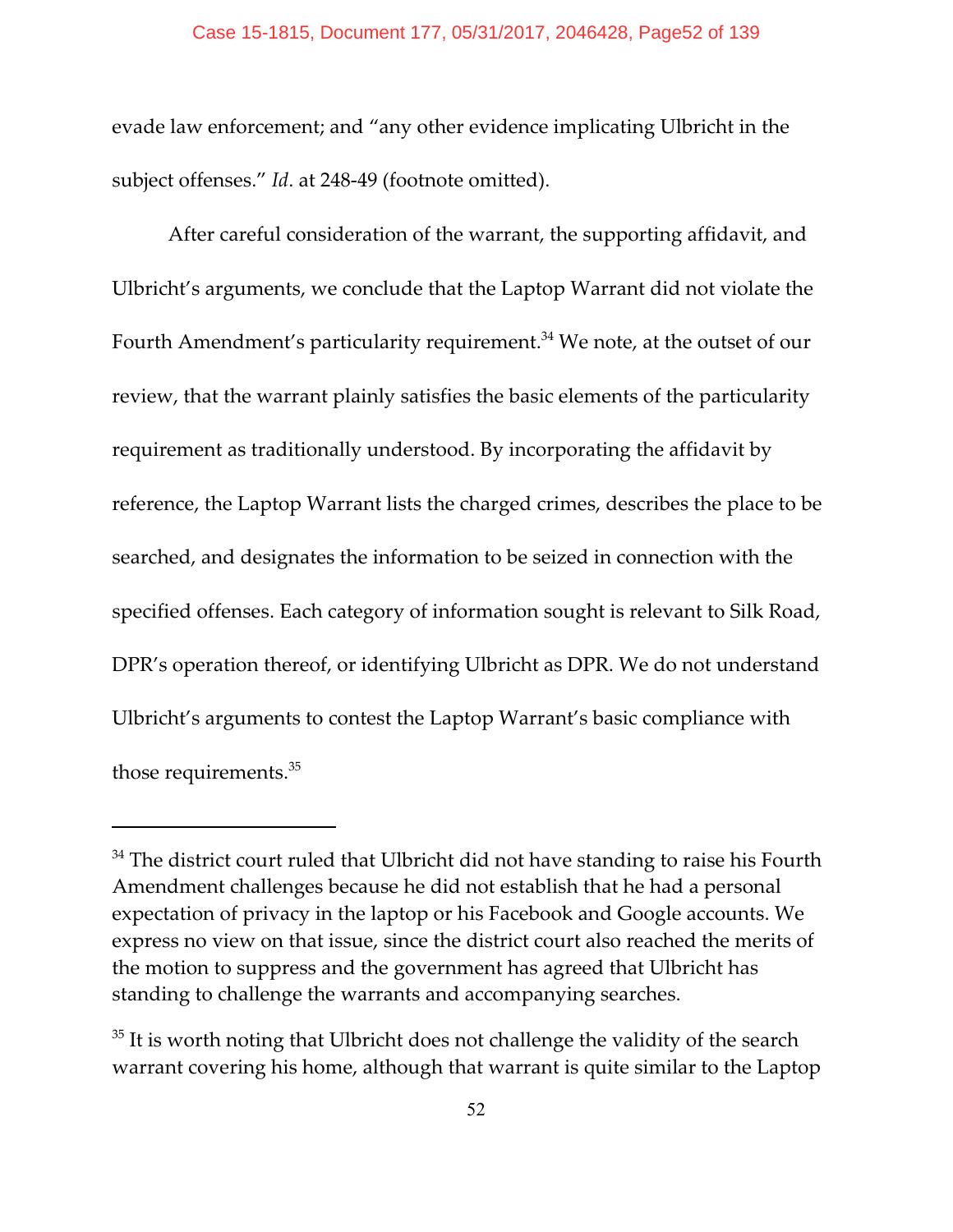Rather, Ulbricht's arguments turn on the special problems associated with searches of computers which, as we have acknowledged in prior cases, *Galpin*, 720 F.3d at 447; *Ganias*, 824 F.3d at 217-18, can be particularly intrusive. These arguments merit careful attention. For example, Ulbricht questions the appropriateness of the protocols that the Laptop Warrant instructed officers to use in executing the search. Those procedures included opening or "cursorily reading the first few" pages of files to "determine their precise contents," searching for deliberately hidden files, using "key word searches through all electronic storage areas," and reviewing file "directories" to determine what was relevant. S.A. 253. Ulbricht, supported by *amicus* the National Association of Criminal Defense Lawyers ("NACDL"), argues that the warrant was insufficiently particular because the government and the magistrate judge failed to specify the search terms and protocols *ex ante* in the warrant.

We cannot agree. As illustrated by the facts of this very case, it will often be impossible to identify in advance the words or phrases that will separate relevant files or documents before the search takes place, because officers cannot

Warrant and appears to be just as broad. Specifically, the home search warrant allows the government to search for and seize evidence concerning Ulbricht's travel or patterns of movement and any of his communications or writings.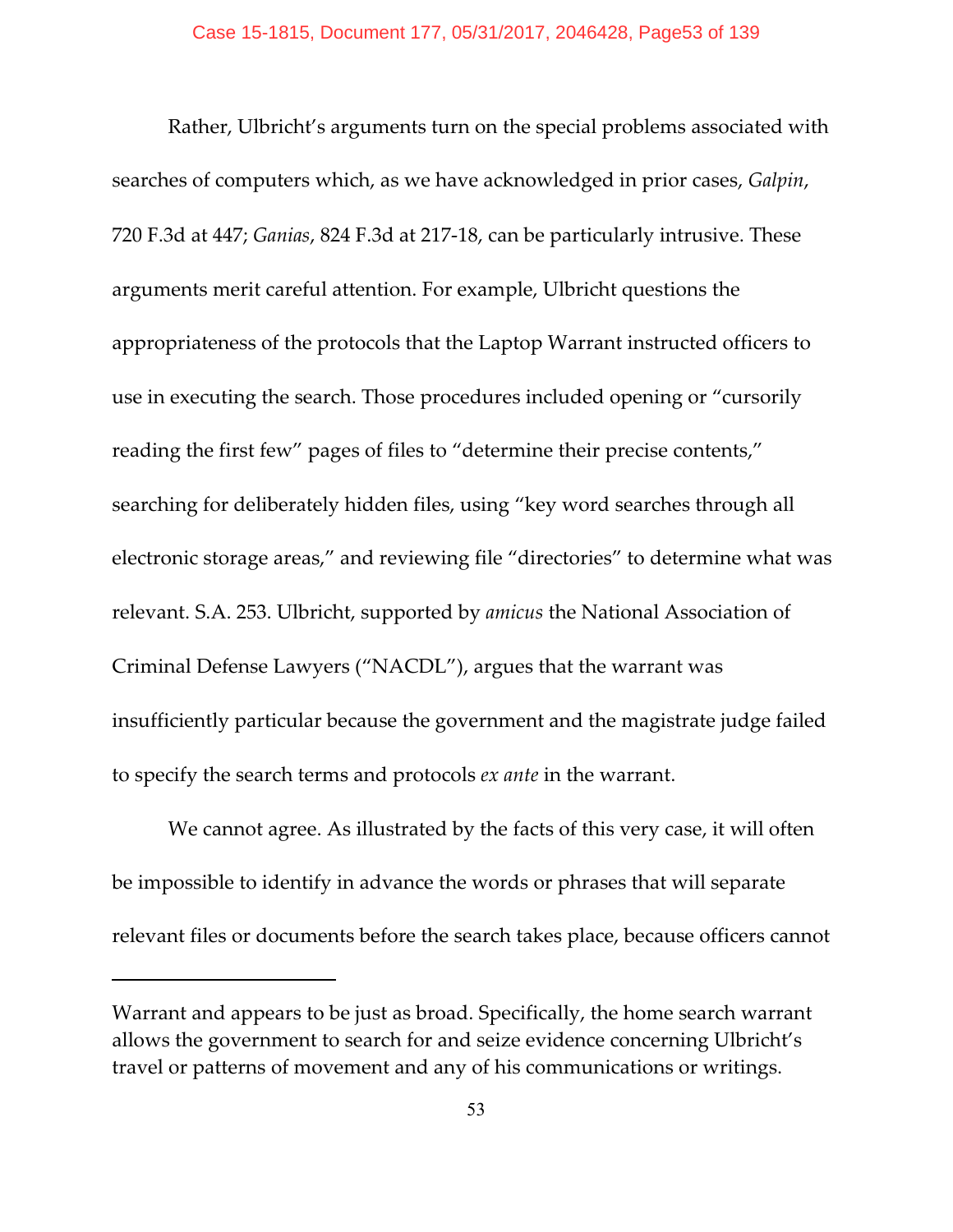readily anticipate how a suspect will store information related to the charged crimes. Files and documents can easily be given misleading or coded names, and words that might be expected to occur in pertinent documents can be encrypted; even very simple codes can defeat a pre-planned word search. For example, at least one of the folders on Ulbricht's computer had a name with the misspelling "aliaces." App'x 309. For a more challenging example, Ulbricht also kept records of certain Tor chats in a file on his laptop that was labeled "mbsobzvkhwx4hmjt." *Id.* at 398.<sup>36</sup>

The agents reasonably anticipated that they would face such problems in this case. Operating Silk Road involved using sophisticated technology to mask its users' identities. Accordingly, although we acknowledge the NACDL's suggestions in its *amicus* submission for limiting the scope of such search terms, the absence of the proposed limitations does not violate the particularity

<sup>&</sup>lt;sup>36</sup> We note that Ulbricht and *amicus* NACDL somewhat exaggerate the novelty of computer searches in this regard. A traditional physical search for paper "drug records" or "tax records" may entail a similar examination of all sorts of files and papers to determine whether such records are hidden in files with innocuous or misleading names or written in coded terms to mask their content. For obvious reasons, search warrants authorizing the seizure of such evidence have not traditionally specified that agents may look only at file folders labeled "drug records" or may seize only papers containing the word "cocaine"—the equivalent of the *ex ante* "search terms" demanded by Ulbricht.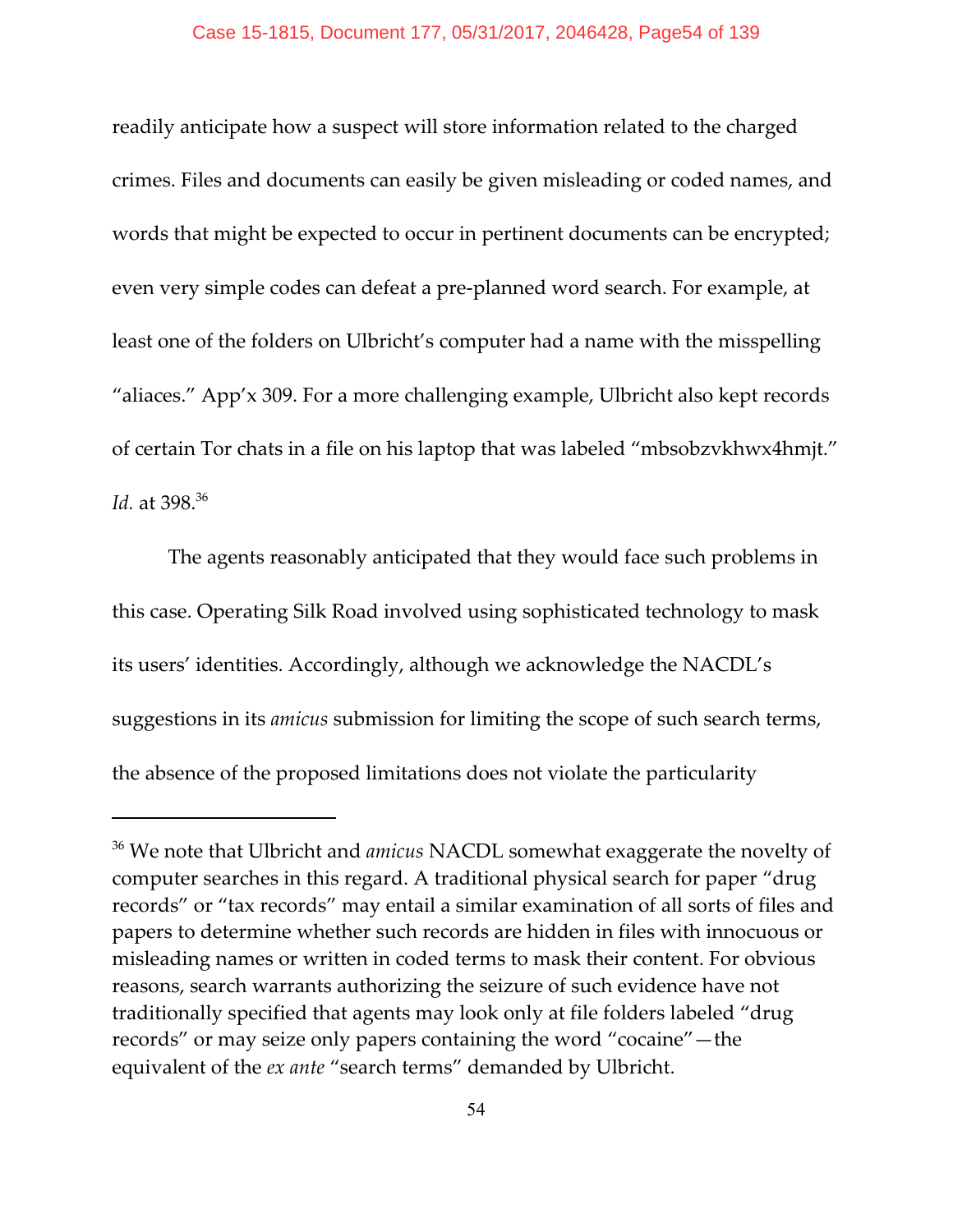requirement on the facts of this case. We therefore conclude that, in preparing the Laptop Warrant, "law enforcement agents [did] the best that could reasonably be expected under the circumstances, [had] acquired all the descriptive facts which a reasonable investigation could be expected to cover, and [had] insured that all those facts were included in the warrant." *Galpin*, 720 F.3d at 446 (internal quotation marks omitted).

The fundamental flaw in Ulbricht's (and the NACDL's) argument is that it confuses a warrant's breadth with a lack of particularity. As noted above, breadth and particularity are related but distinct concepts. A warrant may be broad, in that it authorizes the government to search an identified location or object for a wide range of potentially relevant material, without violating the particularity requirement. For example, a warrant may allow the government to search a suspected drug dealer's entire home where there is probable cause to believe that evidence relevant to that activity may be found anywhere in the residence. Similarly, "[w]hen the criminal activity pervades [an] entire business, seizure of all records of the business is appropriate, and broad language used in warrants will not offend the particularity requirements." *U.S. Postal Serv. v. C.E.C. Servs*., 869 F.2d 184, 187 (2d Cir. 1989). Ulbricht used his laptop to commit the charged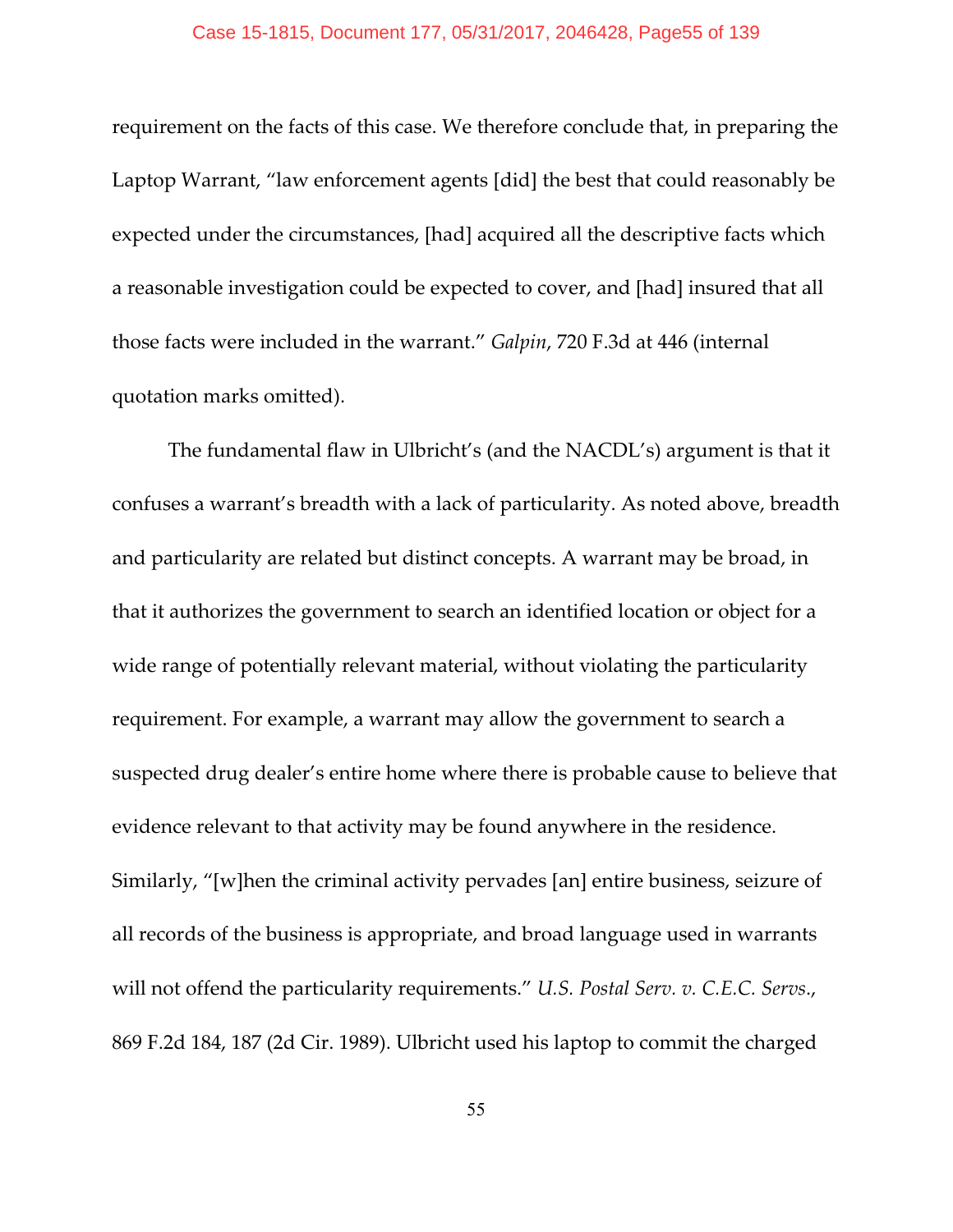offenses by creating and continuing to operate Silk Road. Thus, a broad warrant allowing the government to search his laptop for potentially extensive evidence of those crimes does not offend the Fourth Amendment, as long as that warrant meets the three particularity criteria outlined above.

It is also true that allowing law enforcement to search his writings for linguistic similarities with DPR authorizes a broad search of written materials on Ulbricht's hard drive. That fact, however, does not mean that the warrants violated the Fourth Amendment. The Laptop Warrant clearly explained that the government planned to compare Ulbricht's writings to DPR's posts to confirm that they were the same person, by identifying both linguistic patterns and distinctive shared political or economic views. Ulbricht and the NACDL similarly claim that searching for all evidence of his travel patterns and movement violates the Fourth Amendment's particularity requirement. Again, the warrant explained that it sought information about Ulbricht's travel "to allow comparison with patterns of online activity of 'Dread Pirate Roberts' and any information known about his location at particular times." S.A. 248. Thus, the Laptop Warrant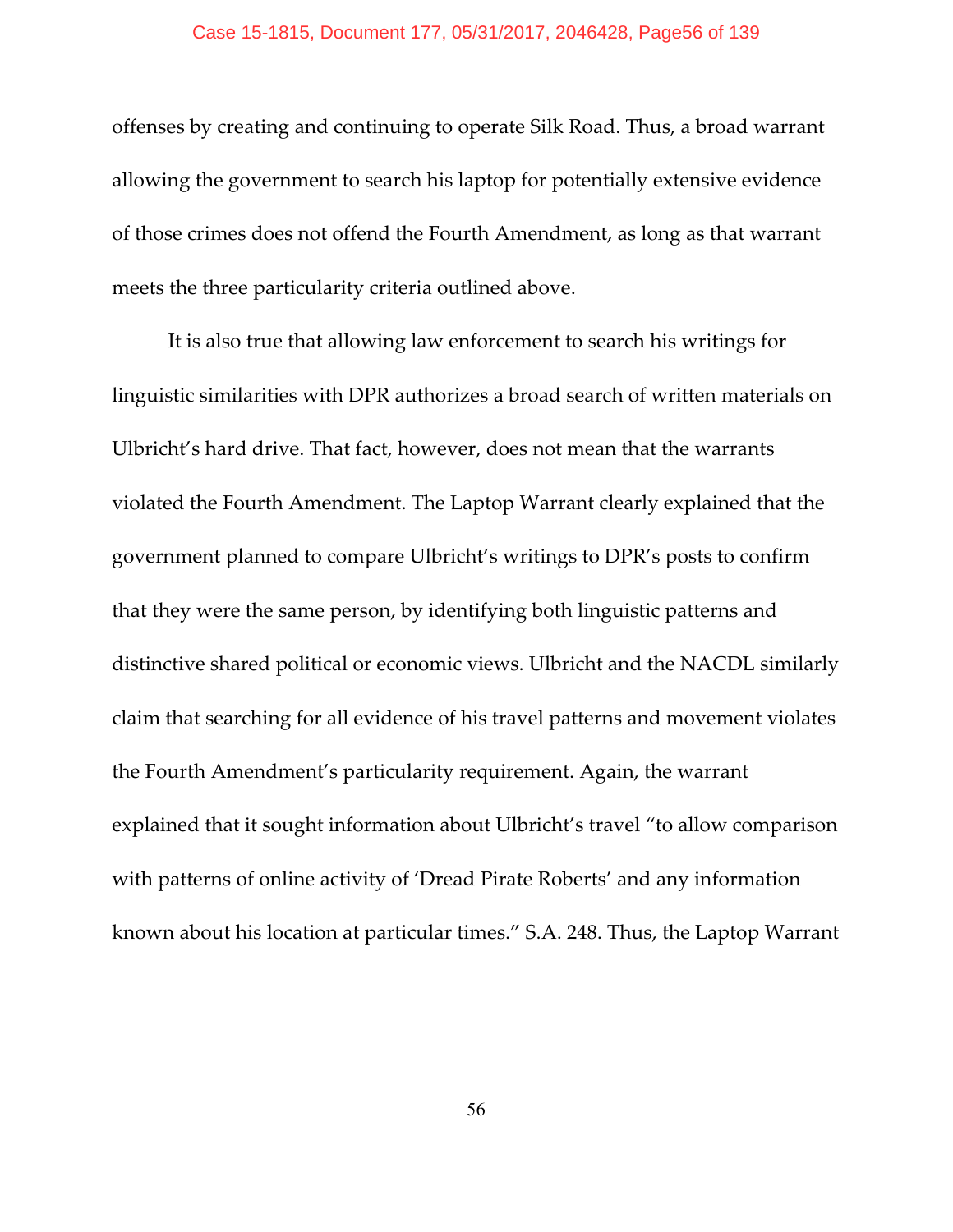connects the information sought to the crimes charged and, more specifically, its relevance to identifying Ulbricht as the perpetrator of those crimes.<sup>37</sup>

We remain sensitive to the difficulties associated with preserving a criminal defendant's privacy while searching through his electronic data and computer hard drives. In the course of searching for information related to Silk Road and DPR, the government may indeed have come across personal documents that were unrelated to Ulbricht's crimes. Such an invasion of a criminal defendant's privacy is inevitable, however, in almost any warranted search because in "searches for papers, it is certain that some innocuous documents will be examined, at least cursorily, in order to determine whether

 $37$  Evidence revealing a suspect's past movements is often highly relevant to a criminal investigation. Such evidence might be used to establish—or rule out—the suspect's presence at a crime scene or other pertinent location at a particular time. It may also disclose other, unrelated information about the suspect's non-criminal associations, interests, and behavior, and may be drawn from a wide variety of sources. Government efforts to develop such information, including by search warrants authorizing its seizure, are not inherently questionable under the Fourth Amendment. Using piecemeal or laborious investigative techniques, it might take law enforcement officers a great deal of time and effort to compile a comprehensive record of a suspect's travel or other movements. The fact that extensive travel records are stored on a digital device and may be accessed readily via a keystroke or quick search does not immunize those records from seizure. Indeed, the seizure of a paper journal or calendar in a conventional search will often allow officers to map out a defendant's travel history with similar ease.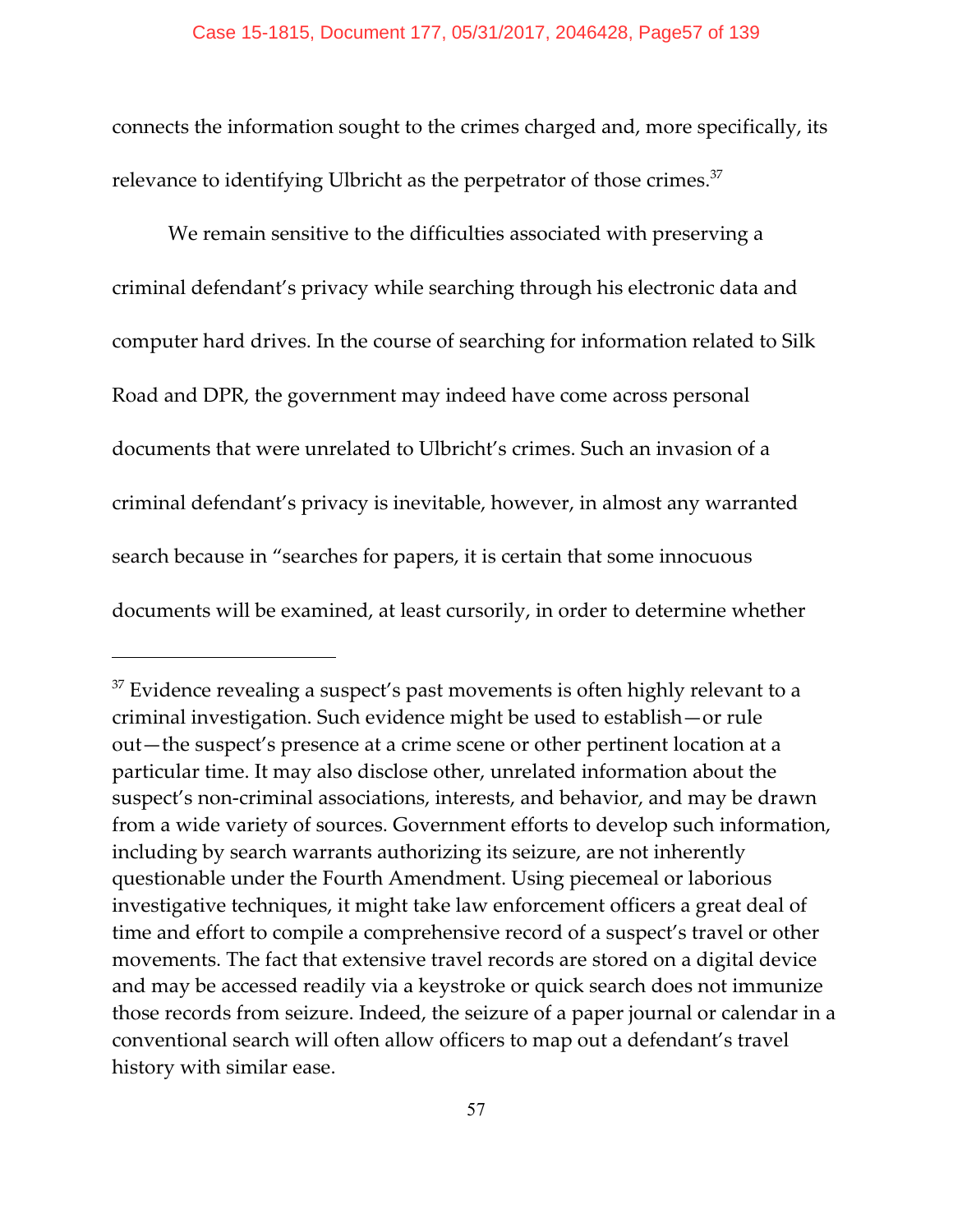#### Case 15-1815, Document 177, 05/31/2017, 2046428, Page58 of 139

they are, in fact, among those papers authorized to be seized." *Ganias*, 824 F.3d at 211, quoting *Andresen*, 427 U.S. at 482 n.11. The Fourth Amendment limits such "unwarranted intrusions upon privacy," *id.* (internal quotation marks omitted), by requiring a warrant to describe its scope with particularity. The Laptop Warrant satisfied that requirement. Ulbricht has challenged only the facial validity of the Laptop Warrant and not its execution. Because we have no reason to doubt that the officers faithfully executed the warrant, its execution did not result in an undue invasion of Ulbricht's privacy.

Finally, we note that the crimes charged in this case were somewhat unusual. This case does not involve a more typical situation in which officers searched for evidence of a physician's illegal distribution of pain medications, to use the NACDL's example, which may have electronically-stored data associated with the alleged crimes on a hard drive that largely contains non-criminal information. Here the crimes under investigation were committed largely through computers that there was probable cause to believe included the laptop at issue, and the search warrant application gave ample basis for the issuing magistrate judge to conclude that evidence related to Silk Road and Ulbricht's use of the DPR username likely permeated Ulbricht's computer. Thus, given the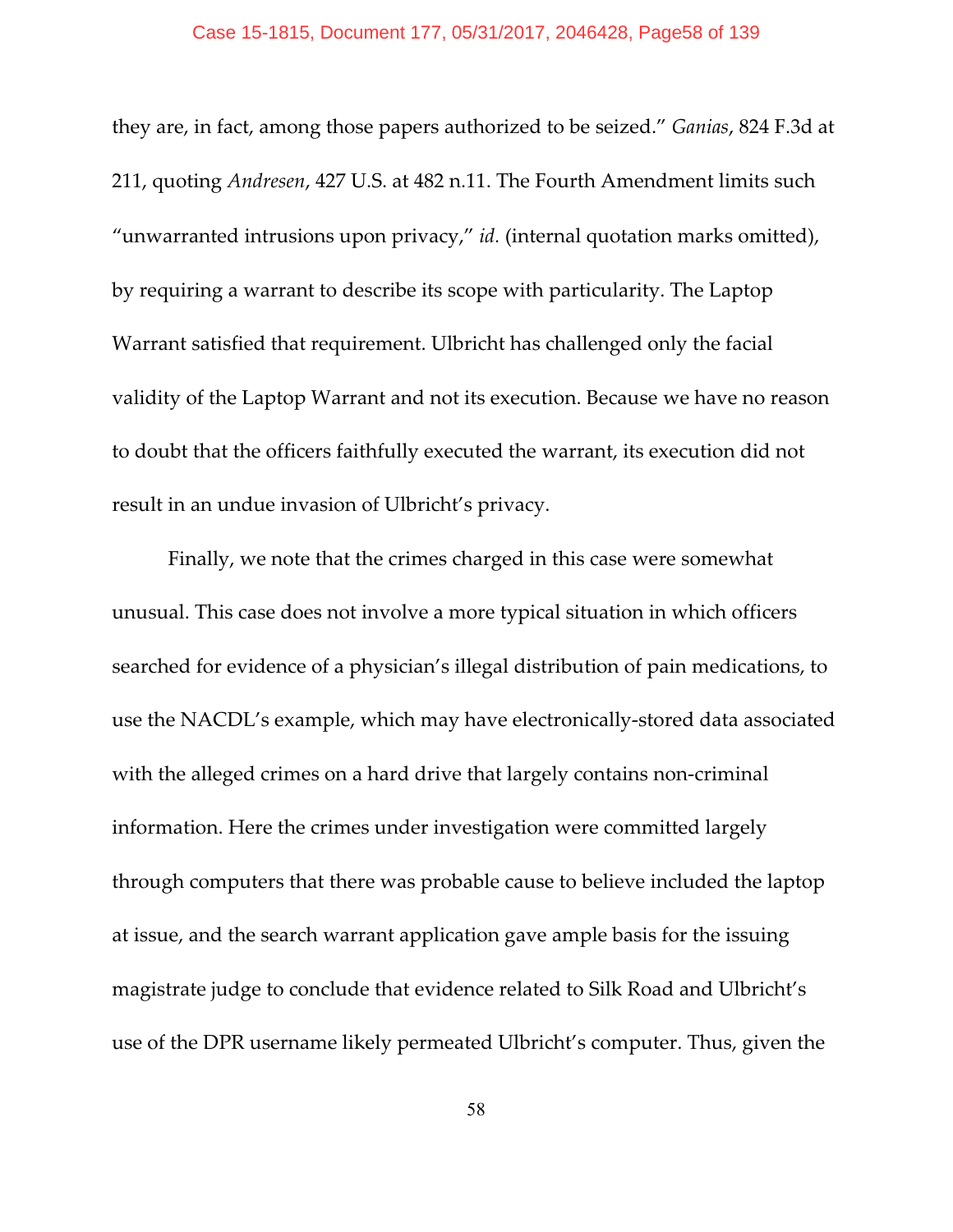nature of Ulbricht's crimes and their symbiotic connection to his digital devices, we decline to rethink the well-settled Fourth Amendment principles that the Laptop Warrant may implicate. A future case may require this Court to articulate special limitations on digital searches to effectuate the Fourth Amendment's particularity or reasonableness requirements. Such a case is not before us.

## 2. The Google and Facebook Warrants

Ulbricht also challenges the warrants that allowed the government to search his Google and Facebook accounts, although he does not present any specific arguments related to those warrants. Both warrants, through affidavits incorporated by reference, set forth the basis for probable cause to search those accounts for evidence of Ulbricht's involvement in Silk Road. The warrants also authorized the government to search his Google and Facebook accounts for "evidence, fruits, and instrumentalities" of the specified offenses, including, *inter alia*: "any communications or writings by Ulbricht"; "any evidence concerning any computer equipment, software, or usernames used by Ulbricht"; "any evidence concerning Ulbricht's travel or patterns of movement"; and any "other evidence of the" crimes charged. S.A. 334-35, 393-94. The scope of the Google and Facebook warrants thus substantially paralleled that of the Laptop Warrant.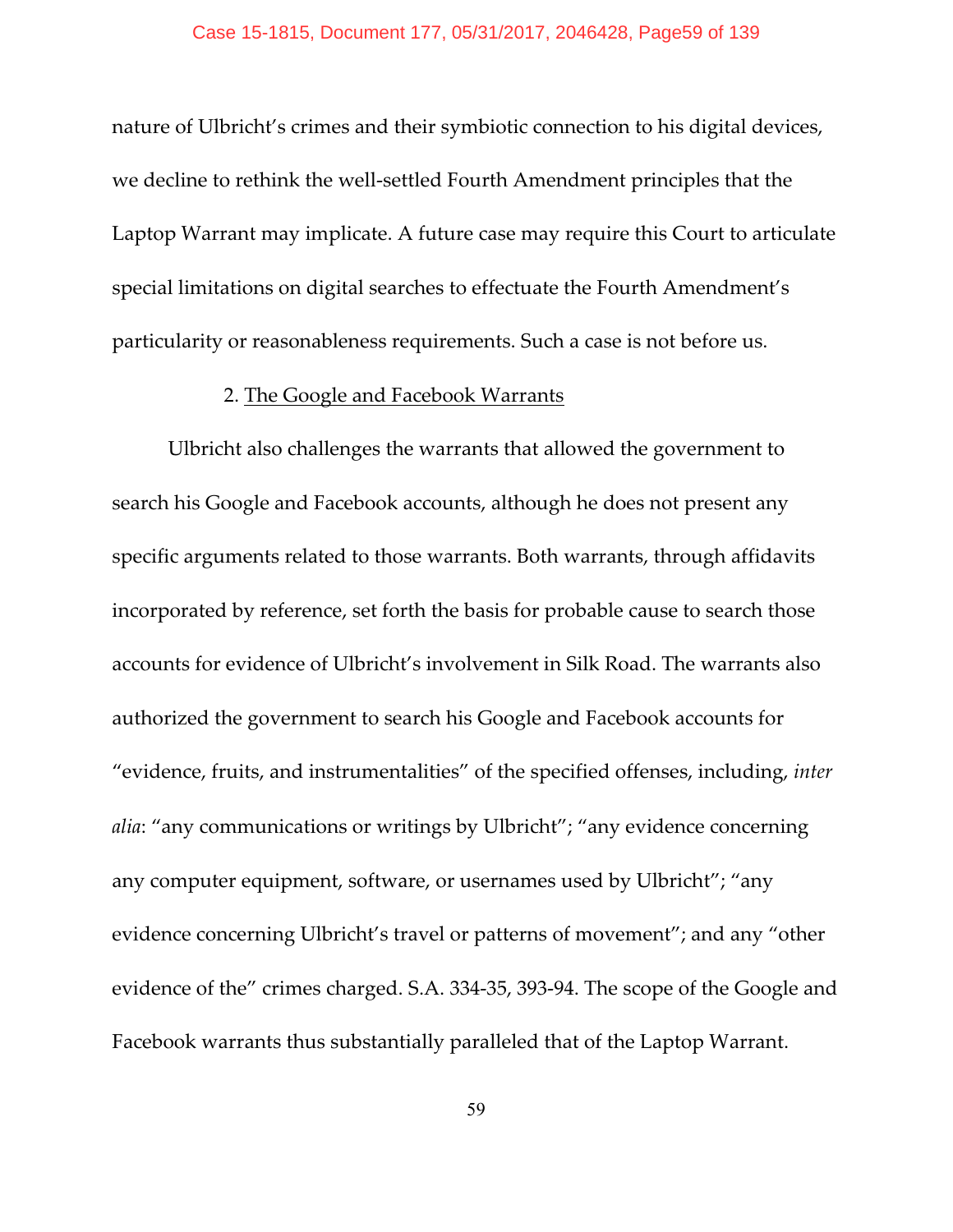The Google and Facebook warrants were constitutional for the same reasons that the Laptop Warrant was valid. They satisfied all three of the particularity requirements because they listed the subject offenses, described the things to be searched, and identified the information to be seized in relation to the charged crimes. Ulbricht does not advance any additional arguments specific to the Google and Facebook warrants, nor have we identified any independent reason to find them unconstitutionally lacking in specificity.

### 3. Conclusion

In sum, the issuance of the pen/trap orders and the three search warrants that Ulbricht challenges in this appeal did not violate the Fourth Amendment.<sup>38</sup> Thus, we affirm the district court's denial of Ulbricht's suppression motion.

# **II. The District Court's Trial Rulings and Ulbricht's Rule 33 Motion**

Ulbricht contends that he did not receive a fair trial for several reasons:

(1) the district court's rulings surrounding corrupt agents Force and Bridges

 $38$  The government also contends that, even if the warrants were invalid, the good faith exception prevents the application of the exclusionary rule. In general, the "exclusion of evidence is inappropriate when the government acts in objectively reasonable reliance on a search warrant, even when the warrant is subsequently invalidated." *Ganias*, 824 F.3d at 221 (internal quotation marks omitted). Because we conclude that all three of the warrants were valid, we need not address the government's alternative argument.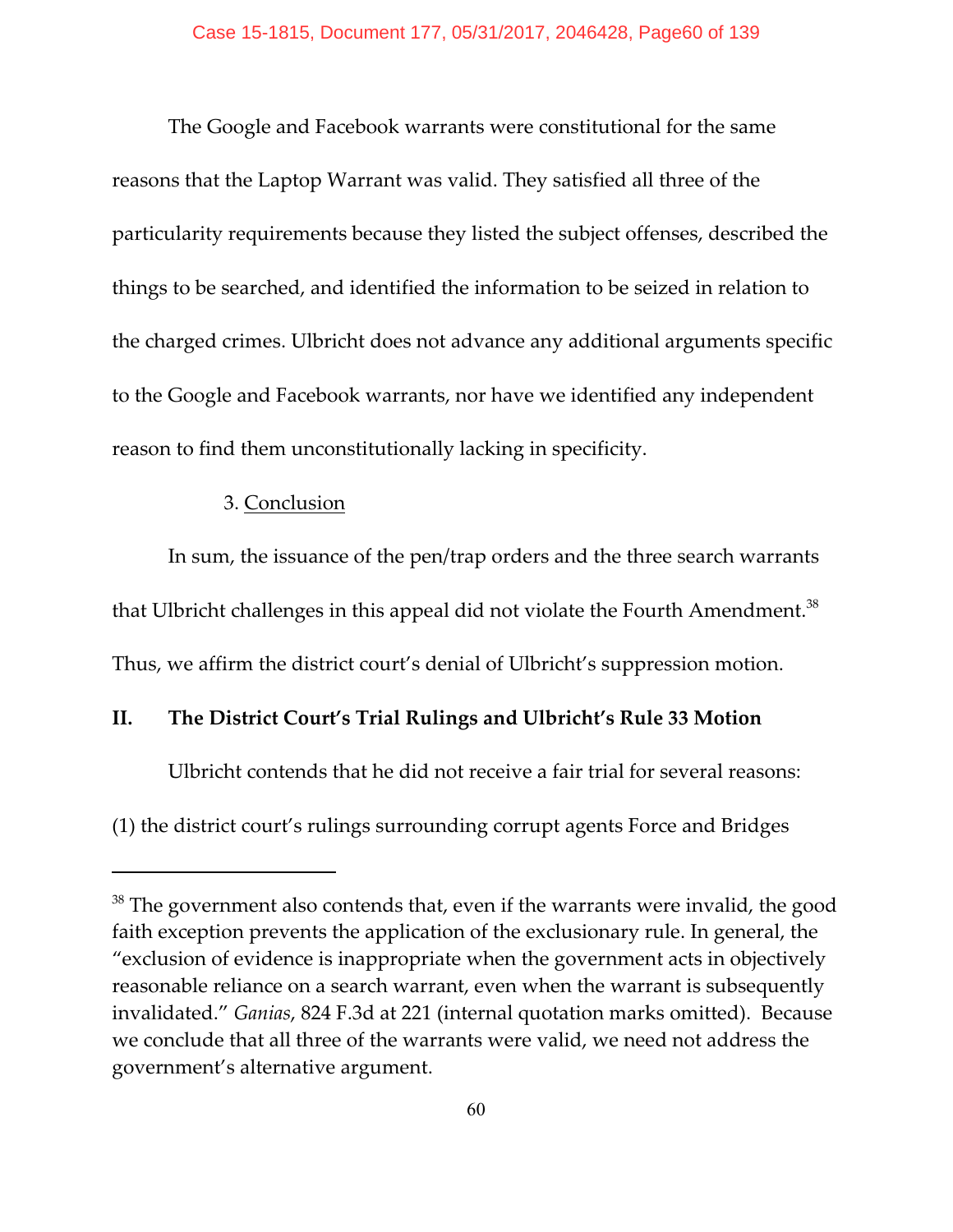violated his due process rights; (2) the district court erroneously precluded two defense experts from testifying; (3) the district court abused its discretion when it curtailed Ulbricht's cross-examination of two government witnesses; and (4) the district court erred when it ruled that certain hearsay statements were inadmissible. He also contends that, even if each individual error is harmless, the cumulative effect of those errors prejudiced him to the extent that his trial was fundamentally unfair. We detect no error in the district court's rulings on any of those issues and therefore conclude that Ulbricht was not deprived of his right to a fair trial.

### **A. Corrupt Agents Force and Bridges**

Ulbricht's principal fair trial argument is that the district court erred in numerous ways by preventing him from relying on information related to the corruption of two federal agents, Force and Bridges, involved in the investigation of the Silk Road site. Before trial, the district court (1) precluded Ulbricht from referring at trial to the secret grand jury proceeding against Force; (2) denied Ulbricht discovery related to the Force investigation; and (3) denied Ulbricht an adjournment of the trial until the Force investigation was complete. During trial, the district court excluded as hearsay certain chats that related to Force's illicit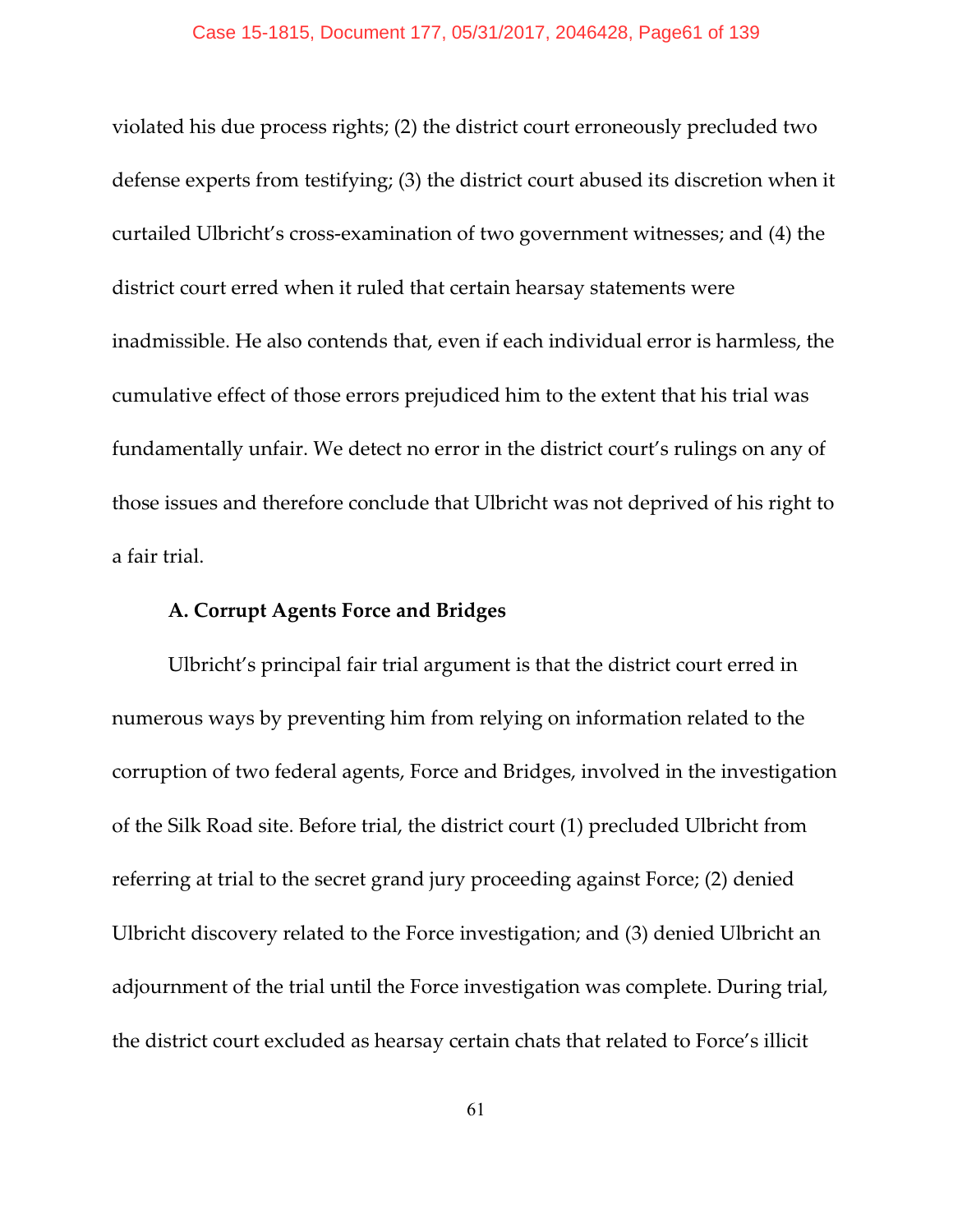#### Case 15-1815, Document 177, 05/31/2017, 2046428, Page62 of 139

use of Silk Road. Finally, Ulbricht learned after trial that the government was investigating a second corrupt agent, Bridges. Ulbricht contends that the failure to disclose Bridges's corruption until after the trial violated *Brady v. Maryland*, 373 U.S. 83 (1963)*,* and that the district court erroneously denied his motion for a new trial on that ground.

Without question, the shocking personal corruption of these two government agents disgraced the agencies for which they worked and embarrassed the many honorable men and women working in those agencies to investigate serious criminal wrongdoing. Even more importantly, when law enforcement officers abuse their offices for personal gain, commit other criminal acts, violate the rights of citizens, or lie under oath, they undermine the public's vital trust in the integrity of law enforcement. They may also compromise the investigations and prosecutions on which they work.

At the same time, the venality of individual agents does not necessarily affect the reliability of the government's evidence in a particular case or become relevant to the adjudication of every case in which the agents participated. Courts are obligated to ensure that probative evidence is disclosed to the defense, carefully evaluated by the court for its materiality to the case, and submitted for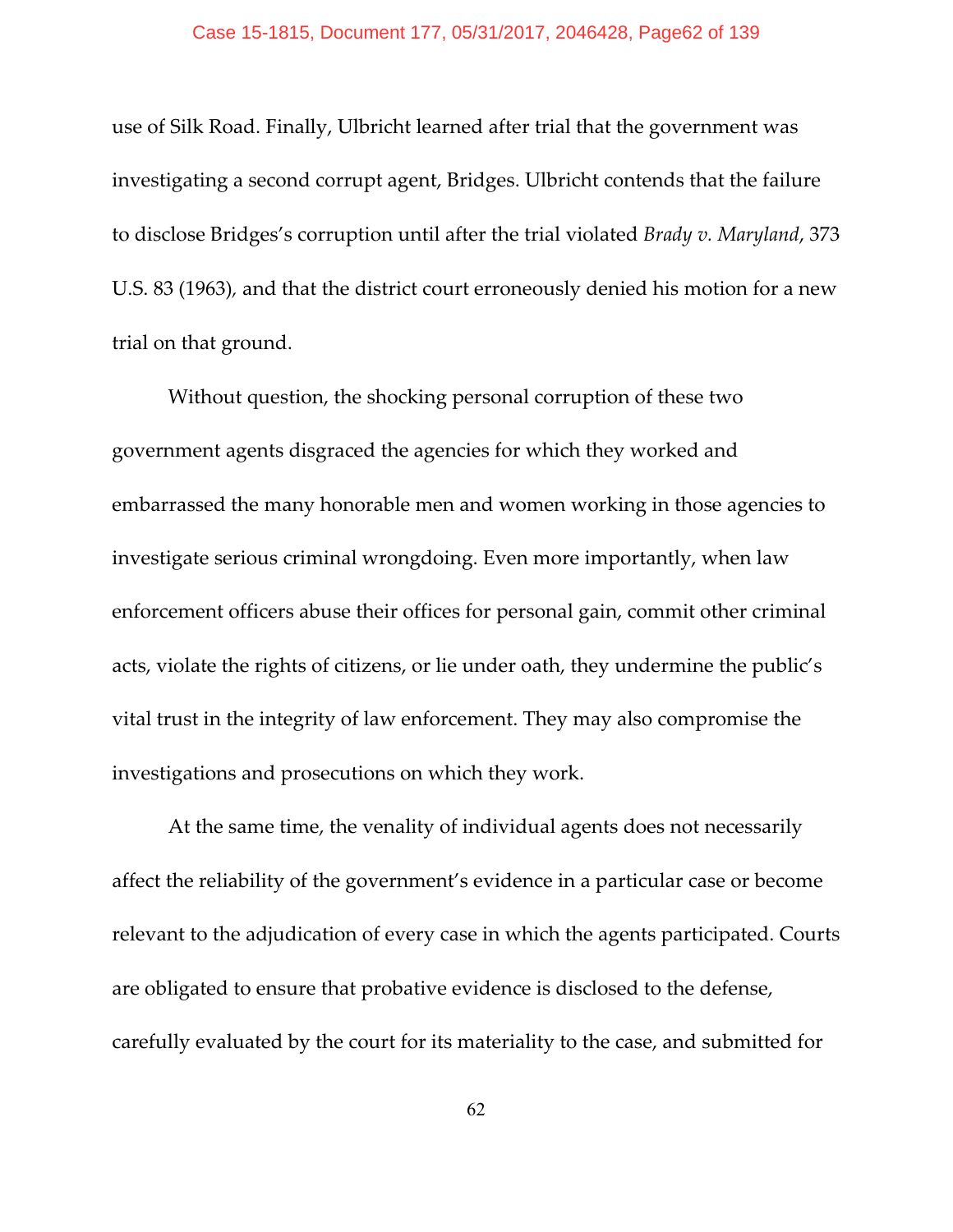the jury's consideration where admissible. But courts must also take care that wrongdoing by investigators that has no bearing on the matter before the court not be used as a diversion from fairly assessing the prosecution's case. Like any other potential evidence, information about police corruption must be evaluated by reference to the ordinary rules of criminal procedure and evidence, a task to which we now turn.

## 1. Background: Pretrial Disclosure of the Force Investigation

The government disclosed its investigation into Force's corruption to the defense about six weeks before trial. Initially, on November 21, 2014, the government wrote a sealed *ex parte* letter to the district court seeking permission to disclose to the defense information about the Force grand jury investigation subject to a protective order.<sup>39</sup> The district court granted the application. On December 1, the government provided a copy of the November 21 letter, which otherwise remained sealed, to defense counsel. According to the letter, Force leaked information to DPR in exchange for payment and "corruptly obtain[ed]

 $39$  The government required such an order because grand jury proceedings are secret and a government attorney "must not disclose a matter occurring before the grand jury," Rule 6(e)(2)(B)(vi), Fed. R. Crim. P., without a court order, Rule  $6(e)(3)(E)$ , subject to limited exceptions not relevant here.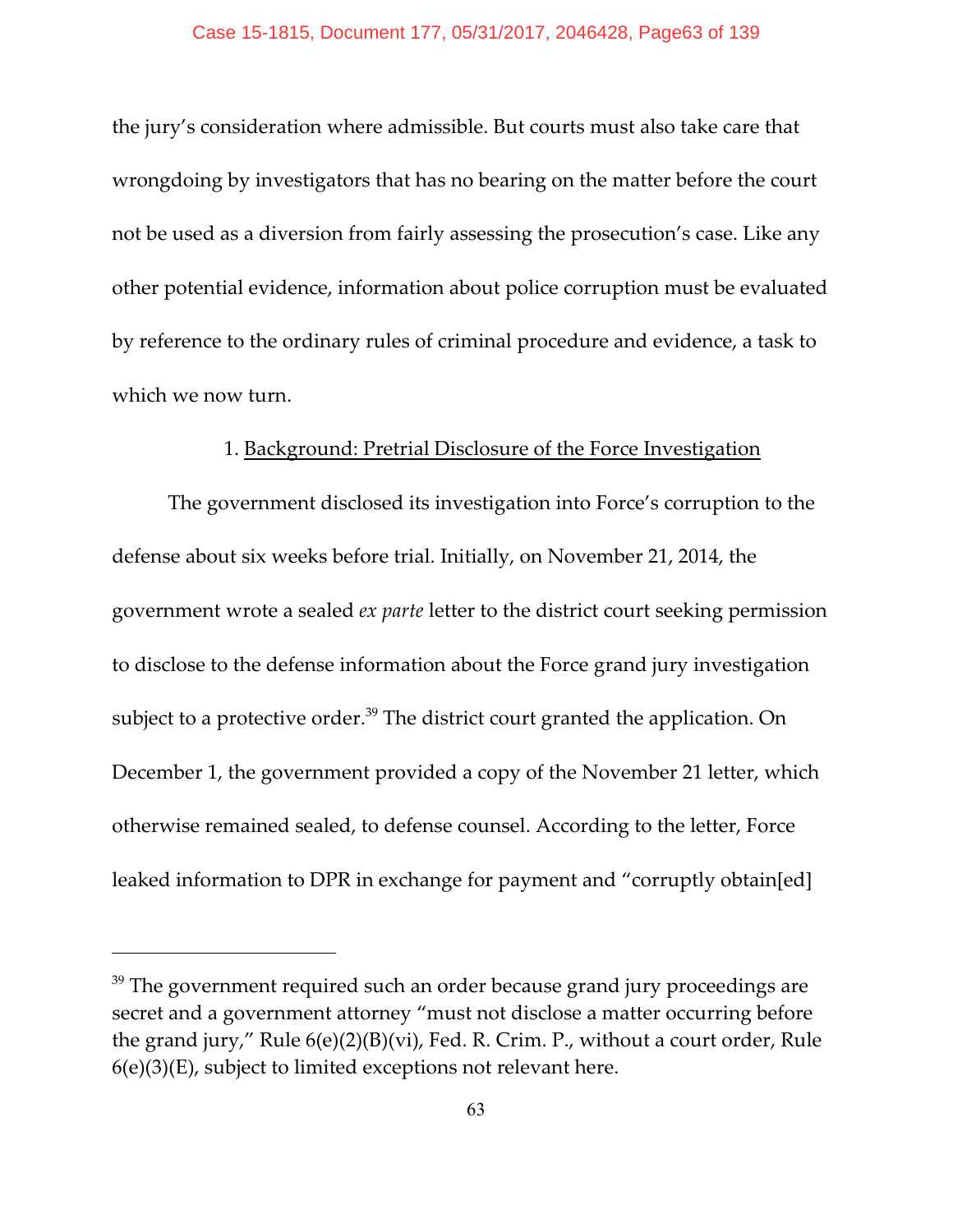#### Case 15-1815, Document 177, 05/31/2017, 2046428, Page64 of 139

proceeds from the Silk Road website and convert[ed] them to his personal use."App'x 649. The government then undertook to purge its trial evidence of anything arguably traceable to Force.

Ulbricht moved to unseal the entire November 21 letter so that he could rely on the information in the letter that related to Force's corruption at trial, arguing that the letter included *Brady* information and that he therefore had a particularized need to disclose the information that outweighed the presumption of grand jury secrecy. He also requested discovery and subpoenas under Rules 16 and 17, Fed. R. Crim. P., to learn more about the scope of Force's corruption. In the alternative, Ulbricht sought an adjournment of the trial until the Force investigation concluded and information about his corruption might become public through the filing of charges against him. On December 15, the district court held a sealed hearing on that issue and invited further written submissions, including a particularized list of Ulbricht's discovery requests. One week later, the district court issued a sealed and partially redacted opinion<sup>40</sup> denying all of

 $40$  Portions of the district court opinion were redacted because they referenced the defendant's *ex parte* submissions explaining how he would use information related to the Force investigation at trial. This Court has reviewed an unredacted version of the district court opinion in connection with this appeal, but not the *ex parte* letters that the opinion references.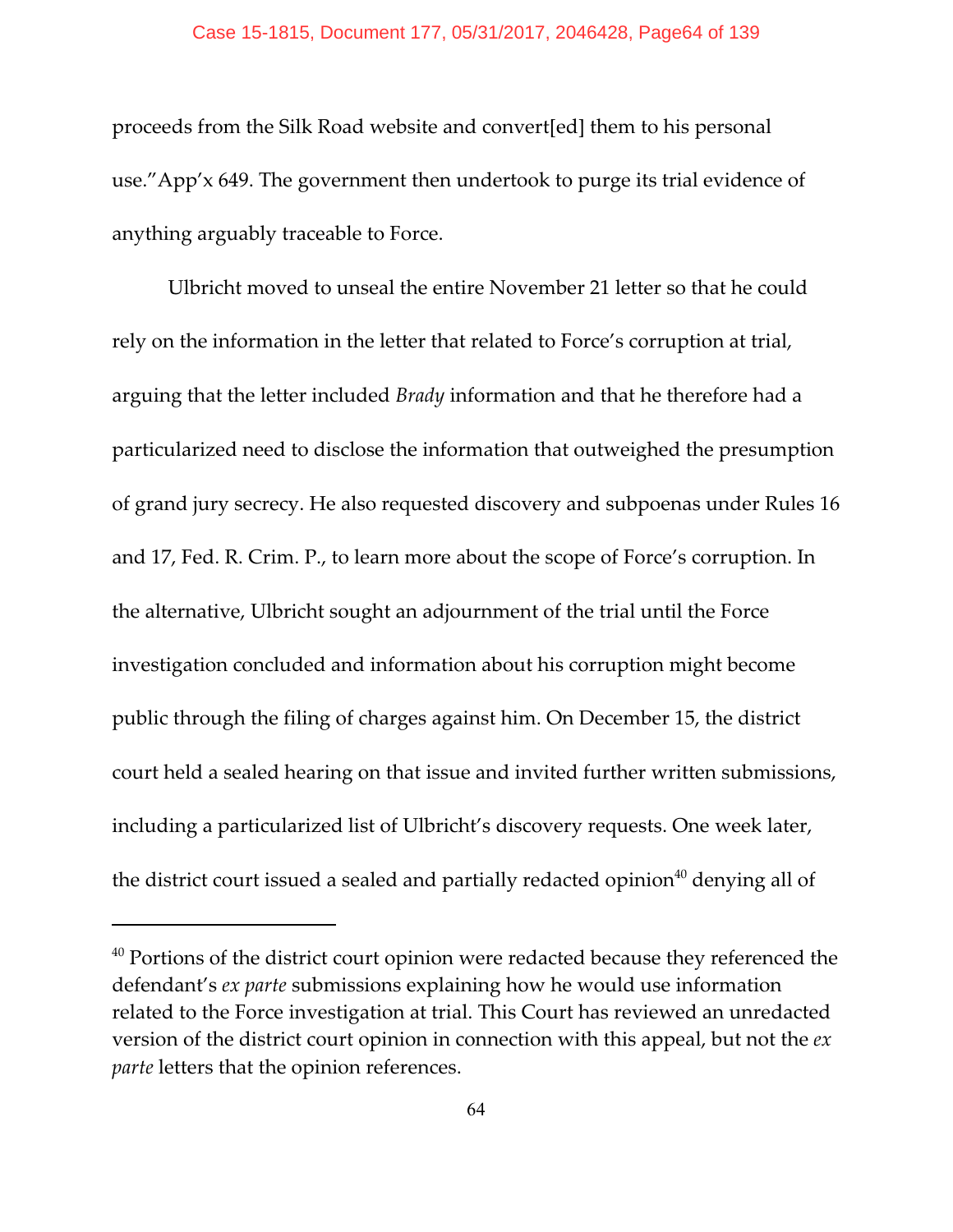Ulbricht's requests. The court did indicate, however, that throughout the trial it would "entertain specific requests to use information from the November 21, 2014 Letter on cross-examination." App'x 700. Moreover, the court explained that it would "entertain a renewed application" for a "particularized disclosure" of facts relevant to Force's corruption if the government's trial tactics or evidence "open[ed] the door" to such facts. *Id.*

### 2. Preclusion of Force Investigation Evidence: Rule 6(e)

On appeal, Ulbricht claims that the district court erred in denying his motion to unseal the November 21 letter because he demonstrated a particularized need that rebutted the presumption of secrecy that attaches to grand jury investigations. We disagree.

"[T]he proper functioning of our grand jury system depends upon the secrecy of grand jury proceedings." *Douglas Oil Co. of California v. Petrol Stops Nw.*, 441 U.S. 211, 218 (1979). We have described five rationales for such secrecy:

> (1) To prevent the escape of those whose indictment may be contemplated; (2) to insure the utmost freedom to the grand jury in its deliberations, and to prevent persons subject to indictment or their friends from importuning the grand jurors; (3) to prevent subornation of perjury or tampering with the witnesses who may testify before the grand jury and later appear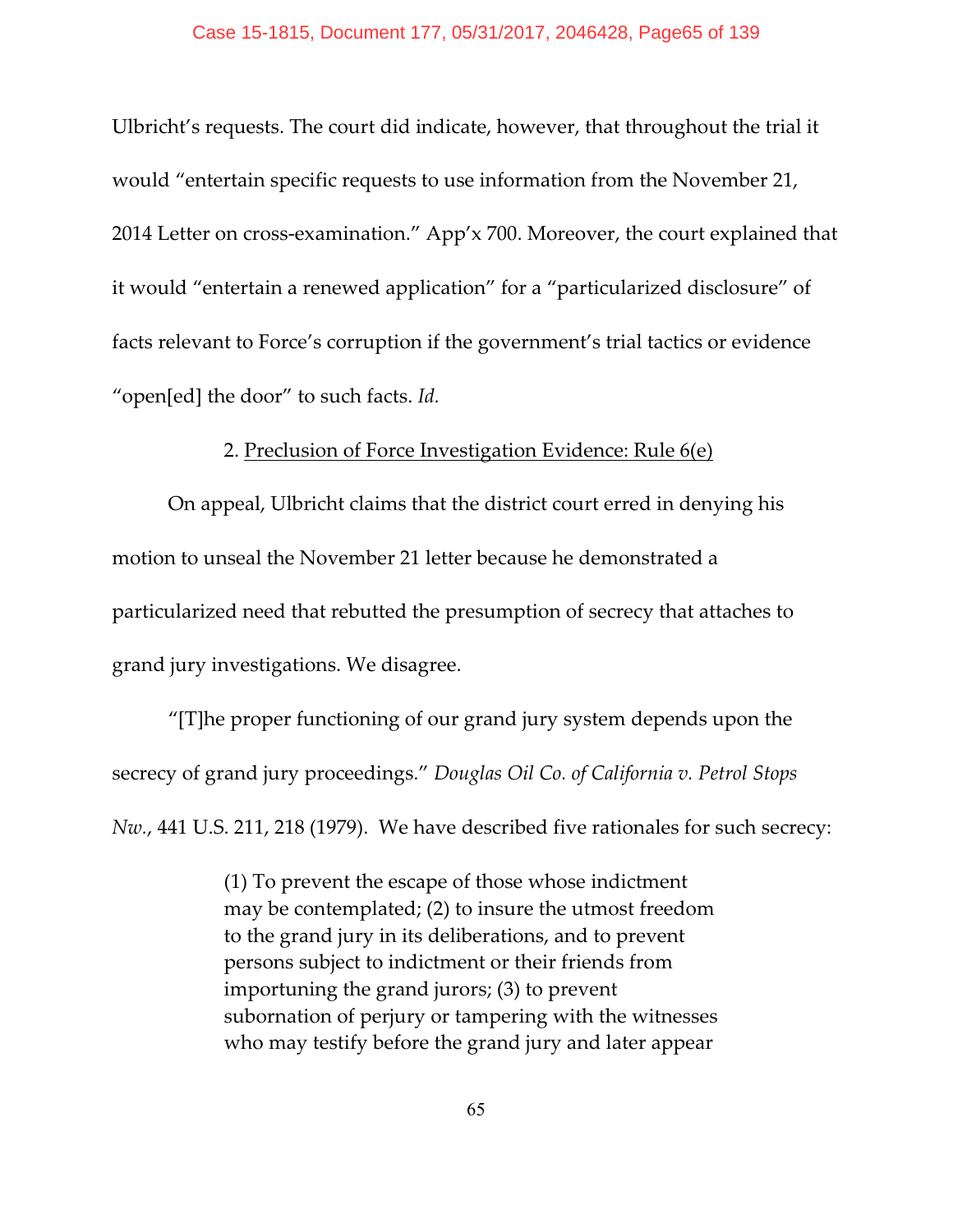at the trial of those indicted by it; (4) to encourage free and untrammeled disclosures by persons who have information with respect to the commission of crimes; (5) to protect the innocent accused who is exonerated from disclosure of the fact that he has been under investigation, and from the expense of standing trial where there was no probability of guilt.

*In re Grand Jury Subpoena*, 103 F.3d 234, 237 (2d Cir. 1996). Rule 6(e)(6) of the Federal Rules of Criminal Procedure implements this policy of secrecy by requiring that "all records, orders, and subpoenas *relating to* grand jury proceedings [must] be sealed." *In re Grand Jury Subpoena*, 103 F.3d at 237 (emphasis in original).

Information falling within Rule 6(e)'s protections is entitled to a "presumption of secrecy and closure." *Id.* at 239. To rebut the presumption of secrecy, the party "seeking disclosure [must] show a particularized need that outweighs the need for secrecy." *Id.* (internal quotation marks omitted). To prove a particularized need, parties seeking disclosure must show that the "material they seek is needed to avoid a possible injustice in another judicial proceeding, that the need for disclosure is greater than the need for continued secrecy, and that their request is structured to cover only material so needed." *Id.* (internal quotation marks omitted). "A district court's decision as to whether the burden of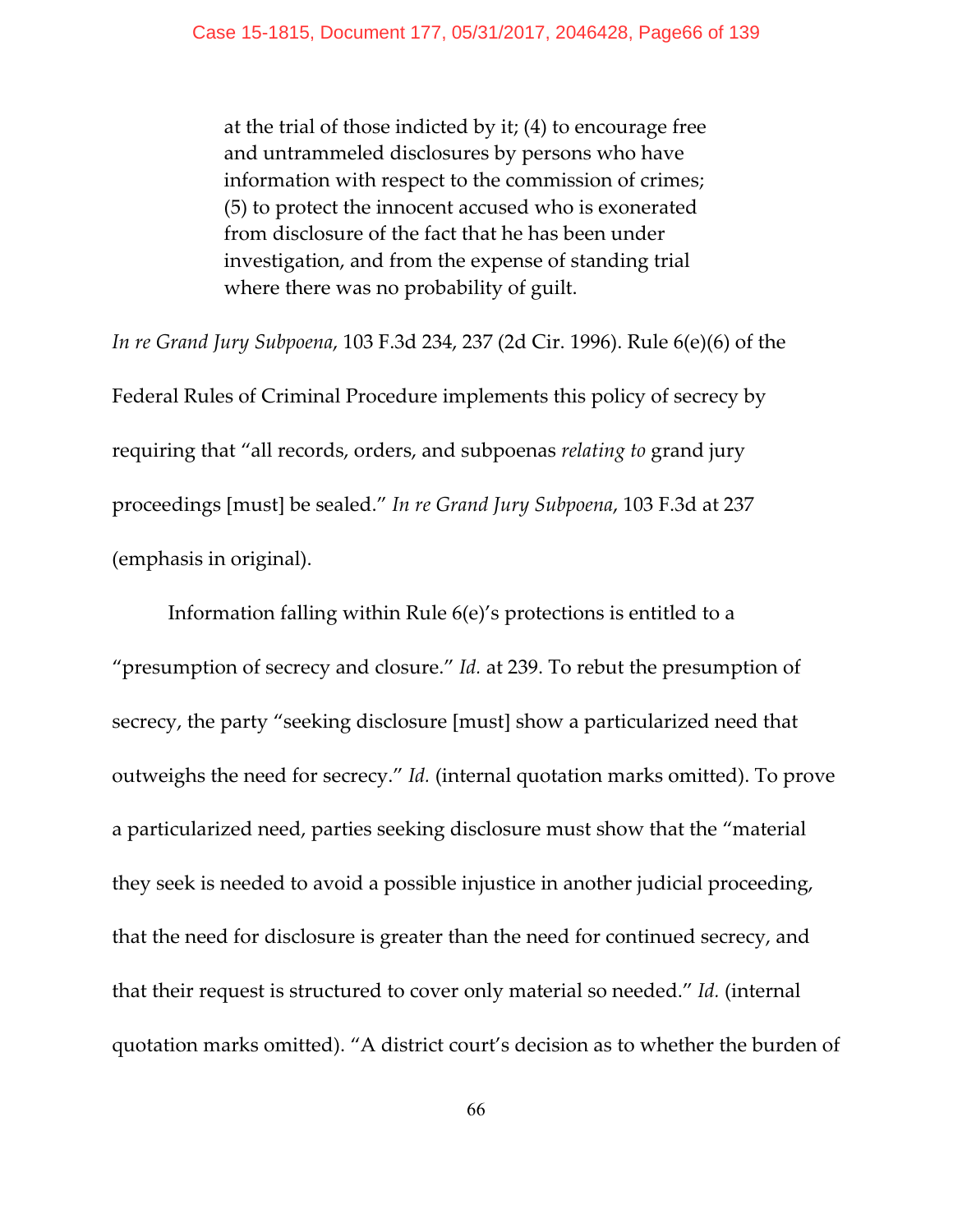#### Case 15-1815, Document 177, 05/31/2017, 2046428, Page67 of 139

showing a particularized interest has been met will be overturned only if the court has abused its discretion." *Id.*

We cannot say that the district court abused its discretion when it denied Ulbricht's request to unseal the November 21 letter discussing the Force grand jury investigation. It is undisputed that the letter contained information related to a grand jury proceeding that, if made public, would disclose matters occurring before the grand jury. Ulbricht did not demonstrate a particularized need for disclosure because he did not show that the need for disclosure was greater than the need for continued secrecy or that a possible injustice would result if the grand jury investigation was not disclosed. Specifically, the district court did not err in concluding that revealing the entire letter could have compromised the Force grand jury investigation in a number of ways. For example, potential coconspirators might have learned of the investigation and attempted to intimidate witnesses or destroy evidence. The investigation was also likely to garner significant media attention, a fact that might influence witnesses or grand jurors. And, although Force knew of the investigation, revealing its existence to the public might have harmed him if the allegations had ultimately proved untrue. Finally, Ulbricht's request was not structured to cover only the information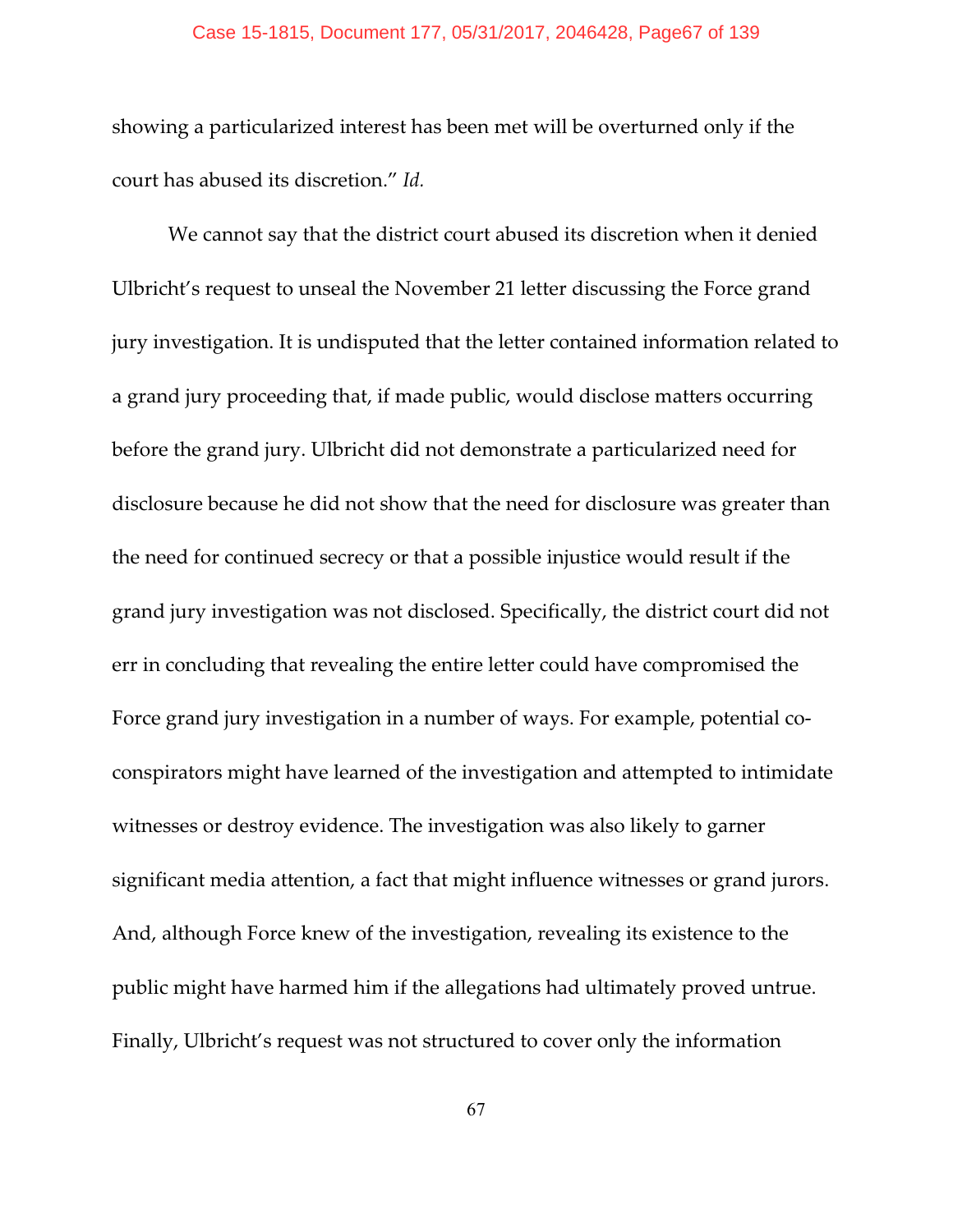needed to avoid any possible injustice; instead, he sought to unseal the entire November 21 letter and did not propose a more narrowly tailored disclosure.

In redacted portions of its opinion, the district court also considered *ex parte* arguments concerning how the Force investigation might be relevant to Ulbricht's defense. In general terms, Ulbricht argued that the agents' corruption was critical to his defense because it would reveal the agents' ability to falsify evidence against him and demonstrate their motive to do so. According to the district court's characterization of his *ex parte* letters, Ulbricht speculated that Force may have used Curtis Green's (Flush) administrative capabilities to impersonate DPR; Force's corrupt conduct might have demonstrated technical vulnerabilities in the site that would render it susceptible to hacking; and learning that Force had good information about the Silk Road investigation might have caused the true DPR to recruit Ulbricht as his successor.<sup>41</sup>

 $41$  As noted above, *see* note 5, we have carefully considered to what extent it is appropriate to refer to portions of the record that remain under seal. We have been especially careful in describing the portions of the district court's opinion that remain redacted and therefore are still not available to the government or to the public. We appreciate that charges against Ulbricht remain pending in Maryland and that the redacted information describes what would have been his trial strategy had he been able to reference Force's corruption. We have thus described the defense's redacted arguments at a fairly high level of generality. We are confident that any experienced prosecutor could anticipate those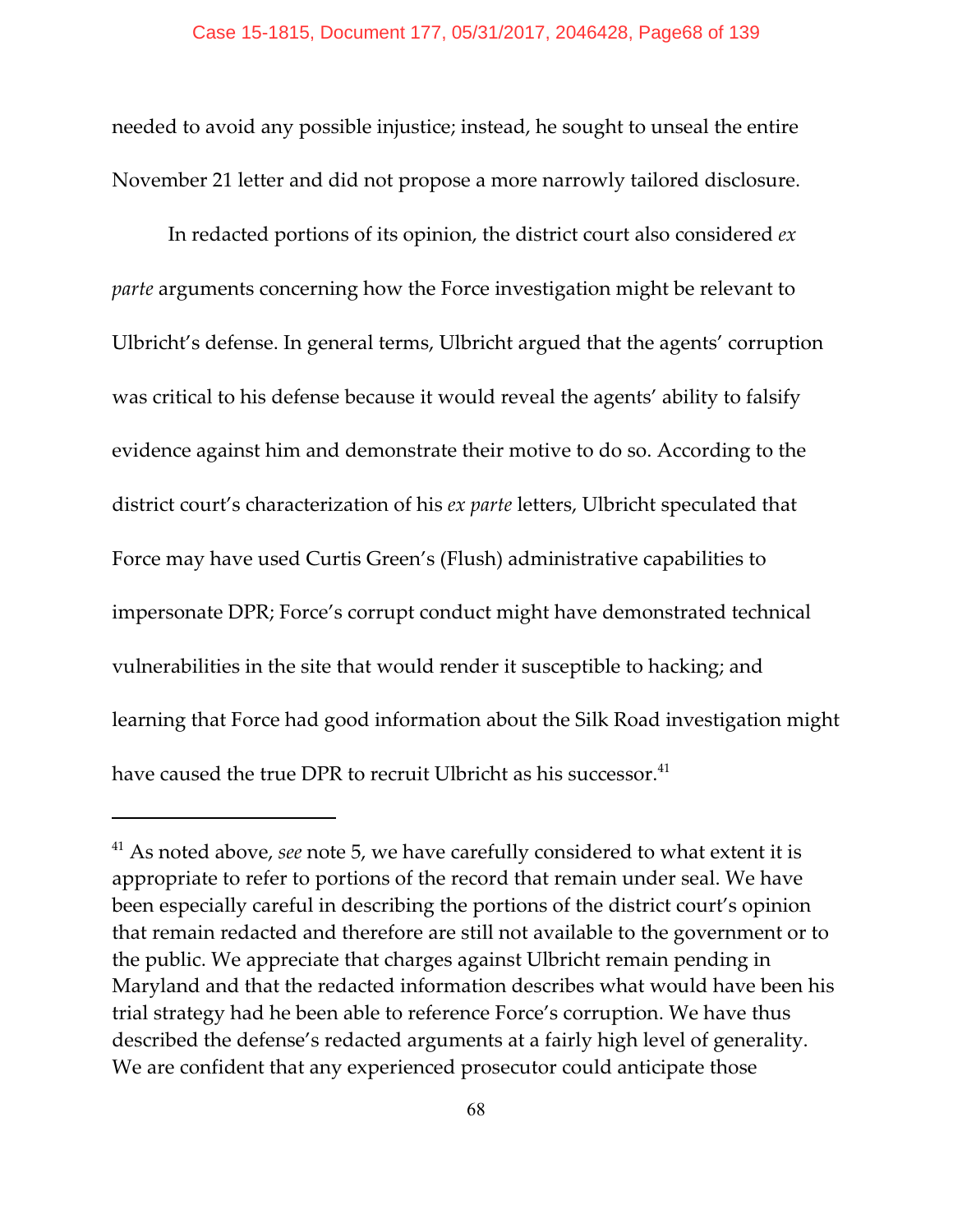The district court reasoned that much of the information that might have arguably supported any of those theories was made available to the defense in discovery. The only new information in the November 21 letter concerned the investigation of Force's corruption; the fact of that investigation and its scope does not bolster any of the defense theories that Ulbricht described before the district court or on appeal. That Force was personally corrupt and used his undercover identity to steal money from Silk Road and DPR does not suggest either a motive or an ability on his part to frame Ulbricht as DPR. Absent any explanation of how Force could have orchestrated a massive plant of incriminating information on Ulbricht's personal laptop, his larcenous behavior does not advance the claim that such a frame-up was possible beyond mere

arguments, and that in any event the information is largely stated or implied in Ulbricht's own publicly filed briefs on appeal. Particularly given that our description relates to how the Force information might have been used at a trial that is now completed, and that we now hold that Ulbricht is not entitled to a new trial, we conclude that the public's need to understand and evaluate Ulbricht's arguments that he was unfairly prejudiced by the district court's rulings, as well as our reasons for rejecting those arguments, outweighs any minimal interest that Ulbricht might have in withholding his contentions from the government.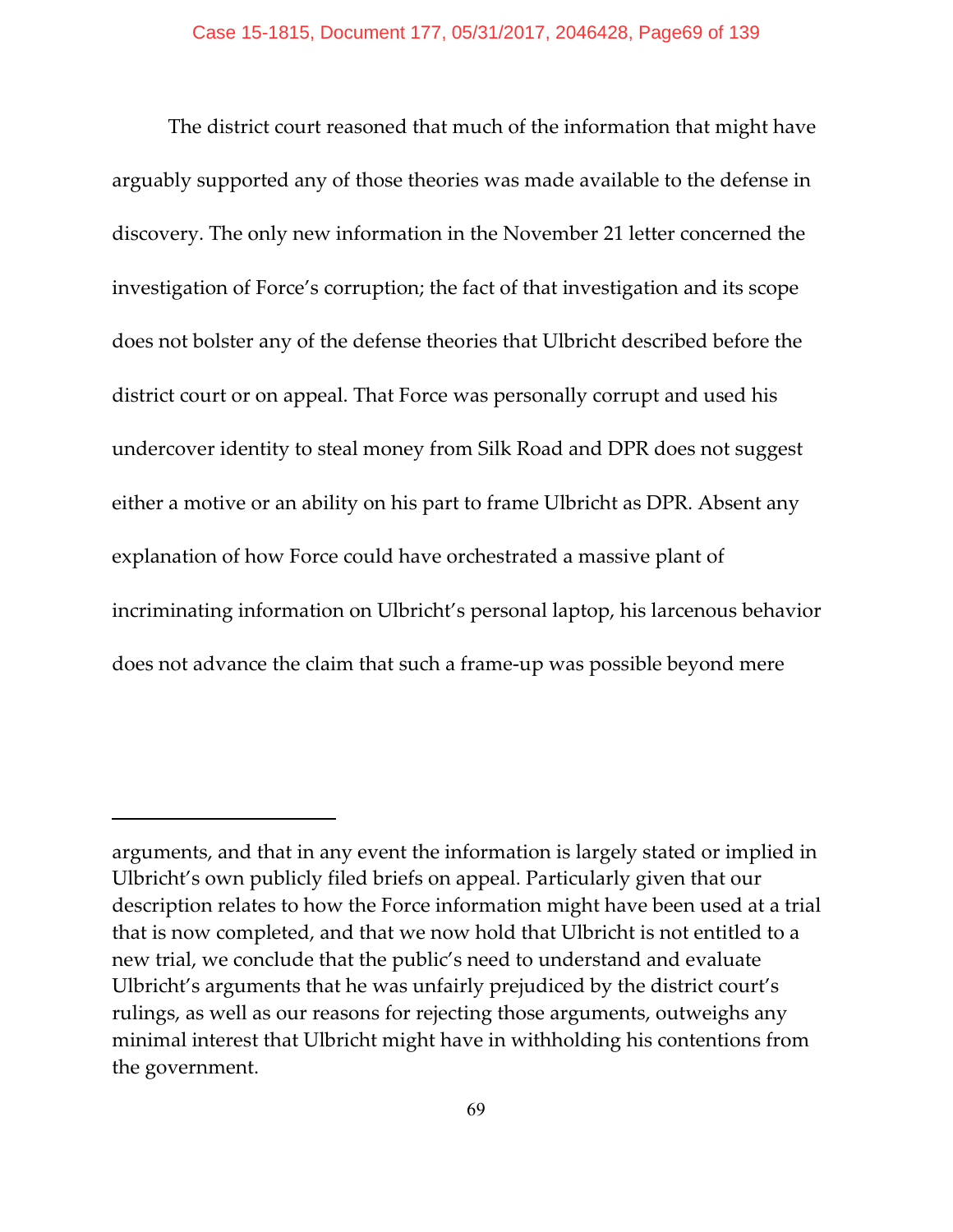speculation. Thus, Ulbricht was equally capable of presenting his various defense theories to the jury with or without the November 21 letter.<sup>42</sup>

The government's commitment to eliminating all evidence that came from Force's work on the Silk Road investigation<sup>43</sup> further undermines Ulbricht's claim that he needed the information to avoid a possible injustice. Had Force been called as a government witness, or had any of the government's evidence relied on his credibility, his character for truthfulness would have been at issue during the trial, and information that impeached his credibility would have become highly relevant. Ulbricht's reliance on the general fact of cooperation among different government agencies and different U.S. Attorney's Offices does not undermine the government's explicit representations that none of the evidence presented at trial derived from Force, and nothing in the record suggests that

 $42$  Even on appeal, moreover, after the disclosure of additional information in the prosecutions of Bridges and Force, Ulbricht does not provide any concrete explanation of how the techniques used by the corrupt agents to steal money from Silk Road could have been used, by them or by others, to plant the massive amounts of incriminating information found on Ulbricht's laptop and in his house.

 $^{43}$  For example, the government declined to present evidence of DPR's attempt to commission an additional murder because that conduct involved Force acting as Nob.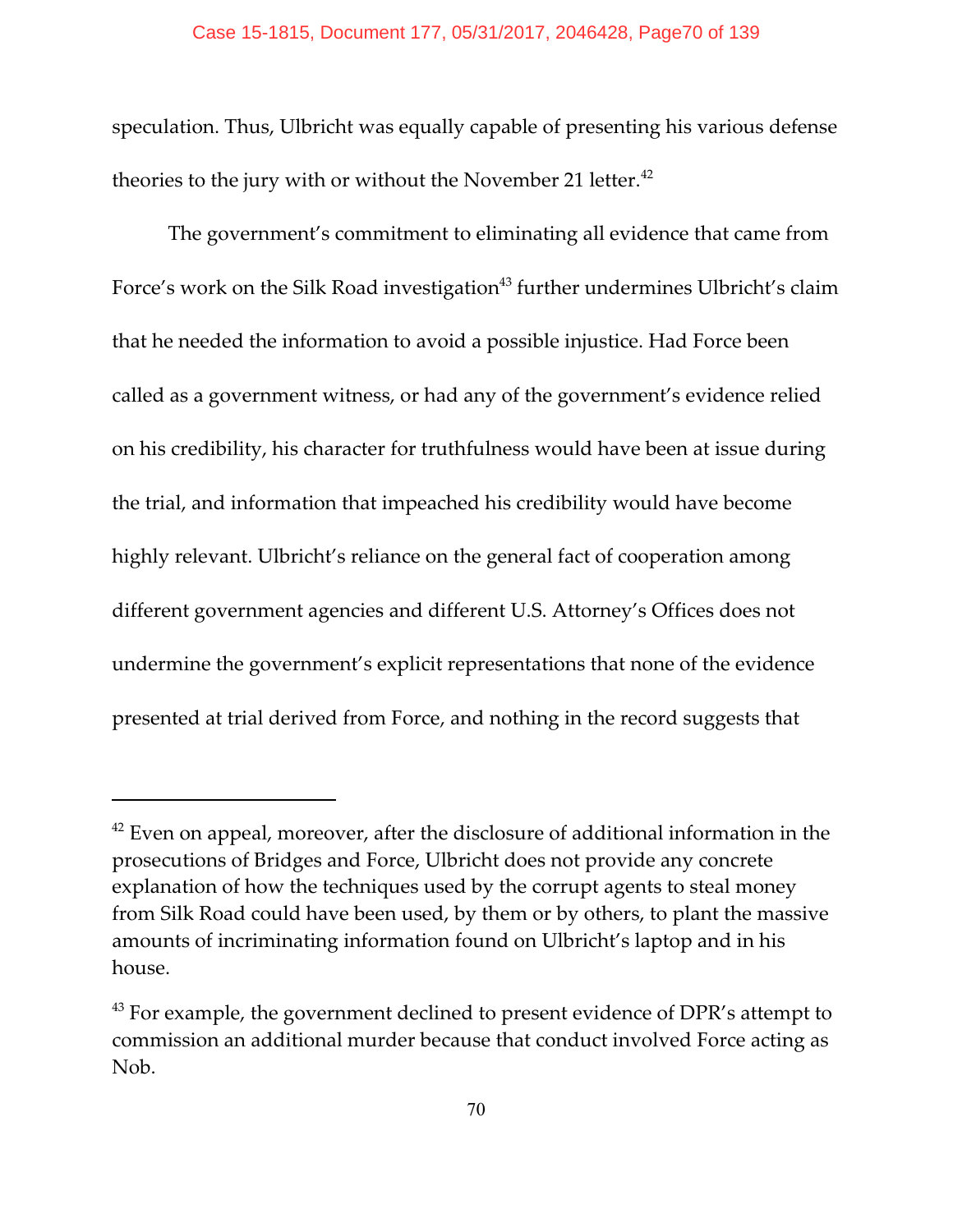### Case 15-1815, Document 177, 05/31/2017, 2046428, Page71 of 139

those representations were false. Ulbricht had no need to rely on the grand jury investigation of Force to attack the credibility of the actual government witnesses or the integrity of its other evidence.

In sum, Ulbricht has not shown that the district court abused its discretion in maintaining the secrecy of the Force grand jury investigation. He did not demonstrate to the district court, and has not demonstrated on appeal, that keeping the November 21 letter under seal resulted in any injustice, or that his need for disclosing the investigation was greater than the need for continued secrecy.<sup>44</sup>

# 3. Denial of Discovery Related to Force

Ulbricht claims that the district court erred in denying him discovery, including requested subpoenas, related to the Force investigation. Rule 16(a)(1)(E), Fed. R. Crim. P., requires the government to disclose information within its control if the information is "material to preparing the defense" or will

 $^{44}$  Moreover, the district court specifically ruled that it would entertain Ulbricht's applications to rely on specific parts of the letter at trial if doing so would be necessary for effective cross-examination. Thus, Ulbricht was given the opportunity to show particularized need in the context of specific trial evidence. Ulbricht has not identified any point in the trial where he attempted to show that Force's behavior had become relevant to challenging the credibility of particular aspects of the prosecution's case.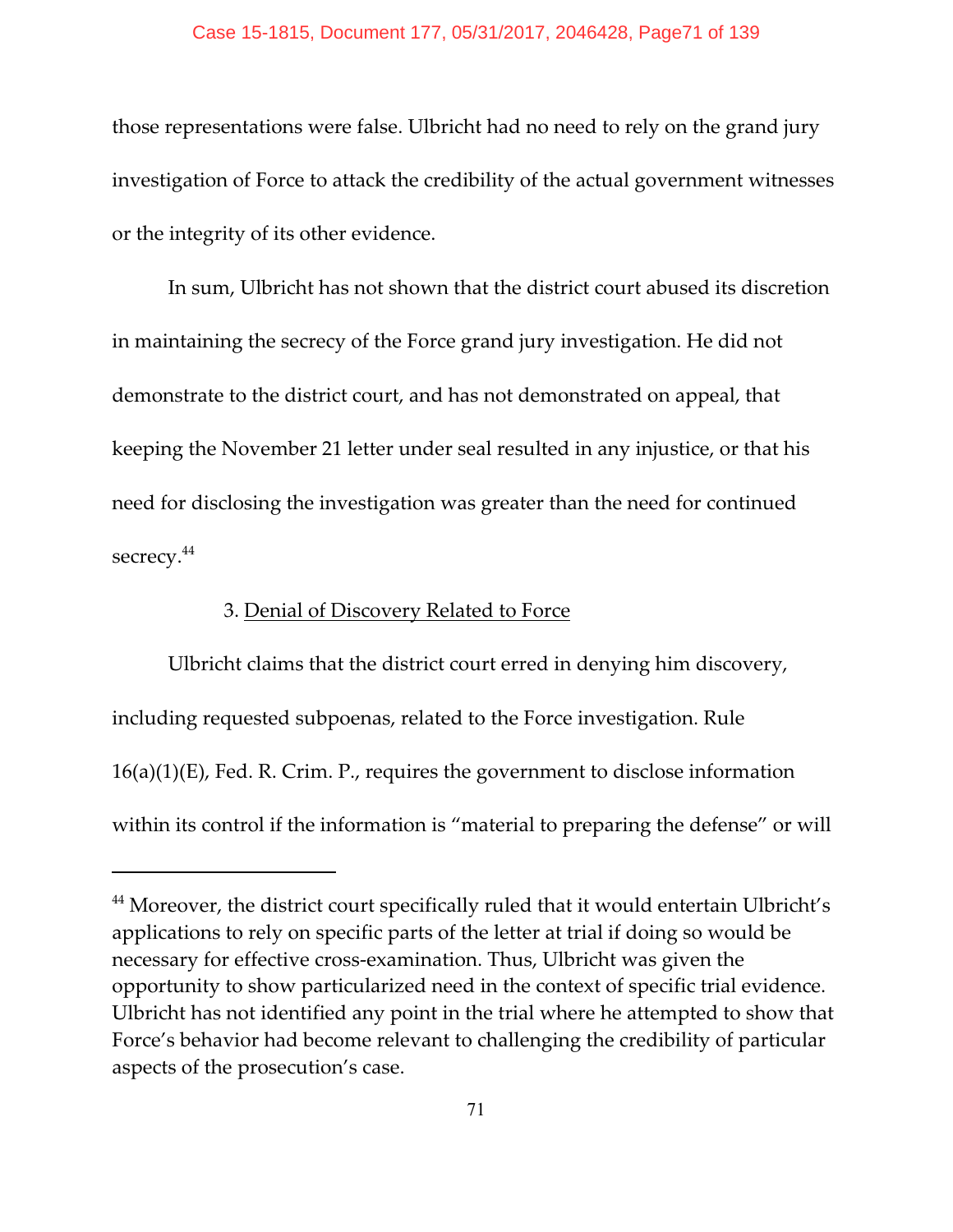#### Case 15-1815, Document 177, 05/31/2017, 2046428, Page72 of 139

be a part of the government's case-in-chief. Evidence is material if it "could be used to counter the government's case or to bolster a defense." *United States v. Stevens*, 985 F.2d 1175, 1180 (2d Cir. 1993). "An appellate court, in assessing the materiality of withheld information, considers not only the logical relationship between the information and the issues in the case, but also the importance of the information in light of the evidence as a whole." *Id.* To justify a new trial, there "must be some indication that the pretrial disclosure of the disputed evidence would have enabled the defendant significantly to alter the quantum of proof in his favor." *Id.* (internal quotation marks omitted).

Rule 17(c), Fed. R. Crim. P., allows parties to subpoena documents and objects to be introduced at criminal trials. A subpoena must meet three criteria: "(1) relevancy; (2) admissibility; [and] (3) specificity." *United States v. Nixon*, 418 U.S. 683, 700 (1974). The party requesting the subpoena must also show that the information sought is "not otherwise procurable reasonably in advance of trial by exercise of due diligence," that "the party cannot properly prepare for trial without such production," and that "the application is made in good faith and is not intended as a general 'fishing expedition.'" *Id.* at 699-700. We review the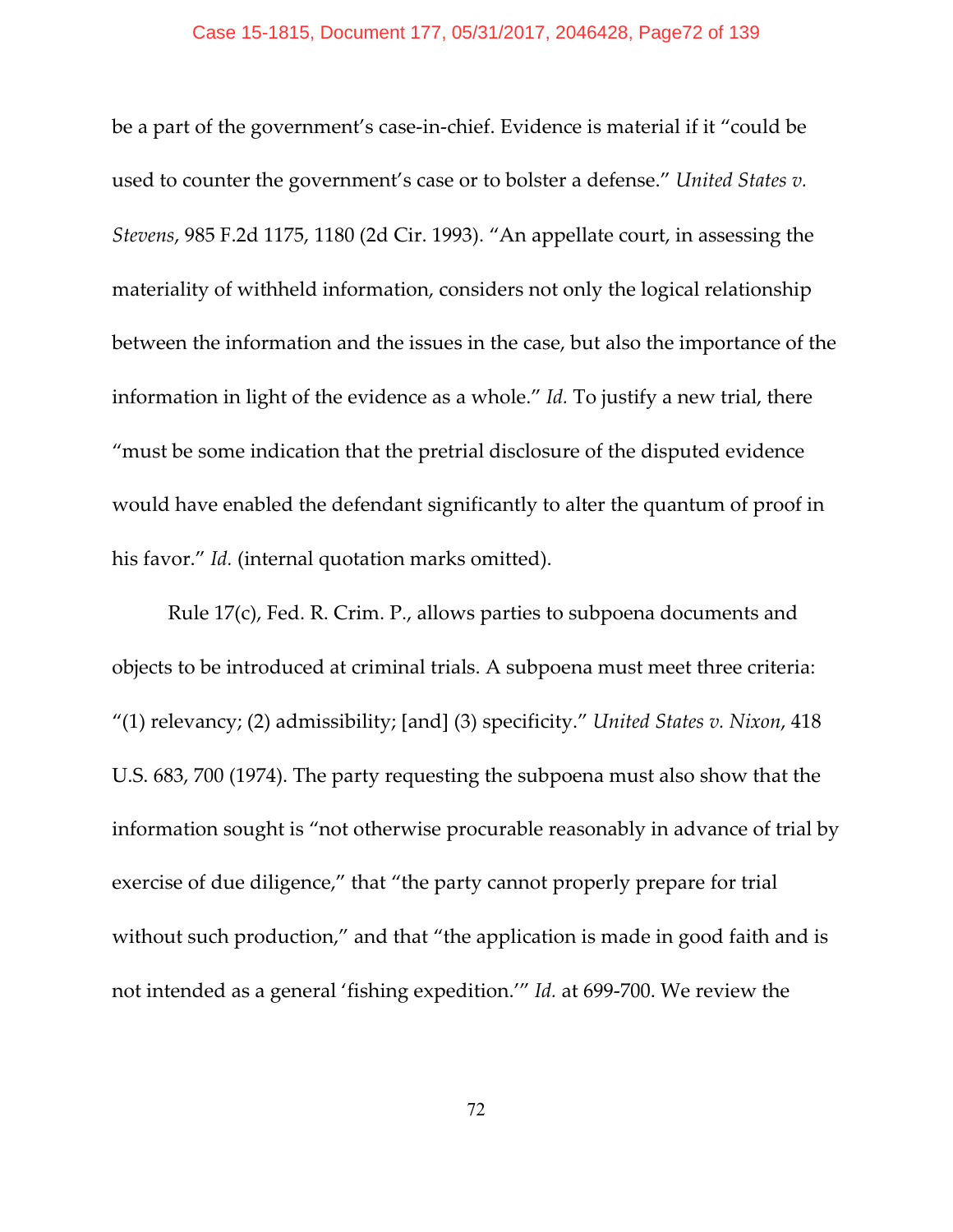### Case 15-1815, Document 177, 05/31/2017, 2046428, Page73 of 139

district court's discovery rulings for abuse of discretion. *United States v. Rigas*, 583 F.3d 108, 125 (2d Cir. 2009).

The district court did not abuse its discretion when it denied Ulbricht's discovery requests related to the Force investigation. Ulbricht submitted 28 individual discovery requests in connection with the Force disclosure. Those ranged from the reasonably specific, such as "records from any and all Bitcoin accounts" used by Force, to the very broad, such as "any spending, net worth, or other financial analysis conducted with respect to former SA Force," "any and all phone records relating to former SA Force," and "bank account records from any and all bank accounts maintained by former SA Force or his spouse." App'x 669- 70. The district court concluded that those requests were too broad and unfocused, and that the information requested was not material in the Rule 16 sense because the defense "has not articulated a coherent and particular reason why" the Force investigation could "counter the government's case or bolster a defense." *Id.* at 697. Next, the district court concluded that the Rule 17 subpoenas were part of the same overall fishing expedition and that the issuance of such subpoenas could compromise the Force grand jury investigation.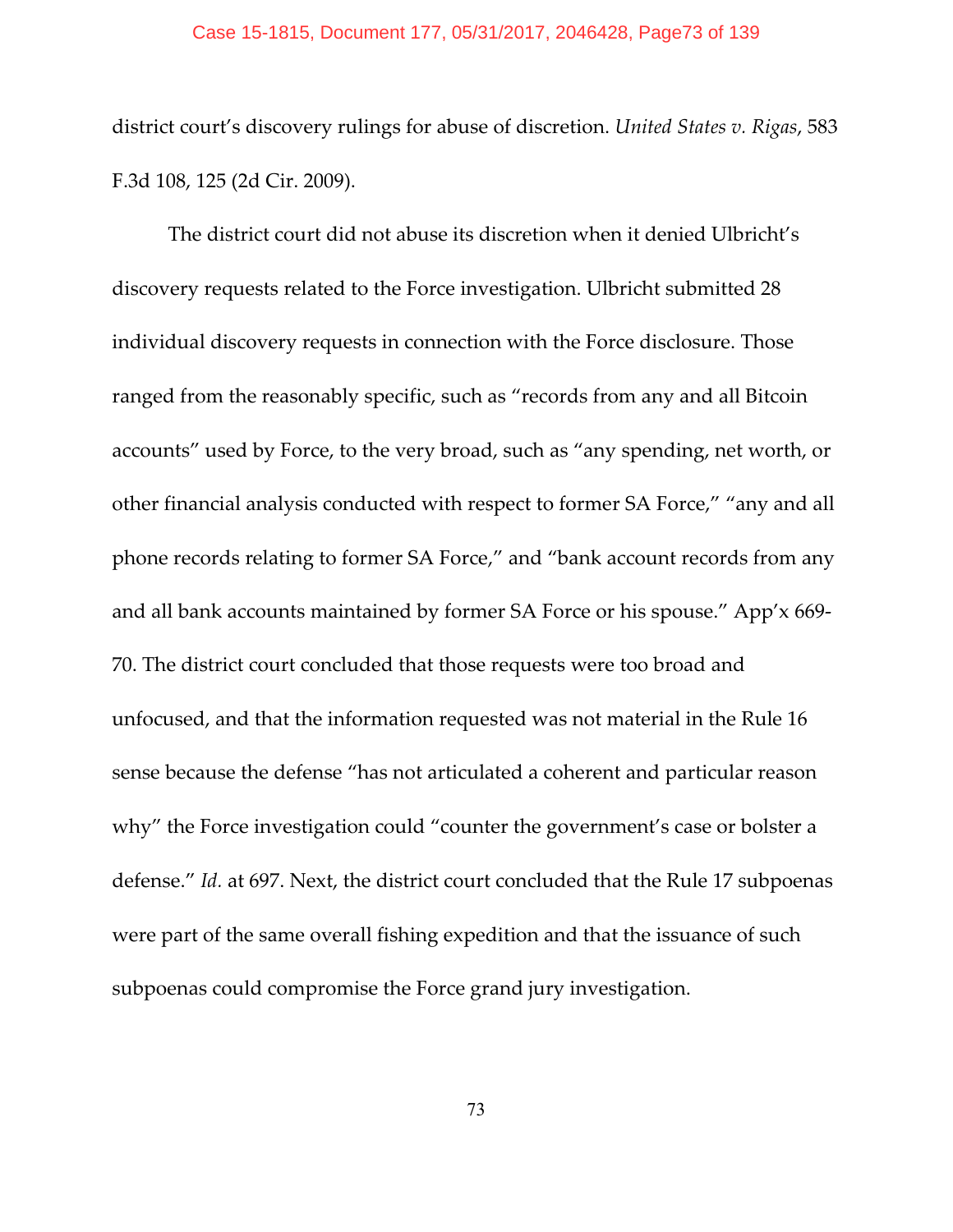There was no abuse of discretion in those rulings. Ulbricht has not shown that, had the government produced every piece of requested information, he would have been able to alter the quantum of proof in his favor at trial. That is so because there is no indication, beyond Ulbricht's speculation, that Force manufactured any of the evidence on which the government relied at trial, let alone the most damning evidence discovered on the hard drive on Ulbricht's laptop and at his apartment. Because Force did not testify at trial, information related to his corruption would not have been relevant to attack the credibility of any testimony he would have given. Moreover, Ulbricht has not identified any specific aspect of the trial evidence that he could have undermined using the requested information. Thus, even if the district court erred in not granting at least some of Ulbricht's discovery requests, any such error does not justify a new trial.

# 4. Ulbricht's Motion to Adjourn the Trial

Ulbricht contends that the district court erred in denying his request to adjourn the trial until the Force investigation was complete. "[A] district court has a great deal of latitude in scheduling trials." *United States v. Griffiths*, 750 F.3d 237, 241 (2d Cir. 2014) (internal quotation marks omitted). Thus, "trial courts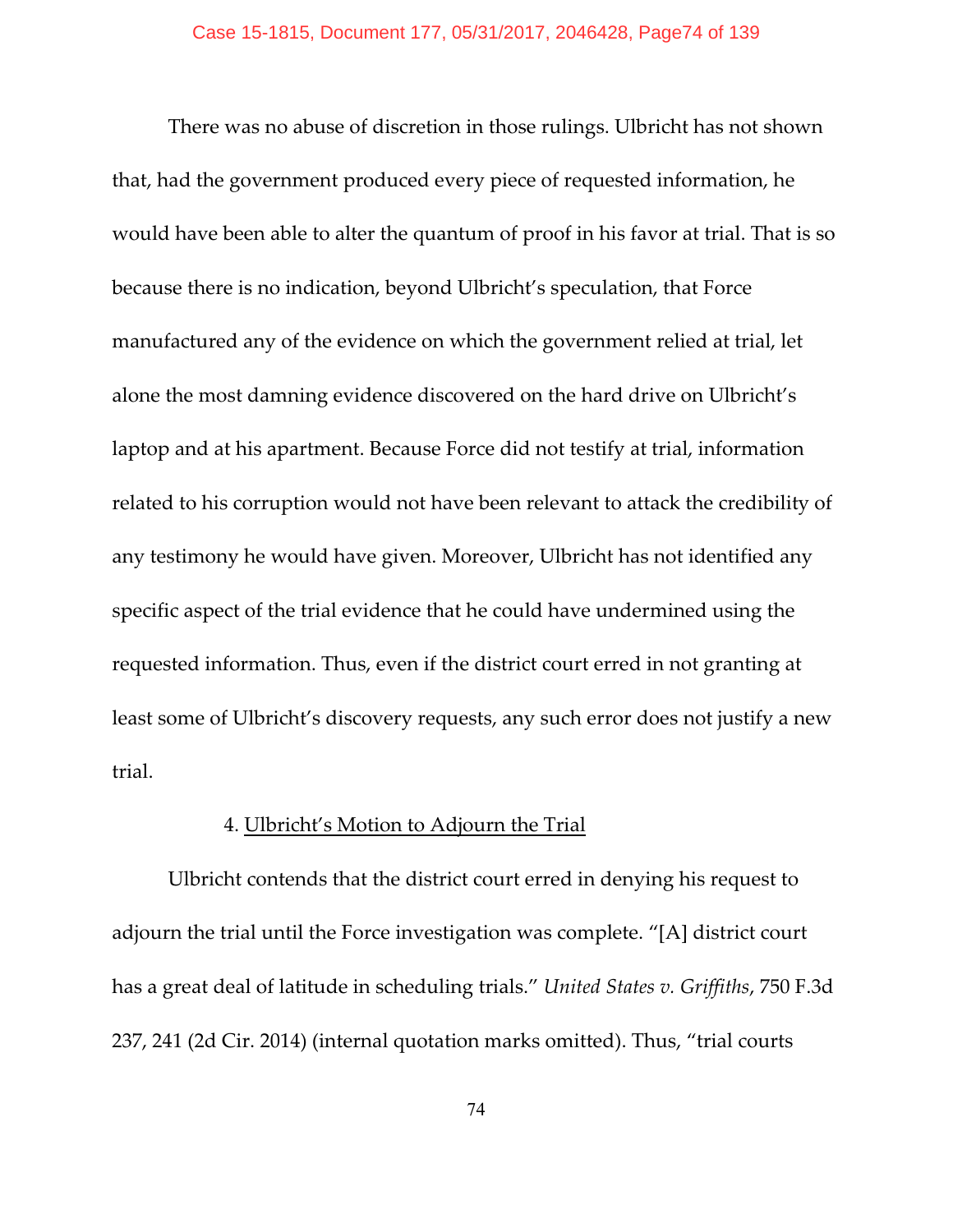### Case 15-1815, Document 177, 05/31/2017, 2046428, Page75 of 139

enjoy very broad discretion in granting or denying trial continuances." *United States v. Stringer*, 730 F.3d 120, 127 (2d Cir. 2013). A decision to grant or deny a request for an adjournment is reviewed for abuse of discretion, and we "will find no such abuse unless the denial was an arbitrary action that substantially impaired the defense." *Id.* (internal quotation marks omitted). Thus, the party seeking a continuance has the burden of showing "both arbitrariness and prejudice in order to obtain reversal" based on a denial of an adjournment. *Id.* at 128 (internal quotation marks omitted).

The district court did not abuse its discretion in denying Ulbricht's request for an adjournment of the trial. In a sealed portion of the proceedings on the first day of trial, the district court explained its reasons for denying the adjournment. The court ruled that because none of the evidence revealed by the government concerning Force's corruption was exculpatory, there was no reason to believe that delaying the trial would assist Ulbricht's defense. That analysis was not irrational or arbitrary. Moreover, as explained in more detail both above and below, Ulbricht has not shown how information related to Force's corruption was either exculpatory or material to his defense. Thus, he has not shown that the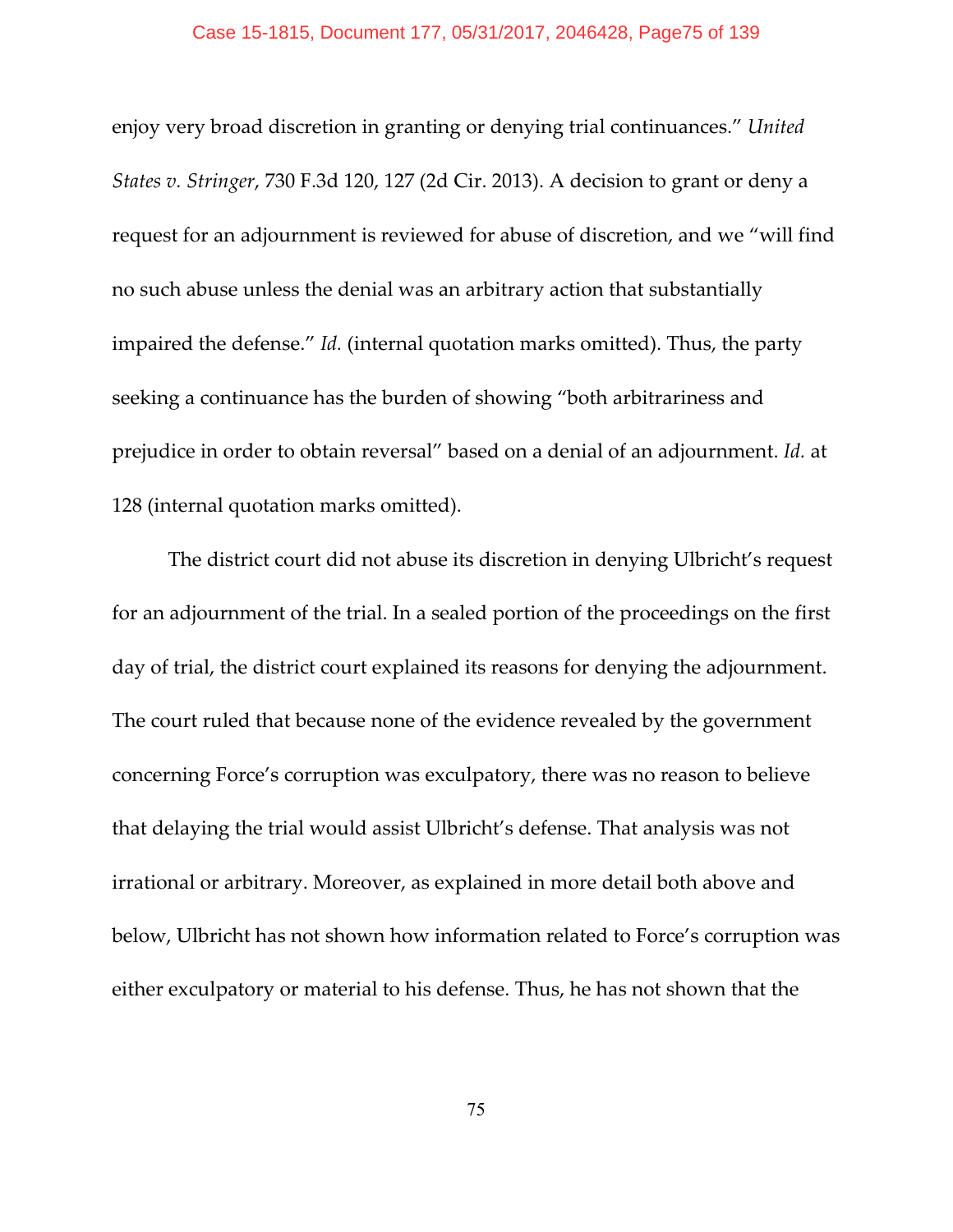district court's refusal to adjourn the trial was prejudicial, let alone substantially so.

# 5. Preclusion of the DeathFromAbove Chats

As already described, Force used DeathFromAbove as an unauthorized Silk Road username through which he attempted to extort money from DPR. The government only learned of Force's activity as DeathFromAbove during trial, when the defense attempted to introduce a redacted chat between DPR and DeathFromAbove. In the chat at issue, DeathFromAbove implied that he knew that DPR's real identity was Anand Athavale. DeathFromAbove then attempted to blackmail DPR by saying that, if DPR gave him \$250,000, he would not "give you [*sic*] identity to law enforcement." App'x 712.

The government objected to admitting the chat on three grounds: (1) it was hearsay; (2) its probative value was substantially outweighed by unfair prejudice under Rule 403, Fed. R. Evid.; and (3) it was a "back-door attempt to re-inject" Force's corruption into the defense's trial evidence. App'x 707. The district court excluded the chat as hearsay. At trial, Ulbricht claimed that the chat was not being offered for its truth, but instead to show its effect on DPR; that is, if DPR was actually Athavale, one would expect DPR to take certain steps to protect his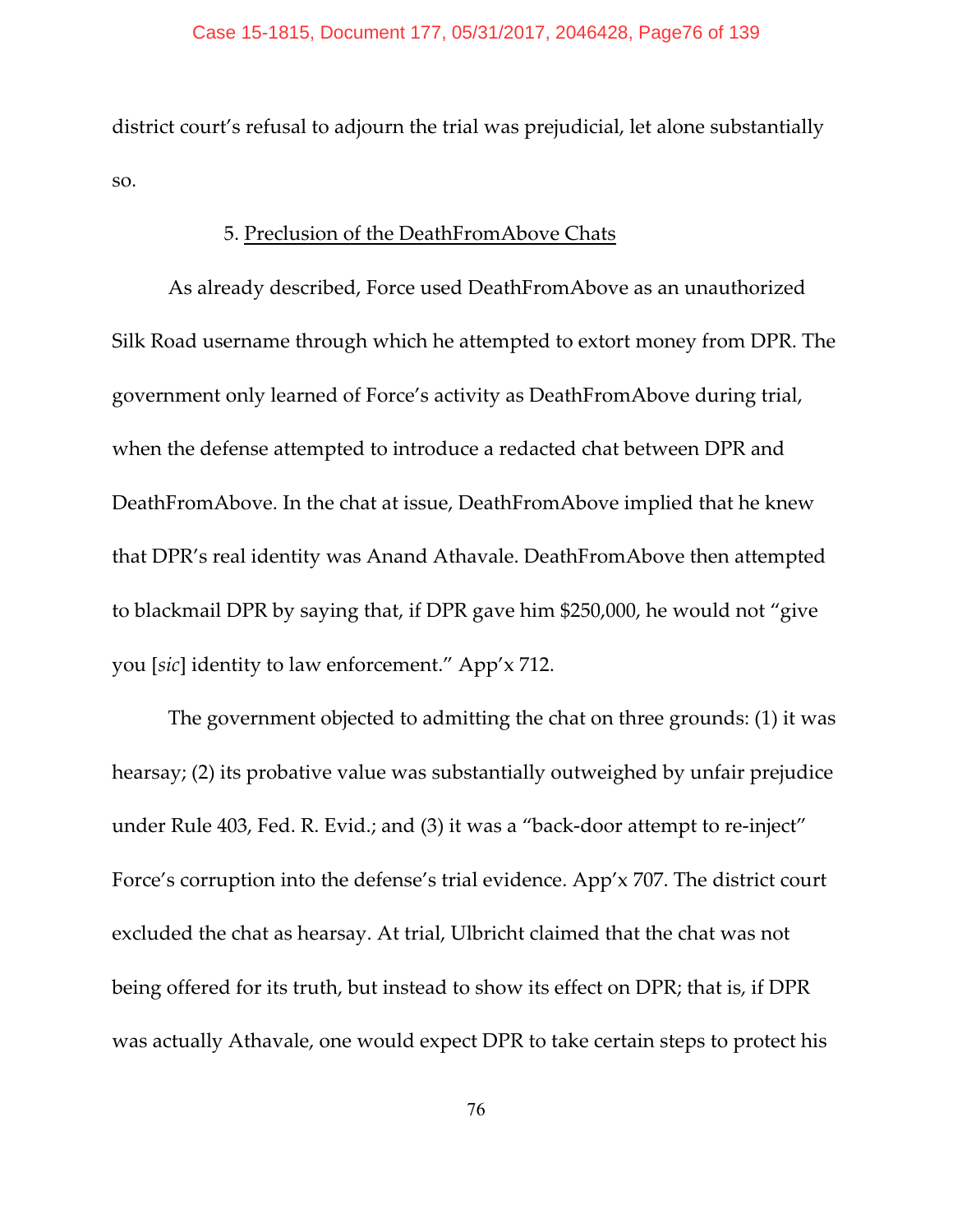## Case 15-1815, Document 177, 05/31/2017, 2046428, Page77 of 139

identity. The district court disagreed and ruled that the DeathFromAbove chat was hearsay because it was offered for the truth of the matter asserted therein—that government agents at one time thought that Athavale was DPR—and it did not fall into any hearsay exceptions. In the alternative, the district court found that the Athavale-as-DPR theory lacked sufficient support, was speculative, and risked jury confusion.

In general, hearsay is not admissible unless an exception applies. *See* Fed. R. Evid. 802. "The Federal Rules of Evidence define hearsay as a declarant's out-of-court statement offered in evidence to prove the truth of the matter asserted in the statement." *United States v. Dupree*, 706 F.3d 131, 136 (2d Cir. 2013) (internal quotation marks and alterations omitted). If "the significance of an offered statement lies solely in the fact that it was made, no issue is raised as to the truth of anything asserted, and the statement is not hearsay." *Id.* (internal quotation marks omitted). "The trial court's ultimate decisions as to the admission or exclusion of evidence are reviewed for abuse of discretion." *Davis v. Velez*, 797 F.3d 192, 201 (2d Cir. 2015).

The district court concluded that the DeathFromAbove chat was hearsay because it was an out-of-court statement being offered for the truth of the matter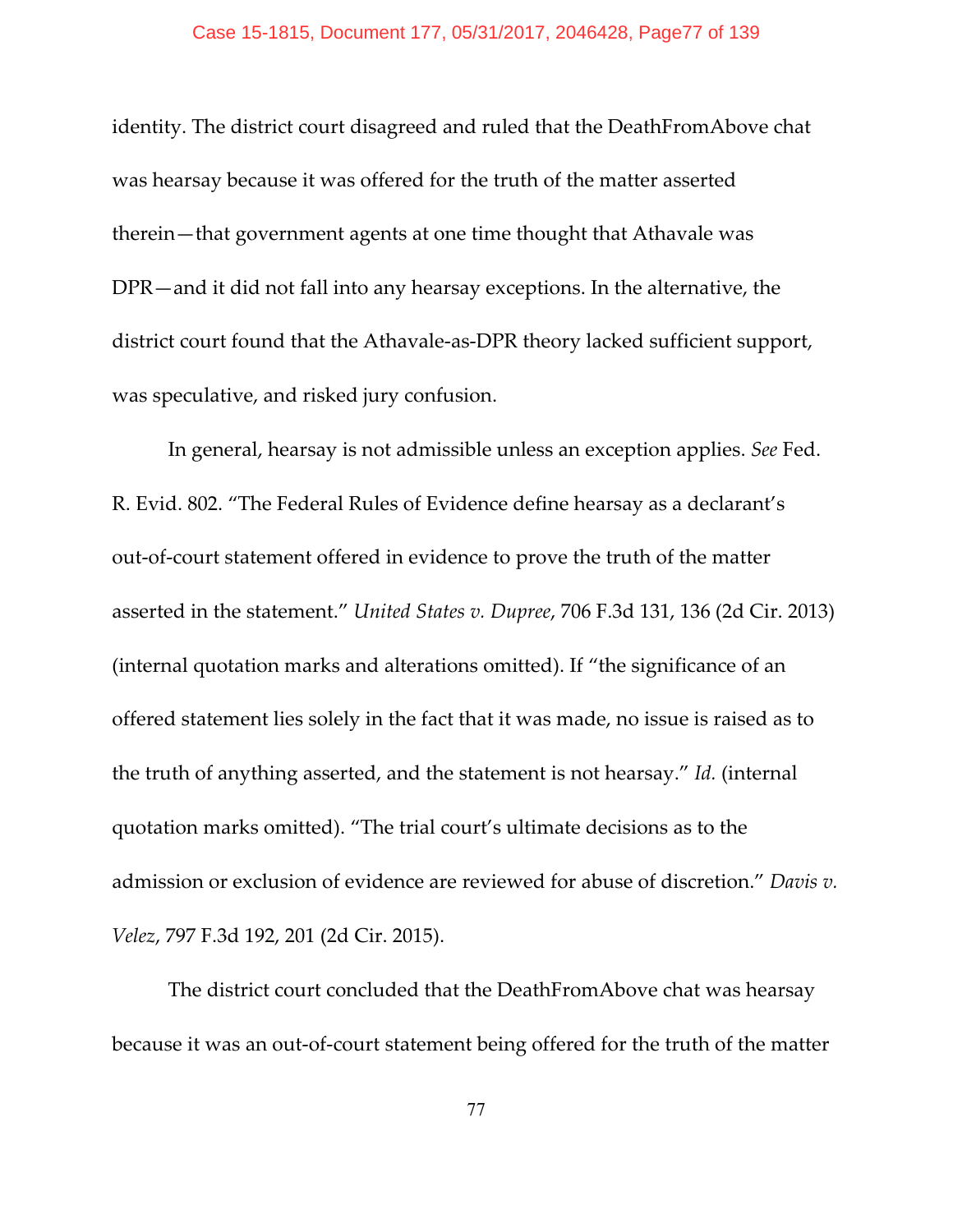asserted therein. That ruling was not an abuse of discretion. Contrary to Ulbricht's assertions on appeal, the district court did not rest its decision on the need for grand jury secrecy to protect the Force investigation. Instead, the decision was a straightforward application of the rule against hearsay.

Ulbricht does not provide any detailed arguments to the contrary that are specific to the DeathFromAbove chat; instead, he discusses the district court's preclusion of all of the evidence related to the Force investigation collectively. At trial, however, he claimed that the statement was offered only to demonstrate "the fact that it was communicated to  $DPR \dots$  in that this particular piece of evidence communicates to DPR the name and profile of the person [D]eath[F]rom[A]bove believes is DPR." Tr. 1866. Ulbricht claimed that the statement was "offered for the fact that DPR was getting information about people who were supposed to be DPR," and "one of these people is [Athavale]." *Id.* at 1867. Once the district court expressed skepticism about his argument, Ulbricht claimed that he sought to admit the chat to demonstrate its effect on DPR: "if you're DPR and you get a name . . . this Anand Athavale and a profile and details . . . and you're put on notice that it's you, you're going to take steps." *Id.* at 1867-68. In other words, Ulbricht claimed that he did not offer it for the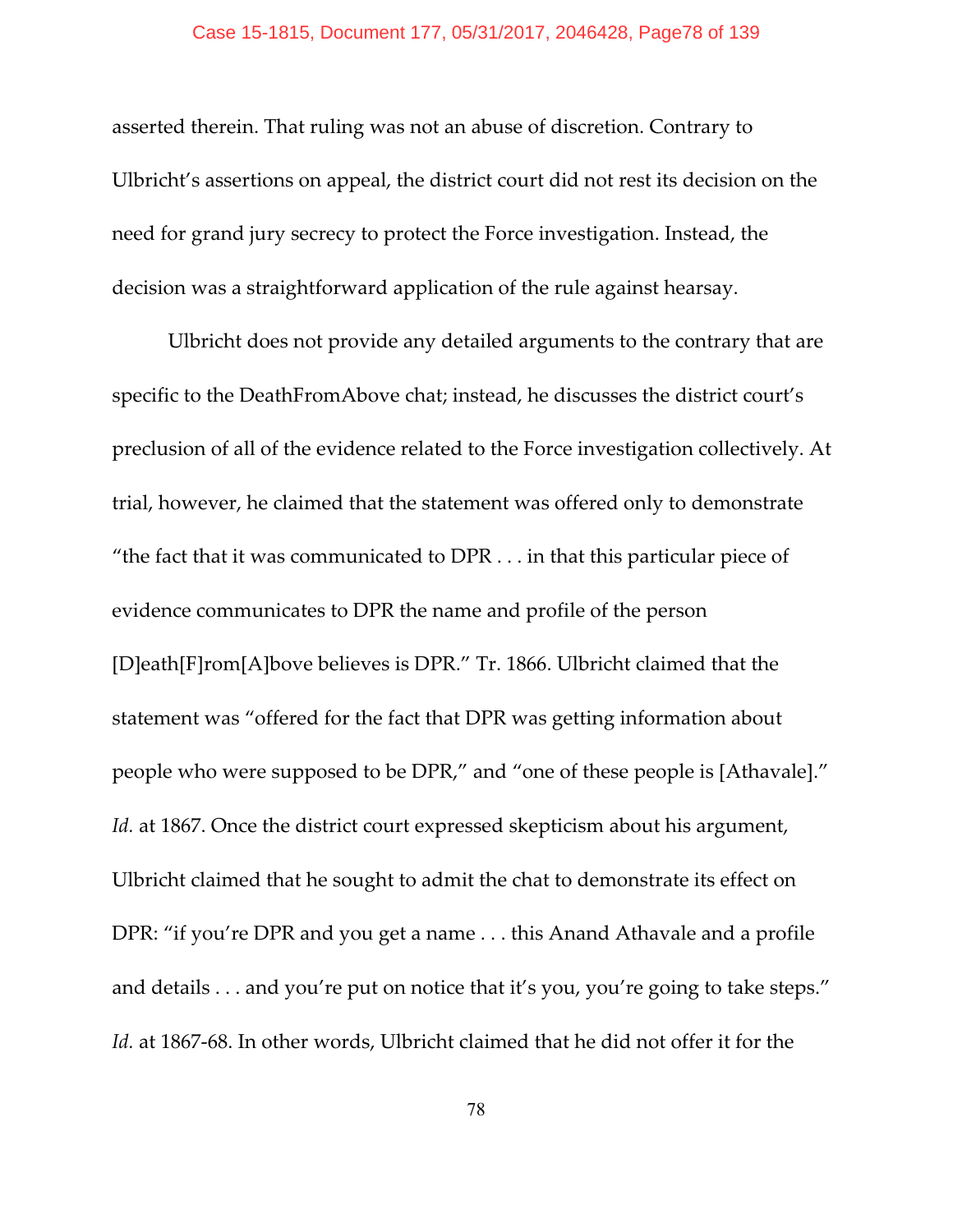## Case 15-1815, Document 177, 05/31/2017, 2046428, Page79 of 139

truth of the matter asserted in the chat: that agents in the Baltimore investigation, including Force, believed that Athavale was the real Dread Pirate Roberts, or that Athavale was in fact the real DPR.

Ulbricht's proposed non-hearsay use of the chat—to show its effect on DPR—is not sufficiently probative that the evidence's exclusion prejudiced him. The statement does not appear to have had an effect on DPR that would bolster Ulbricht's defense. DPR did not alter his behavior in response to the extortion attempt. Indeed, he referred to it as "bogus" in one of the journal entries discovered on Ulbricht's laptop. App'x 710. If Athavale had been the real Dread Pirate Roberts, he likely would have had a different reaction to the threatened exposure of his identity. DPR's reactions to other attempts to destroy the site's anonymity were dramatic, and included hiring people to kill the users who threatened to compromise Silk Road. Therefore, even if Ulbricht did not offer the chat for its truth, any relevance of the arguably non-hearsay use of the statement was entirely too remote to outweigh the possible jury confusion that would result from the injection of Force into the trial or the likelihood that the jury would confuse the hearsay and non-hearsay significance of the evidence.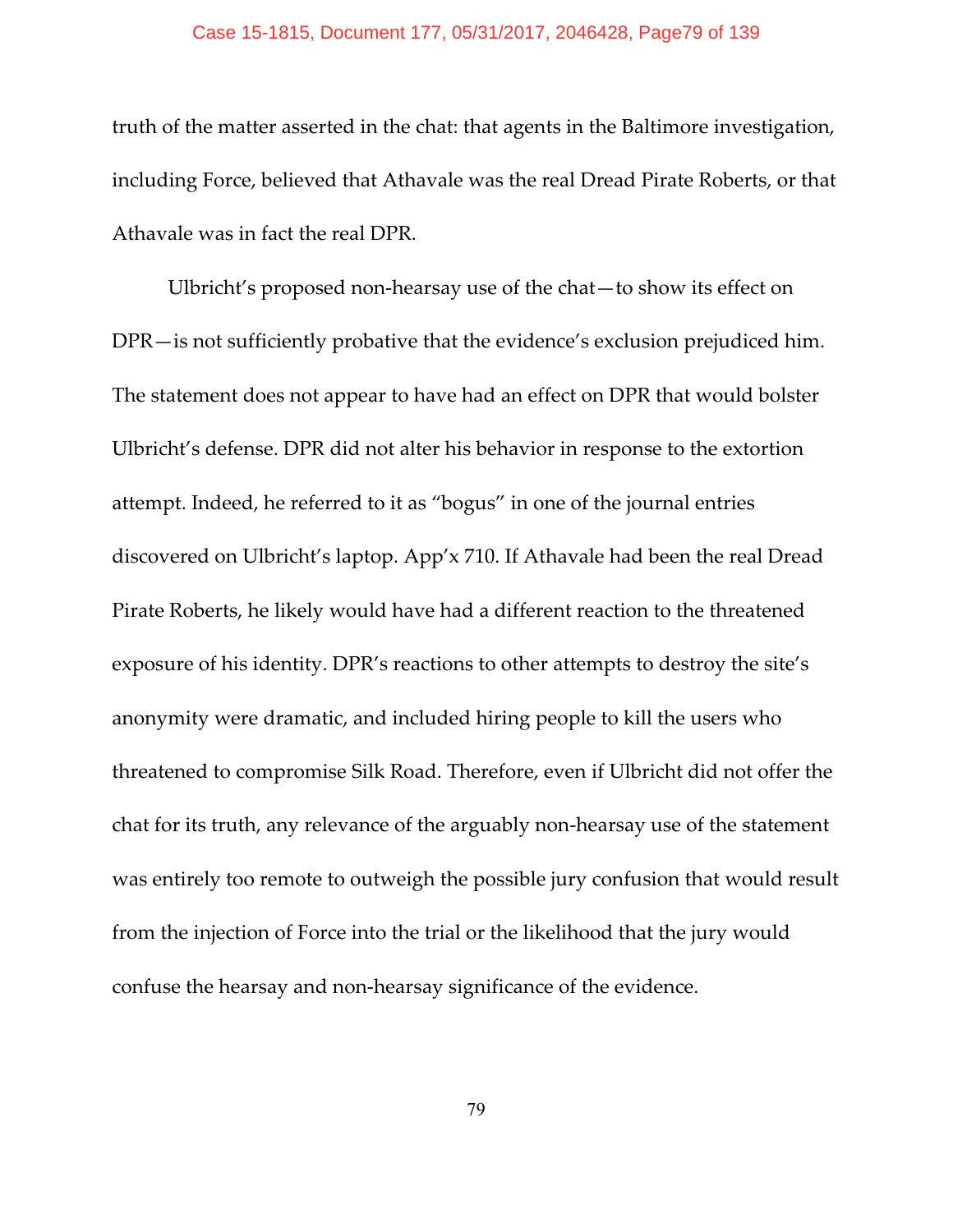# 6. Ulbricht's Rule 33 Motion: *Brady v. Maryland*

Ulbricht moved for a new trial under Rule 33, Fed. R. Crim. P., raising several issues concerning the unfairness of the assertedly belated disclosures of the investigations into Force and Bridges. $45$  The only argument that he pursues in this appeal is that the belated disclosures violated his due process rights under *Brady* because the information was both material and exculpatory.

Rule 33(a) provides that, on "the defendant's motion, the court may vacate any judgment and grant a new trial if the interest of justice so requires." We have advised district courts to "exercise Rule 33 authority sparingly and in the most extraordinary circumstances." *United States v. Coté*, 544 F.3d 88, 101 (2d Cir. 2008) (internal quotation marks omitted). "Where a defendant's *Brady* claim was raised in a motion for a new trial pursuant to Rule  $33$ [,]... we review the denial of the motion for abuse of discretion." *United States v. Douglas*, 525 F.3d 225, 245 (2d Cir. 2008) (internal quotation marks omitted). In the context of denying a Rule 33 motion, a "district court abuses . . . the discretion accorded to it when (1) its

 $45$  Ulbricht filed his Rule 33 motion on March 6, 2015. The criminal complaint against Force and Bridges was unsealed on March 30, which is the first time that Ulbricht learned that Bridges was corrupt and was involved in the case.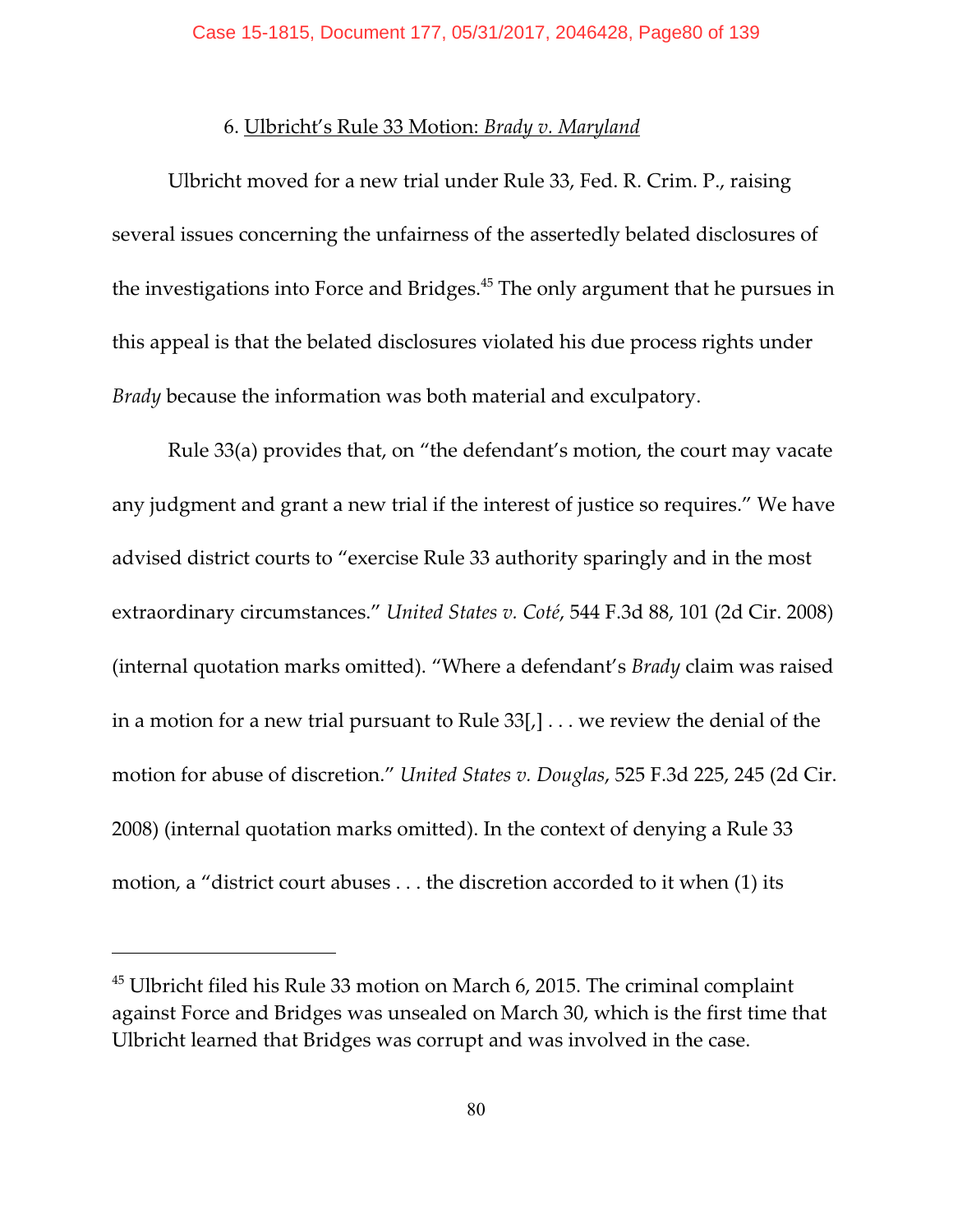decision rests on an error of law . . . or a clearly erroneous factual finding, or (2) its decision—though not necessarily the product of a legal error or a clearly erroneous factual finding—cannot be located within the range of permissible decisions." *United States v. Forbes*, 790 F.3d 403, 406 (2d Cir. 2015) (internal quotation marks omitted).

There are three components of a *Brady* violation: "(1) The evidence at issue must be favorable to the accused, either because it is exculpatory or because it is impeaching; (2) that evidence must have been suppressed by the [government], either willfully or inadvertently; and (3) prejudice must have ensued." *United States v. Certified Envtl. Servs., Inc*., 753 F.3d 72, 91 (2d Cir. 2014) (internal quotation marks omitted). Information is exculpatory if it relates to the defendant's guilt or innocence. *United States v. Avellino*, 136 F.3d 249, 255 (2d Cir. 1998). In order to show that he has been prejudiced, a defendant must demonstrate "a reasonable probability that, had the evidence been disclosed, the result of the proceeding would have been different, such that the failure to disclose undermines confidence in the verdict." *Certified Envtl. Servs., Inc.*, 753 F.3d at 91 (internal quotation marks and alterations omitted). Thus, the prosecution "must disclose . . . exculpatory and impeachment information no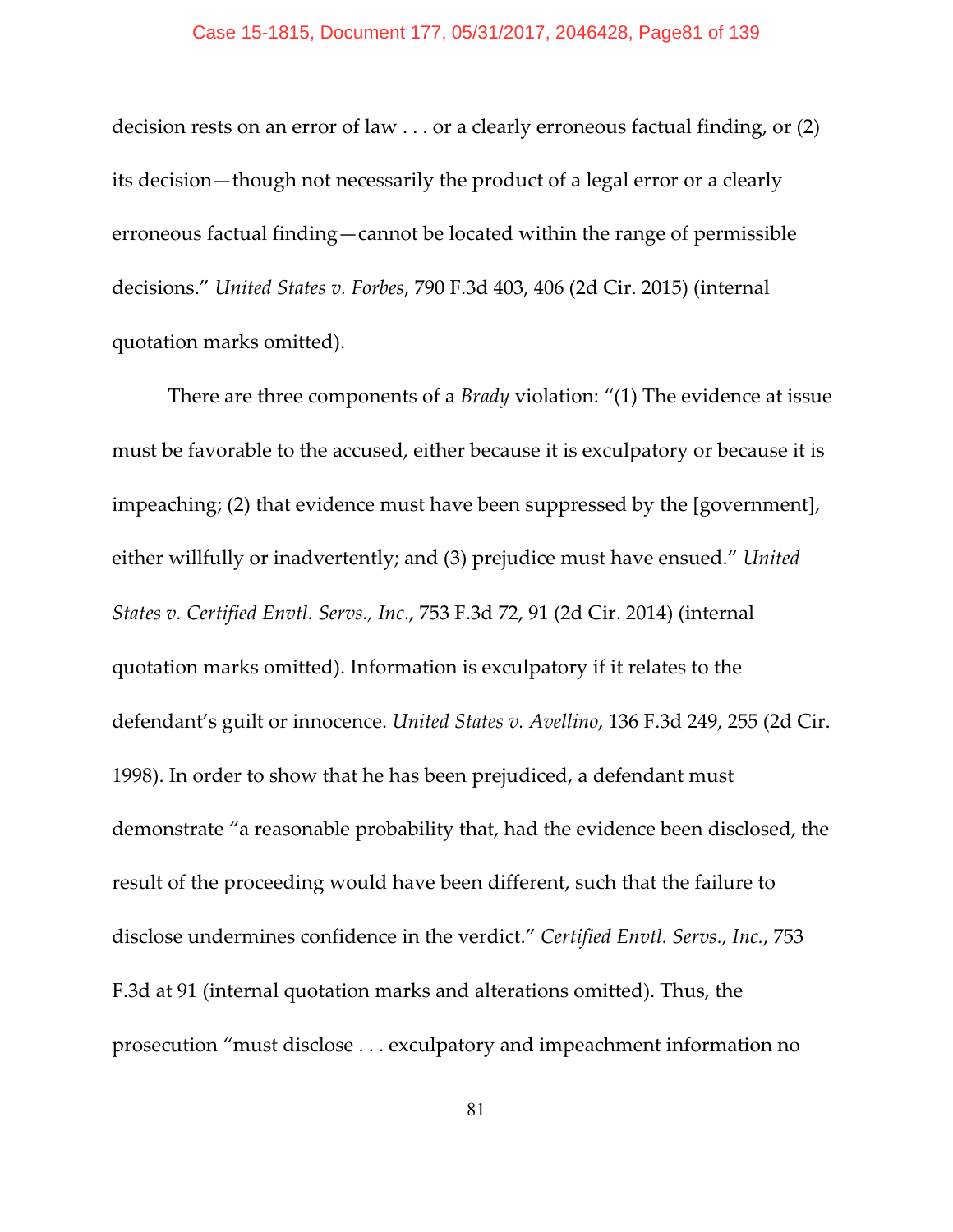later than the point at which a reasonable probability will exist that the outcome would have been different if an earlier disclosure had been made." *Id.* at 92 (internal quotation marks omitted). In general, a "prudent prosecutor will err on the side of transparency, resolving doubtful questions in favor of disclosure." *Cone v. Bell*, 556 U.S. 449, 470 n.15 (2009).

Although the agents' illegal behavior in connection with the Silk Road investigation is deeply troubling, the government's December 2014 disclosure of the Force investigation and the post-trial disclosure of Bridges's corruption did not violate Ulbricht's due process rights. Evidence concerning the agents' corruption is not *Brady* information because it is not exculpatory or impeaching of the government's trial evidence. For this reason, the government's failure to reveal the full extent of the investigations until after Ulbricht's trial did not prejudice him. As already explained, the fact that Force purloined Bitcoins from Silk Road and attempted to blackmail DPR does not relate to Ulbricht's guilt or innocence; the same logic applies to Bridges's similar behavior. The agents' corruption has nothing to do with whether Ulbricht operated the site as Dread Pirate Roberts. Ulbricht has not raised any credible doubts about the reliability of the evidence that the government presented at trial, nor has he explained why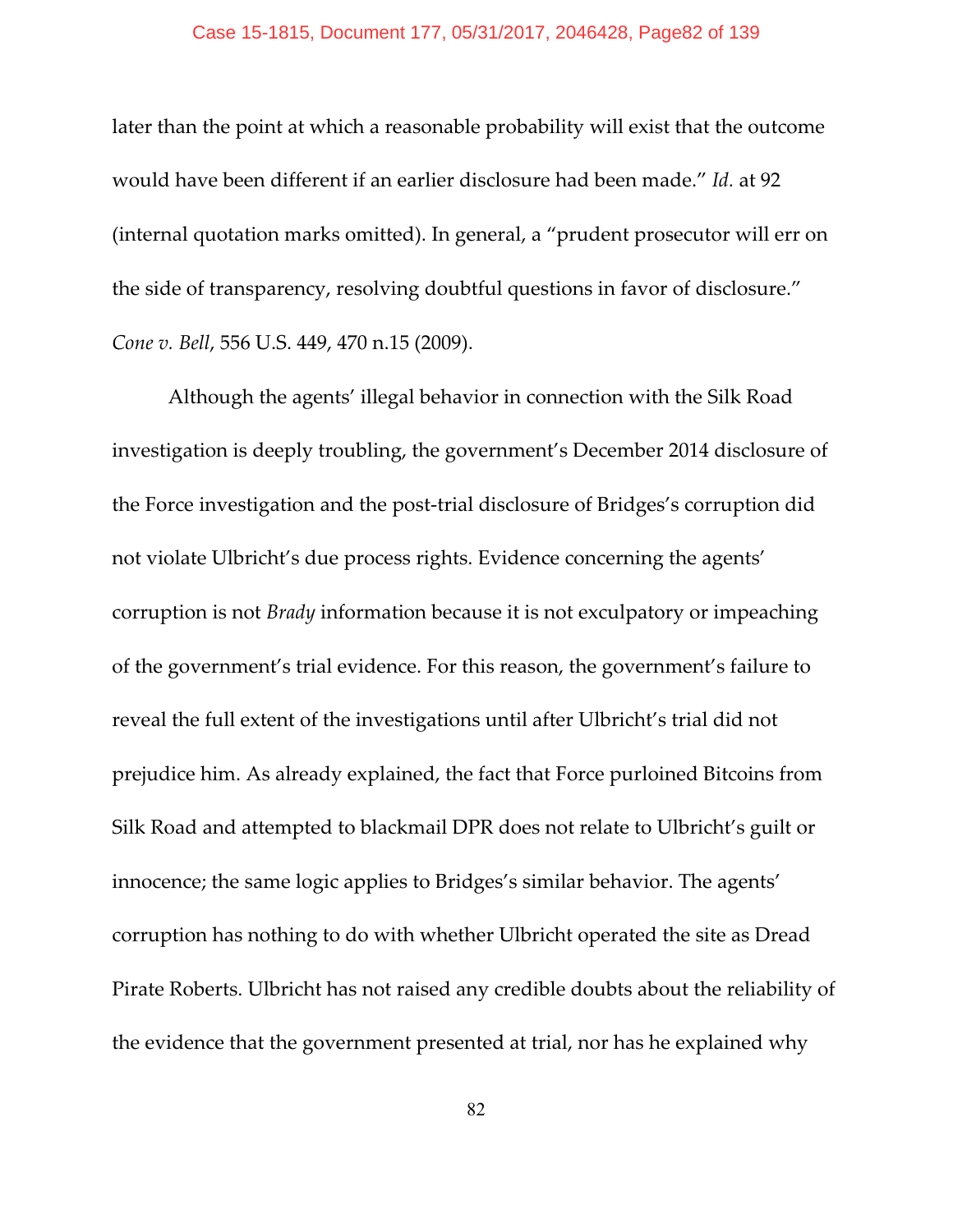### Case 15-1815, Document 177, 05/31/2017, 2046428, Page83 of 139

the agents' illegal actions relate to *his* guilt at all. Indeed, the government removed from its exhibit list the items relevant to Force, including communications between Nob (his authorized undercover username) and DPR. Those communications included an instance in which DPR hired Nob to kill Curtis Green (Flush) as punishment for using his administrator status to steal Bitcoins from Silk Road users. Ulbricht does not identify any particular evidence introduced by the government at trial that is traceable to either Force or Bridges, or the admissibility of which depends on either agent's integrity.

Ulbricht's arguments to the contrary largely rest on speculation. First, Ulbricht contends that the Silk Road investigations occurring in Baltimore and New York were "[c]oordinated and [c]ombined," suggesting that Force's corruption may have somehow infected the evidence that the New York office used in its prosecution. Appellant Br. 40. Ulbricht explains that the offices communicated frequently and shared information through emails and reports. Assuming that Ulbricht is correct, the fact that the Silk Road investigation took place in several offices, one of which employed two corrupt agents, does not alter our analysis. Ulbricht still has not shown how the agents' corrupt behavior is exculpatory as to him, even if Force and Bridges at times shared their work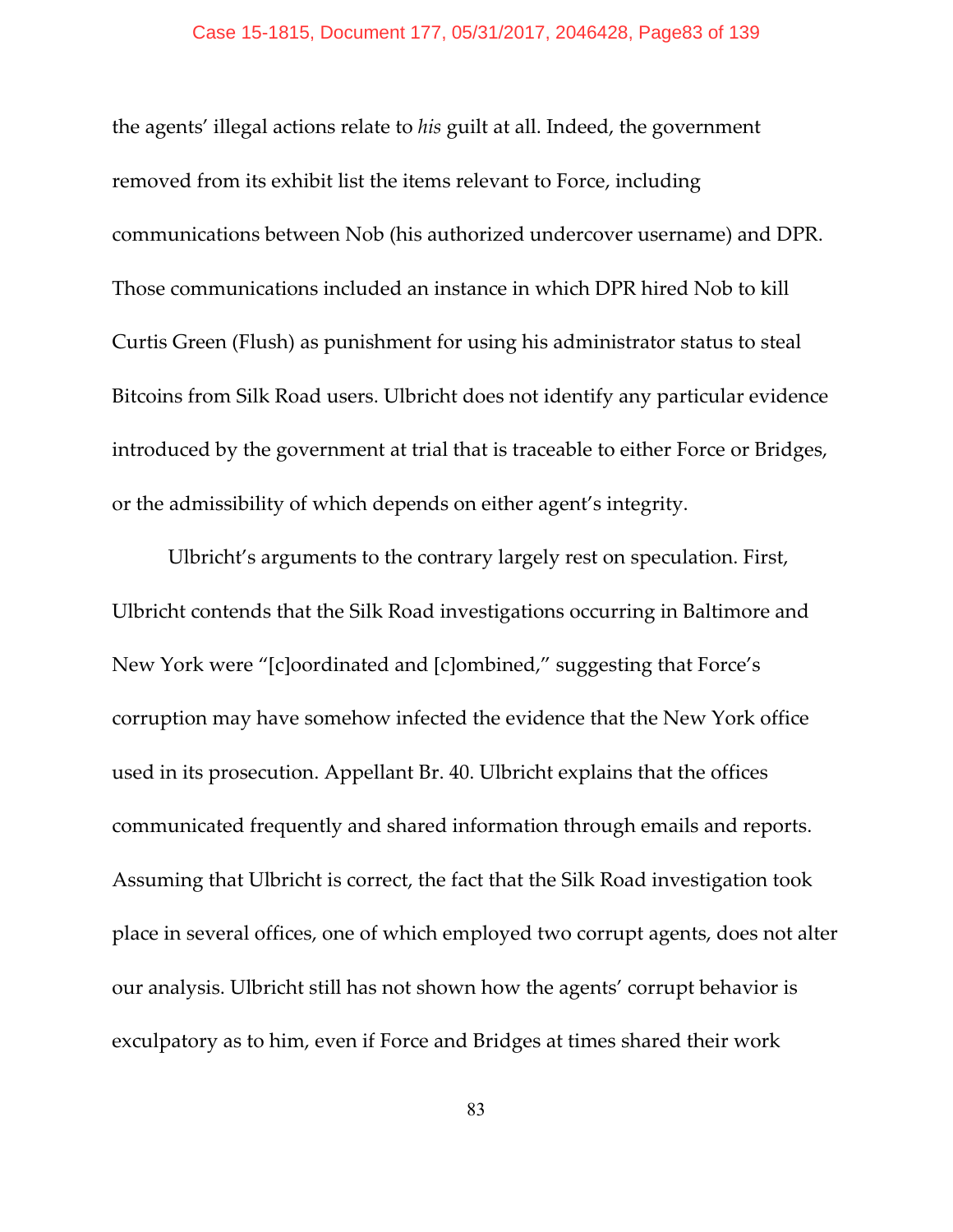### Case 15-1815, Document 177, 05/31/2017, 2046428, Page84 of 139

product with New York and that work product influenced the larger investigation. The relevant question, on which none of Ulbricht's arguments casts any light or raises any doubt, is whether any particular item of evidence was tainted in some way by the misconduct of Bridges or Force.

Next, Ulbricht surmises that the agents may have fabricated evidence suggesting that Ulbricht was DPR. In so arguing, Ulbricht implies that Force and Bridges may have had sufficiently high-level administrator access to Silk Road to manipulate the "financial, transactional, and communications infrastructure of the Silk Road site." Reply Br. 14. Nothing in the government's disclosures, and nothing that Ulbricht identifies in the record or has produced from any independent source, suggests that either Bridges or Force had such capacity. Absent further detail or evidence that Force and Bridges were able to infiltrate DPR's communications or transactions, Ulbricht's argument is simply too speculative to warrant a new trial. Ulbricht further claims that Bridges used sophisticated techniques to try to place blame on others for his corrupt conduct, reflecting a pattern of framing others for his own crimes. That fact alone does not suggest that Bridges fabricated any evidence against Ulbricht or attempted to frame him. That Bridges undertook to deflect blame for things *he* had done does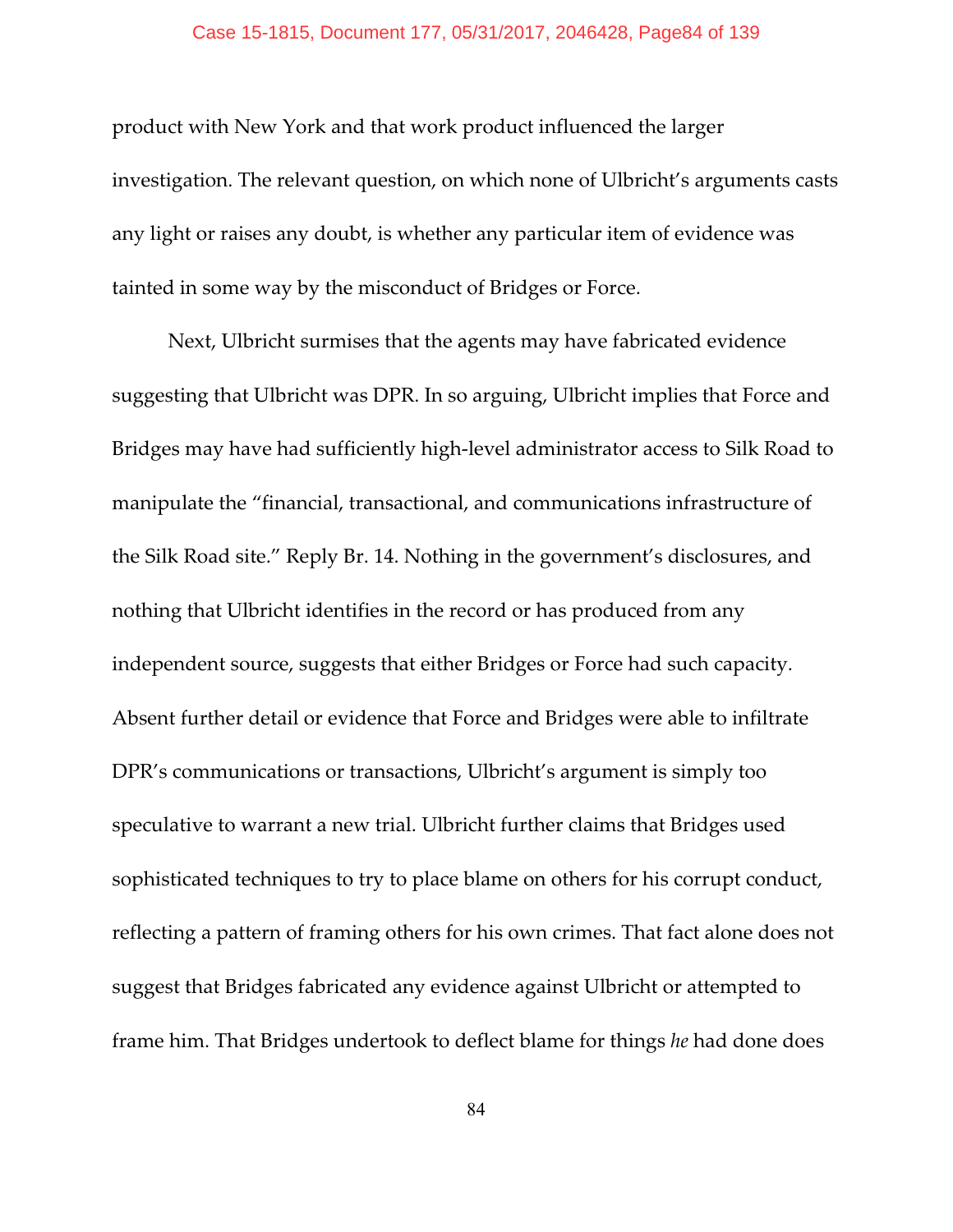not suggest any reason why Bridges would be motivated to frame Ulbricht for things that DPR had done. Nor does Ulbricht explain how Bridges's actions should undermine our confidence in any of the specific evidence on which the government relied at trial. 46

Finally, Ulbricht submitted a supplemental appendix that included a newly-discovered, unredacted report from the Joint Automated Booking System ("JABS").<sup>47</sup> In that report, under the heading "Arrested or Received Information," Force is listed as the officer on the case, and the Baltimore DEA is listed as the relevant agency. Ulbricht apparently means to suggest that this report shows that Force played a more pervasive role in the investigation than the government has acknowledged. In response, the government argues that Force was simply the

 $46$  In a footnote, Ulbricht claims that failing to disclose the full extent of the agents' corruption deprived him of an opportunity to "attack[] the investigation as shoddy." *Kyles v. Whitley*, 514 U.S. 419, 442 n.13 (1995). Now that he has all of the relevant information, he still does not explain how he might have demonstrated deficiencies in the government's investigation of his or one of the other initial suspects' conduct that would undermine our confidence in the verdict.

 $47$  As the government explains, and Ulbricht does not dispute, JABS is a database maintained by the United States Marshals Service that catalogues information regarding alleged offenders who have been arrested and booked by federal, state, or local law enforcement agencies.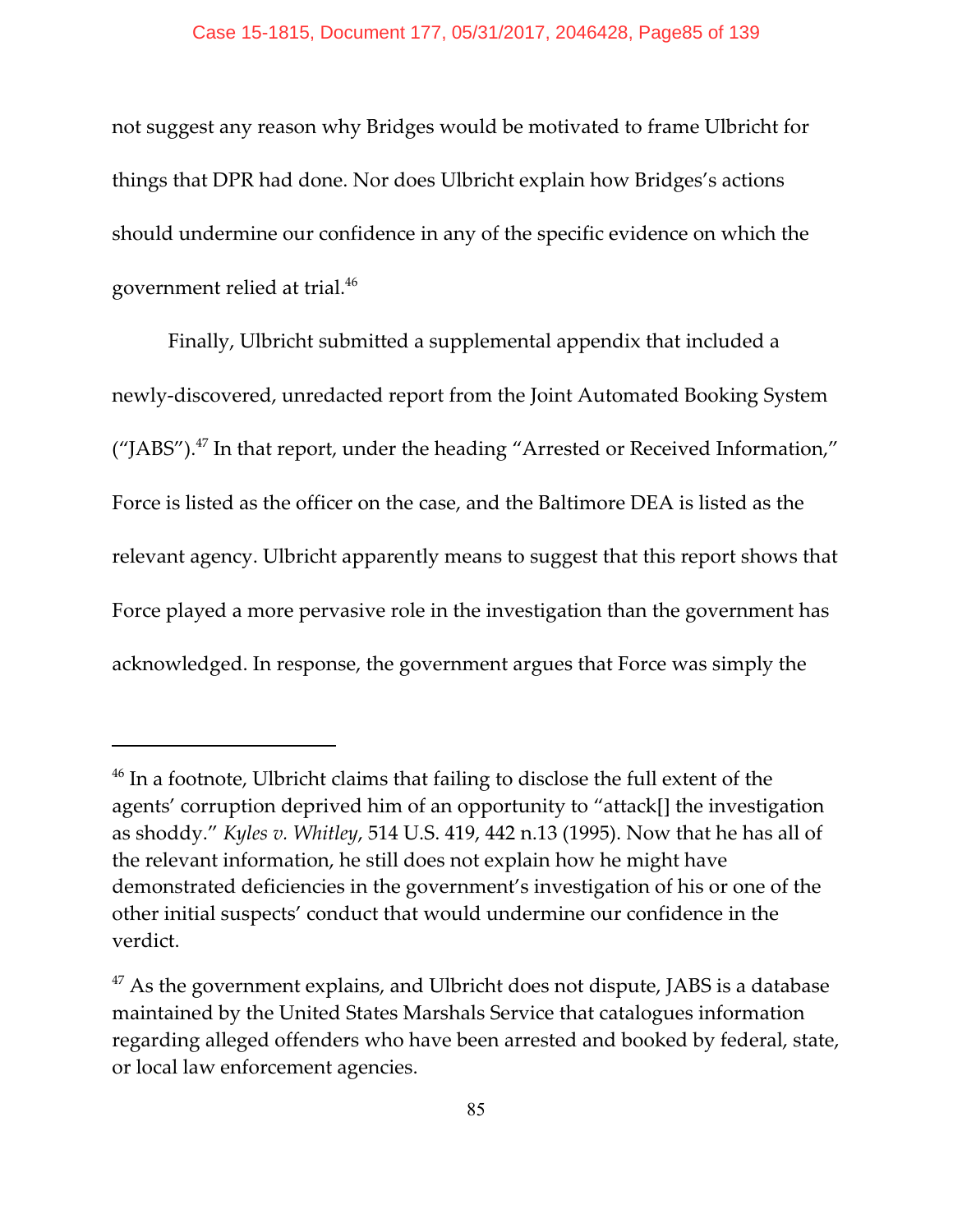most recent person to make changes to the JABS report by updating it to include information about Ulbricht's family members and the pending charges in Maryland. In any event, the JABS report bearing Force's name does not show how information related to Force's corruption exculpates Ulbricht. It merely confirms that Force was a participant in the Baltimore Silk Road investigation and that he continued to be involved in the case after Ulbricht was arrested. In the face of the entire record of the trial, in which the provenance of the government's evidence was exhaustively displayed without indication that Force was responsible for any of it, this single report has little or no probative value.

In sum, we conclude that the Force and Bridges complaint did not contain *Brady* information because the agents' corruption does not bear on Ulbricht's guilt or innocence. Thus, any delay in the government's disclosure of their corruption did not violate Ulbricht's due process rights.

## **B. Preclusion of Defense Experts**

The district court precluded both of Ulbricht's proposed expert witnesses from testifying because he did not timely or adequately disclose his intent to call them under Rule 16, Fed. R. Crim. P. In general, the "defendant must, at the government's request, give to the government a written summary of any [expert]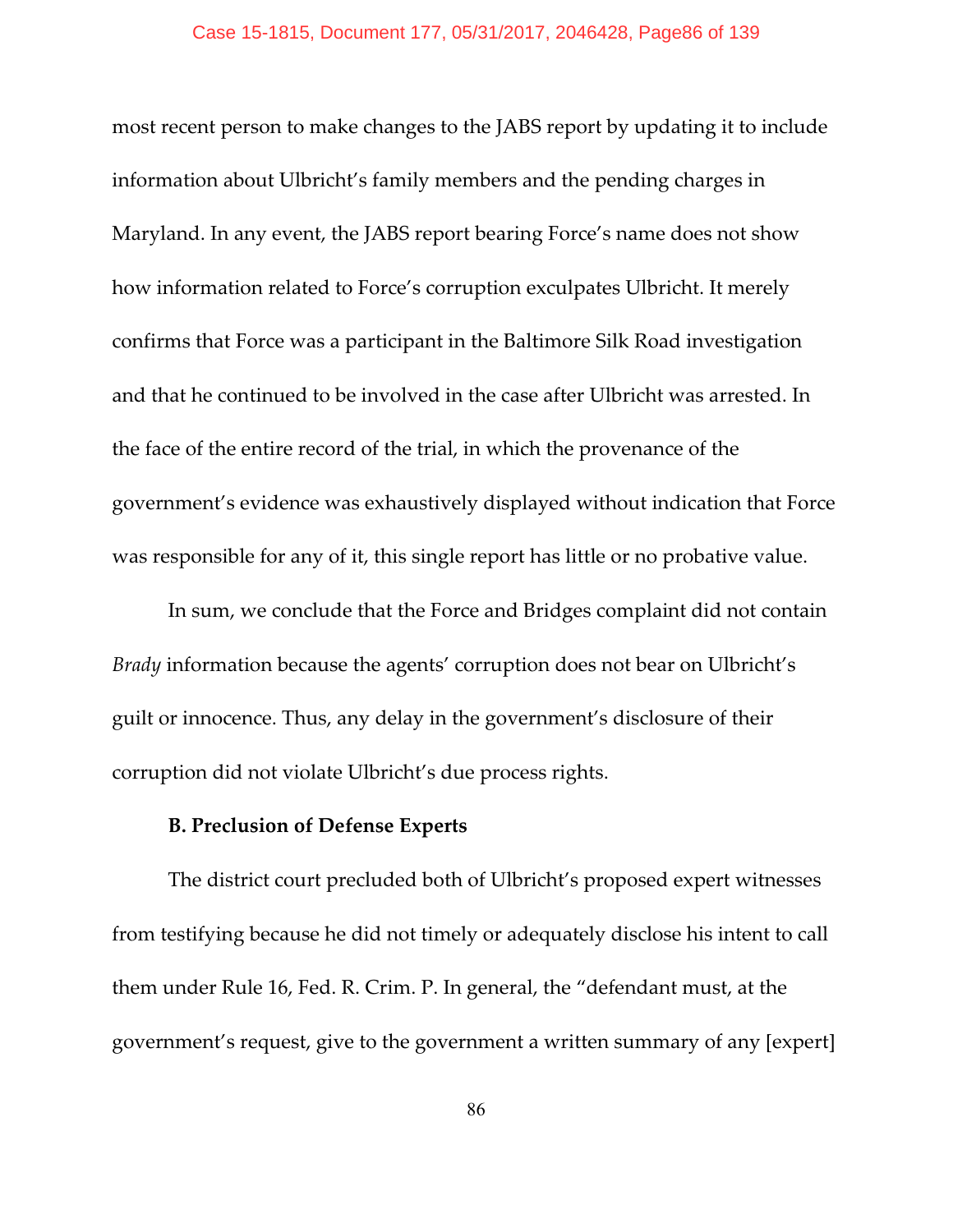testimony that a defendant intends to use. . . . This summary must describe the witness's opinions, the bases and reasons for those opinions, and the witness's qualifications." <sup>48</sup> Fed. R. Crim. P.  $16(b)(1)(C)$ . The purpose of the expert disclosure requirement is to "minimize surprise that often results from unexpected expert testimony, reduce the need for continuances, and to provide the opponent with a fair opportunity to test the merit of the expert's testimony through focused cross-examination." Fed. R. Crim. P. 16, advisory committee's note to 1993 amendment. Indeed, "[w]ith increased use of both scientific and nonscientific expert testimony, one of counsel's most basic discovery needs is to learn that an expert is expected to testify." *Id.*

If a party fails to comply with Rule 16, the district court has "broad discretion in fashioning a remedy," which may include granting a continuance or "ordering the exclusion of evidence." *United States v. Lee*, 834 F.3d 145, 158 (2d Cir. 2016) (internal quotation marks omitted); *see* Fed. R. Crim. P. 16(d)(2)(A)-(D) (a district court may order "any other [remedy] that is just under the circumstances"). We thus review the district court's choice of remedy for abuse of

 $48$  It is undisputed that the government requested such disclosure on December 29, 2014, two weeks before trial began.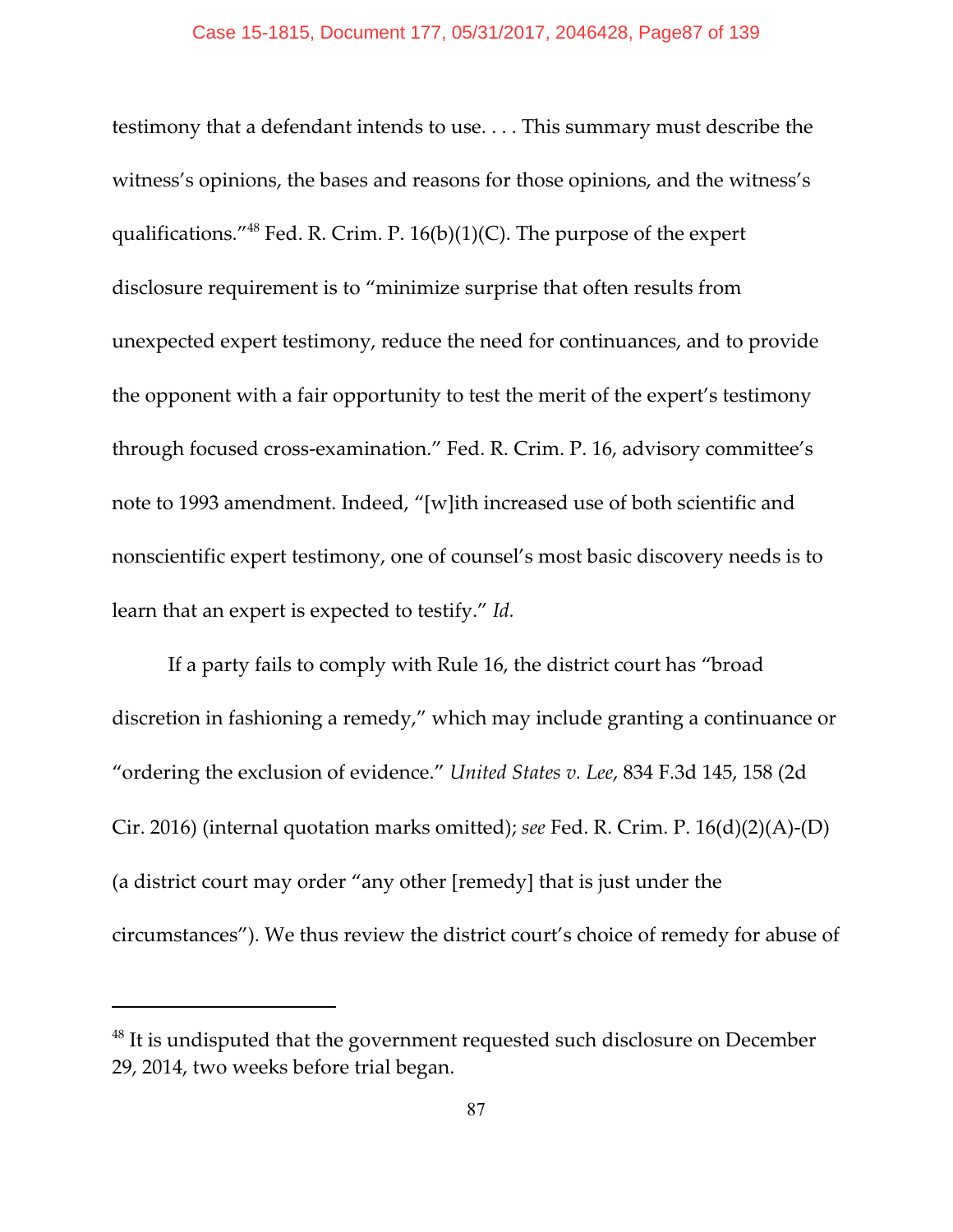discretion. "In considering whether the district court abused its discretion, we look to the reasons why disclosure was not made, the extent of the prejudice, if any, to the opposing party, the feasibility of rectifying that prejudice by a continuance, and any other relevant circumstances." *Lee*, 834 F.3d at 159 (internal quotation marks omitted).

The district court did not abuse its discretion in precluding the defense from calling its proposed experts. Not only were the disclosures late, more importantly, they were plainly inadequate. Both disclosures merely listed general and in some cases extremely broad topics on which the experts might opine. For example, the disclosures indicated that the experts would testify on general topics, including: "the origins of Bitcoin," "the various purposes and uses of Bitcoin," "the mechanics of Bitcoin transactions," "the value of Bitcoin over time since its inception," "the concepts of Bitcoin speculating and Bitcoin mining," "[g]eneral principles of internet security and vulnerabilities," the "import of some lines of PHP code provided to defense counsel in discovery," and "[g]eneral principles of public-key cryptography," among others. App'x 349, 360. They did not summarize the experts' opinions about those topics, let alone describe the bases for the experts' opinions.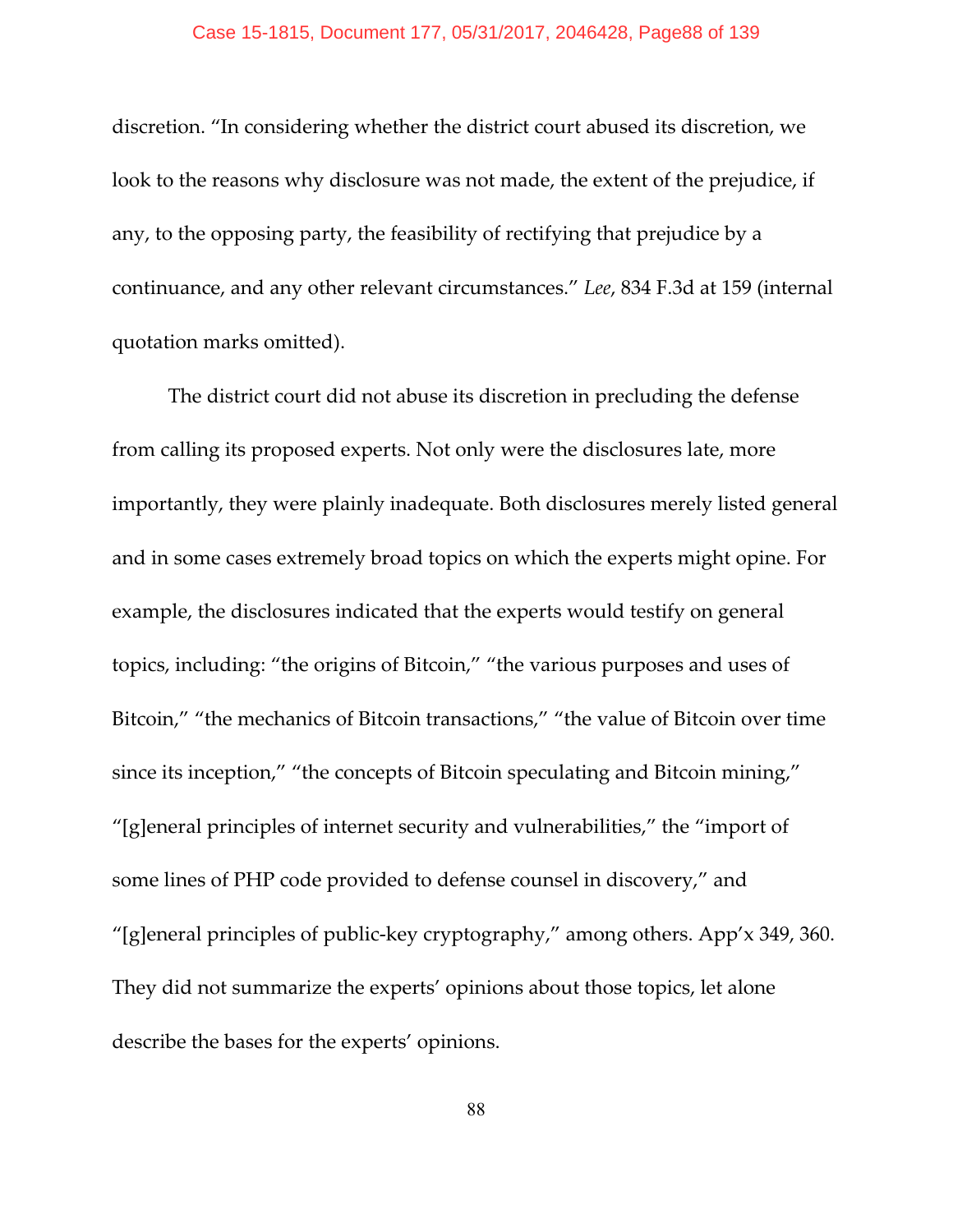Indeed, although the listed topics certainly pertained generally to Silk Road, the disclosures were so vague that it is difficult to discern whether the proffered expert testimony would have been at all relevant under Rules 401 and 702(a), Fed. R. Evid.<sup>49</sup> In his opposition to the government's motion to preclude Antonopoulos, Ulbricht described the expert's proposed testimony in more detail, but he still did not disclose the opinions that the expert intended to offer. For example, that supplemental disclosure indicated that an "[i]ndependent defense investigation has uncovered that" the government's claim that over 700,000 Bitcoins were transferred to Ulbricht's Bitcoin wallet "is implausible," and the expert would "dispute this finding." App'x 382. Although that is more specific, it is not a summary of Antonopoulos's opinion, nor does it identify the basis for that opinion. Thus, to this day Ulbricht has not described what opinions

 $49$  In particular, Ulbricht's disclosures did not discuss, and he has not described on appeal, how one expert's proposed testimony on "[g]eneral principles of internet security and vulnerabilities" would have linked to the defense claim that the damning documentary evidence of Ulbricht's guilt found on his laptop was or could have been fabricated or planted. The jury was aware from other evidence, and indeed it is within ordinary lay experience, that various forms of hacking are possible. What was lacking, what the defense expert disclosures did not purport to address, and what Ulbricht still has not provided on appeal, is any explanation, let alone a credible explanation, of how the breadth and variety of information, from the laptop and other sources, could have been planted.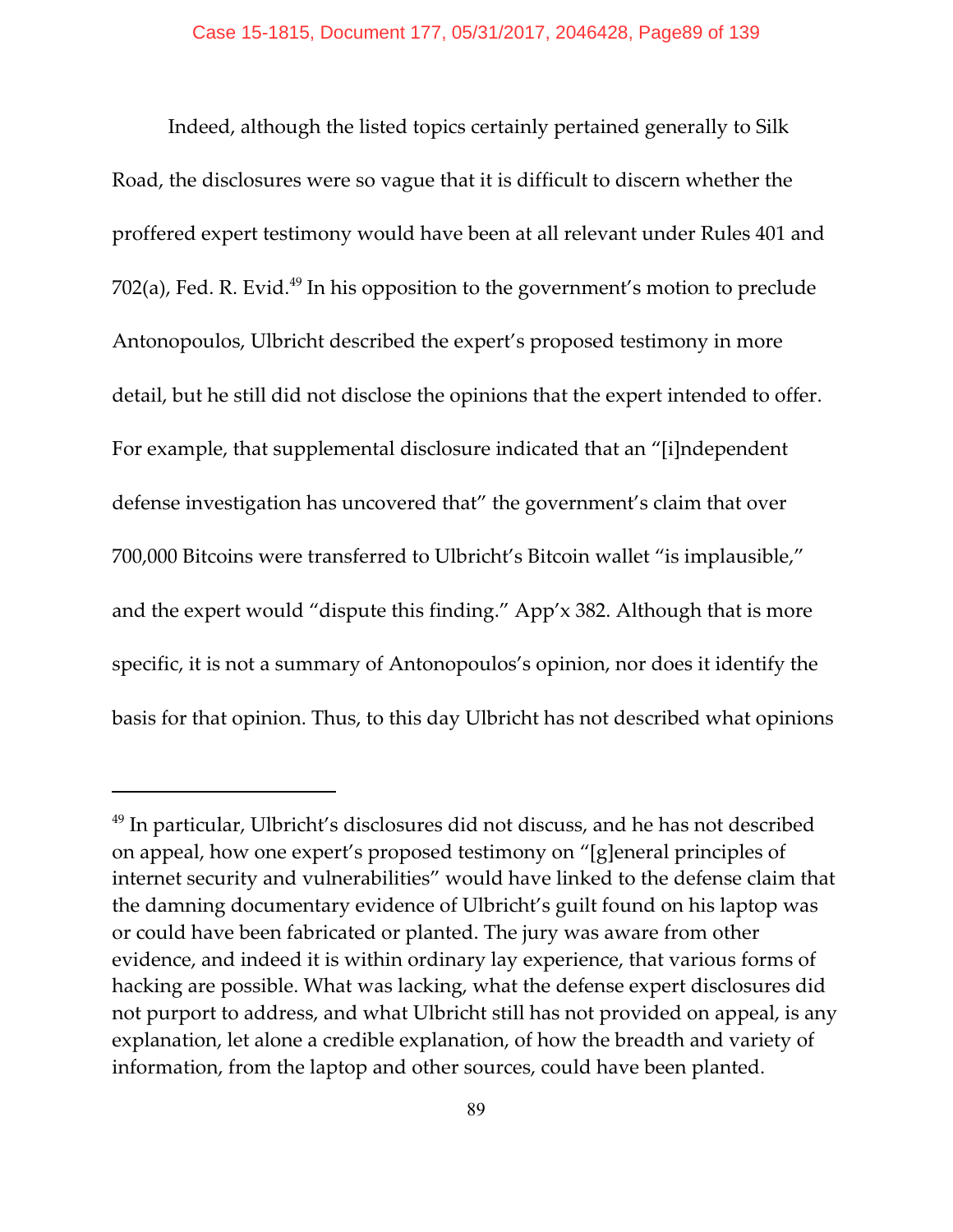### Case 15-1815, Document 177, 05/31/2017, 2046428, Page90 of 139

the experts would offer or explained the methods they used to arrive at any of those conclusions.

The district court also did not abuse its discretion in finding that the government would be prejudiced by the belated and inadequate disclosures, in part because the government was due to rest the following day, providing it with no time to prepare to respond to the experts. Moreover, the district court considered intermediate sanctions short of preclusion but found them to be inadequate. In rejecting a continuance as a possible remedy, the district court emphasized the "known issues with a continuance," especially in a lengthy trial. *Id.* at 369. Two of the jurors had time constraints, and a continuance might have caused the court to lose one or both of those jurors, especially if the continuance was lengthy. If it were to grant a continuance, the court would also need to perform its function as a gatekeeper of expert testimony under *Daubert v. Merrell Dow Pharm., Inc.*, 509 U.S. 579, 592-93 (1993), which requires the district court to make a "preliminary assessment of whether the reasoning or methodology underlying the [expert] testimony is scientifically valid" and "can be applied to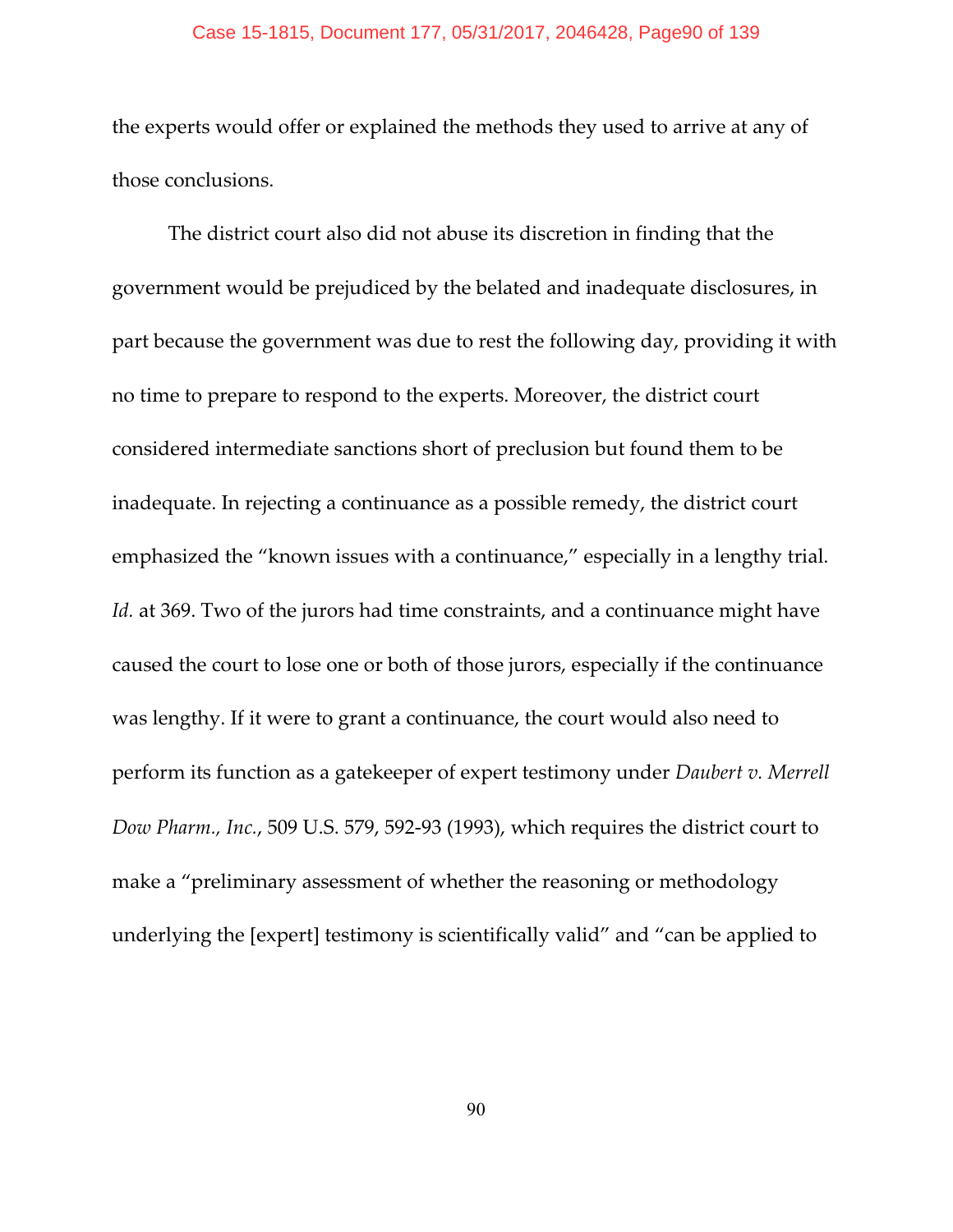the facts in issue." $50$  The district court cannot perform that complex evaluation of an expert's proposed methodology without a clear articulation of what the expert's opinions are and, even more importantly, of the bases for those opinions. In light of the risk of losing jurors and the lack of a sufficiently compelling reason for the defense's clear violation of Rule 16, the district court was within its discretion when it determined that a continuance was not practical and that the appropriate remedy was to preclude the witnesses altogether.

Ulbricht's arguments to the contrary are not persuasive. First, Ulbricht argues that the two experts were necessary to rebut portions of the government's case that he was precluded from addressing during cross-examination, as well as the testimony of Ilhwan Yum, a government witness who analyzed transactions

<sup>&</sup>lt;sup>50</sup> We have explained that a *Daubert* reliability assessment requires a district court to consider the "extent to which [the expert's theory] has been subjected to peer review and publication," whether the technique is "subject to standards controlling the technique's operation," the "known or potential rate of error," and the "degree of acceptance within the relevant scientific community." *United States v. Romano*, 794 F.3d 317, 330 (2d Cir. 2015) (internal quotation marks omitted). That inquiry is a "flexible one," however, and *Daubert* is not a "definitive checklist or test" for the reliability of expert testimony. *Id.* (internal quotation marks omitted). Thus, "[w]hether *Daubert*'s specific factors are, or are not, reasonable measures of reliability in a particular case is a matter that the law grants the trial judge broad latitude to determine." *Id.* at 331 (internal quotation marks omitted).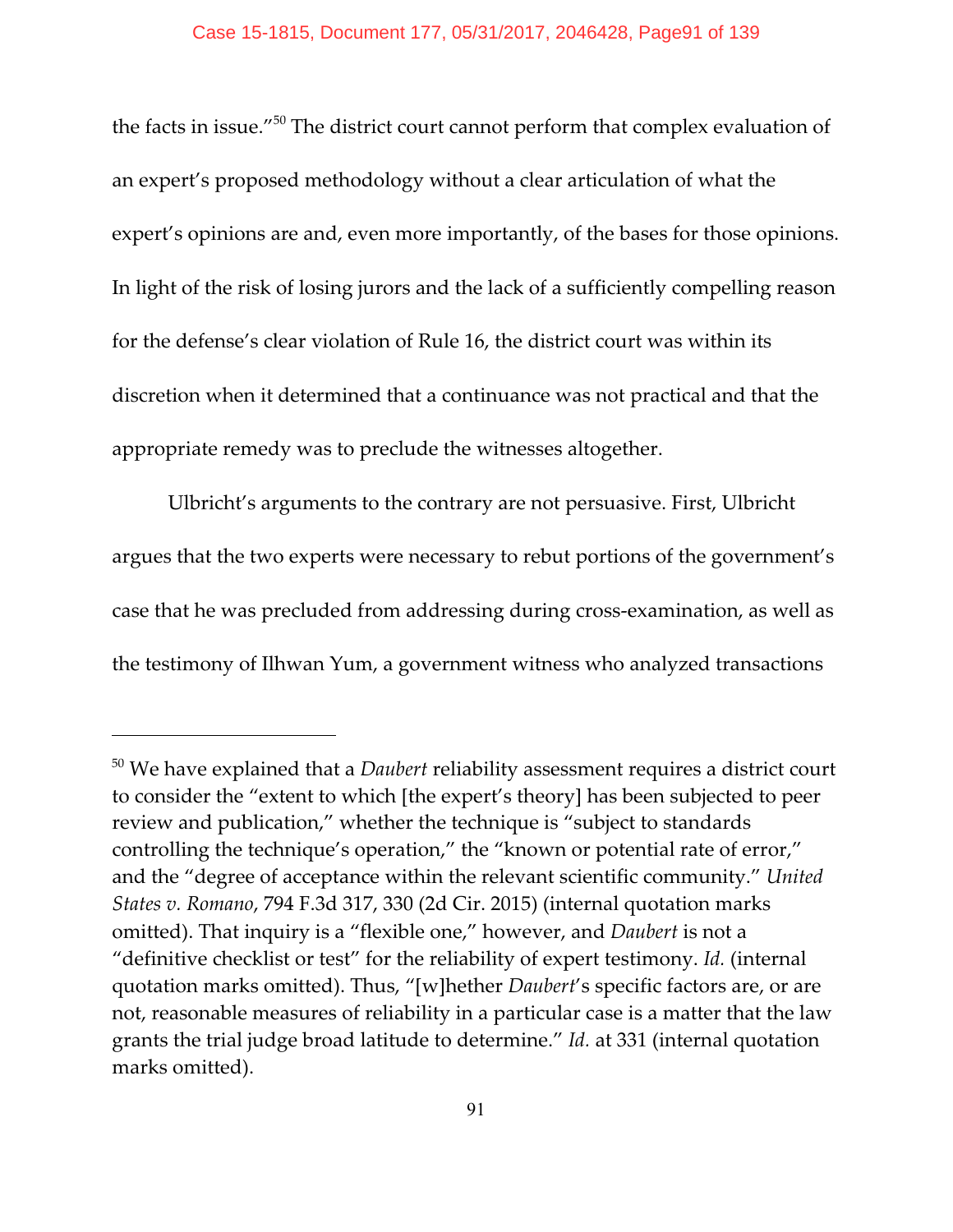associated with Bitcoin wallets found on Ulbricht's laptop. Ulbricht now contends that portions of Yum's testimony were incorrect, including his description of what a "hot" Bitcoin wallet is.<sup>51</sup> Ulbricht does not, however, explain *how* Yum's testimony was incorrect, what contrary evidence his experts would have provided had they been allowed to testify, or how any purported correction of Yum's testimony would have affected the case against Ulbricht. Nor has he produced any summaries of his proposed expert testimony or described how that testimony would have been material to Ulbricht's guilt or innocence. In other words, Ulbricht has not shown that precluding Bellovin and Antonopoulos from testifying prejudiced him. Ulbricht's alternative argument that the disclosures were in fact adequate is incorrect for the reasons already explained.

Ulbricht next argues that preclusion was an unduly harsh remedy under the circumstances. Along those lines, he claims that certain exhibits, such as the summary chart on which Yum relied, were not produced until mid-trial. Thus,

 $51$  "The terms hot wallet and cold wallet derive from the more general terms hot storage, meaning online storage, and cold storage, meaning offline storage. A hot wallet is a Bitcoin wallet for which the private keys are stored on a networkconnected machine (*i.e.*[,] in hot storage). By contrast, for a cold wallet the private keys are stored offline." Steven Goldfeder *et al.*, *Securing Bitcoin Wallets via a New DSA/ECDSA Threshold Signature Scheme*, Princeton University 10, *available at* http://www.cs.princeton.edu/~stevenag/threshold\_sigs.pdf.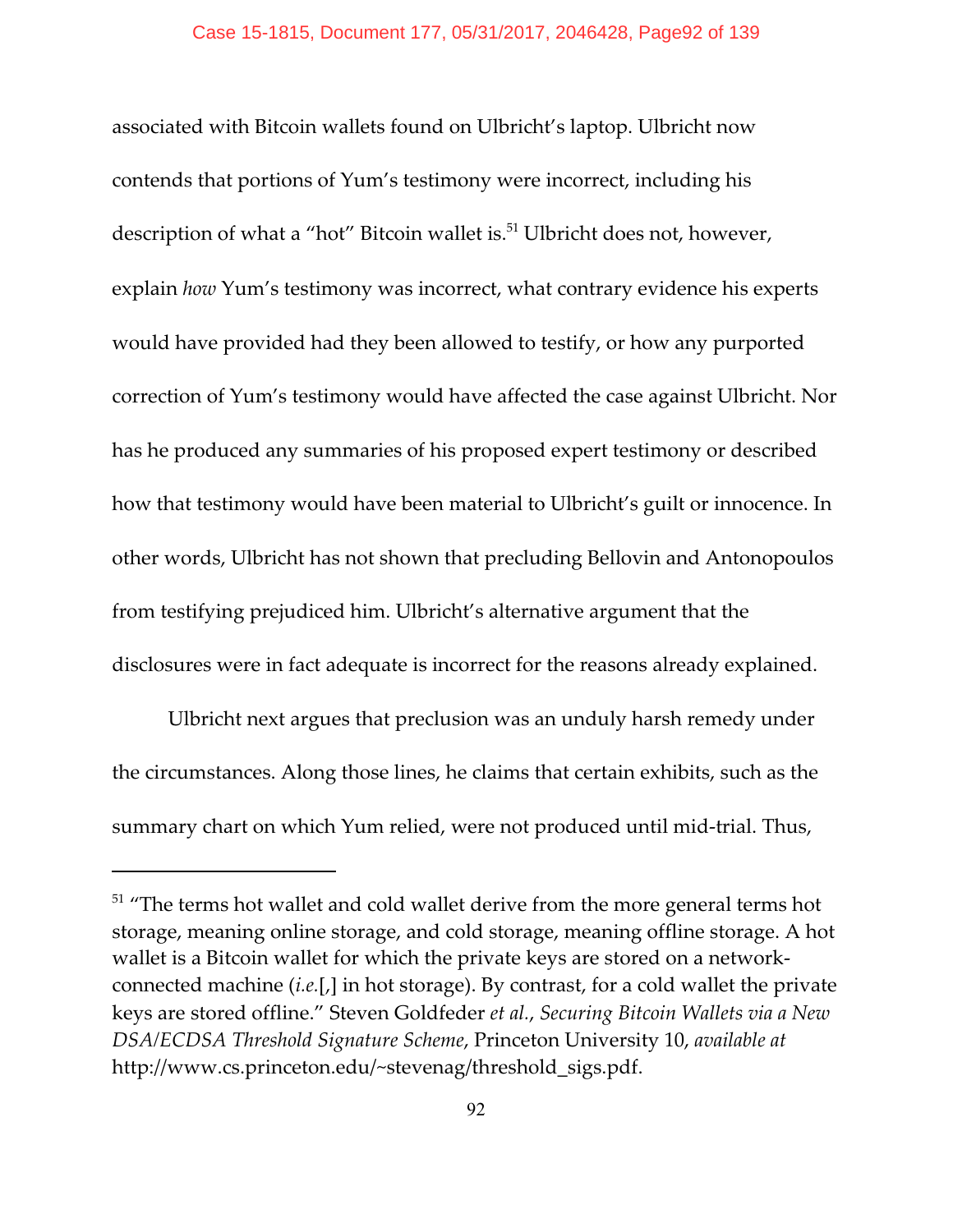according to Ulbricht, he could not have known about his need for expert witnesses to counter specific trial exhibits until it was already too late to comply with Rule 16. In his view, the district court should not have held him so strictly to Rule 16's requirements because he could not have known until Yum testified that he would need to call an expert.

While Ulbricht is correct that excluding his experts was a harsh sanction and was not to be imposed lightly, the district court considered the possibility of granting a continuance or a more limited sanction and found those remedies to be inappropriate under the circumstances. Such careful consideration of a range of possible sanctions short of preclusion is especially important in the atypical case where a criminal defendant, rather than the government, is precluded from putting on his case because of a Rule 16 violation. Limiting the defense's presentation of his case implicates the fundamental right of "an accused to present witnesses in his own defense." *Chambers v. Mississippi*, 410 U.S. 284, 302 (1973). However, the defendant must still "comply with established rules of procedure and evidence designed to assure both fairness and reliability in the ascertainment of guilt and innocence." *Id.* Here, Ulbricht did not comply with the procedural requirements associated with expert disclosures. The district court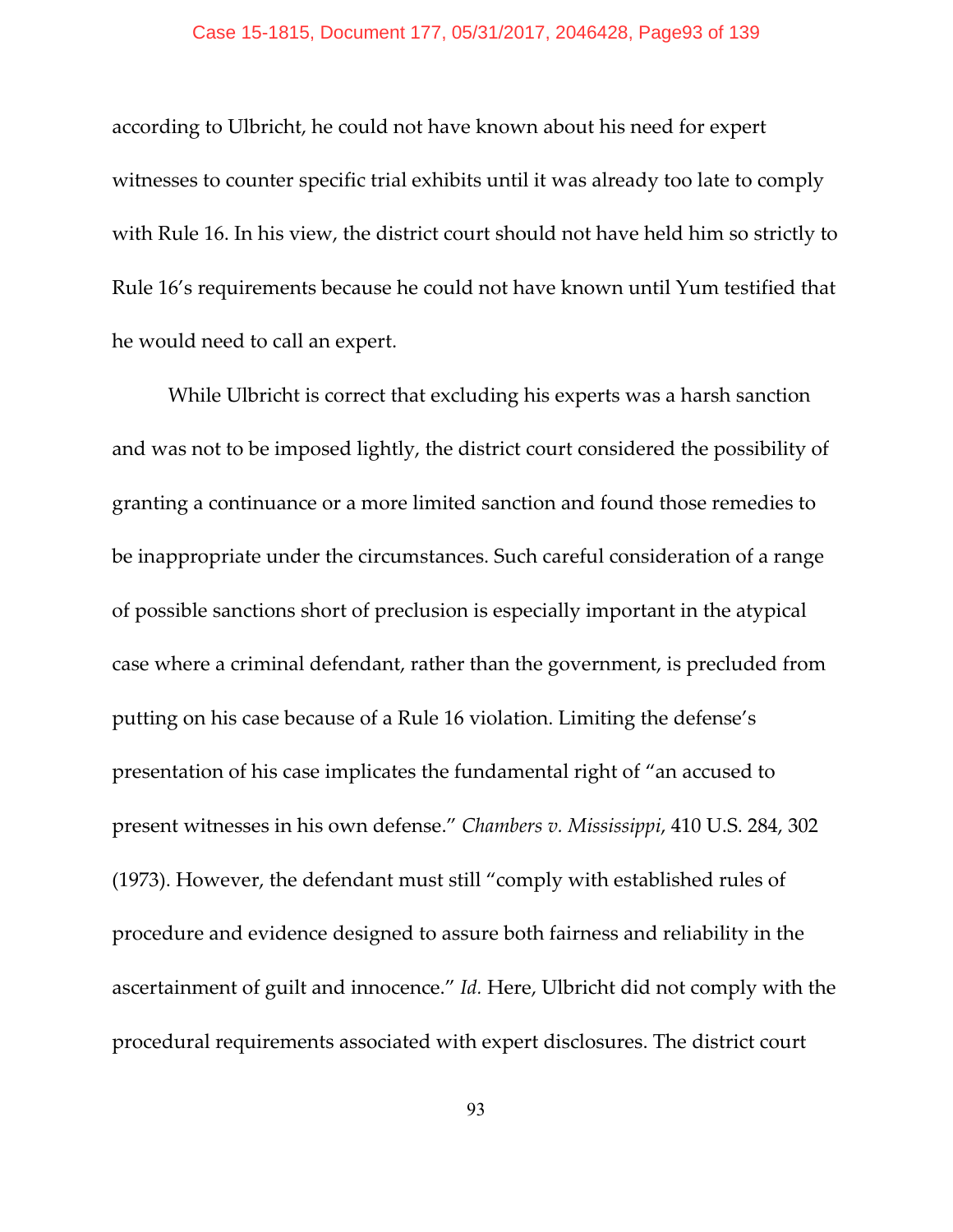gave the issue due consideration and appropriately exercised its discretion in remedying the defense's Rule 16 violation.

Finally, Ulbricht cannot credibly argue that Yum's testimony was the first notice he had about the possible need for an expert witness to testify as part of his affirmative case. The Silk Road prosecution was uniquely laden with issues related to technology, computer servers, forensics, cyber security, digital currency, and myriad other issues that are indisputably "beyond the ken of the average juror." *United States v. Mejia*, 545 F.3d 179, 191 (2d Cir. 2008) (internal quotation marks omitted). Ulbricht surely knew from the outset that, in order to mount a meaningful attack on the government's voluminous and technically complex evidence, he would need to call his own expert. Indeed, in his opening statement, Ulbricht's counsel claimed that he would show that the Bitcoins in Ulbricht's wallet were from innocent transactions associated with Bitcoin speculation, rather than, as the government contended, related to Silk Road.<sup>52</sup>

 $52$  No evidence about the source of those Bitcoins was in fact presented by Ulbricht, and neither the expert disclosures presented to the district court nor Ulbricht's arguments on appeal suggest that either Bellovin or Antonopoulos would have provided an analysis or explanation of Ulbricht's Bitcoin transactions that would have revealed a non-Silk Road source for Ulbricht's Bitcoins.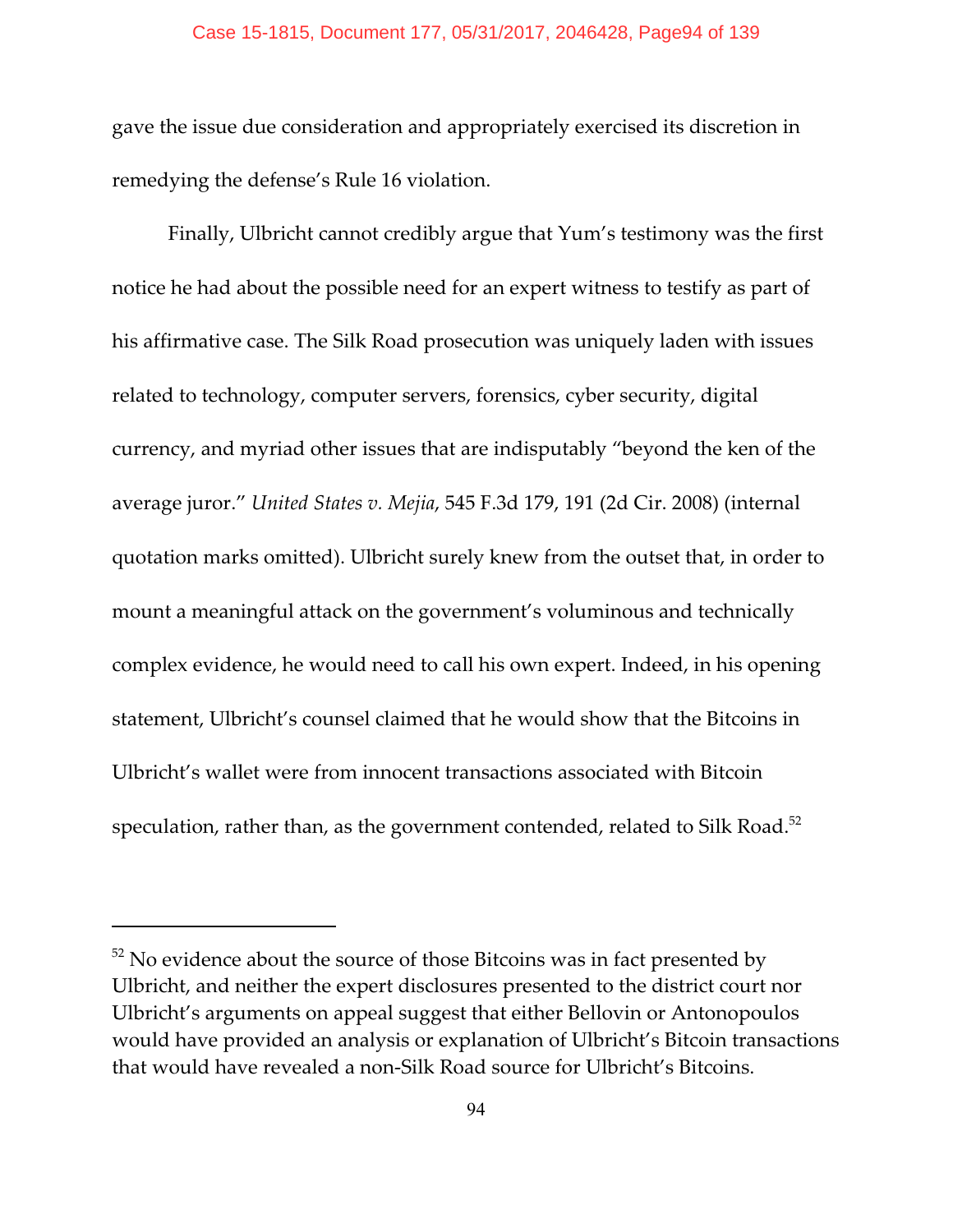Ulbricht's opening statement also implied that BitTorrent's<sup>53</sup> security deficiencies could have allowed the true DPR to plant incriminating evidence on his laptop. It is difficult to fathom how he planned to advance those theories without relying on expert testimony.

In short, Ulbricht argues that the district court's preclusion of his proffered expert witnesses denied him a fair opportunity to present his defense. But the same failings that render Ulbricht's expert disclosures inadequate under Rule 16 preclude us from finding the kind of prejudice he asserts. Ulbricht did not disclose to the district court, and has not presented on appeal, any explanation of what the proposed experts would have said that would have supported a nonspeculative basis for doubting the probative value of evidence from a variety of electronic and other sources identifying Ulbricht as DPR throughout the life of Silk Road. Thus, we cannot conclude that he was prejudiced by the experts' exclusion.

 $53$  BitTorrent is a peer-to-peer file sharing service that is used to transfer large files without disrupting Internet servers. It has both legitimate and illicit purposes. *See Next Phase Distribution, Inc. v. John Does 1-27*, 284 F.R.D. 165, 167 (S.D.N.Y. 2012).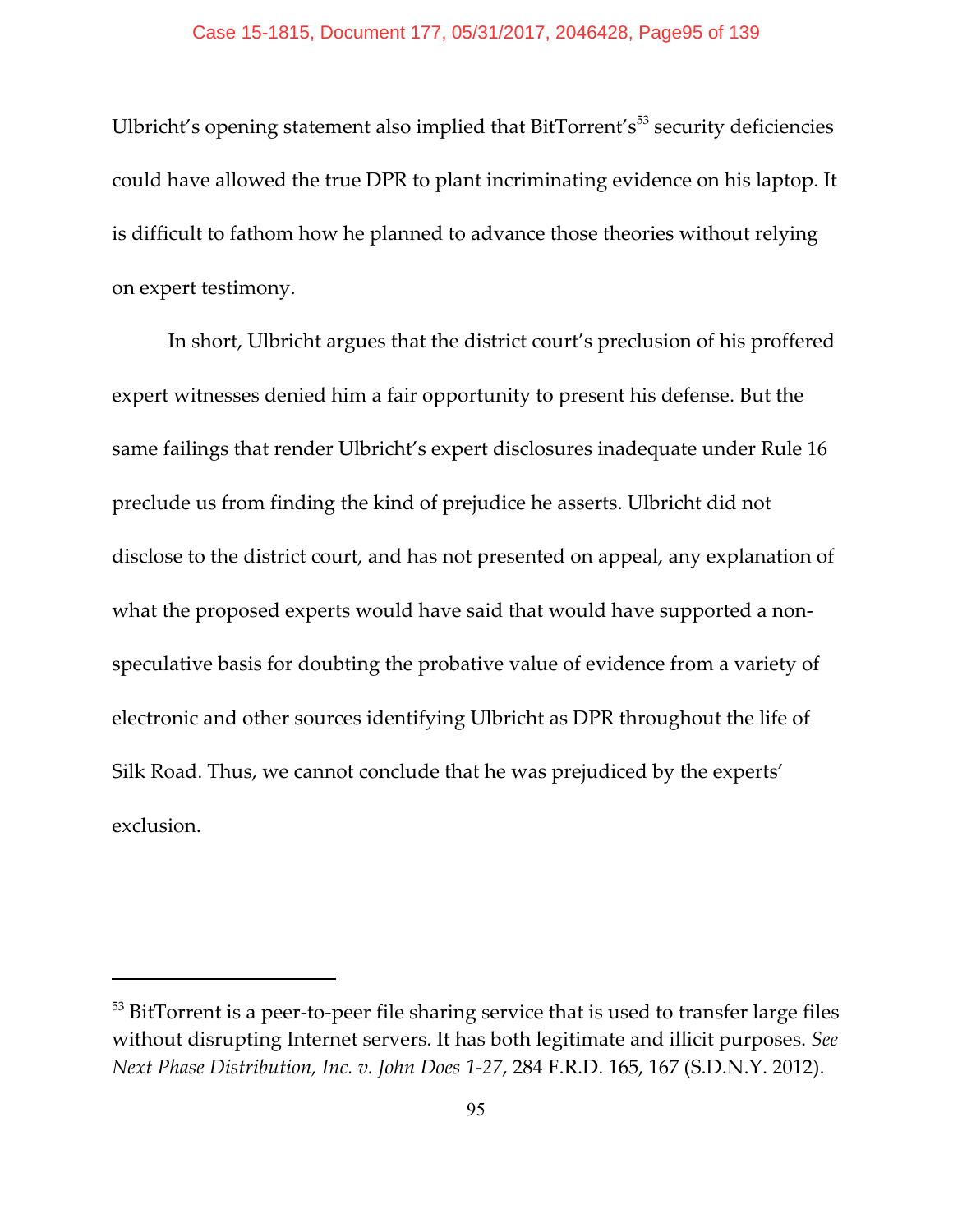# **C. Curtailing Cross-Examination**

Ulbricht contends that the district court erred in limiting his ability to cross-examine two government witnesses: Der-Yeghiayan and Kiernan. "We review a trial court's decision to limit the scope of cross-examination for abuse of discretion." *United States v. Cedeno*, 644 F.3d 79, 81 (2d Cir. 2011). "A district court is accorded broad discretion in controlling the scope and extent of crossexamination." *United States v. James*, 712 F.3d 79, 103 (2d Cir. 2013) (internal quotation marks omitted); *see* Fed. R. Evid. 611(a). Thus, "a district court may impose reasonable limits on cross-examination to protect against, *e.g*., harassment, prejudice, confusion, and waste." *James*, 712 F.3d at 103 (internal quotation marks omitted). In general, however, a "district court should afford wide latitude to a defendant in a criminal case to cross-examine government witnesses." *Id.* (internal quotation marks omitted). That is so because the Confrontation Clause gives "a defendant the right not only to cross-examination, but to effective cross-examination." *Id.* "[I]t does not follow, of course, that the Confrontation Clause prevents a trial judge from imposing *any* limits" on defense counsel's cross-examination of government witnesses. *Id.* (emphasis in original).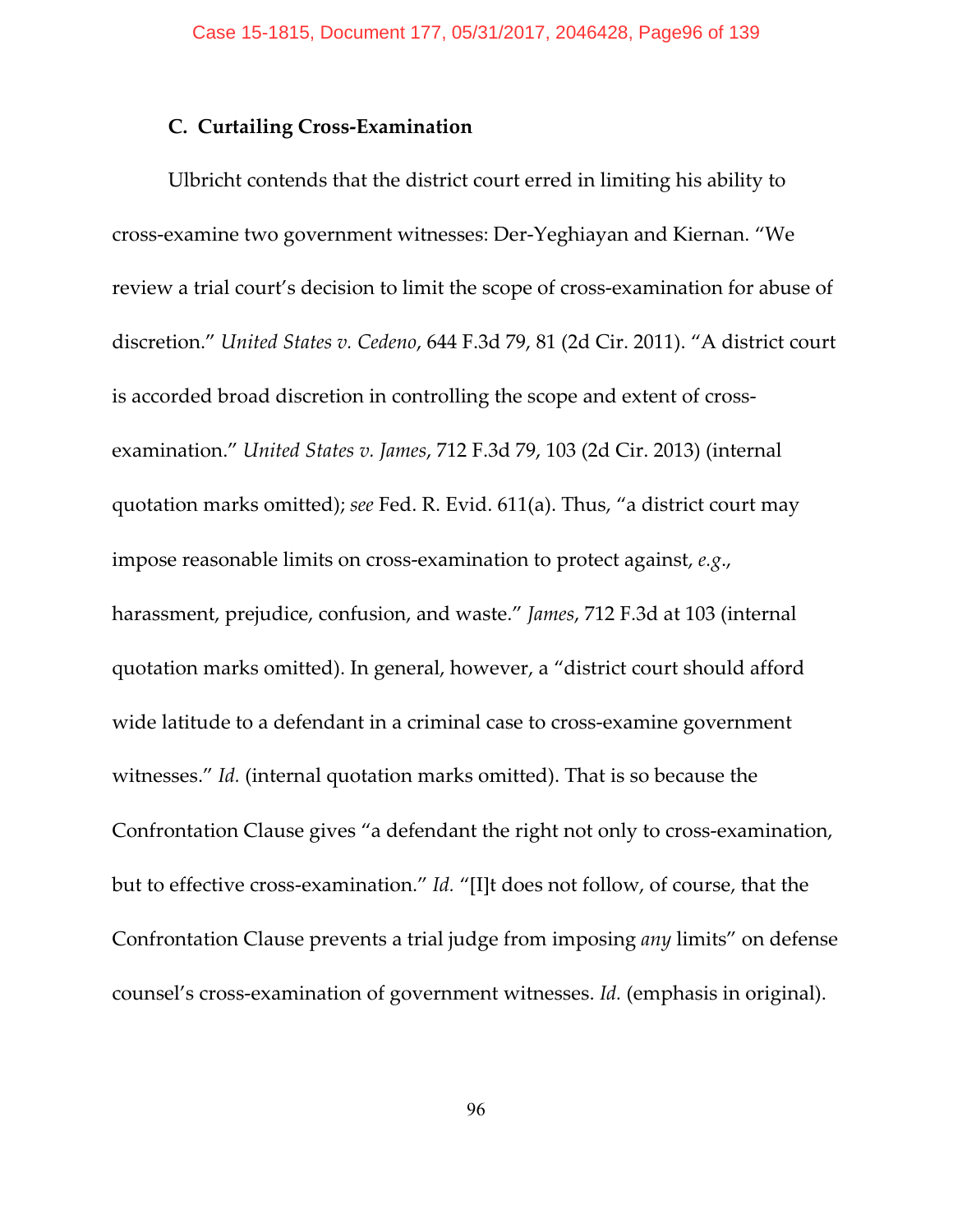# 1. Agent Der-Yeghiayan

Ulbricht argues that the district court erred when it struck portions of Der-Yeghiayan's testimony that referenced his prior belief that Karpeles might be Dread Pirate Roberts. Ulbricht also challenges the striking of a similar but analytically distinct piece of testimony: Der-Yeghiayan's statement that Karpeles's attorney had offered information about Silk Road in exchange for Karpeles receiving immunity from prosecution. Ulbricht wanted the jury to infer that Karpeles had some criminal involvement in Silk Road that motivated him to pursue a cooperation agreement with the government.

Der-Yeghiayan answered the defendant's initial questions about those topics, and the government did not object to them until a later side bar. During the side bar, the district court expressed its initial view that the questions were proper, but requested written briefing on the subject. After reviewing the parties' submissions, the district court agreed with the government that neither Der-Yeghiayan's prior opinions about whether Karpeles was DPR nor Karpeles's offer of information about Silk Road was relevant to Ulbricht's case. The court thus directed the government to identify portions of Der-Yeghiayan's testimony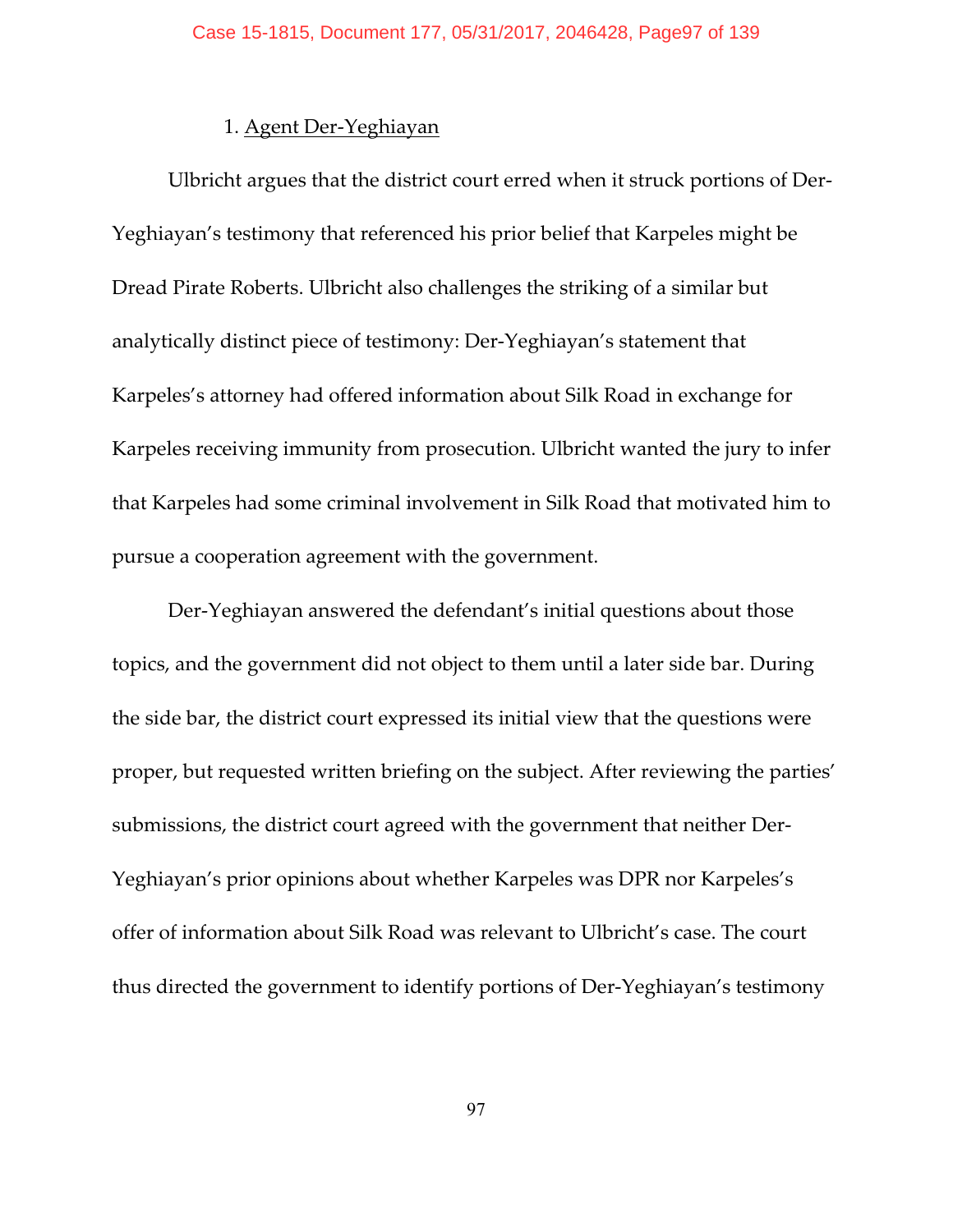to strike. After the government identified the improper testimony, the district

court gave a general limiting instruction to the jury:

You heard testimony while Mr. Der-Yeghiayan was on the stand regarding personal beliefs or suspicions he may have had about particular individuals at various points during his investigation. And I instruct you that what the agent suspected about others isn't evidence and should be disregarded. Now, consistent with all of the instructions I'm going to give you at the end of the case, there was other testimony that Mr. Der-Yeghiayan provided which you may consider during your deliberations and give it the weight that you deem that it deserves. So it's the suspicions, all right?

Tr. 974. Ulbricht contends on appeal that the district court erred in striking the testimony.

We disagree. The district court did not err in concluding that Der-Yeghiayan's prior beliefs about Karpeles as a possible DPR suspect were not relevant to the charges against Ulbricht. In order to elicit testimony implicating an alternative perpetrator, a defendant "must show that his proffered evidence on the alleged alternative perpetrator is sufficient, on its own or in combination with other evidence in the record, to show a nexus between the crime charged and the asserted alternative perpetrator." *Wade v. Mantello*, 333 F.3d 51, 61-62 (2d Cir. 2003) (internal quotation marks omitted). Thus, to avoid a "grave risk of jury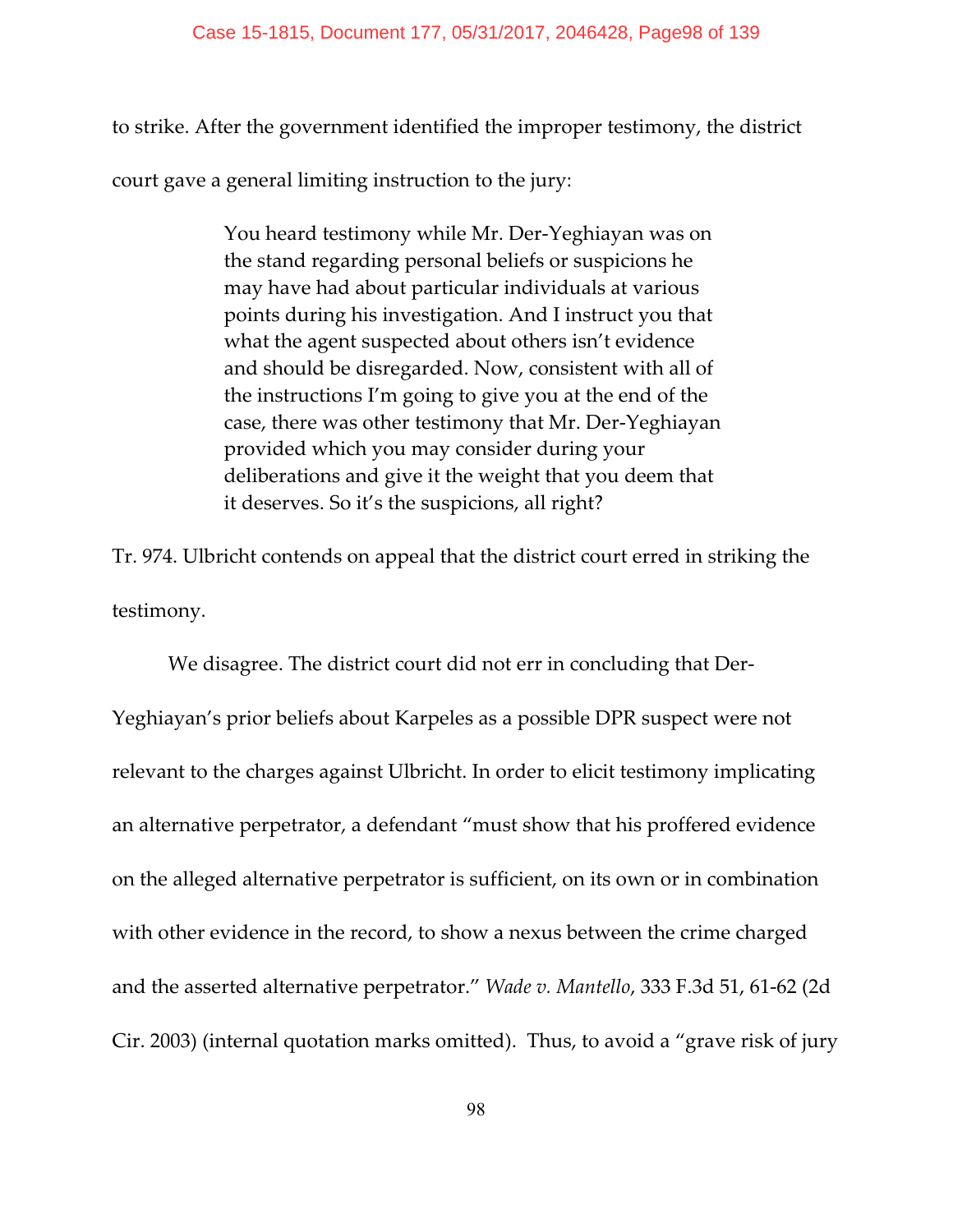confusion," a defendant must offer more than "unsupported speculation that another person may have done the crime." *Id.* at 62 (internal quotation marks omitted). An "agent's state of mind as the investigation progressed is ordinarily of little or no relevance to the question of the defendant['s] guilt." *United States v. Johnson*, 529 F.3d 493, 501 (2d Cir. 2008). Thus, striking Der-Yeghiayan's testimony and instructing the jury to disregard his earlier opinions about Karpeles's possible guilt was not error.<sup>54</sup>

Further, any arguable error that occurred was harmless. Defense counsel continued to cross-examine Der-Yeghiayan and elicited admissible testimony about the earlier investigation into Karpeles; indeed, the district court took over cross-examination at several points to assist the defense in asking proper questions. *Cf. Cotto v. Herbert*, 331 F.3d 217, 254 (2d Cir. 2003) (in considering

 $54$  Ulbricht also contends on appeal that the government's objection to the testimony, which occurred at a later sidebar, was untimely. He cites no law in support of that argument. In general, an "objection should be made after the question has been asked but before an answer has been given." *Hutchinson v. Groskin*, 927 F.2d 722, 725 (2d Cir. 1991). That "rule is not inflexible," *id.*, however, and we do not "necessarily find [a]n objection affirmatively waived because it might have been interposed a few questions earlier," *United States v. Pujana-Mena*, 949 F.2d 24, 33 (2d Cir. 1991). Thus, although a contemporaneous objection is preferable, the district court was within its discretion to sustain the later objection and strike the testimony.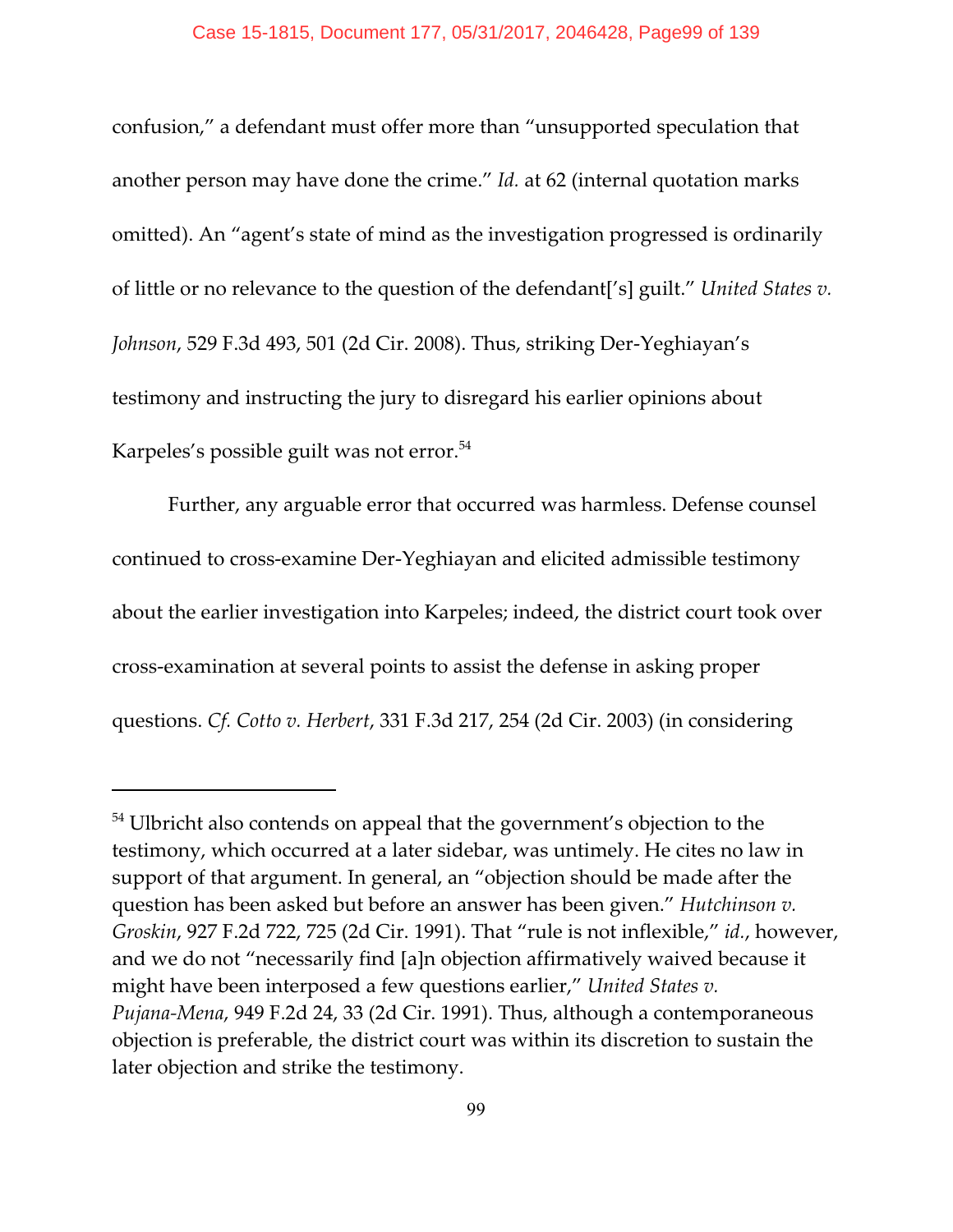### Case 15-1815, Document 177, 05/31/2017, 2046428, Page100 of 139

whether a Confrontation Clause violation is harmless, we consider, *inter alia*, "the extent of cross-examination otherwise permitted"). Moreover, Ulbricht discussed the investigation of Karpeles in his summation without objection. What was relevant at trial was any actual evidence pointing to Karpeles as the true Dread Pirate Roberts. The district court did not limit Ulbricht's cross-examination of Der-Yeghiayan as to his knowledge of such evidence. The district court directed the jury to disregard only testimony as to the agent's "suspicions," Tr. 974, a subject of "little or no relevance to . . . the defendant['s] guilt," *Johnson*, 529 F.3d at 501.

We similarly reject Ulbricht's contention that striking Der-Yeghiayan's testimony concerning Karpeles's offer to provide information about Silk Road in exchange for immunity was an abuse of discretion. Absent other evidence in the record regarding Karpeles, it was proper to exclude wholly speculative suggestions of an alternative perpetrator defense based on Karpeles's attorney's offer of information in exchange for his client's immunity. And even assuming, *arguendo*, that the district court erred in striking the testimony, any error was harmless. To the extent this testimony was stricken from the trial record, that ruling occurred outside the presence of the jury. All the jury was told was to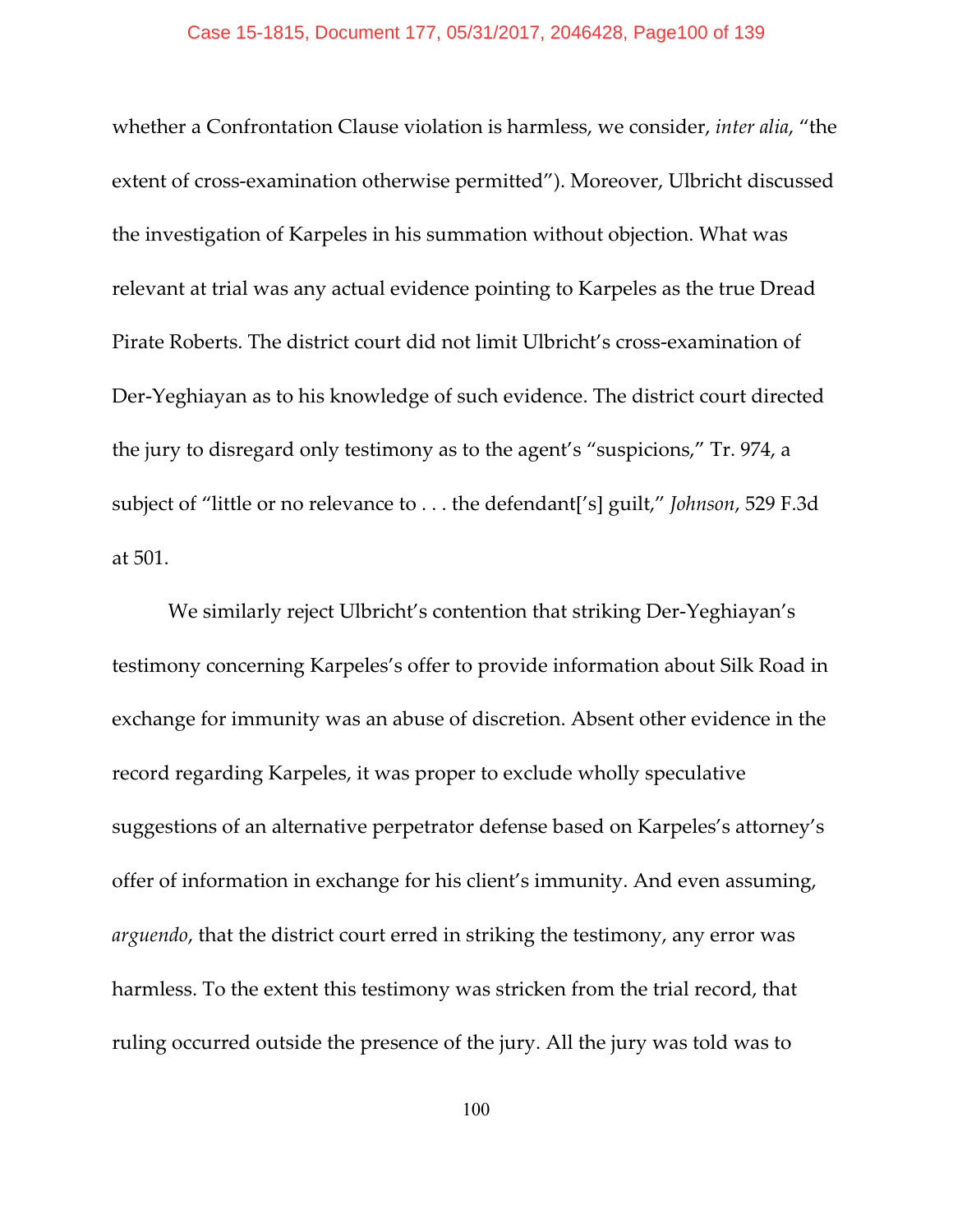disregard testimony about "what the agent suspected about others," Tr. 974, a category that hardly would be understood by the jury to encompass testimony about the actions of Karpeles's attorney. As explained in detail above, moreover, the evidence identifying Ulbricht as Dread Pirate Roberts was overwhelming and largely unchallenged. That Karpeles may have had information about Silk Road does not imply that he was DPR, only that he had some knowledge of or involvement with the site. Particularly given that Karpeles likely had some knowledge about Silk Road simply because of his operation of Mt. Gox, a prominent Bitcoin exchanger, any marginal probative value in the fact that he claimed to have such knowledge, and offered to provide it to the government, could not have meaningfully affected the balance of evidence available to the jury regarding the identity of DPR.

## 2. Agent Kiernan

Defense counsel cross-examined Kiernan extensively, and Ulbricht contends on appeal that the district court erred in preventing him from exploring certain topics during that cross-examination. Those excluded topics include: the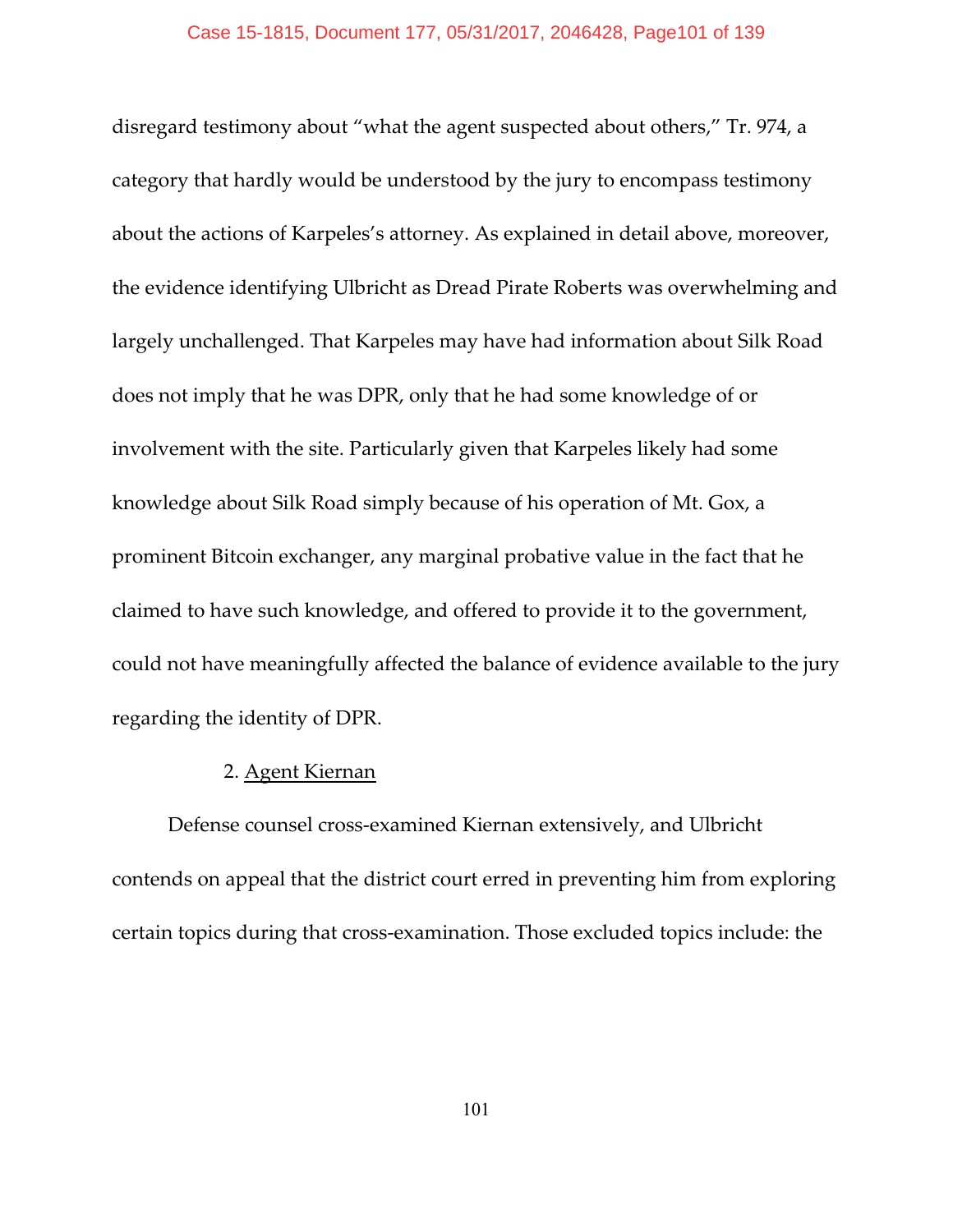meaning of various acronyms, the significance of a certain line of PHP code,<sup>55</sup> whether the FBI allowed Kiernan to run BitTorrent on his work computer despite its lack of security, and whether the Linux kernel<sup>56</sup> that Kiernan used on his work computer was the same as the one that Ulbricht installed on his laptop. Ulbricht explains that he was attempting to show that Kiernan's conclusions about Ulbricht's laptop were inaccurate because they were based on unreliable information.

The district court sustained objections to those questions because, in its view, they were outside the scope of Kiernan's direct testimony. *See* Fed. R. Evid. 611(b) ("Cross-examination should not go beyond the subject matter of the direct examination and matters affecting the witness's credibility."); *Baker v. Goldman Sachs & Co.*, 669 F.3d 105, 110 (2d Cir. 2012) ("Once any direct examination is concluded, cross-examination within the scope of the direct follows.").

On appeal, Ulbricht claims that, because Kiernan testified about the operation of Tor Chat and other forensic computer issues during his direct

 $^{55}$  PHP is a common computer programming language that is used primarily in website development.

 $56$  A kernel is an operating system's core, and it "is an essential part of the Linux operating system." Tr. 1070.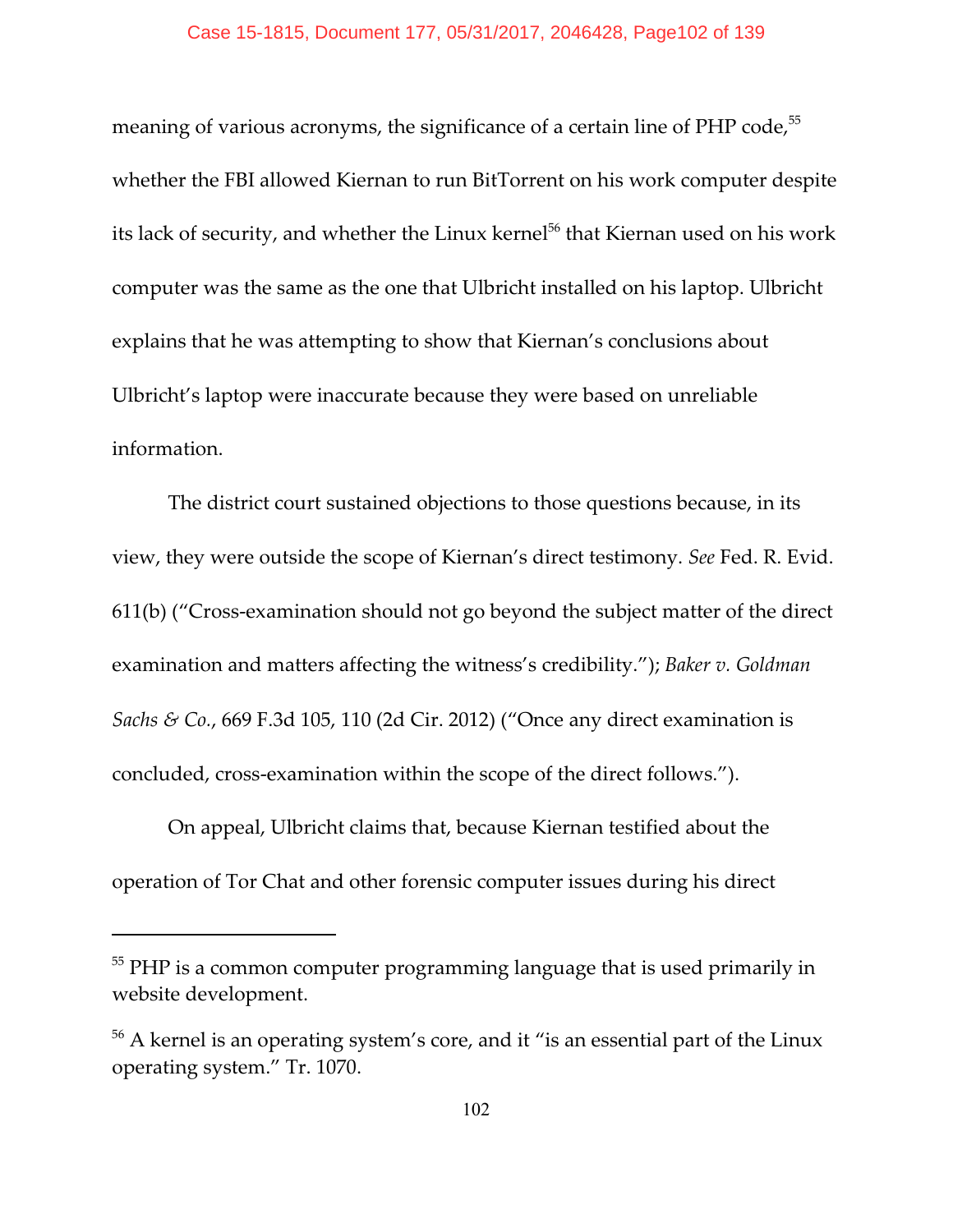testimony, the precluded questions were within that testimony's scope and should have been allowed. Even assuming that Ulbricht is correct, any error is harmless. Ulbricht was permitted to question Kiernan about whether Linux was customizable, and Kiernan admitted during cross that he did not know whether he used the same version of Tor Chat that Ulbricht had installed on his laptop. Ulbricht's counsel also asked several questions about the security vulnerabilities of BitTorrent, conveying to the jury that using BitTorrent might have rendered Ulbricht's computer susceptible to hacking. Thus, Ulbricht was able to elicit testimony supporting his proposed inference that Kiernan's conclusions based on the Tor Chat evidence were flawed. Ulbricht does not explain how he was prejudiced when the district court prohibited him from asking Kiernan certain other questions. We therefore identify no reversible error in the district court's limitations on Kiernan's cross examination.

## **D. Andrew Jones Hearsay Statement**

The district court excluded a statement allegedly made by Andrew Jones, who was a Silk Road administrator under the username Inigo. Jones cooperated with the government and was on the government's witness list until the middle of trial, when the government decided not to call him. Defense counsel explored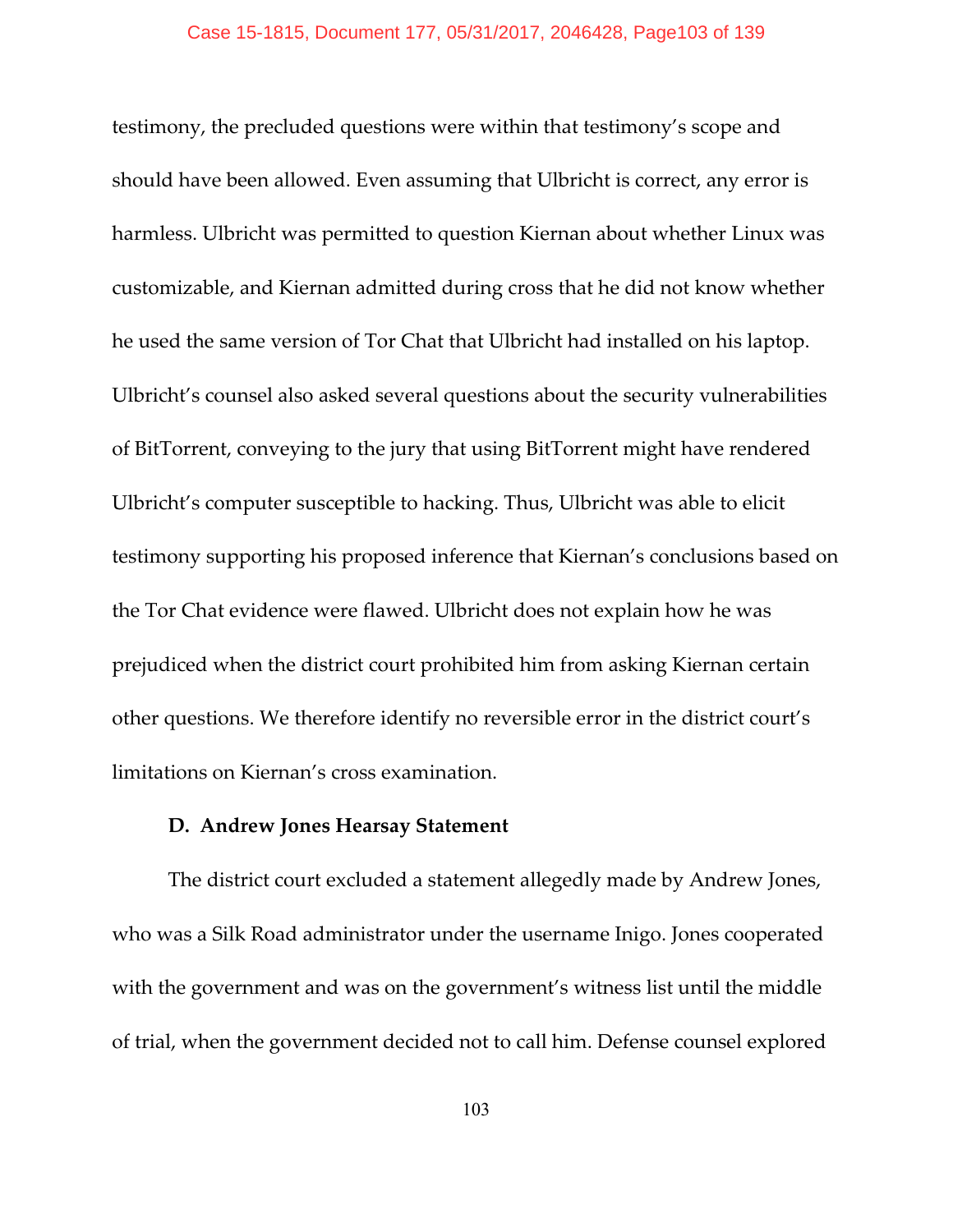the possibility of calling Jones as a witness, but Jones's attorney advised Ulbricht that Jones would invoke the Fifth Amendment and refuse to testify if compelled to appear. In light of Jones's unavailability, Ulbricht sought to admit a December 29, 2014 letter from the government to defense counsel that described a statement that Jones made during one of his interviews.<sup>57</sup> The relevant portion of the government's letter is as follows:

> At some point in or about August or September 2013, Jones tried to authenticate that the Silk Road user "Dread Pirate Roberts" whom he was talking to at the time . . . was the same person with whom he had been communicating in the past with this username. Previously, . . . Jones and "Dread Pirate Roberts" had agreed upon a "handshake" to use for authentication, in which Jones would provide a certain prompt and "Dread Pirate Roberts" would provide a certain response. When, during the 2013 chat in question, Jones provided what he believed to be the designated prompt, "Dread Pirate Roberts" was unable to provide the response Jones thought they had agreed on. However, later in the chat, Jones asked "Dread Pirate Roberts" to validate himself by specifying the first job that "Dread Pirate Roberts" assigned to him (running the "DPR Book Club"), which "Dread Pirate Roberts" was able to do.

<sup>&</sup>lt;sup>57</sup> The government did not concede that the statement was *Brady* information, but disclosed it "in an abundance of caution." App'x 398.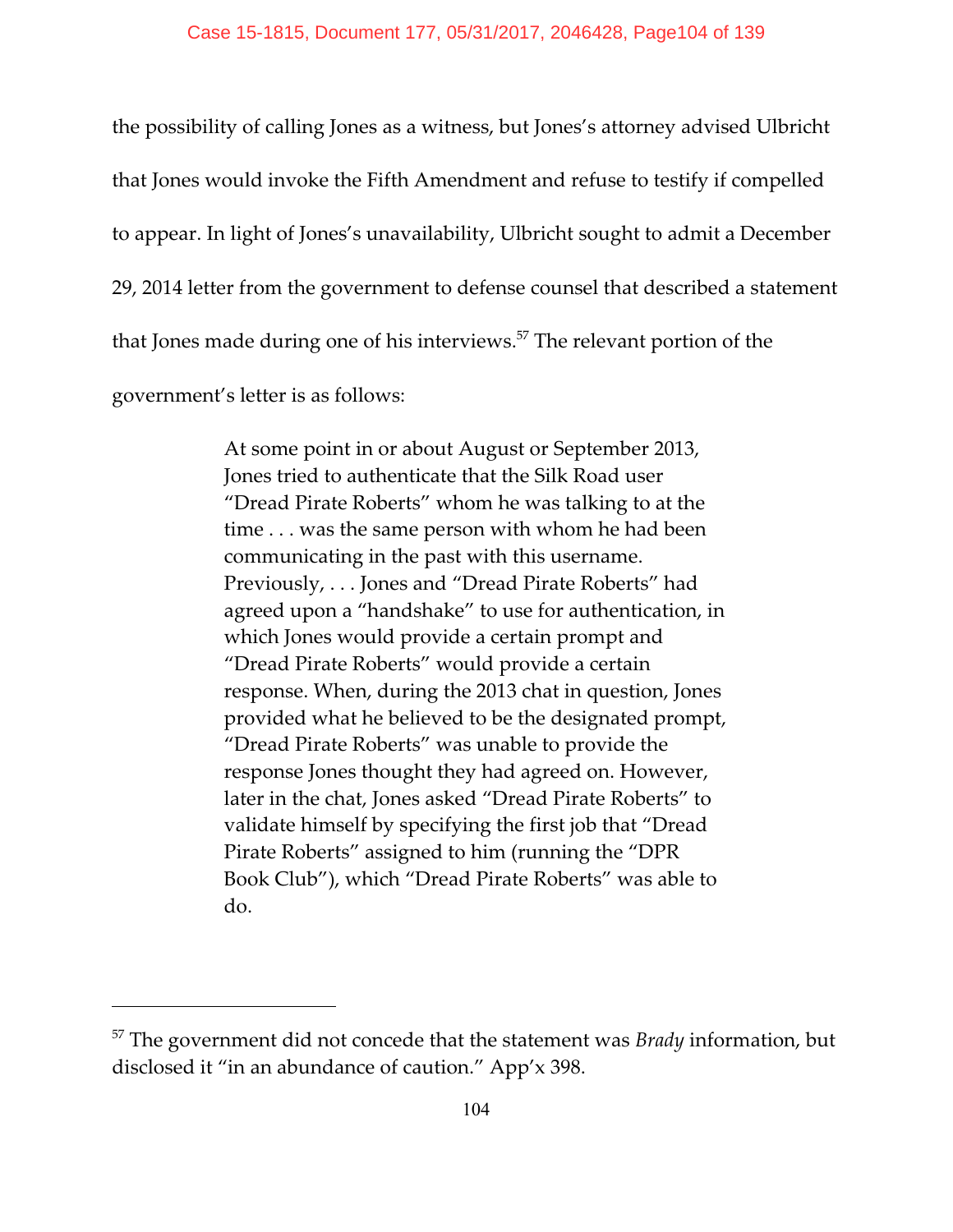App'x 398. Ulbricht argues that the Jones statement<sup>58</sup> supports his theory that more than one person acted as Dread Pirate Roberts, because at one point DPR could authenticate his identity to Jones, but at another time he could not.

When it became clear that Jones was unavailable to testify, Ulbricht asked the government to stipulate that the Jones statement could be read to the jury. The government initially agreed, but then changed its mind and opposed admitting the Jones statement. The defense acknowledged that the statement was hearsay, but claimed that it was admissible under two hearsay exceptions: under Rule 804(b)(3), Fed. R. Evid., as a statement against interest, and under Rule 807's residual exception. The district court ruled that the statement was inadmissible, specifically addressing only Rule 804(b)(3). On appeal, Ulbricht continues to argue that the statement was admissible under either exception. Neither of his theories is persuasive.<sup>59</sup>

 $58$  What Ulbricht sought to introduce was the government's letter paraphrasing a statement made by Jones during an interview, not a verbatim transcript of what Jones had said. We refer to it as the "Jones statement" for the sake of simplicity.

 $59$  We note that the Jones statement is double hearsay, in that the defense sought to admit the government's subsequent characterization of Jones's interview, and both the government's letter and Jones's statement to the agents were out of court statements offered for their truth. When confronted with "hearsay within hearsay, or double hearsay," courts must determine that "each part of the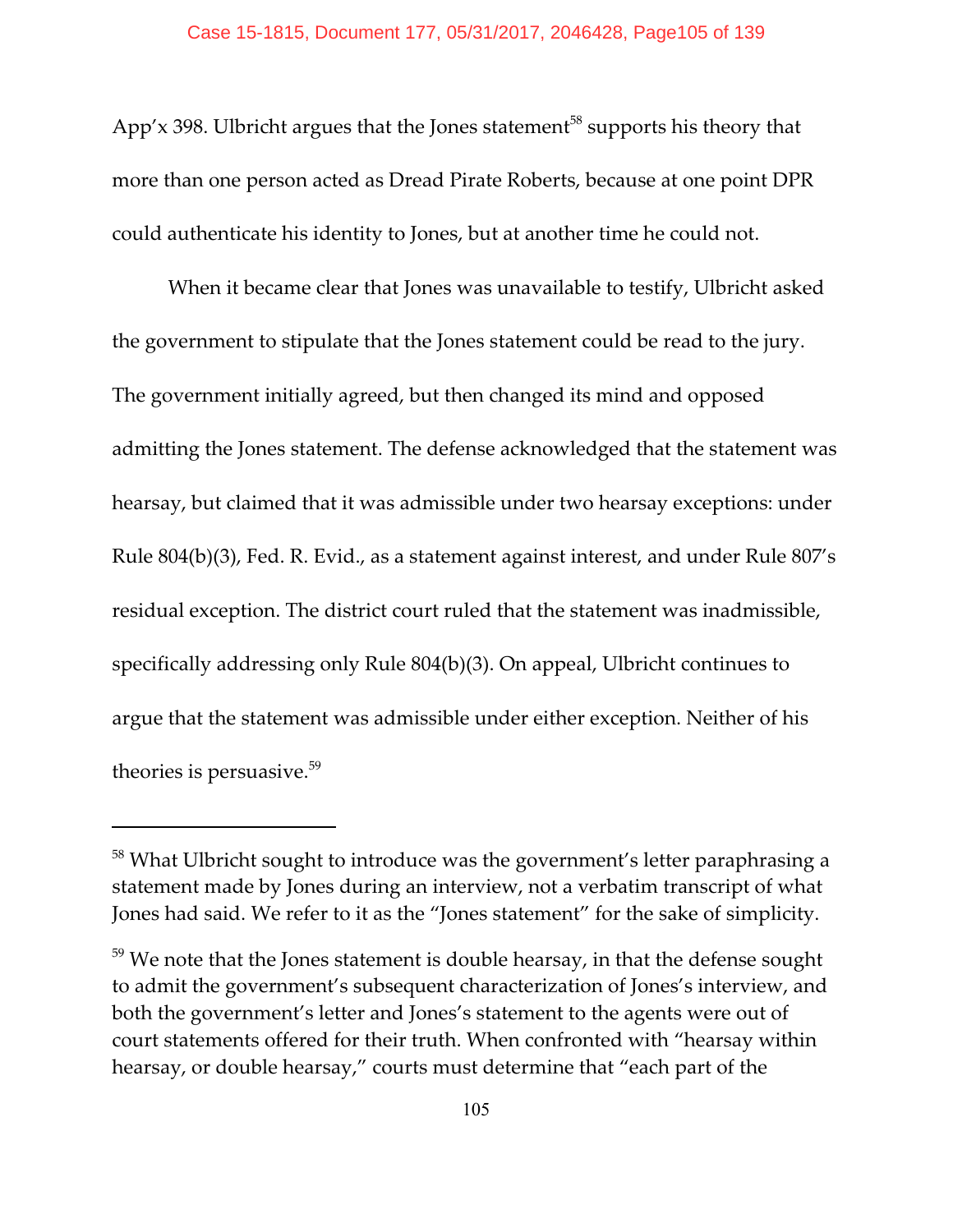A district court's "ultimate decisions as to the admission or exclusion of evidence are reviewed for abuse of discretion, and will not be disturbed unless they are manifestly erroneous." *Davis*, 797 F.3d at 201 (internal quotation marks and citations omitted). To invoke the 804(b)(3) exception for a statement against interest, the proponent of the statement "must show (1) that the declarant is unavailable as a witness, (2) that the statement is sufficiently reliable to warrant an inference that a reasonable man in [the declarant's] position would not have made the statement unless he believed it to be true, and (3) that corroborating circumstances clearly indicate the trustworthiness of the statement." *United States v. Wexler*, 522 F.3d 194, 202 (2d Cir. 2008) (internal quotation marks omitted). The exception applies "only if the district court determines that a reasonable person in the declarant's shoes would perceive the statement as detrimental to his or her own penal interest." *United States v. Saget*, 377 F.3d 223, 231 (2d Cir. 2004). The key to this inquiry is whether the statement is sufficiently "self-inculpatory,"

combined statement[]" is independently admissible. *United States v. Williams*, 927 F.2d 95, 100 (2d Cir. 1991). Because we conclude that no hearsay exception applied to the Jones statement at all, we need not address the double hearsay issue.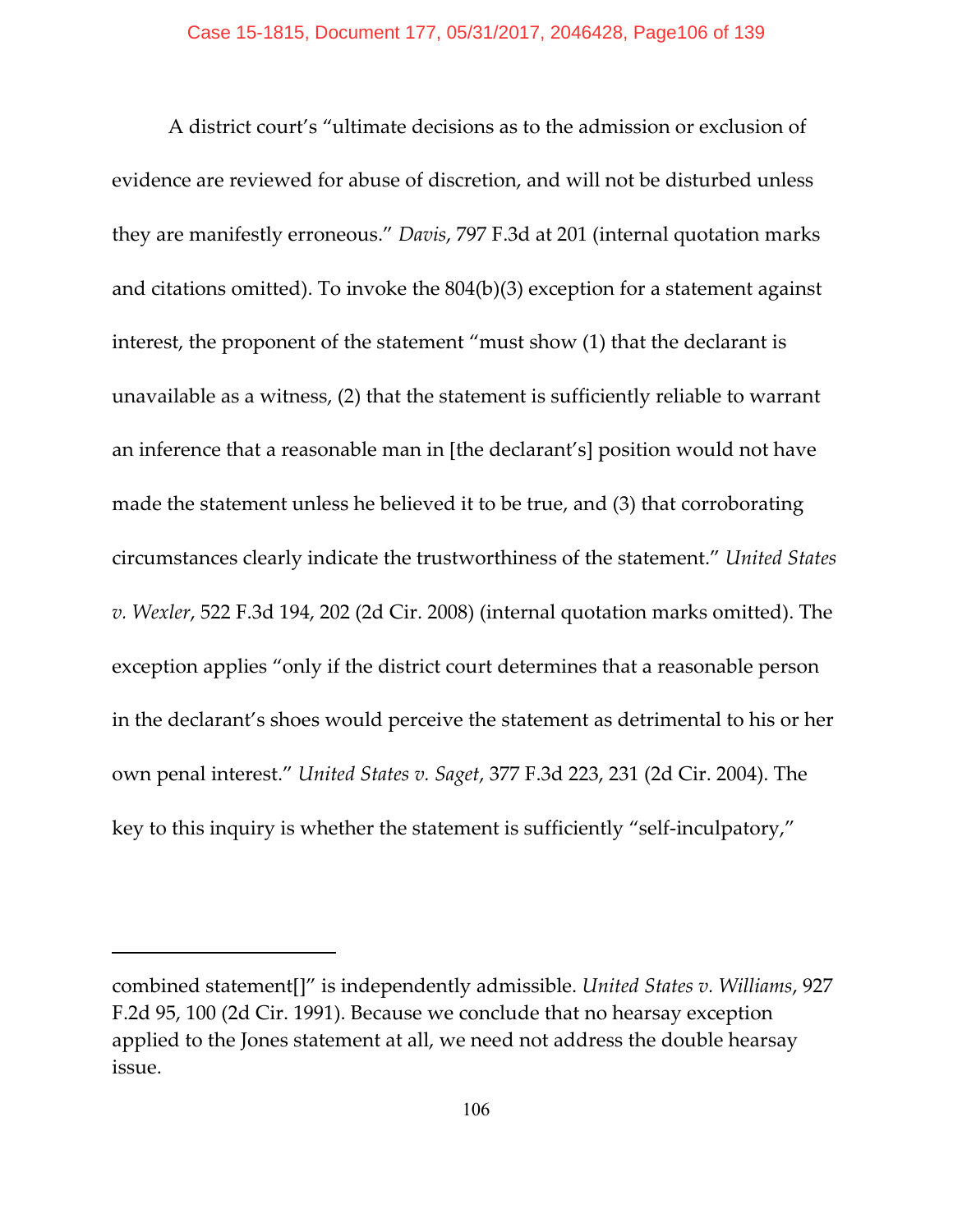### Case 15-1815, Document 177, 05/31/2017, 2046428, Page107 of 139

which the district court must evaluate on a "case-by-case basis." *United States v. Williams*, 506 F.3d 151, 155 (2d Cir. 2007).

The district court did not err in concluding that the Jones statement did not fall within Rule 804(b)(3)'s hearsay exception. There is no dispute that Jones was unavailable to testify because he planned to invoke his Fifth Amendment privilege. The court ruled that the Rule 804(b)(3) exception did not apply because Jones was under a cooperation agreement at the time that he made the relevant statement to the government and the chat did not have any particular impact on Jones's penal interests. On appeal, Ulbricht claims that the extent of Jones's criminal liability was unknown when he made the statement because he could still be vulnerable to prosecution in other jurisdictions, and he had not yet been sentenced when he made the statement to the government. *See Mitchell v. United States*, 526 U.S. 314, 326 (1999) (in the Fifth Amendment context, there can be a "legitimate fear of adverse consequences from further testimony" where a sentence has not yet been imposed).

We are not persuaded that Jones's statement was against his penal interests. Given the cooperation agreement, the government's role at Jones's future sentencing, and the penalties for lying to the government, it is far from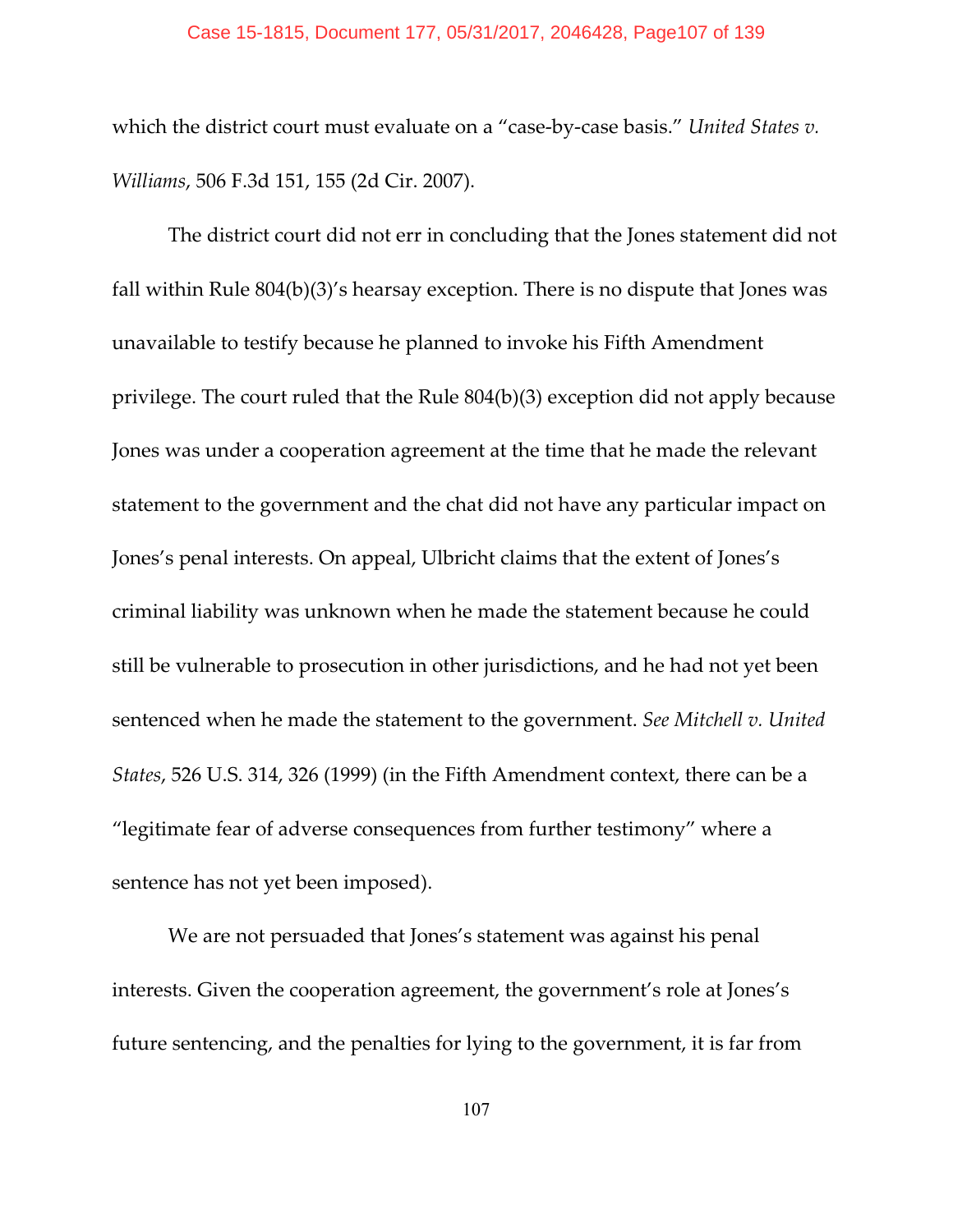clear that it was against Jones's interest to disclose details of his criminal activities at the time the statement in question was made. Moreover, even to the extent that Jones's disclosures taken as a whole constituted inculpatory admissions, the particular statement in question had little adverse effect on Jones. Jones's inculpatory admissions to the government concern whether he committed crimes connected to Silk Road. His description of his "handshake" with DPR presupposes that he had already discussed his own crimes with the government. Whether DPR did or did not recognize Jones's identifying prompt does not bear on Jones's guilt of any crime associated with the site, since he had already confirmed his role working for DPR. The details of this conversation with DPR thus do not inculpate *Jones*; instead, they either help or hurt Ulbricht. Accordingly, the district court did not abuse its discretion in holding that Rule  $804(b)(3)$  does not apply.

Rule 807 provides for a limited, residual exception to the rule against hearsay where no other exception applies. A hearsay statement may be admissible under Rule 807 if: "(i) it is particularly trustworthy; (ii) it bears on a material fact; (iii) it is the most probative evidence addressing that fact; (iv) its admission is consistent with the rules of evidence and advances the interests of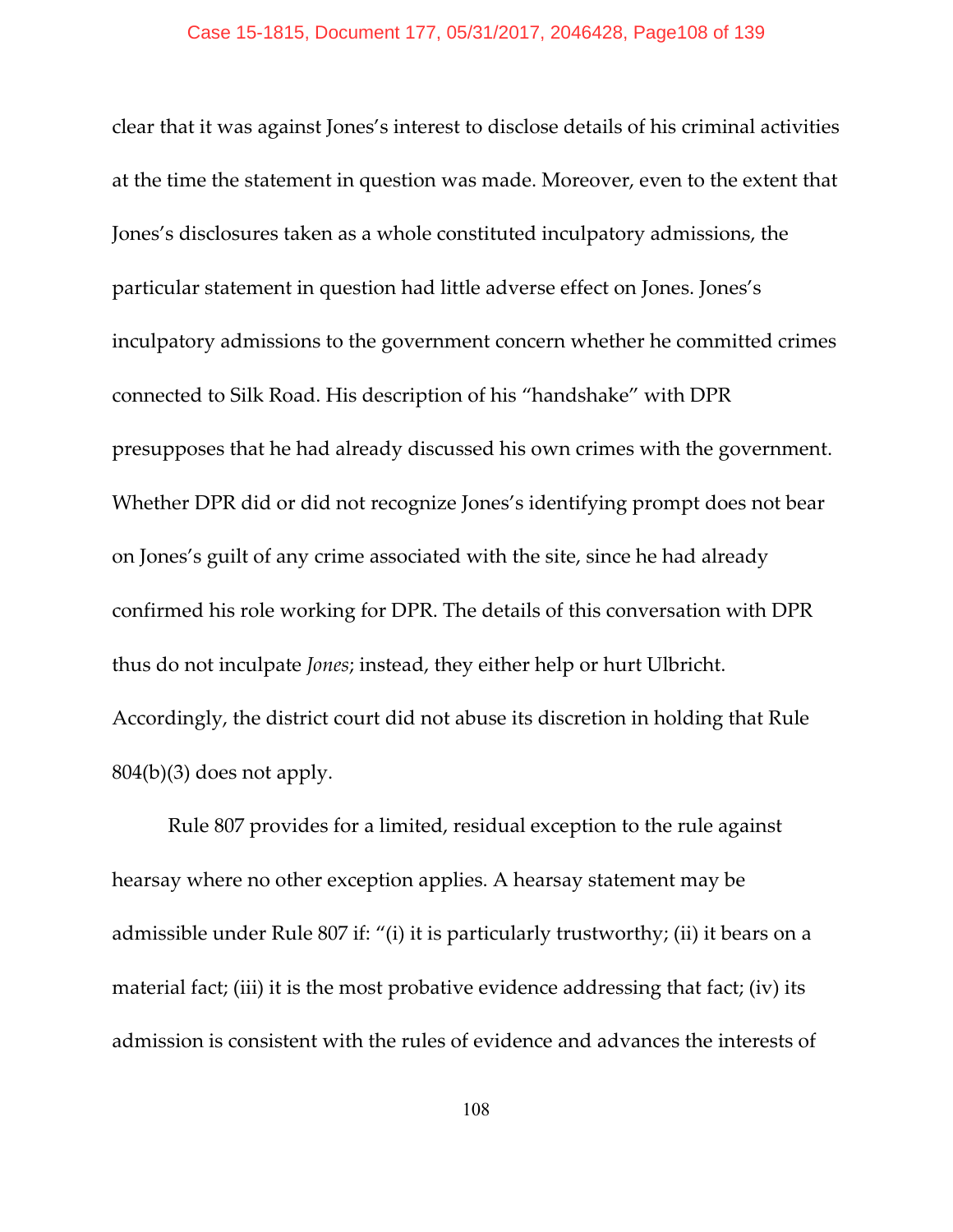justice; and (v) its proffer follows adequate notice to the adverse party." *United States v. Morgan*, 385 F.3d 196, 208 (2d Cir. 2004) (internal quotation marks omitted). The "residual hearsay exception[] will be used very rarely, and only in exceptional circumstances." *Parsons v. Honeywell, Inc*., 929 F.2d 901, 907 (2d Cir. 1991) (internal quotation marks omitted).

The district court did not specifically address Ulbricht's request to admit the statement under Rule 807, but we conclude that the limited residual exception does not assist Ulbricht. We are loath to assume that a statement made by a criminal in debriefings to the government pursuant to a cooperation agreement is categorically "particularly trustworthy," as Rule 807 requires. But even if Jones's statement meets that criterion, and was offered "as evidence of a material fact," we cannot say that it is "more probative on the point for which it is offered than any other evidence that the proponent can obtain through reasonable efforts." Fed. R. Evid. 807(a)(2)-(3). Ulbricht has not attempted to explain how the Jones statement satisfies this requirement.

Finally, even if the district court erred in excluding the statement under either hearsay exception, any error was certainly harmless. The conversation between Jones and DPR in its totality was not actually helpful to Ulbricht. As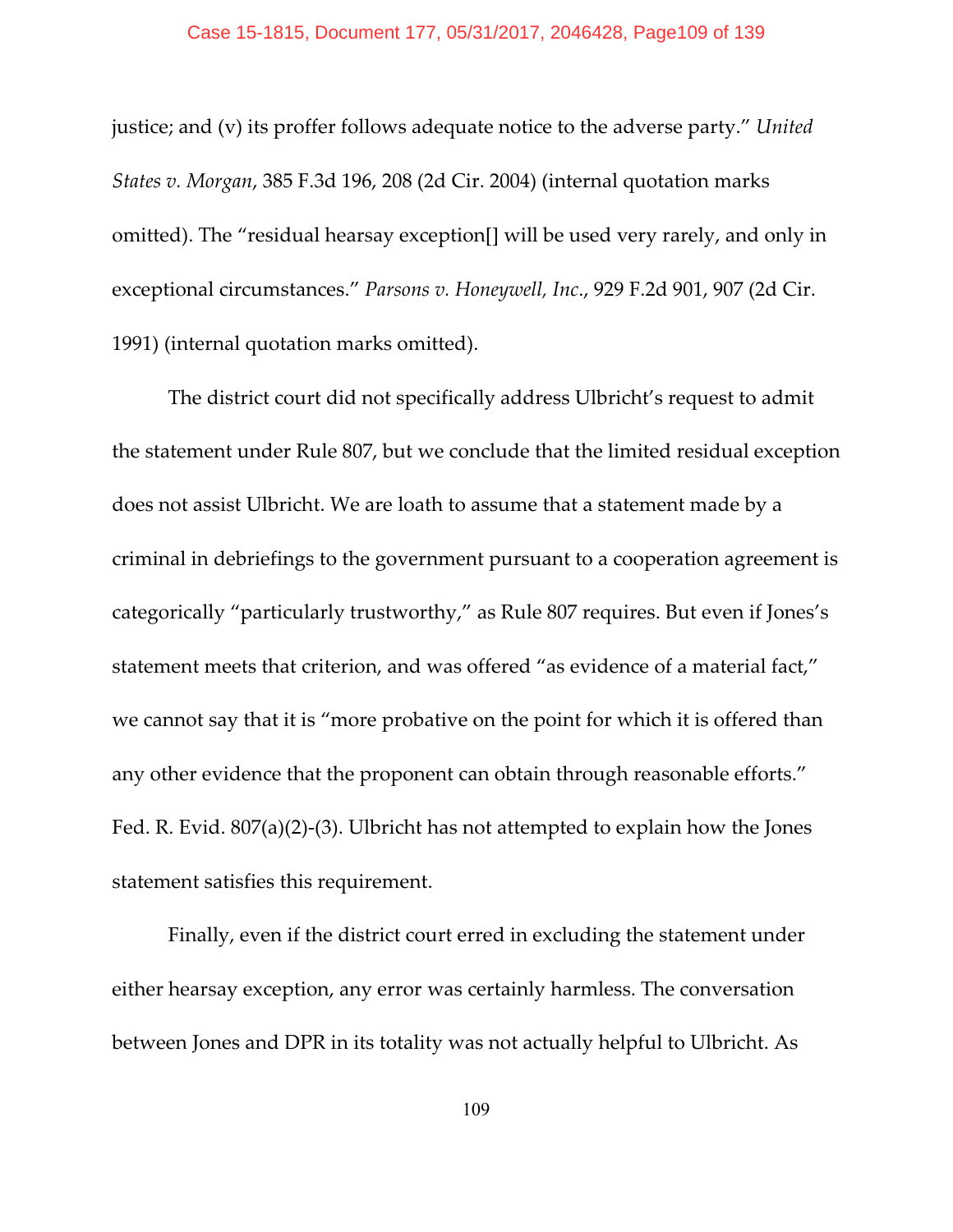explained, during the chat in question, DPR was at one point unable to provide the designated response, but later he identified himself to Jones's satisfaction. The statement thus contains the seeds of its own refutation. Since DPR's alleged failure to verify his identity and his subsequent remedy of that failure occurred during the same online chat, the interaction provides little or no support for the defense theory that different individuals acted as DPR at different times.

## **E. Cumulative Error**

Ulbricht argues that the cumulative effect of the district court's evidentiary rulings deprived him of a fair trial. *See United States v. Al-Moayad*, 545 F.3d 139, 178 (2d Cir. 2008). We have exhaustively reviewed his contentions of trial error and have concluded that none of those contentions has merit. The challenged trial rulings were well within the district court's discretion, and the various exclusions did not prevent the defense from offering evidence probative of innocence. At the trial in this case, the government presented overwhelming evidence that Ulbricht was indeed Dread Pirate Roberts. The evidence that the defense was precluded from offering to refute that proof was excluded because it was speculative, unreliable, offered in contravention of the Federal Rules of Evidence or of Criminal Procedure, or otherwise inadmissible. The few instances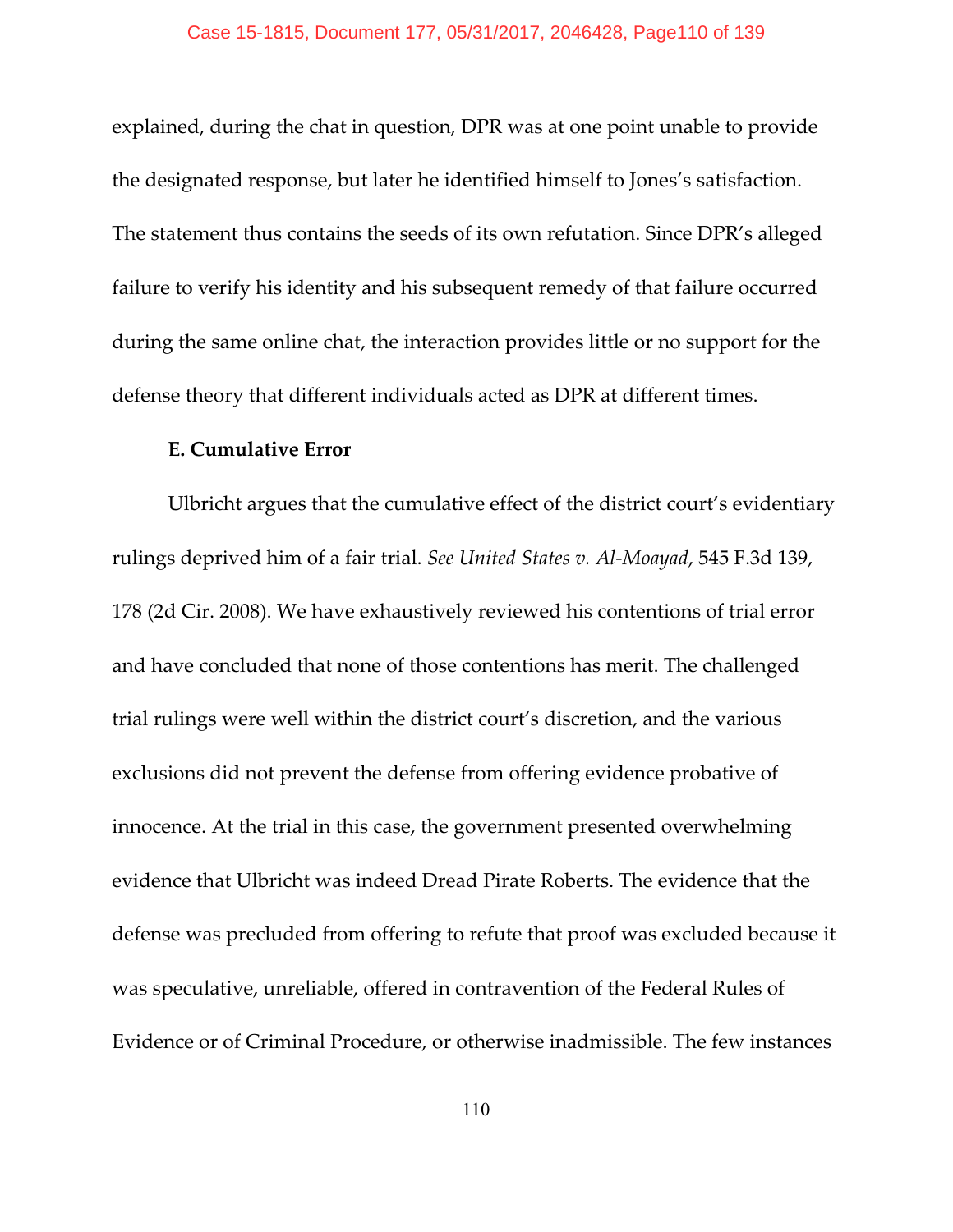in which the district court's rulings may be questioned, where we noted the relevance of the harmless error rule, involved minor and marginal points. Accordingly, whether considered separately or cumulatively, none of Ulbricht's evidentiary arguments lead us to doubt that he was found guilty after a fair trial.

## **III. Sentencing**

 "[A] district court has broad latitude to impose either a Guidelines sentence or a non-Guidelines sentence." *Rigas*, 583 F.3d at 114 (internal quotation marks omitted). "Accordingly, the role of the Court of Appeals is limited to examining a sentence for reasonableness, which is akin to review under an 'abuse-of-discretion' standard." *Id.* "This standard applies both to the [substantive reasonableness of the] sentence itself and to the procedures employed in arriving at the sentence." *Id.* (internal quotation marks omitted). Ulbricht and *amici*<sup>60</sup> challenge his life sentence as both procedurally and substantively unreasonable.

 $60$  The *amici* who join Ulbricht's challenge to his life sentence include: the Drug Policy Alliance, Law Enforcement Against Prohibition, JustLeadershipUSA, and retired District Judge Nancy Gertner.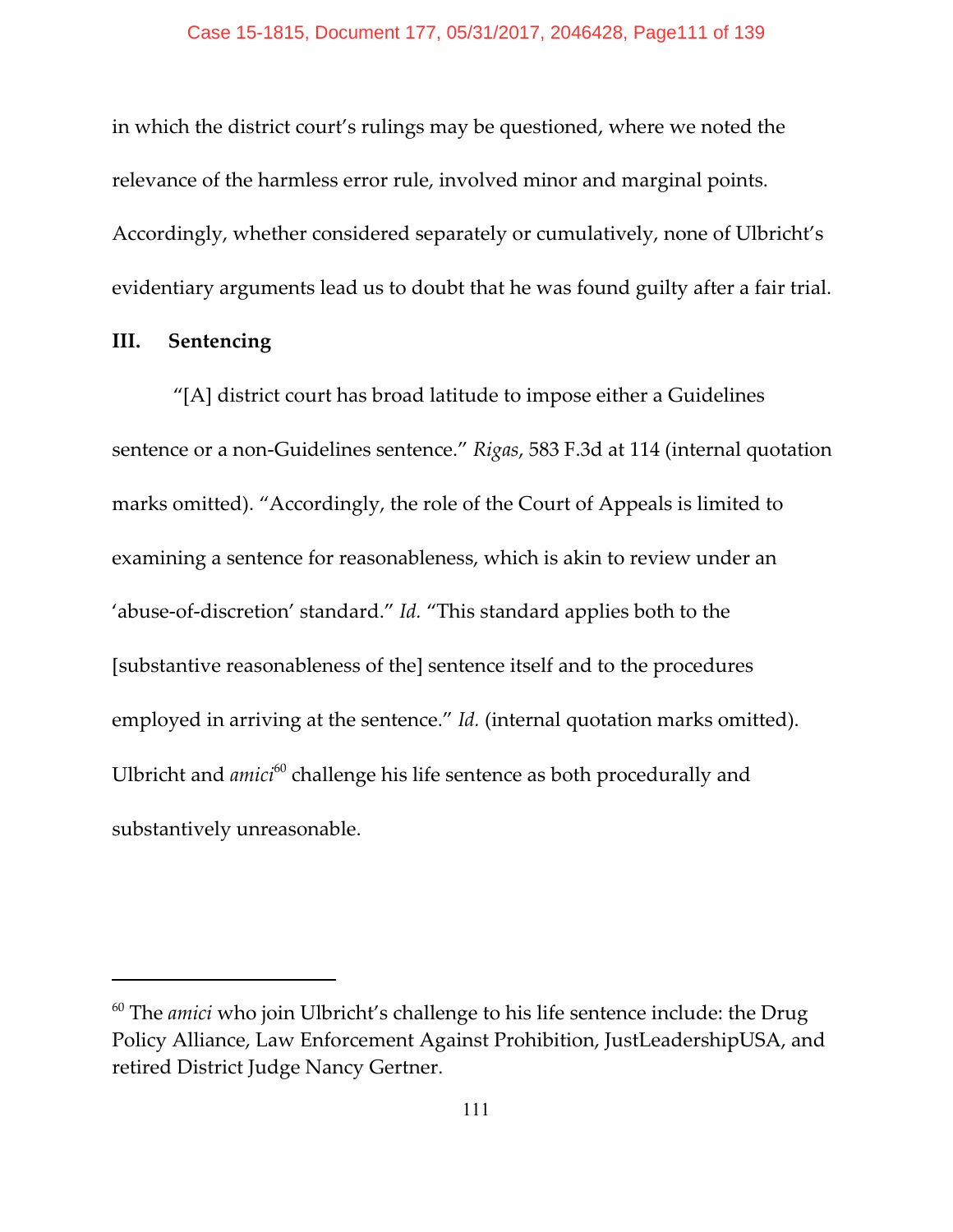## **A. Procedural Reasonableness**

"A sentence is procedurally unreasonable if the district court fails to calculate (or improperly calculates) the Sentencing Guidelines range, treats the Sentencing Guidelines as mandatory, fails to consider the § 3553(a) factors, selects a sentence based on clearly erroneous facts, or fails adequately to explain the chosen sentence." *United States v. Jesurum*, 819 F.3d 667, 670 (2d Cir. 2016) (internal quotation marks and emphasis omitted). To "hold that a factual finding is 'clearly erroneous,' we must be left with the definite and firm conviction that a mistake has been committed." *United States v. DeSilva*, 613 F.3d 352, 356 (2d Cir. 2010). Where "there are two permissible views of the evidence, the factfinder's choice between them cannot be clearly erroneous." *United States v. Norman*, 776 F.3d 67, 76 (2d Cir. 2015) (internal quotation marks omitted). In general, a "sentencing court has discretion to consider a wide range of information in arriving at an appropriate sentence." *United States v. Prescott*, 920 F.2d 139, 143 (2d Cir. 1990). "The district court's factual findings at sentencing need be supported only by a preponderance of the evidence." *Norman*, 776 F.3d at 76. "Where we identify procedural error in a sentence, but the record indicates clearly that the district court would have imposed the same sentence in any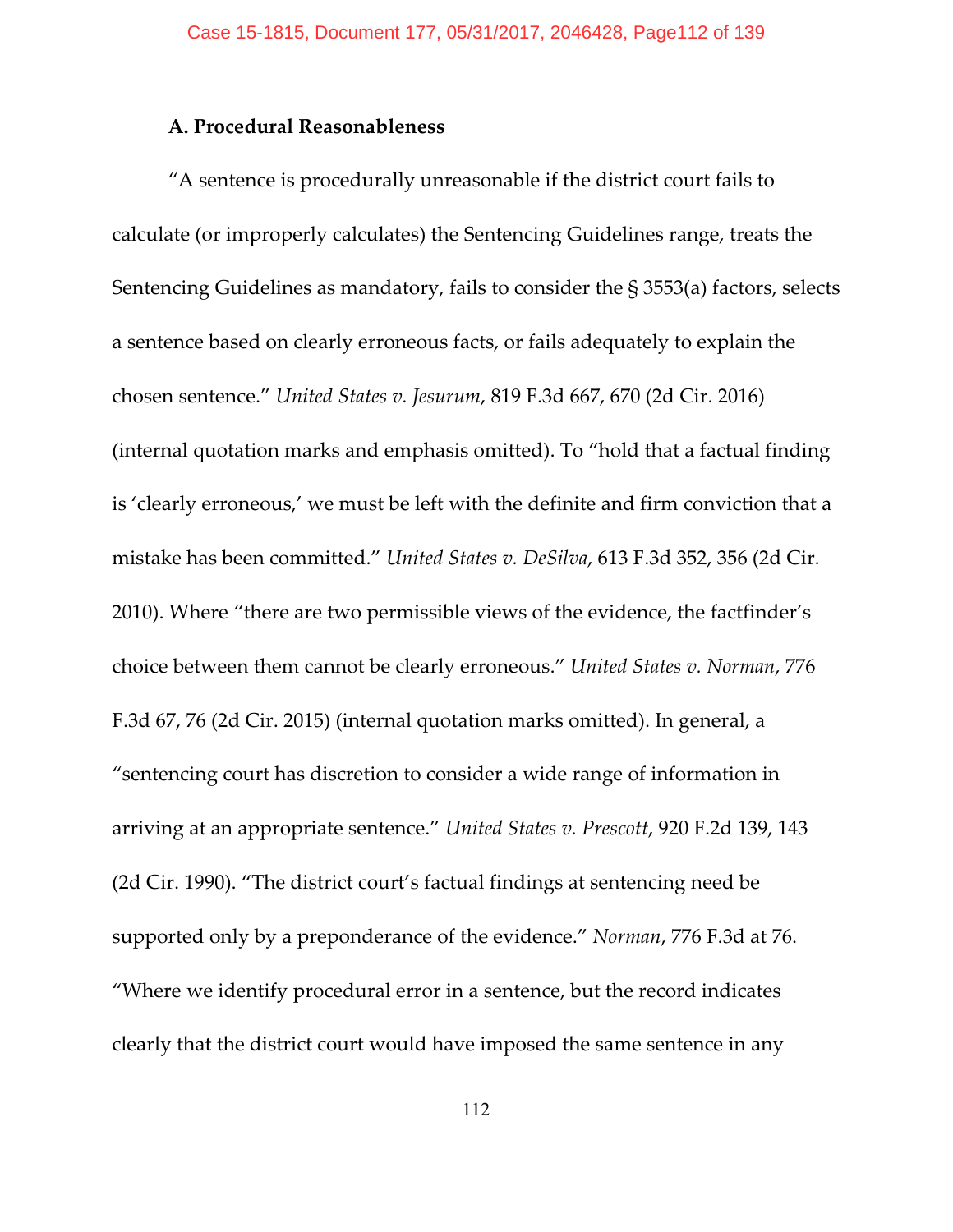#### Case 15-1815, Document 177, 05/31/2017, 2046428, Page113 of 139

event, the error may be deemed harmless, avoiding the need to vacate the sentence and to remand the case for resentencing." *United States v. Jass*, 569 F.3d 47, 68 (2d Cir 2009) (internal quotation marks omitted); *see also United States v. Cavera*, 550 F.3d 180, 197 (2d Cir. 2008) (en banc) (declining to reach claim that district court erred in relying on vague concern about gun violence because it was clear that the "district court would have imposed the same sentence had it relied solely on" the permissible concern about deterrence).

Ulbricht's only claim of procedural error is that it was improper for the district court to consider six drug-related deaths as relevant to his sentence because there was insufficient information connecting them with drugs purchased on Silk Road. In terms of our sentencing jurisprudence, Ulbricht claims that the district court relied on clearly erroneous facts in imposing sentence. We are not persuaded.

Ulbricht submitted an expert report in which Dr. Mark Taff wrote that the records associated with the six deaths were substantially incomplete. For example, many did not include full autopsies, rendering it difficult to discern the precise cause of death to a reasonable degree of medical certainty in five of the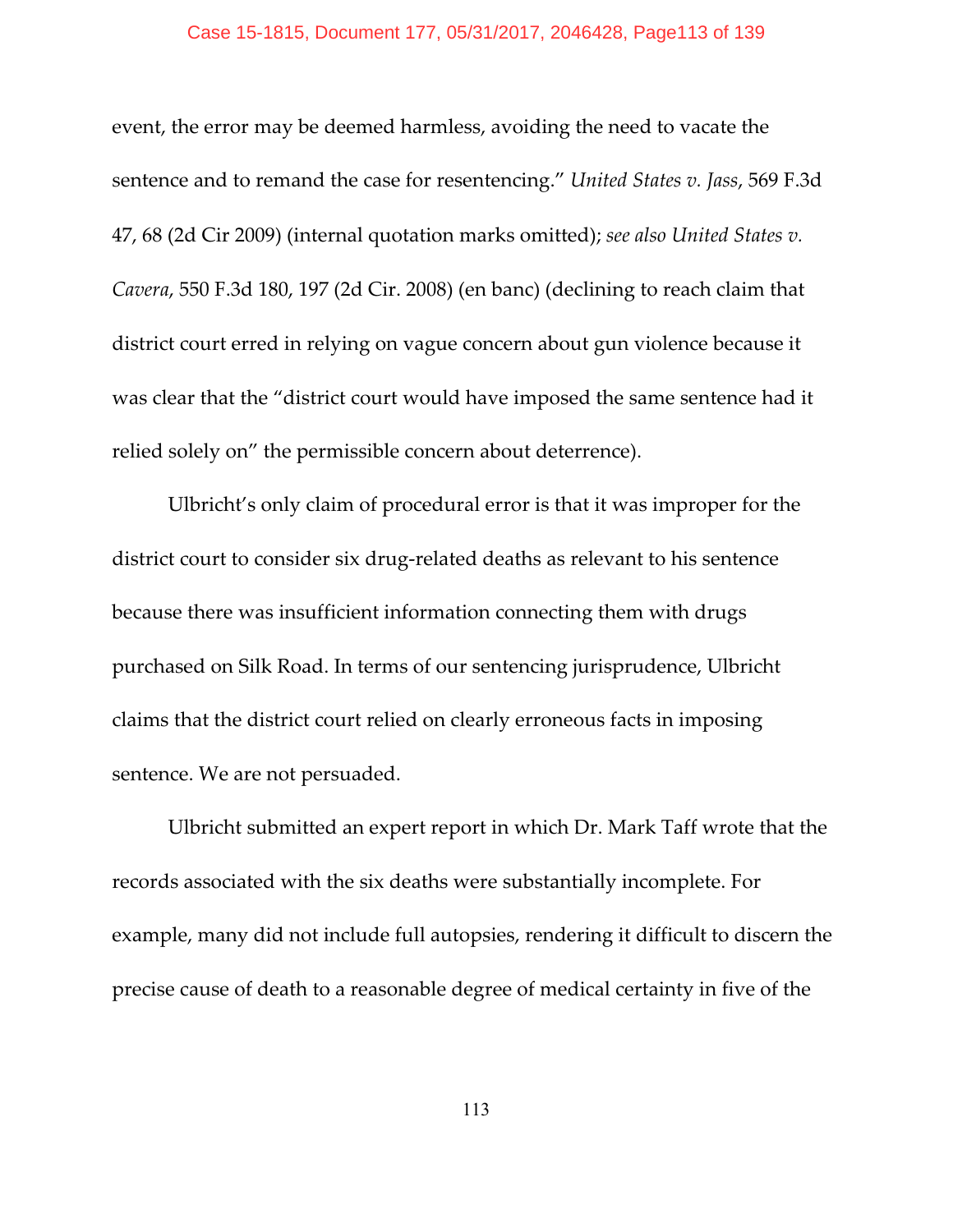cases. $61$  Equally importantly, Dr. Taff wrote that he could not conclusively connect the specific drugs that the decedents consumed with Silk Road, because it is impossible to "correlate the time of purchase/acquisition from an alleged Silk Road vendor" and the "time of usage of the alleged Silk road purchase" with the deaths.<sup>62</sup> S.A. 446. We assume for purposes of this opinion that Dr. Taff's conclusions are sufficiently sound to raise a genuine question about whether the deaths described in the PSR were caused by drugs purchased on Silk Road. As explained above, however, Ulbricht was not being prosecuted or punished for homicide on a theory that he personally caused those deaths. Nor did the fact of the deaths increase his offense level under the Guidelines. The question before the district court was whether the sale of large quantities of drugs on Silk Road

 $<sup>61</sup>$  In the sixth case, Dr. Taff concluded that the cause of death was ingesting</sup> multiple drugs coupled with a pre-existing heart condition. The original forensic reports concerning that death did not factor in the presence of drugs other than synthetic marijuana (obtained via Silk Road) and did not include the heart condition as a contributing cause.

<sup>&</sup>lt;sup>62</sup> Sentencing *amici* make a similar argument, claiming that a complex array of causes are responsible for drug-related deaths, including societal failures. Assuming that is correct, the increased availability of drugs is certainly one of the causes of overdose and other drug-related accidental deaths. Thus, the district court did not err in concluding that Silk Road, which was by all accounts a market-expanding drug enterprise, contributed to the general social costs of drug trafficking. Those harms are numerous and include the risk of death.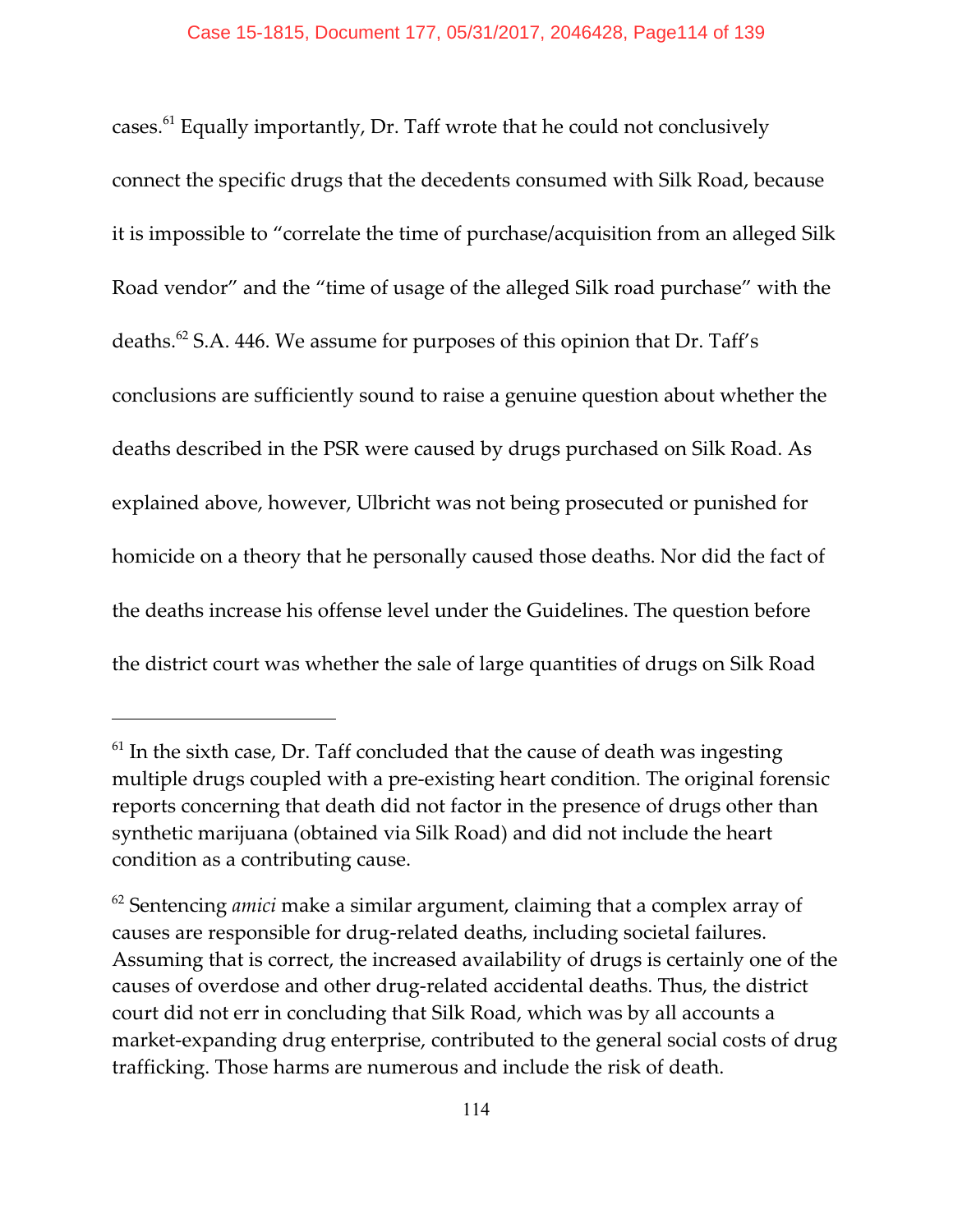#### Case 15-1815, Document 177, 05/31/2017, 2046428, Page115 of 139

created a sufficient risk of death to permit the district court to take the deaths into account in assessing the seriousness of Ulbricht's crimes when it considered the factors listed in 18 U.S.C. § 3553(a).

As with other facts relevant to sentencing, that question is for the district court to answer, based on the preponderance of the evidence. *Norman*, 776 F.3d at 76. Contrary to Ulbricht's claims, the district court did not summarily reject Dr. Taff's conclusions. Rather, it addressed his report carefully and acknowledged the evidentiary challenges of connecting the deaths to Silk Road. The court concluded that Dr. Taff's proposed "reasonable degree of medical certainty" standard was simply too high an evidentiary standard for purposes of including the deaths in the PSR. The court reasoned that it was "not asking whether the but for cause of death is drugs purchased on Silk Road," but rather "whether there is a connection between the purchase of drugs on Silk Road and [the] death" in the sense that the sale of those drugs created a risk of death. App'x 1476.

For those limited purposes and judged by that standard, the circumstantial evidence connecting the drug-related deaths to Silk Road was sufficient to consider them at Ulbricht's sentencing. To take the strongest example, one decedent was found in his apartment with a package torn open. His computer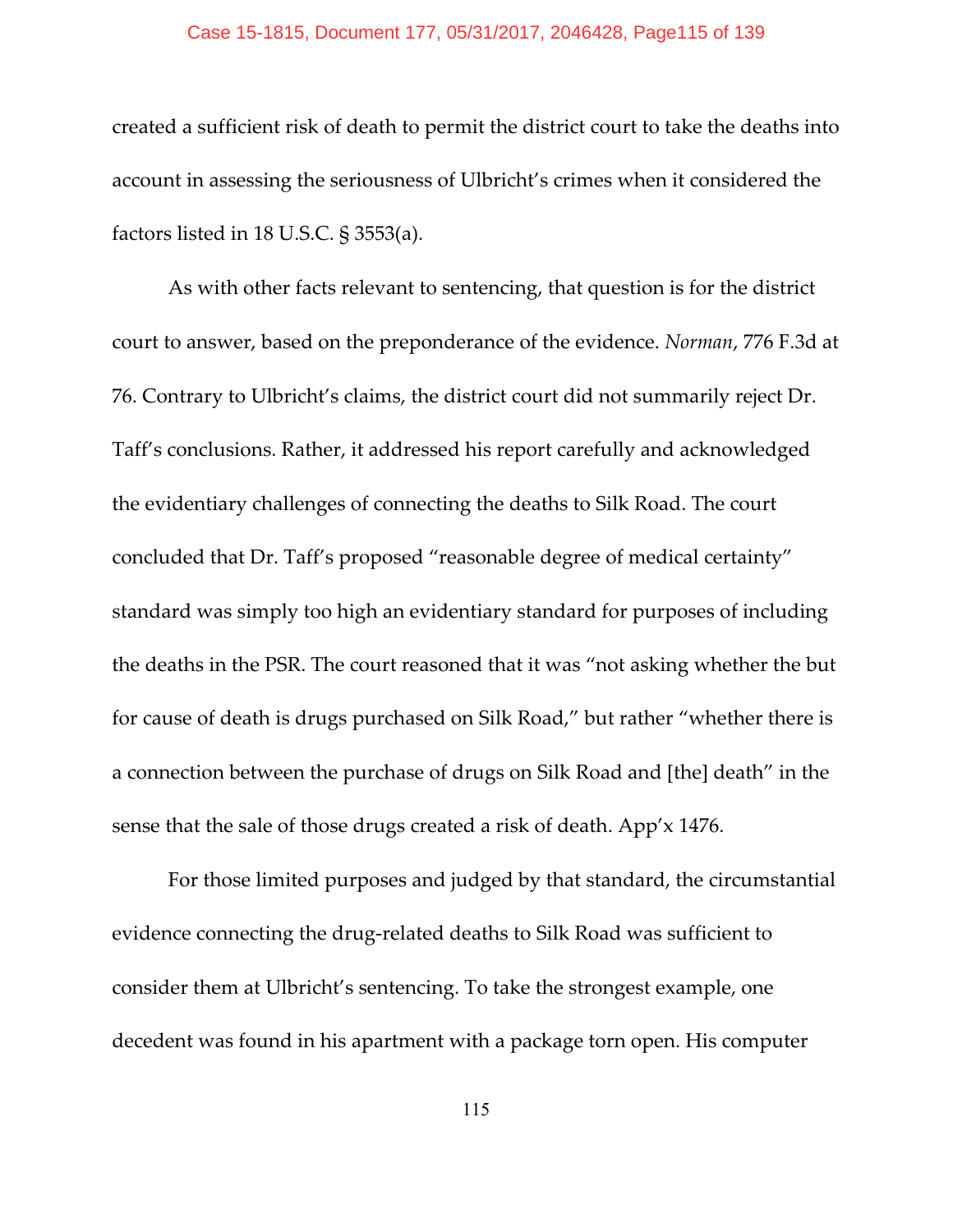had the Silk Road site open, with chat messages from the vendor describing the heroin and prescription drug purchase as well as the package tracking information. The tracking number matched the information on the torn package in the apartment. A toxicology report determined that he died of an overdose of heroin combined with other prescription drugs. The facts connecting the other five deaths to Silk Road varied in strength. The available evidence was sufficient, however, to allow the district court find by a preponderance of the evidence that the deaths were connected to Silk Road; therefore, the court could consider the risk of death that the site created. Nothing in the sentencing transcript suggests that the court considered the information for any other purpose.

We are sensitive to the possibility that the evidence of the six deaths was emotionally inflammatory and risked implicitly escalating Ulbricht's responsibility from facilitating the sale of drugs to causing the deaths of several drug users.<sup>63</sup> But there is no indication that the deaths in question played such a role in the district court's sentencing determination. In urging the court to

 $^{63}$  Ulbricht does not argue that the evidence related to the accidental overdose deaths should have been excluded due to its emotional nature; his argument is based solely on the claim that the evidence was irrelevant because the deaths were not sufficiently linked to Silk Road.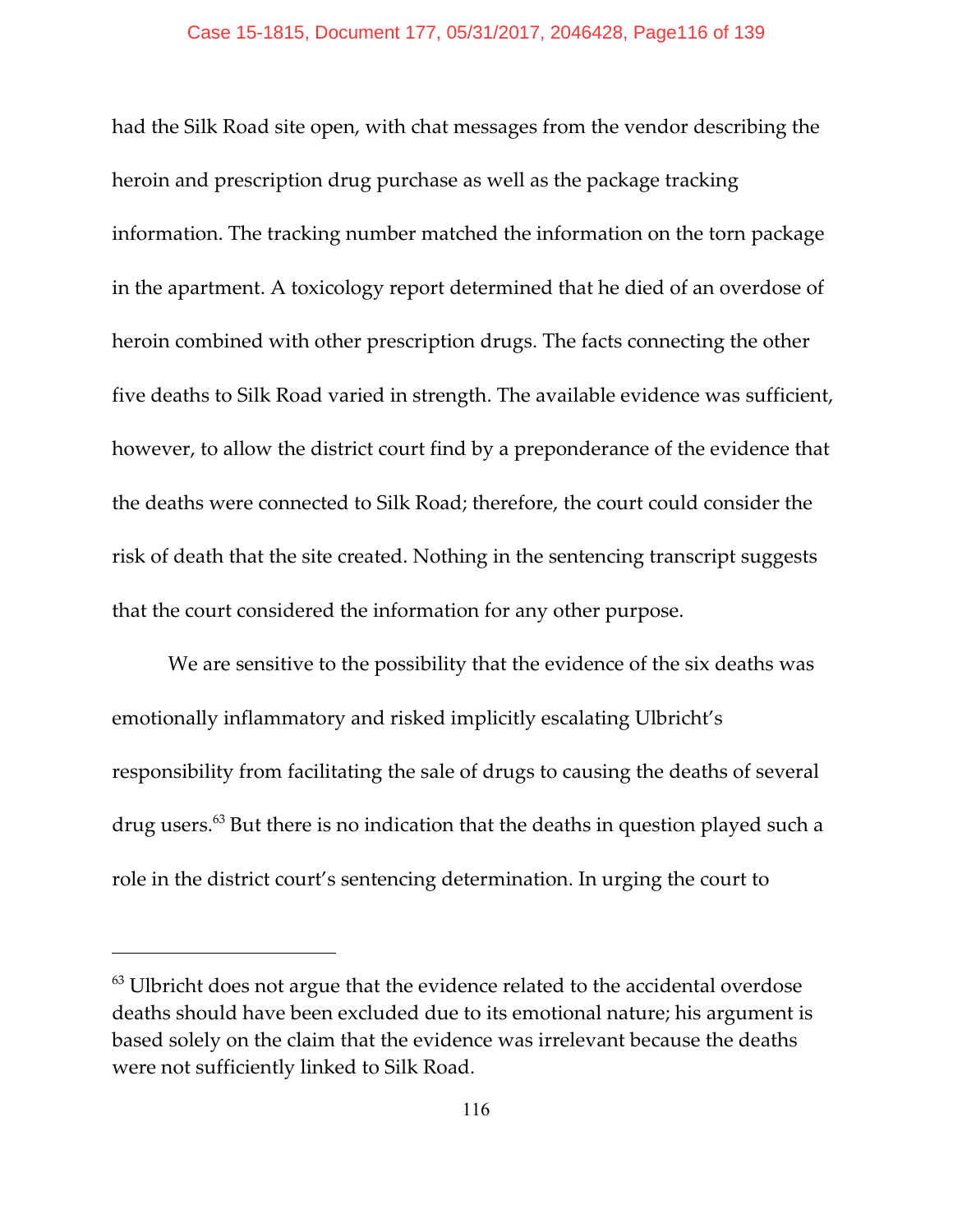### Case 15-1815, Document 177, 05/31/2017, 2046428, Page117 of 139

consider evidence of the deaths, the government explained that the deaths "illustrate the obvious: that drugs can cause serious harm, including death." App'x 902. *See United States v. Pacheco,* 489 F.3d 40, 48 n.5 (1st Cir. 2007) (observing that a defendant who "engaged in the commercial trade of potent substances . . . must have known [that such trade] could have dire consequences").

Of course, to the extent that the harms of the drug trade were obvious, there was no need to introduce evidence of these particular incidents, let alone to hammer the point home with unavoidably emotional victim impact statements by parents of two of the decedents. $^{64}$  No federal judge needs to be reminded of the tragic consequences of the traffic in dangerous substances on the lives of users and addicts, or of the risks of overdose and other ramifications of the most dangerous of illegal drugs. Those consequences are among the reasons why illegal drugs are prohibited and constitute a principal justification advanced for the extremely lengthy sentences provided by federal statutes and sentencing guidelines for trafficking in illicit substances. Absent reason to believe that a drug

 $64$  Ulbricht does not challenge the propriety of those statements apart from his general argument that it was procedurally unreasonable to consider the six deaths as relevant to his sentence.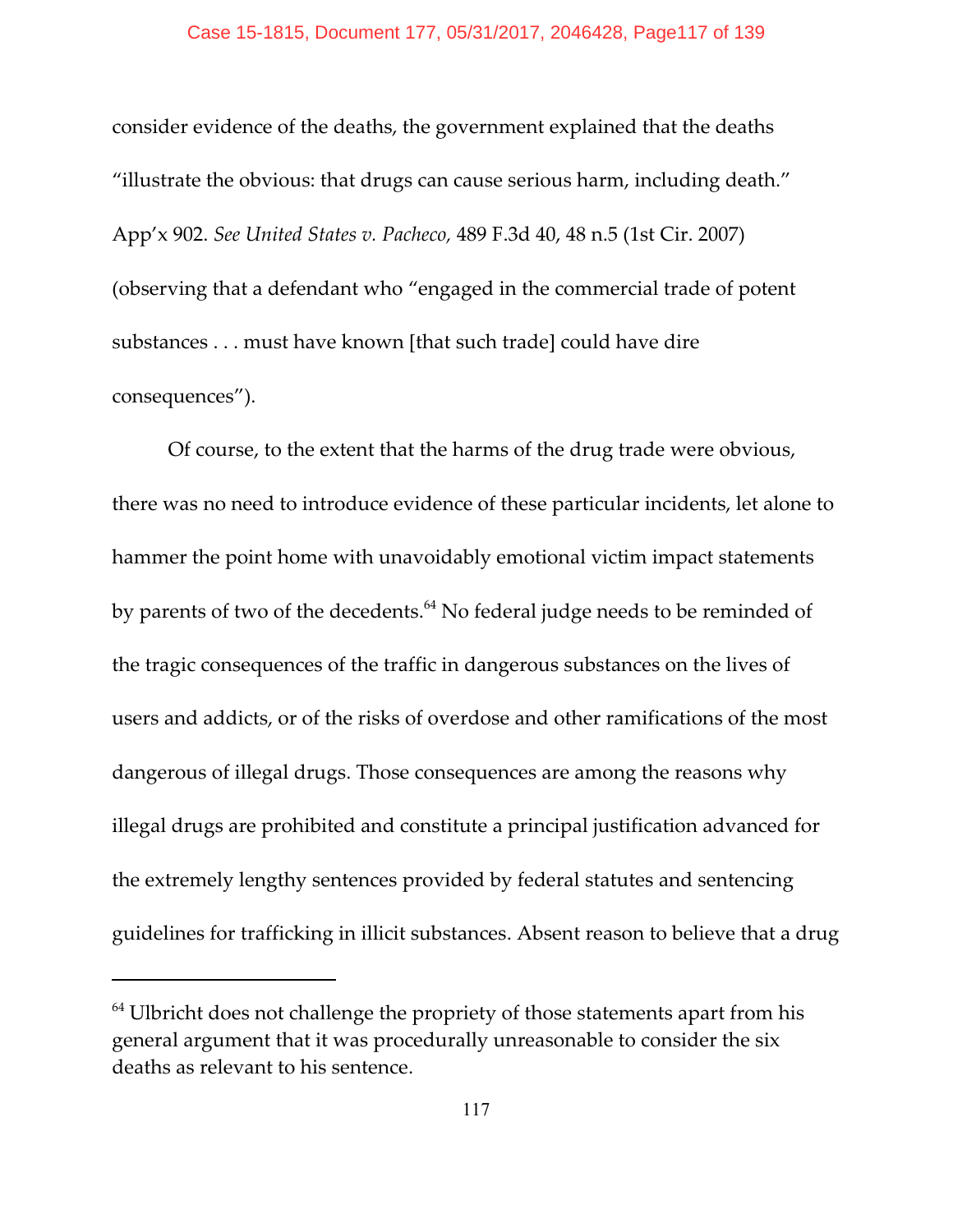#### Case 15-1815, Document 177, 05/31/2017, 2046428, Page118 of 139

dealer's methods were unusually reckless, in that they enhanced the risk of death from drugs he sold beyond those already inherent in the trade, we do not think that the fact that the ever-present risk of tragedy came to fruition in a particular instance should enhance those sentences, or that the inability of the government to link a particular dealer's product to a specific death should mitigate them. The government's insistence on proceeding with this evidence generated an appellate issue that has taken on a disproportionate focus in relation to the reasons actually advanced by the district court in its lengthy and careful statement of the reasons for the sentence it imposed. App'x 1509-41.

We are not persuaded, however, that the introduction of the evidence in this case was error, although it may have been incautious for the government to insist on presenting it to the district court. As already explained, it was certainly appropriate for the district court to consider the risk of death from use of drugs in assessing the seriousness of the offense conduct, one of the factors that a judge must consider in imposing sentence. *See* 18 U.S.C. § 3553(a)(2)(A). That appears to be the only way the judge in this case used the evidence of the drug-related deaths. Emotionally wrenching as the statements of the decedents' parents were, we cannot and do not assume that federal judges are unable to put their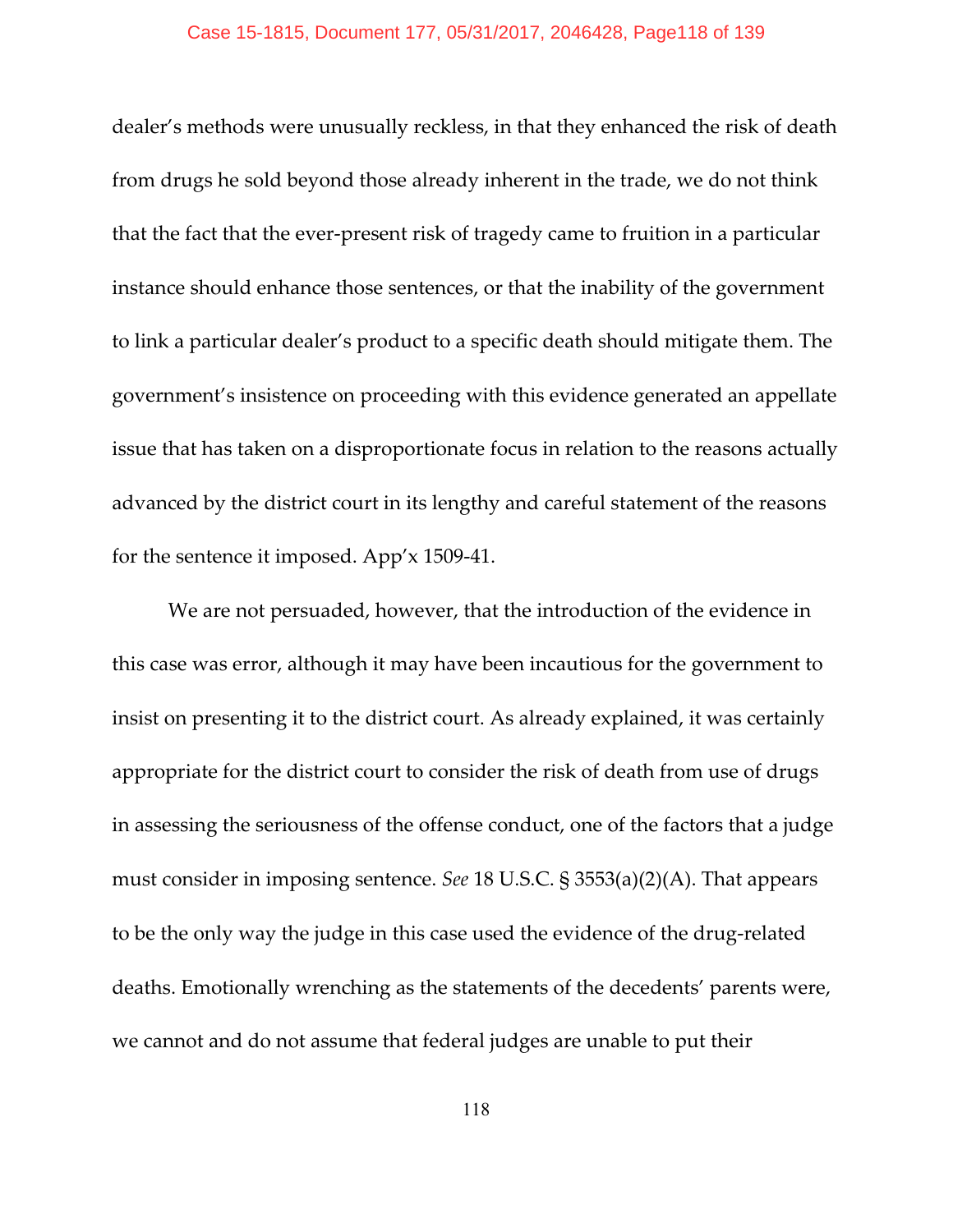sympathies for particular victims to one side and assess the evidence for its rational relationship to the sentencing decision. And here, the record makes clear that the district court did not use the evidence of the drug-related deaths to enhance Ulbricht's sentence, either as a formal matter under the Guidelines or otherwise. For all the extensive litigation of the propriety of including this information in the PSR, in imposing sentence the district court did not refer to the drug-related deaths as an aggravating factor. Indeed, the only mention of that evidence at all was a passing reference to "facts brought out in connection with [those] death[s]" that "provide evidence of first-time and expanded [drug] usage." App'x 1521-22. This reference occurred in the entirely appropriate context of a lengthy discussion of the general social harms of Ulbricht's massive drug-trading marketplace. *Id*. at 1522-28.

That discussion was particularly germane to this case for several reasons. First, Ulbricht claimed that Silk Road reduced the harms associated with the drug trade in several ways. For example, he argued that trafficking in drugs over the Internet reduced violence associated with hand-to-hand transactions and the societal stigma of drug use, and Silk Road's vendor rating system ensured that customers had access to better quality drugs and more information about the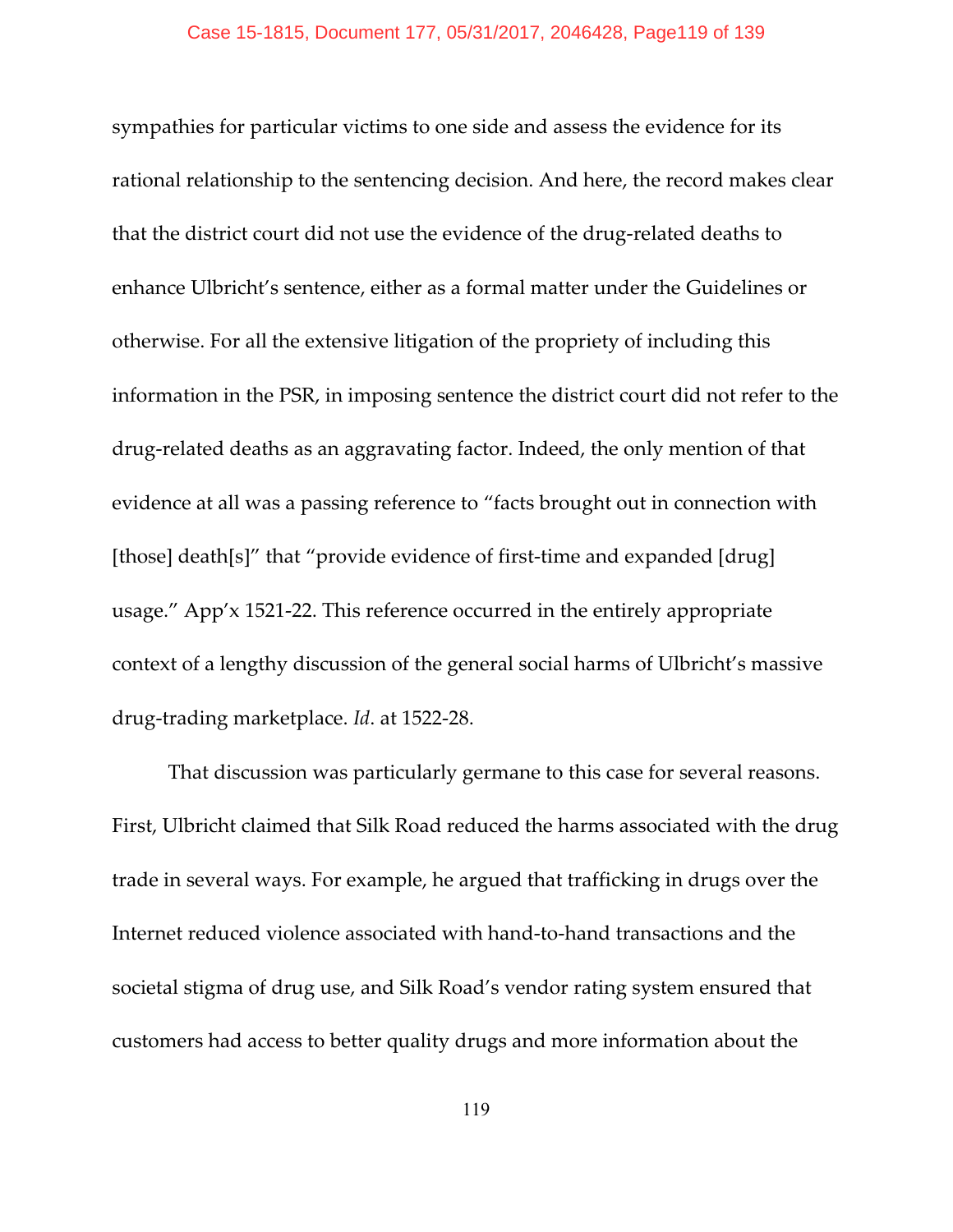#### Case 15-1815, Document 177, 05/31/2017, 2046428, Page120 of 139

drugs that they were purchasing. Those arguments prompted the district court to reflect broadly on the costs of the drug trade and discuss Silk Road's participation in those harms. Reasonable people may and do disagree about the social utility of harsh sentences for the distribution of controlled substances, or even of criminal prohibition of their sale and use at all. It is very possible that, at some future point, we will come to regard these policies as tragic mistakes and adopt less punitive and more effective methods of reducing the incidence and costs of drug use.

At this point in our history, however, the democratically-elected representatives of the people have opted for a policy of prohibition, backed by severe punishment. That policy results in the routine incarceration of many traffickers for extended periods of time. This case involves a defendant who stood at one remove from the trade, who did not for the most part dirty his hands with the actual possession and sale of drugs and other contraband that his site offered. But he did take a cut of the proceeds, in exchange for making it easier for such drugs to be purchased and sold, in a way that may well have expanded the market by allowing more people access to drugs in greater quantities than might otherwise have been available to them. In the routine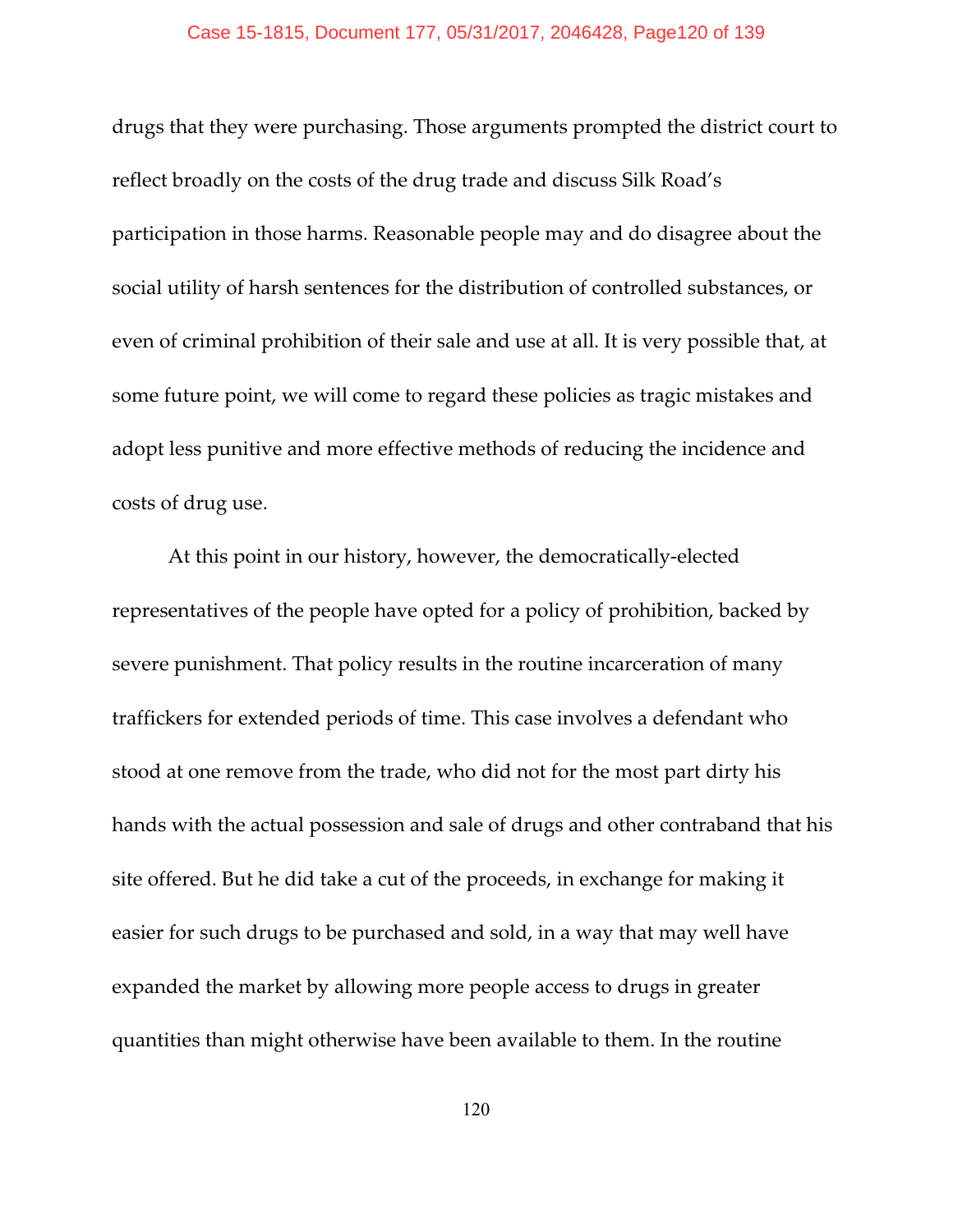instances of sentencing drug sellers, the dangerous aspects of the trade are close to the surface and require little emphasis. In this case, a reminder of the consequences of facilitating such transactions was perhaps more necessary, particularly because Ulbricht claimed that his site actually made the drug trade safer, and he appeared to contest the legitimacy of the laws he violated.<sup>65</sup>

 $<sup>65</sup>$  In a footnote in his reply brief, Ulbricht raises for the first time an additional</sup> argument: that the district court improperly gave him a life sentence because of the political and philosophical beliefs that led him to start Silk Road in the first instance. Ulbricht argues that reliance on political beliefs at sentencing is prohibited by the Guidelines, U.S.S.G. § 5H1.10, and the First Amendment. The district court reflected on Ulbricht's philosophy, however, only in the course of discussing his character and his reasons for committing the offense. *See* 18 U.S.C. § 3553(a)(1). That discussion was relevant to sentencing. Ulbricht, as the district court concluded,"viewed Silk Road both as above the law and the laws didn't apply." App'x 1515. He appeared to believe that his personal views about the propriety of the drug laws and the paramount role of individual liberty entitled him to violate democratically-enacted criminal prohibitions. For example, some of his Silk Road posts "discuss the laws as the oppressor" and proclaim that "each transaction is a victory over the oppressor." *Id.* at 1516. That Ulbricht believes that drug use should be legalized is not relevant to sentencing; that he believes he is entitled to break the laws that prohibit certain substances is relevant to his likelihood of recidivism, a mandated sentencing consideration. 18 U.S.C. § 3553(a)(2)(C). The district court therefore did not sentence Ulbricht based on any prohibited characteristic, nor did the court place more weight on that factor than the facts warranted. *Cf. United States v. Jenkins*, —F.3d.—, 2017 WL 1371399 (2d Cir. Apr. 17, 2017) (vacating a sentence as substantively unreasonable where the district court relied exclusively on the defendant's "disdain for the law" in "dramatically increasing" a defendant's sentence for child pornography offenses). Ulbricht's disrespect for the law was simply one factor that the district court considered in imposing sentence, along with many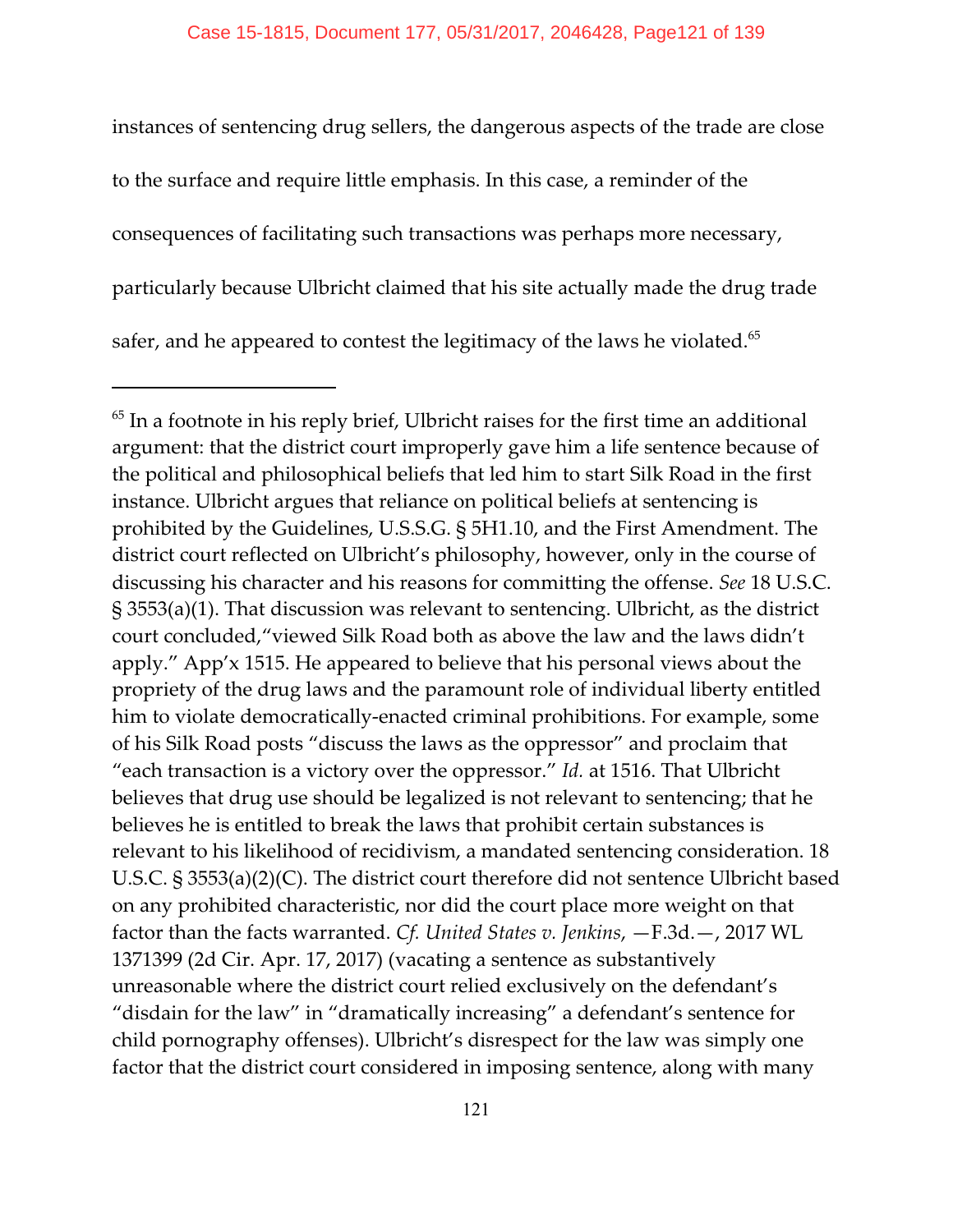Finally, we need look no further than the district court's express reasons for imposing sentence to conclude that drug-related deaths played little part in dictating the sentence imposed. As tragic as they are, and as foreseeable in light of the volume of dangerous drugs trafficked through Silk Road, those deaths were accidents. In light of the overwhelming evidence, discussed below, that Ulbricht was prepared, like other drug kingpins, to protect his profits by paying large sums of money to have individuals who threatened his enterprise murdered, it would be plainly wrong to conclude that he was sentenced for accidental deaths that the district court discussed only in passing in imposing sentence. Even were we to conclude that the evidence of the Silk Road-related deaths should not have been received, any error would be harmless, because the record is absolutely clear that the district court, after finding that Ulbricht commissioned five murders, would have imposed the same sentence if the evidence of the drug-related deaths had been excluded.

The sentencing *amici* advance one additional argument: that the district court's consideration of the drug-related deaths violated the Fifth and Sixth Amendments because the fact of those deaths was not charged in the Indictment

others, and was not accorded undue weight in determining the sentence.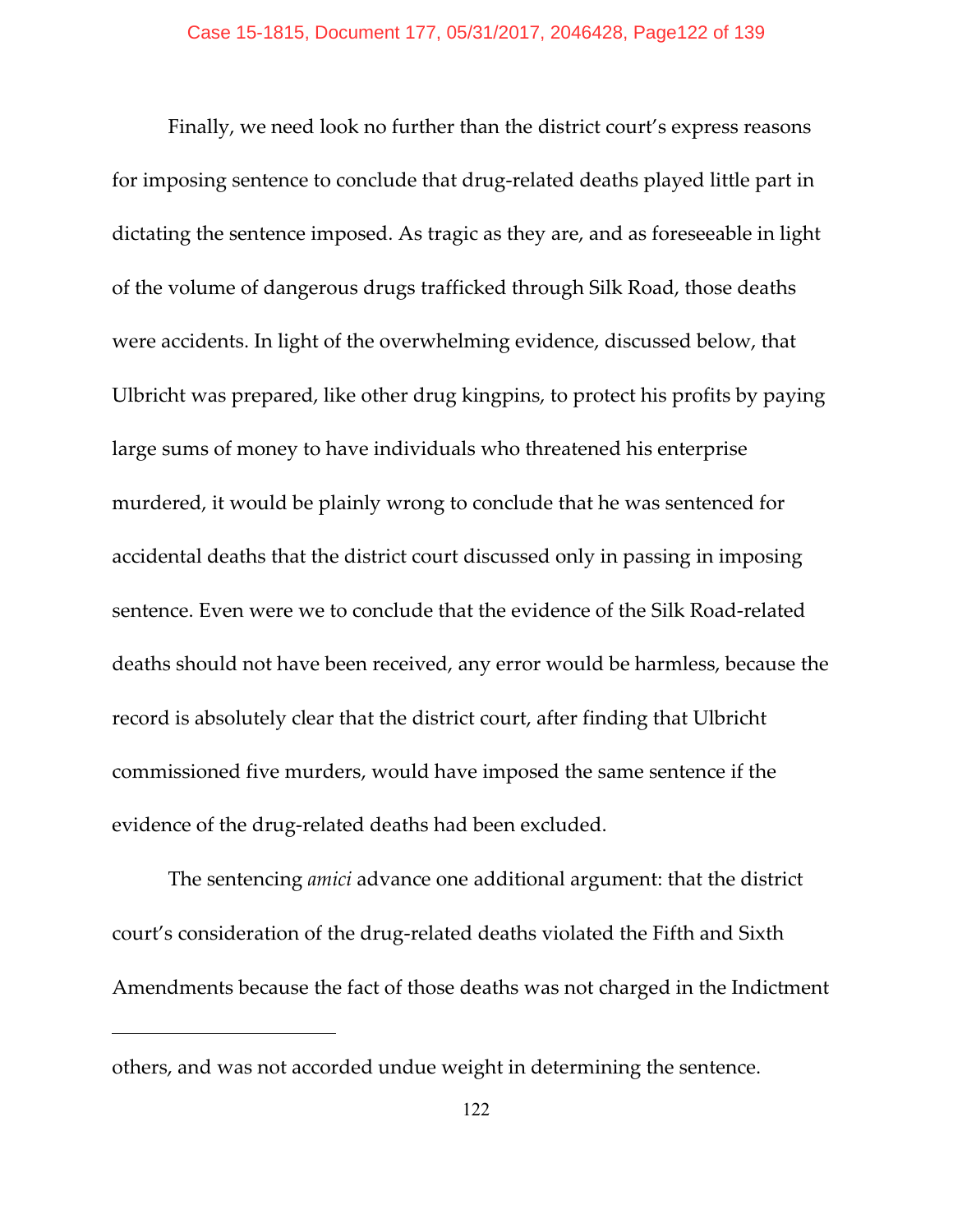#### Case 15-1815, Document 177, 05/31/2017, 2046428, Page123 of 139

and proven to the jury. "While we are not required to address arguments raised only by an *amicus*," *Am. Atheists, Inc. v. Port Auth. of N.Y. & New Jersey*, 760 F.3d 227, 237 n.11 (2d Cir. 2014), we do so here in an excess of caution. The argument is without merit under *Apprendi v. New Jersey*, 530 U.S. 466 (2000), and its progeny.

A district court may consider as part of its sentencing determination uncharged conduct proven by a preponderance of the evidence as long as that conduct does not increase either the statutory minimum or maximum available punishment. *See United States v. Stevenson*, 834 F.3d 80, 85 (2d Cir. 2016); *United States v. Ryan*, 806 F.3d 691, 693-94 (2d Cir. 2015). The Supreme Court has "long recognized that broad sentencing discretion, informed by judicial factfinding, does not violate the Sixth Amendment." *Alleyne v. United States*, 133 S. Ct. 2151, 2163 (2013). Here, the six drug-related deaths (and more importantly, Ulbricht's attempted murders for hire) were uncharged facts that did not increase either the statutory twenty-year minimum or the maximum life sentence applicable to the crimes of which he was found guilty, beyond a reasonable doubt, by the jury. Thus, the district court did not violate the Constitution when it found by a preponderance of the evidence that the six deaths were connected to Silk Road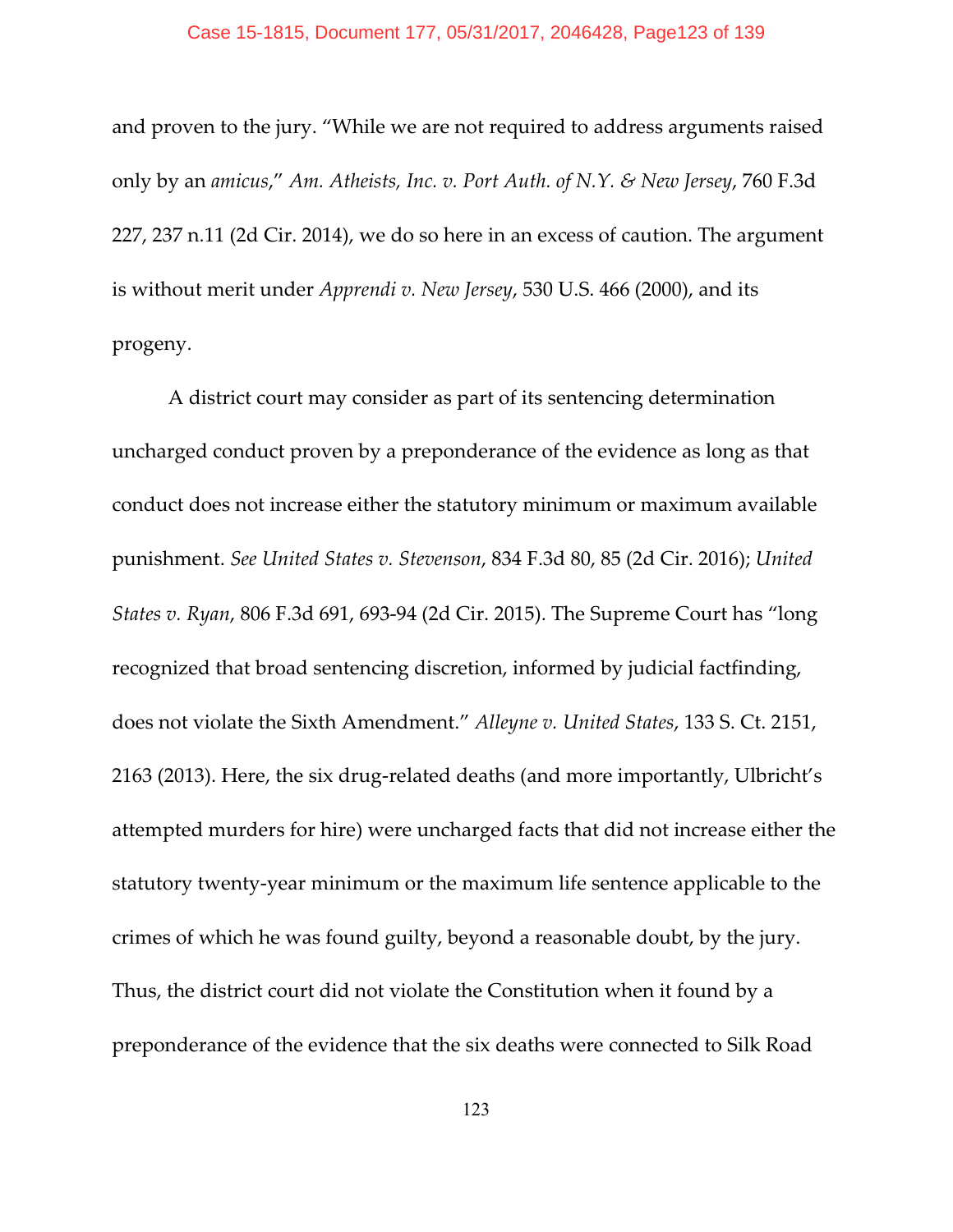## Case 15-1815, Document 177, 05/31/2017, 2046428, Page124 of 139

and that they were relevant to Ulbricht's sentence because they were part of the harm that the site caused.

In sum, we might not, in the prosecutors' shoes, have chosen to offer this evidence at sentencing, or have admitted it as district judges. We conclude, however, (1) that the district court did not clearly err when it found by a preponderance of the evidence that the six deaths were connected to Silk Road; (2) that it did not abuse its discretion in determining that it was appropriate to consider those acts as bearing on the seriousness of the narcotics offenses of which Ulbricht was convicted, one of many factors the district court was required to consider in exercising its discretion under § 3553(a); and (3) that the evidence in question in fact played a minimal role, if any, in the actual sentencing, and that in light of the reasons given by the district court for its sentencing decision, we can be absolutely certain that the same sentence would have been imposed if the evidence had not been received. Ulbricht's sentence was therefore not procedurally unreasonable.

## **B. Substantive Unreasonableness**

"We will . . . set aside a district court's substantive [sentencing] determination only in exceptional cases where the trial court's decision cannot be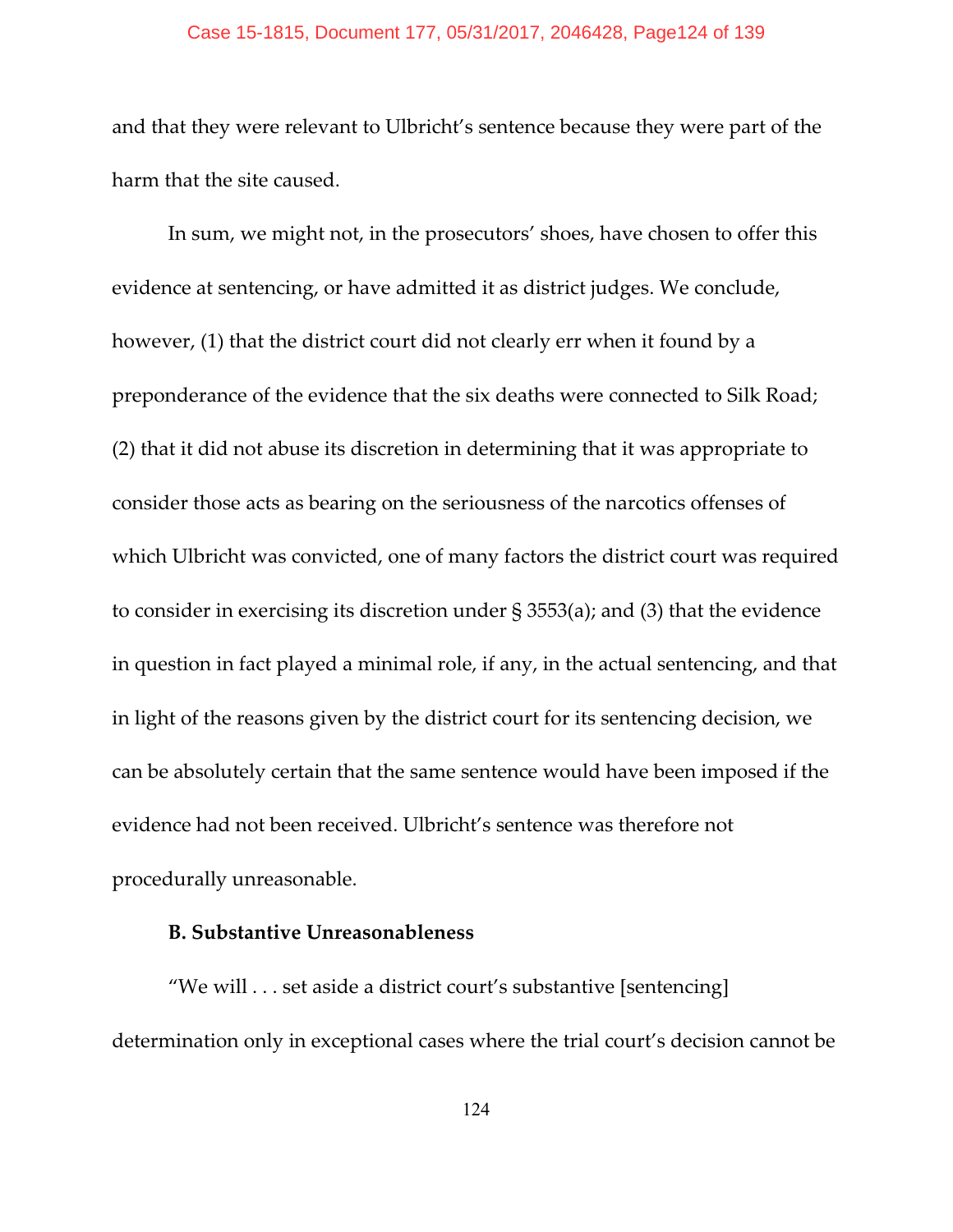#### Case 15-1815, Document 177, 05/31/2017, 2046428, Page125 of 139

located within the range of permissible decisions." *Cavera*, 550 F.3d at 189 (emphasis and internal quotation marks omitted). Our review is "deferential," and this Court does "not consider what weight we would ourselves have given a particular factor." *Rigas*, 583 F.3d at 122. "Rather, we consider whether the factor, as explained by the district court, can bear the weight assigned it under the totality of the circumstances in the case." *Id.* Our role in "patrolling the boundaries of reasonableness" is modest. *United States v. Broxmeyer*, 699 F.3d 265, 289 (2d Cir. 2012) (alterations and internal quotation marks omitted). Accordingly, we "will set aside only those outlier sentences that reflect actual abuse of a district court's considerable sentencing discretion." *United States v. Messina*, 806 F.3d 55, 66 (2d Cir. 2015).

In light of the deferential standard of review, we cannot say that Ulbricht's life sentence was substantively unreasonable. The district court identified numerous facts that made Ulbricht's case extraordinary, in its view rendering a life sentence "sufficient, but not greater than necessary, to comply with the purposes" of sentencing. 18 U.S.C. § 3553(a). The court described the crime as a "planned, comprehensive, and deliberate scheme . . . which posed serious danger to public health and to our communities." App'x 1511-12. Silk Road was a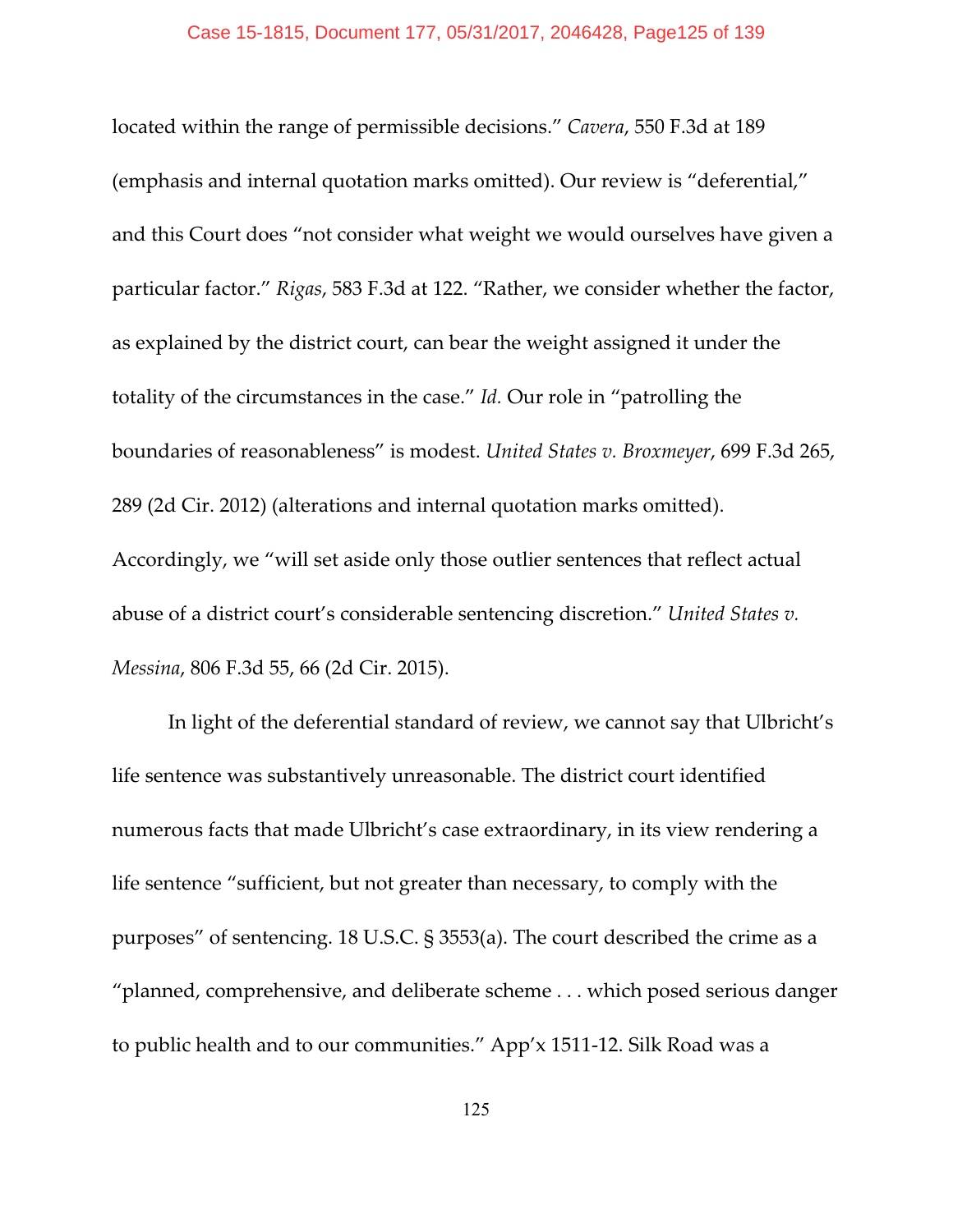"worldwide criminal drug enterprise with a massive geographic scope." *Id.* at 1512. The fact that Ulbricht operated the site from behind a computer, rather than in person like a more prototypical drug kingpin, does not make his crime less serious or less dangerous. Moreover, Silk Road uniquely expanded the drug market by providing an easy avenue for people to become first-time drug users and dealers. Because drugs were shipped to customers in the mail, Silk Road brought "drugs to communities that previously may have had no access to such drugs . . . in such quantities." *Id.* at 1522.

The quantity and nature of the drugs sold on Silk Road are staggering. According to the PSR, from 2011 through 2013, Silk Road customers transacted in approximately \$183 million worth of illegal drugs. At the time the government shut down Silk Road on October 2, 2013, there were approximately 13,802 listings for controlled substances on the website. Of those listings, there were 643 listings for cocaine-based products, 305 for LSD products, and 261 for methamphetamine products. The drugs were sold mostly for individual, personal use, but some drugs such as heroin and cocaine were also available in "multi-kilogram quantities." PSR ¶ 26. The available drugs were not limited to heroin, narcotics, synthetic marijuana, and other dangerous but recreational substances. For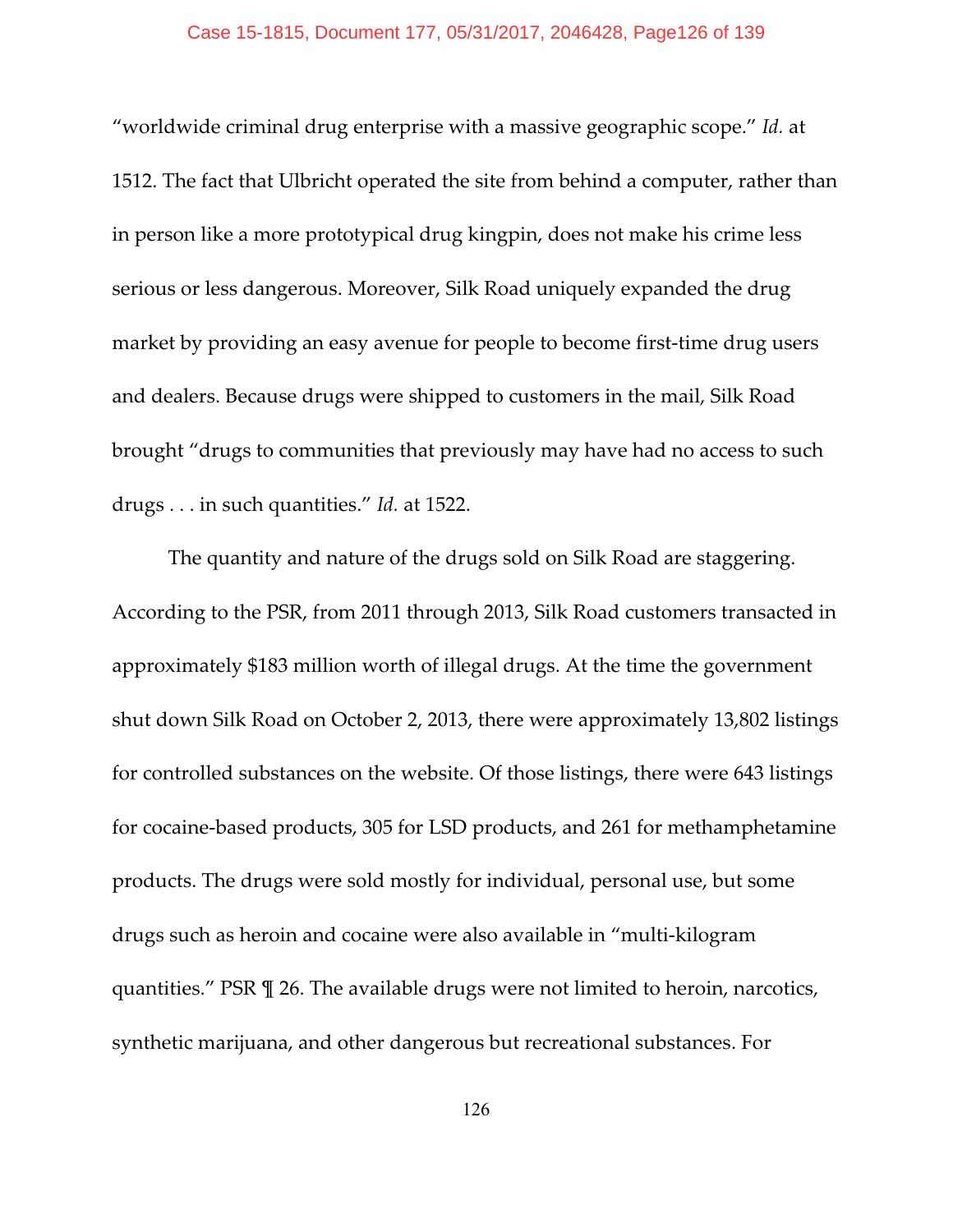example, after being told that cyanide was "the most well known assassination suicide [*sic*] poison out there," Ulbricht allowed vendors to sell it on Silk Road despite its singular, deadly purpose. App'x 1519. As the district court noted, despite earlier protestations that Silk Road would not allow the sale of products that could be used to inflict deliberate harm on others, it took Ulbricht all of six minutes to decide "that it is okay to sell cyanide," *id*., in exchange for the customary cut of the proceeds.

The drug offenses alone—ignoring all other illicit materials sold on the  $site<sup>66</sup>$  -yielded a calculated offense level of 50. Of that calculation, only two levels

 $^{66}$  As explained, Silk Road also trafficked in illegal goods such as counterfeit identification documents and computer hacking tools and services. When the government shut down Silk Road, there were 156 listings for forged identity documents on the site. The specific computer hacking tools available included software for compromising usernames and passwords of electronic accounts, including email and Facebook; Remote Access Tools ("RATs") that allow hackers to obtain remote access to a victim's computer, including turning on and using the computer's webcam; keyloggers, which allow a user to monitor keystrokes inputted by a victim to discern their passwords and other sensitive information; and Distributed Denial of Service ("DDoS") tools, which allow hackers to disable websites by flooding networks with malicious Internet traffic. Silk Road also offered money laundering services through vendors who sold U.S. currency and anonymous debit cards. Because the adjusted offense levels for those groups of offenses were substantially lower than the offense level for the drug group, they did not contribute to Ulbricht's overall offense level. In assessing the substantive reasonableness of the sentence imposed, however, it is well to remember that the sentence encompassed Ulbricht's role not only in the distribution of controlled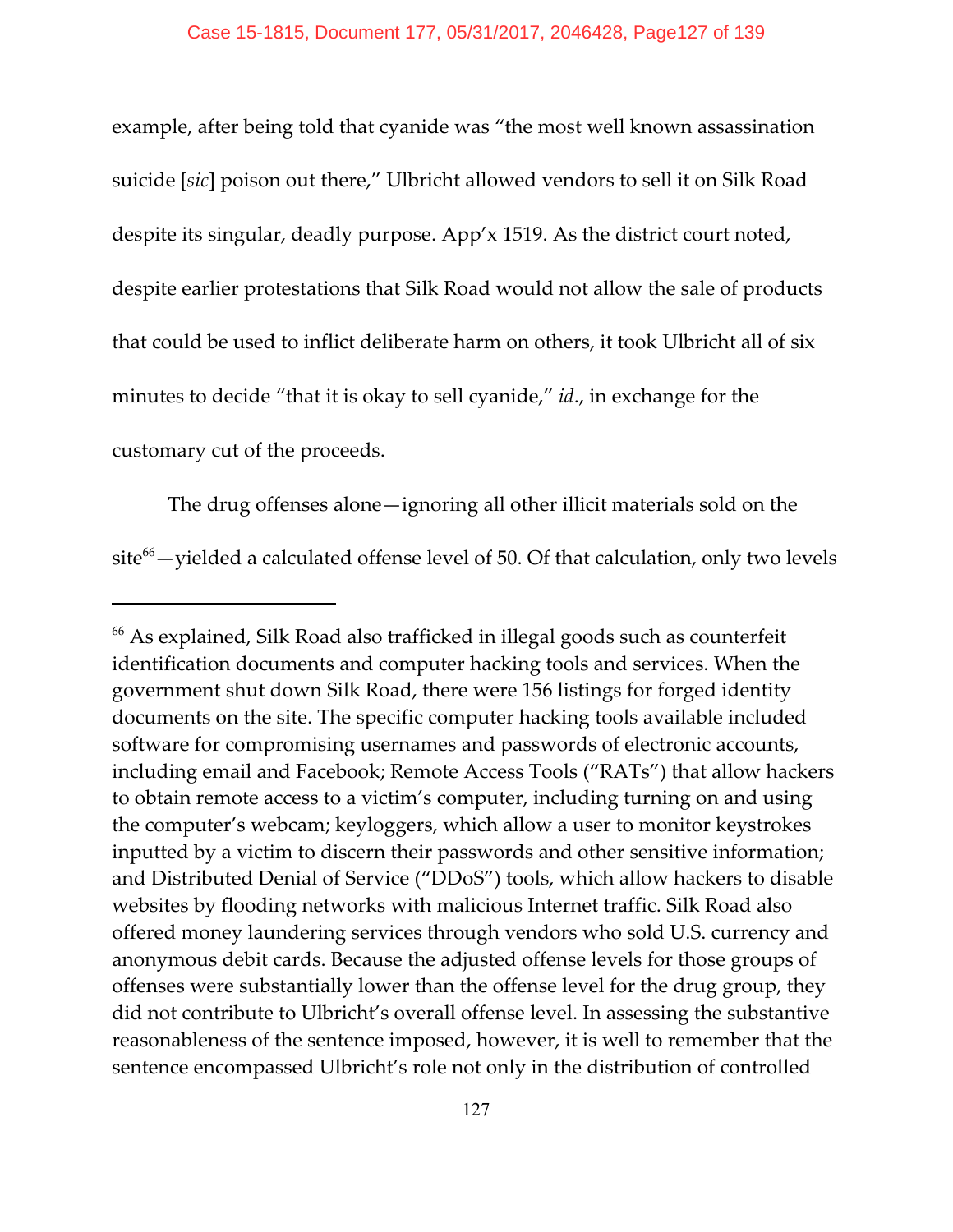## Case 15-1815, Document 177, 05/31/2017, 2046428, Page128 of 139

are attributable to Ulbricht's "credible threats of directed violence" associated with the murders for hire. PSR  $\parallel$  94. Thus, even without considering that enhancement, the drug convictions yielded an offense level of 48, which is higher than the maximum offense level recognized by the Guidelines, for which a sentence of life imprisonment is recommended even for someone who, like Ulbricht, has no prior criminal convictions. Ulbricht does not challenge the accuracy of the Guidelines calculation or of the fact-findings on which it is based.

That the sentence imposed accorded with the Guidelines recommendation does not automatically render it reasonable. *See United States v. Dorvee*, 616 F.3d 174, 182 (2d Cir. 2010). The Guidelines are, however, themselves a factor that Congress has directed district courts to consider. 18 U.S.C. § 3553(a)(4)(A). Moreover, as the considered judgment of the United States Sentencing Commission, they bear on the other factors that Congress has required courts to evaluate, including the need to reflect the seriousness of the offense, *id.* § 3553(a)(2)(A), to provide adequate deterrence, *id.* § 3553(a)(2)(B), and, because they are considered by all judges throughout the federal system, the need to

substances, but in a wide variety of other criminal offenses as well.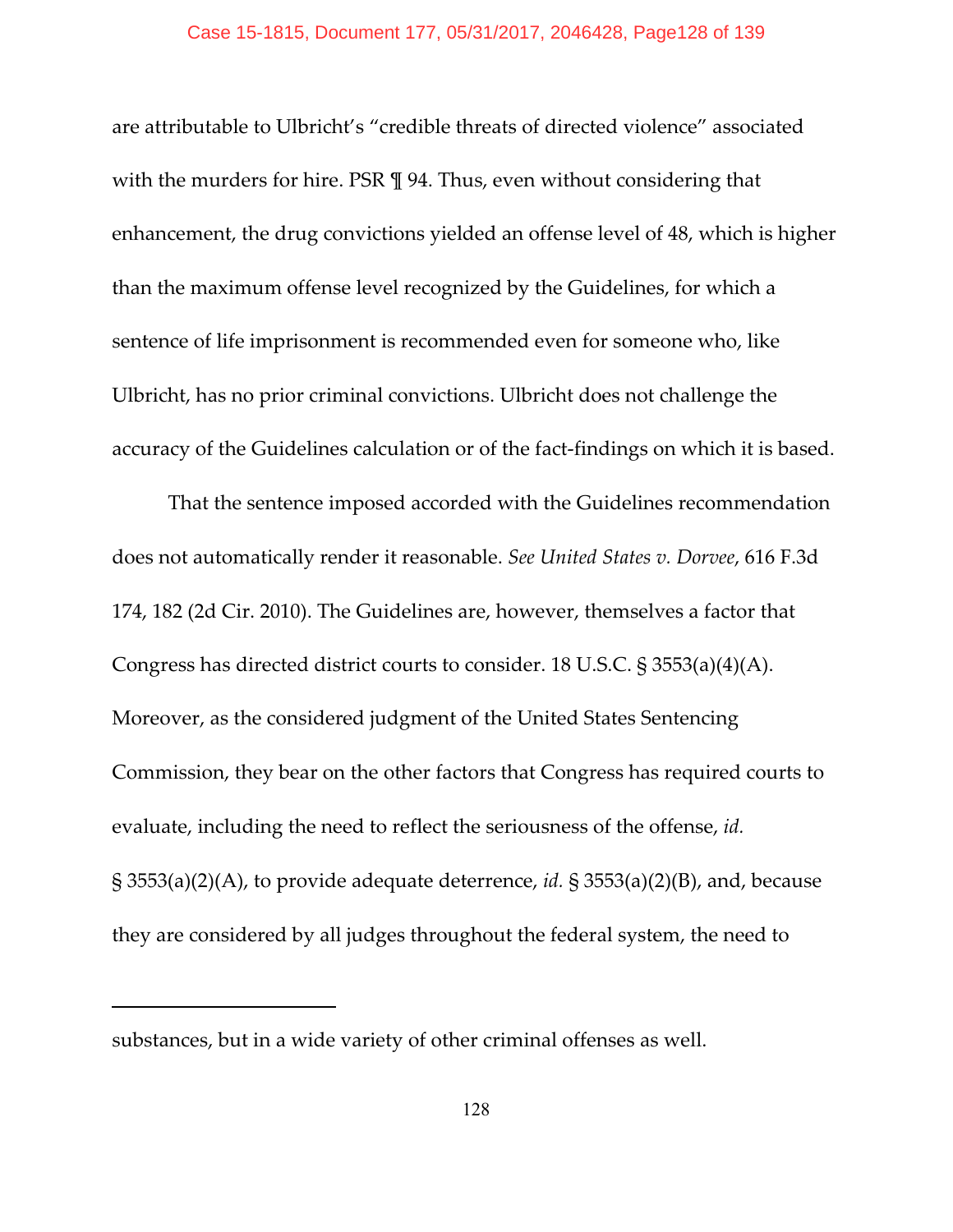"avoid unwarranted sentence disparities among defendants with similar records who have been found guilty of similar conduct," *id.* § 3553(a)(6).

Accordingly, while a life sentence for selling drugs alone would give pause, we would be hard put to find such a sentence beyond the bounds of reason for drug crimes of this magnitude.<sup> $67$ </sup> But the facts of this case involve much more than simply facilitating the sale of narcotics. The district court found by a preponderance of the evidence that Ulbricht commissioned at least five murders in the course of protecting Silk Road's anonymity, a finding that Ulbricht does not challenge in this appeal.<sup>68</sup> Ulbricht discussed those anticipated murders callously and casually in his journal and in his communications with the

<sup>&</sup>lt;sup>67</sup> Note that such a sentence is *mandatory* under federal law for selling just five kilograms of cocaine after two prior convictions for *any* felony narcotics offense, *see* 21 U.S.C. § 841(b)(1)(A), and the Supreme Court has upheld against constitutional challenge a mandatory sentence of life imprisonment for selling 650 grams of cocaine, *Harmelin v. Michigan*, 501 U.S. 957 (1991).

 $68$  Ulbricht does not mention his orders for the commission of those murders until his reply brief. Even there, he does not argue that the district court erred in concluding that he deliberately commissioned those murders; rather, he claims instead only that the murders did not support a life sentence because they did not actually take place. But in evaluating Ulbricht's character and dangerousness, the most relevant points are that he wanted the murders to be committed, he paid for them, and he believed that they had been carried out. The fact that his hired assassin may have defrauded him does not reflect positively on Ulbricht's character. Commissioning the murders significantly justified the life sentence.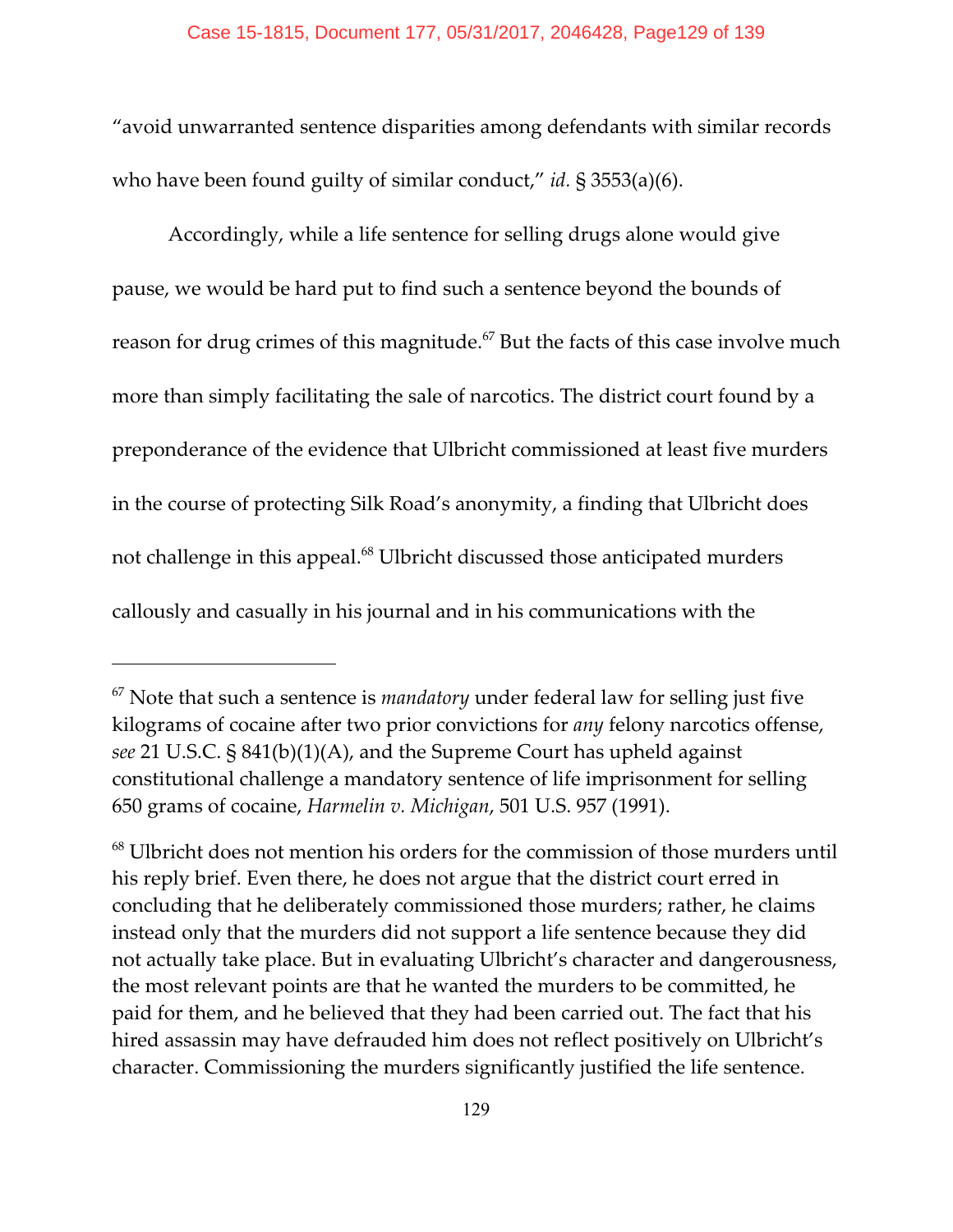purported assassin Redandwhite. For example, in connection with the first hit, he wrote to Redandwhite that "FriendlyChemist is a liability and I wouldn't mind if he was executed." Tr. 1822. In the course of negotiating the price for the killing, DPR claimed that "[n]ot long ago, I had a clean hit done for \$80k," *id.* at 1883, but that he had "only ever commissioned the one other hit, so I'm still learning this market," *id*. at 1884. He then paid \$150,000 in Bitcoins for the murder, and he received what purported to be photographic documentation if its completion. Ulbricht then wrote in his journal that he "[g]ot word that the blackmailer was executed," *id.* at 1887, before returning quickly to other tasks associated with running the site.

In negotiating the other four killings, Ulbricht initially resisted multiple murders. He instructed Redandwhite to "just hit Andrew [usernames Tony76 and nipplesuckcanuck] and leave it at that." *Id.* at 1897. Redandwhite said he could do it for "150 just like last time," but that he would not be able to recover any of DPR's money if he killed only one person because he would have to commit the murder outside of the victim's home or office where he stored his funds. *Id.* If Ulbricht wanted him to recover money, the self-professed assassin claimed, he would have to kill not only Tony76, but also his three associates. DPR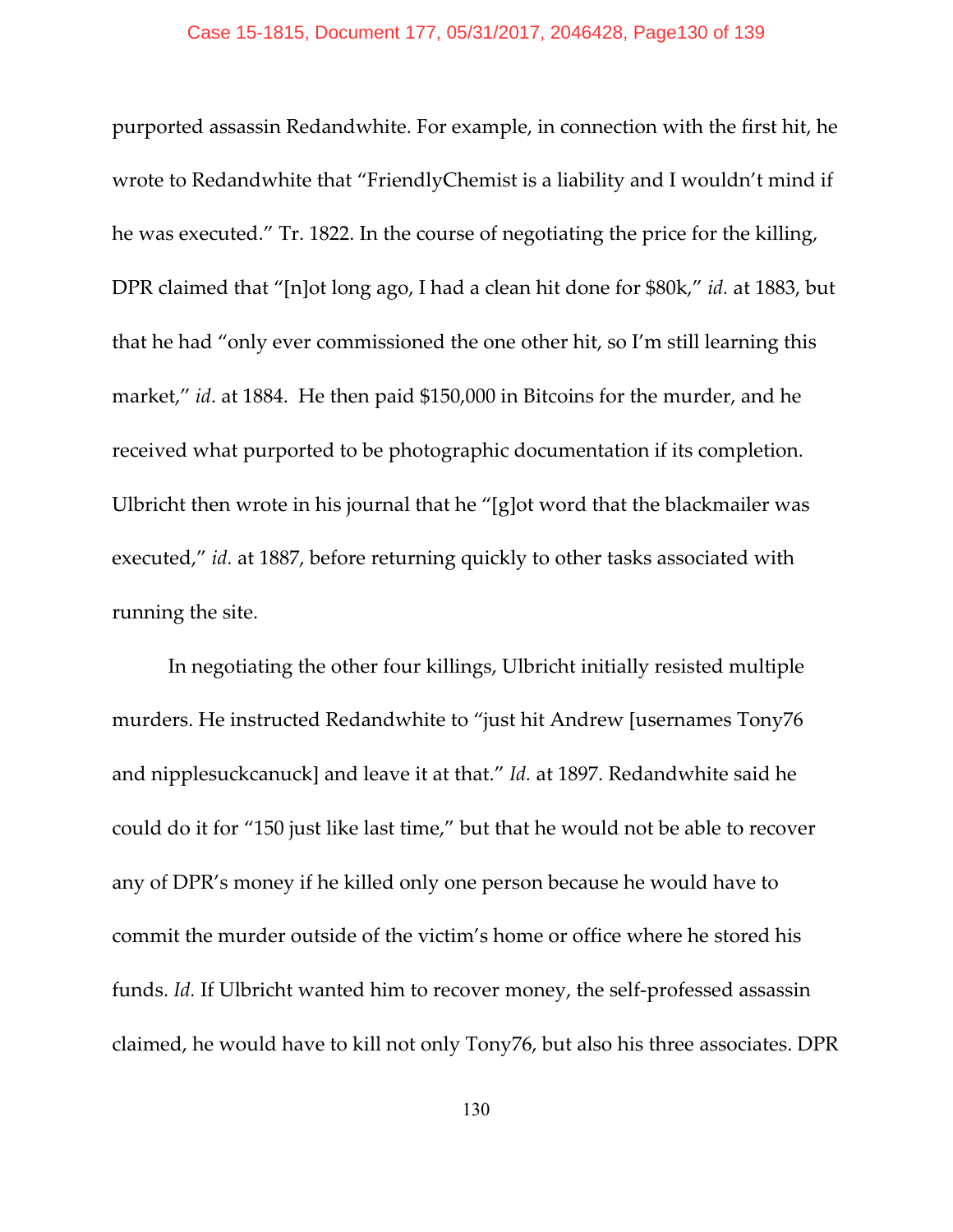## Case 15-1815, Document 177, 05/31/2017, 2046428, Page131 of 139

responded that he would "defer to [Redandwhite's] better judgment and hope[d] [to] recover some assets" from the hit. *Id.* at 1899. He then sent \$500,000 in Bitcoins, the agreed-upon price for four killings, to Redandwhite. As the district court stated in discussing Ulbricht's journal entries concerning these projected murders, his words are "the words of a man who is callous as to the consequences or the harm and suffering that [his actions] may cause others." App'x 1521.

The record was more than sufficient to support the district court's reliance on those attempted murders in sentencing Ulbricht to life in prison. The attempted murders for hire separate this case from that of an ordinary drug dealer, regardless of the quantity of drugs involved in the offense, and lend further support to the district court's finding that Ulbricht's conduct and character were exceptionally destructive. That he was able to distance himself from the actual violence he paid for by using a computer to order the killings is not mitigating. Indeed, the cruelty that he displayed in his casual and confident negotiations for the hits is unnerving. We thus cannot say that a life sentence was outside the "range of permissible decisions" under the circumstances. *Cavera*, 550 F.3d at 189.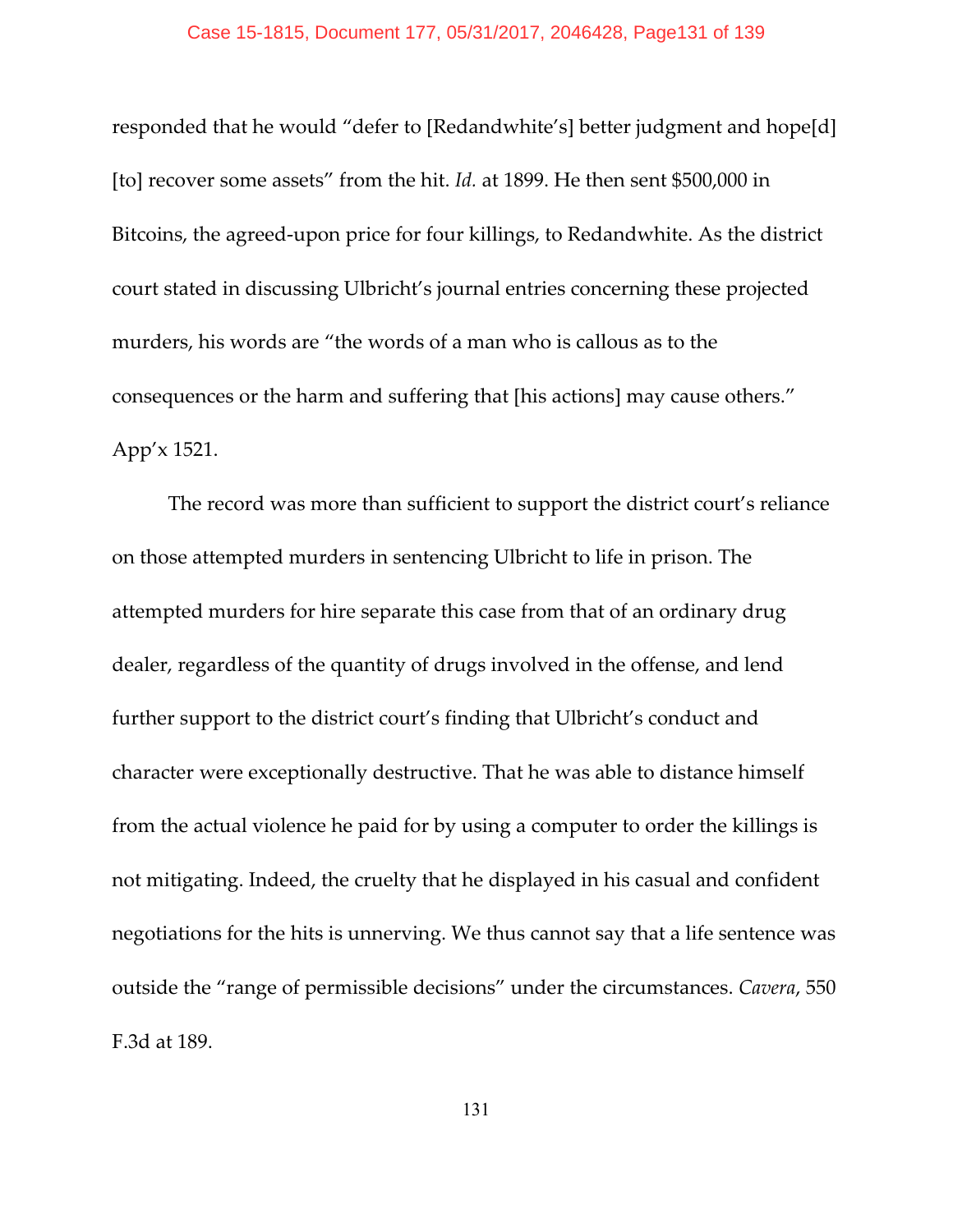Ulbricht's arguments on appeal have rhetorical power because of the sheer magnitude of his sentence, but they do not provide a legal basis for vacating that sentence as substantively unreasonable. He contends that the district court ignored the letters submitted on his behalf, thus failing to consider his positive contributions to his family and society as well as his potential productivity should he be released from prison. To the contrary, however, the district court "read each and every one of [the letters] with care," some "more than once." App'x 1534. Recognizing that the letters were "beautiful" and "profoundly moving," the district court observed that they reveal Ulbricht's human complexity. *Id.* at 1534-35. Nothing in the record supports the claim that the district court failed to recognize the importance of the letters, incorrectly discounted Ulbricht's more favorable characteristics, or otherwise inappropriately dismissed their role in its sentencing determination.

Similarly, Ulbricht's argument that the district court ignored his contention that Silk Road reduced the harmful effects of drug crimes must be rejected. The district court thoroughly discussed Doctor X's role at Silk Road and Ulbricht's claims that the site reduced violence, overdoses, and other harms associated with drug trafficking, and concluded that they were unpersuasive. We see no error in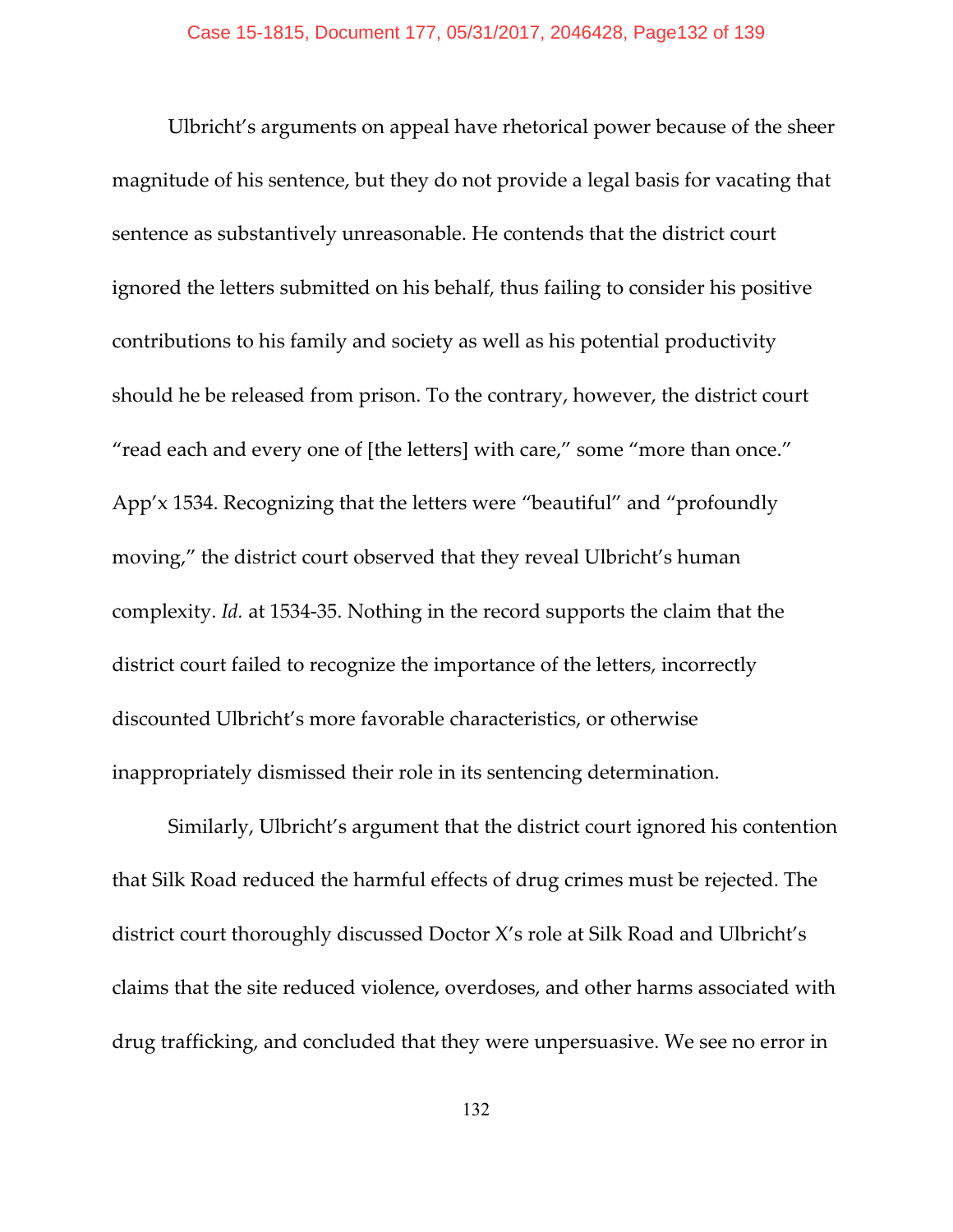### Case 15-1815, Document 177, 05/31/2017, 2046428, Page133 of 139

its analysis, and Ulbricht's arguments concerning harm reduction do not render his sentence substantively unreasonable.

Ulbricht also claims that there is an unwarranted disparity between his sentence and the approximately 17-month sentence that Peter Nash, a Silk Road administrator, received. Again, however, the district court considered the arguments concerning Nash's sentence and found them to be irrelevant to Ulbricht's crime because Nash was a low-level site administrator who pleaded guilty and cooperated with the government. Along those same lines, Ulbricht notes that Silk Road drug dealers received lower sentences than he did. For example, one such drug dealer received a ten-year sentence. The fact that different people involved with the site received dramatically lower sentences does not mean that Ulbricht's own sentence was substantively unreasonable on the individual facts of his case. $69$  Ulbricht was the creator and head administrator of the site. That fact alone distinguishes his case from that of any individual seller or employee who used or worked for the site. Ulbricht profited from every sale

 $<sup>69</sup>$  In his reply, Ulbricht references other instances in which people involved with</sup> Silk Road (and its apparent reincarnation, Silk Road 2.0) received significantly lower sentences. Ulbricht does not provide sufficient detail about those individuals' conduct, however, to permit meaningful comparisons with his case.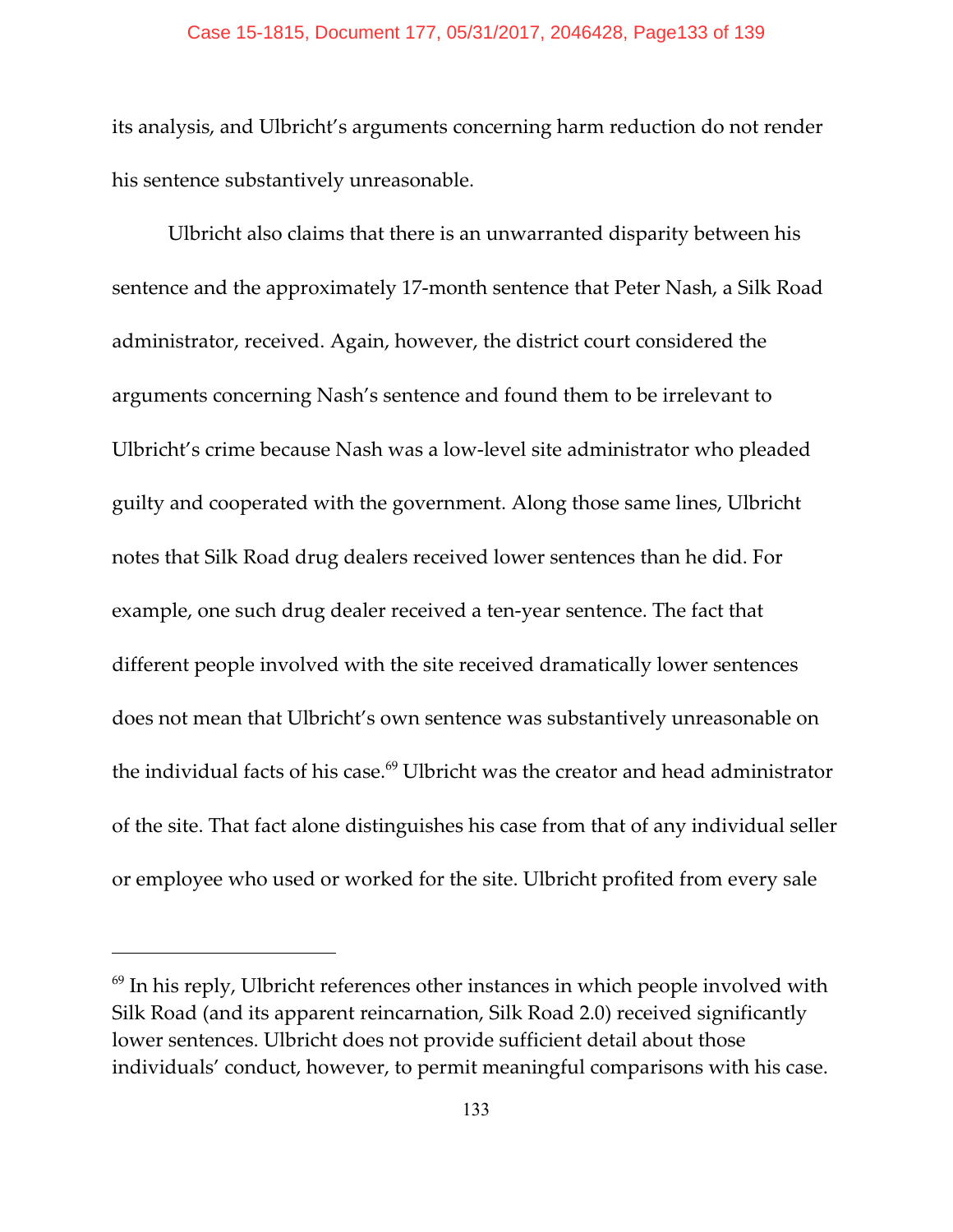on Silk Road, and he facilitated the acts of each drug dealer and drug organization that used it. Moreover, he attempted to commission at least five murders to protect his criminal enterprise. Those facts render his case distinguishable from those who committed other crimes using Silk Road or otherwise facilitated its operation.

Ulbricht next reiterates his argument that he was more like someone running a crack house than like a drug kingpin because he created the online platform that *others* used to sell drugs and was not himself a drug dealer.<sup>70</sup> That argument also understates the vast extent of Silk Road's drug market, which had thousands of customers and trafficked in about \$183 million in illegal drugs. People may differ about whether "respectable" people who, acting as property owners, money launderers, or other facilitators of crime for personal gain are less guilty than those who personally handle the narcotics. We cannot fault the district court for rejecting the argument that Ulbricht's contribution to the narcotics trade was inherently less culpable than that of the dealers who paid him to use Silk Road to complete their transactions.

 $\frac{70}{10}$  Ulbricht did sell drugs on Silk Road for at least some brief period of time, when he grew and sold hallucinogenic mushrooms to drum up interest in the site.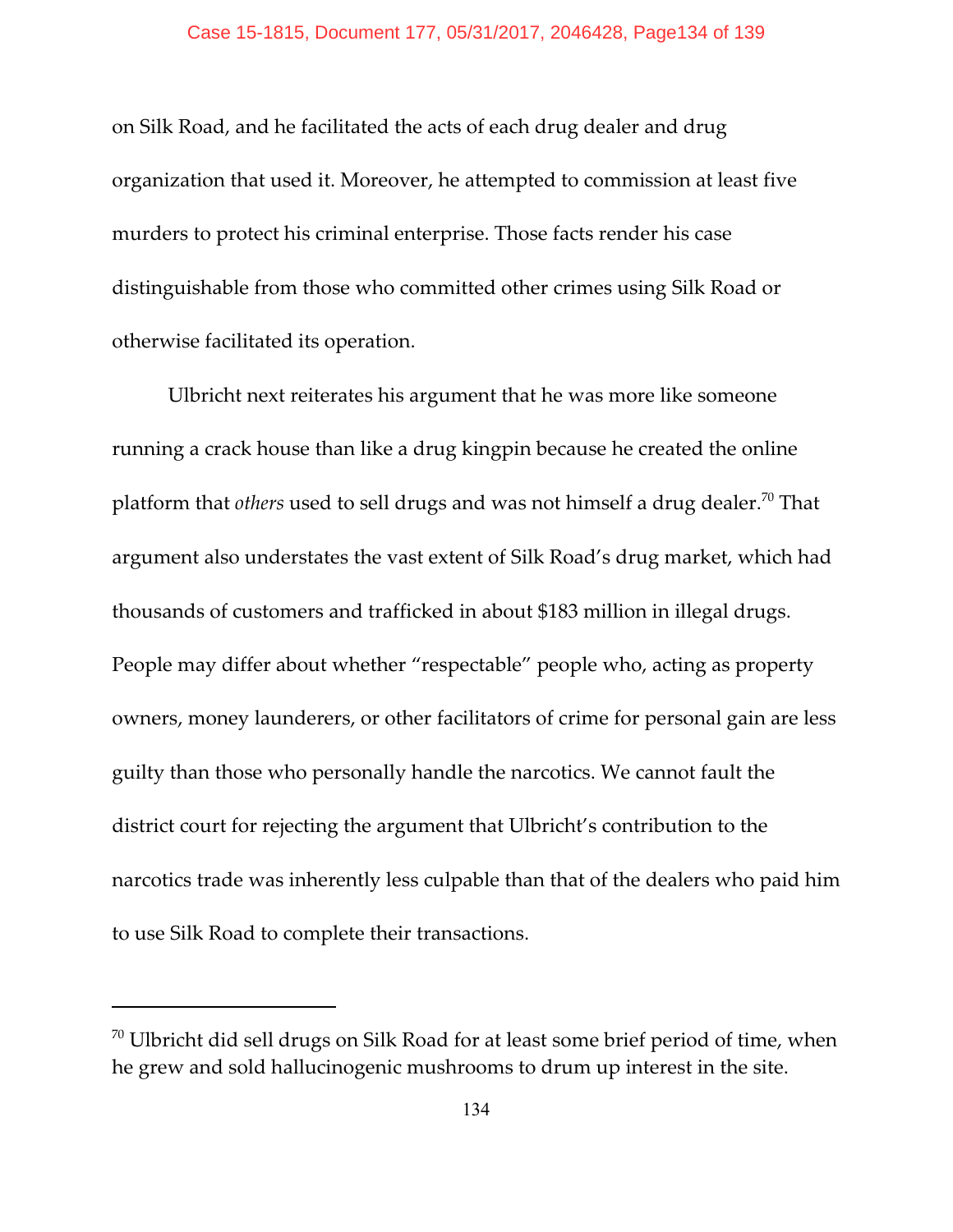Both the sentencing *amici* and Ulbricht further contend that the district court placed too much weight on the notion of general deterrence in meting out the life sentence. Specifically, Ulbricht fears that resorting to "general deterrence without any confining principles . . . guarantees that [the sentence] will create disparity." Appellant Br. 139. *Amici* also observe that academic studies counsel against placing too much emphasis on general deterrence in sentencing because severe criminal punishments do not actually decrease either supply or demand for illegal drugs. Further, according to *amici*, the threat of a long sentence does not deter criminal conduct more effectively than the threat of a shorter sentence. In his reply, Ulbricht identifies several lucrative dark markets that have emerged since Silk Road's demise in 2013. In his view, the existence of multiple copycat Tor-based illegal marketplaces proves that general deterrence is illusory and that the district court placed too much weight on that factor.

Although those arguments have some support among scholars and researchers, the ability of a sentence to "afford adequate deterrence to criminal conduct" is a factor that district courts are *required* by Congress to consider in arriving at the appropriate sentence. 18 U.S.C. § 3553(a)(2)(B); *see United States v. Tran*, 519 F.3d 98, 107 (2d Cir. 2008). Congress, moreover, has not concluded that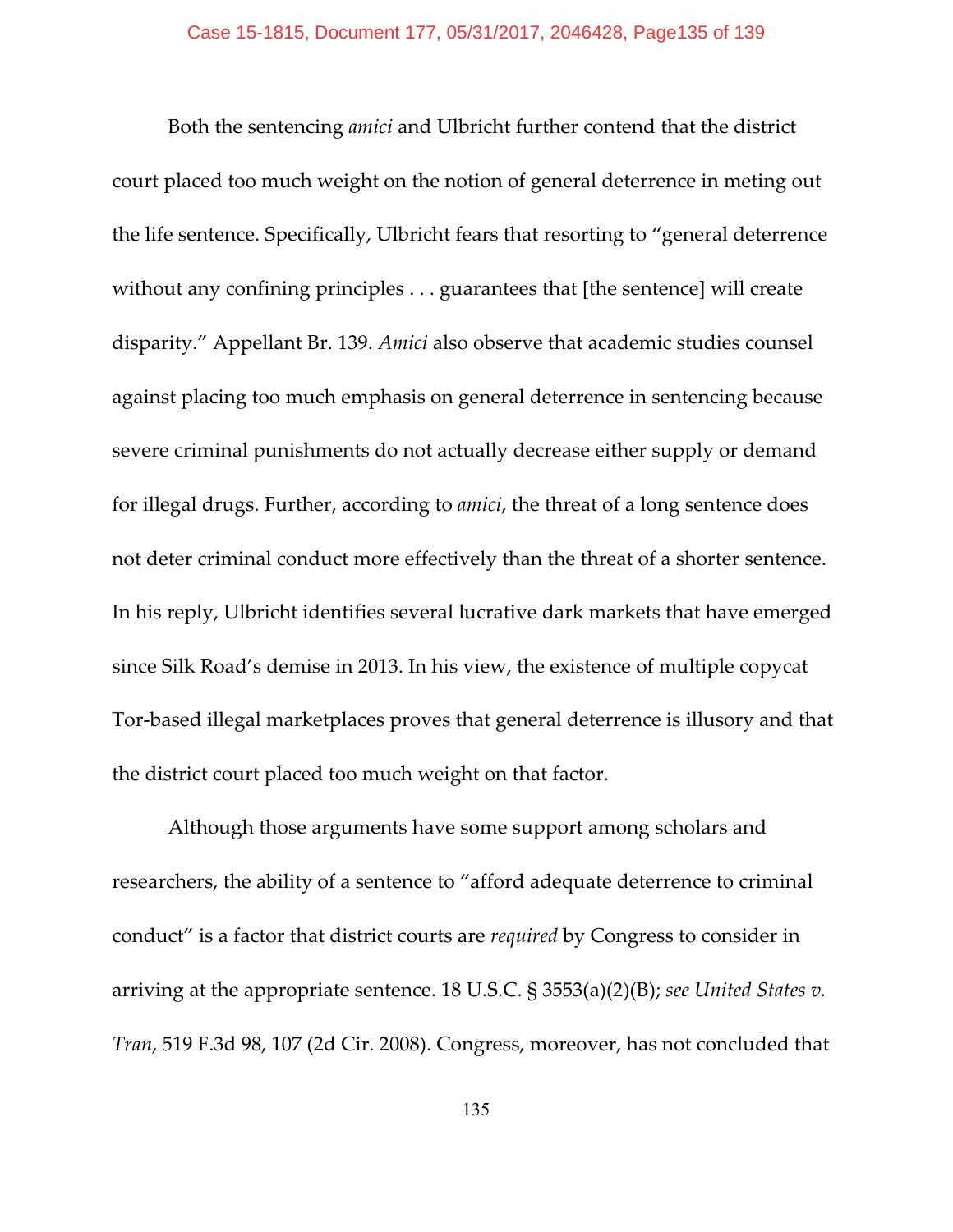the persistence of narcotics crimes is a reason to abandon the efforts to deter them by lengthy sentences. The district court observed that "general deterrence plays a particularly important role" in Ulbricht's case because Silk Road is "without serious precedent" and generated an unusually large amount of public interest. App'x 1532-33. The court thus carefully analyzed the role that general deterrence played in Ulbricht's individual case. At the same time, it is evident from the sentencing transcript that general deterrence was "just one element in the [district court's] analysis," *id.* at 1533, and the district court considered many other factors before sentencing Ulbricht to life in prison. Thus, the factor of general deterrence, "as explained by the district court, can bear the weight assigned it under the totality of circumstances in this case." *Rigas*, 583 F.3d at 122.

Finally, Ulbricht and *amici* point out that life sentences are rare in the federal system, typically reserved for egregious violent crimes, thus rendering Ulbricht's sentence substantively unreasonable.<sup>71</sup> Moreover, according to *amici,* life sentences are normally imposed in cases where that is the district judge's only sentencing option. Thus, they claim that Ulbricht's life sentence is

 $\frac{71}{1}$  *Amici* also claim that Ulbricht's life sentence violates the Eighth Amendment's ban on cruel and unusual punishment. That argument is plainly incorrect in light of binding Supreme Court precedent to the contrary. *See Harmelin*, 501 U.S. 957.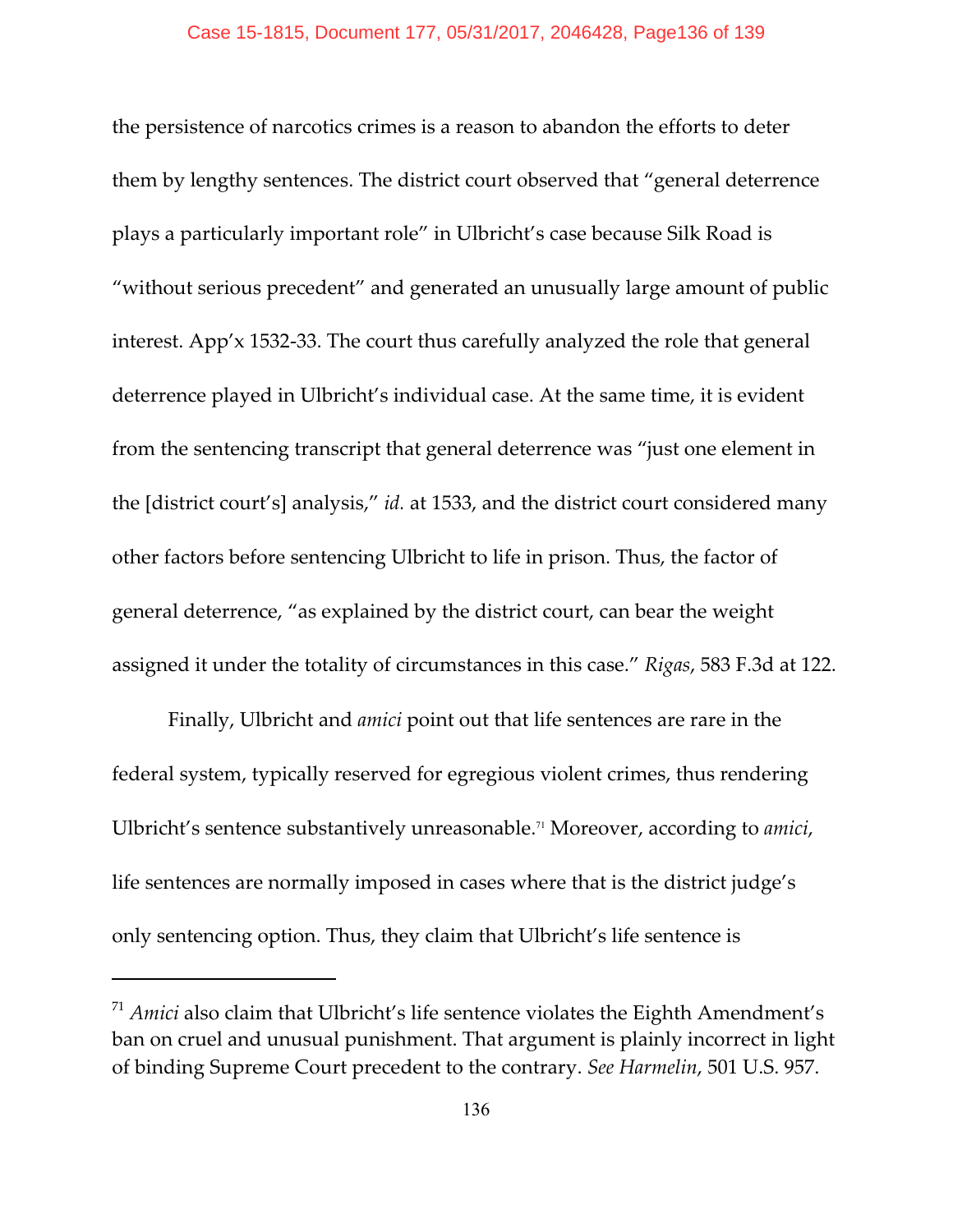## Case 15-1815, Document 177, 05/31/2017, 2046428, Page137 of 139

substantively unreasonable in the context of the federal system, where life sentences are particularly rare for those with no criminal history who are convicted of drug crimes.**<sup>72</sup>**

We agree with Ulbricht that life sentences are extraordinary and infrequent, which is as it should be. But the rarity of life sentences does not mean that the imposition of such a sentence in this case is substantively unreasonable under our law. Each case must be considered on its own facts and in light of all of the circumstances of a particular offense as well as other relevant conduct, which, in this case, includes five attempted murders for hire. As we have described, the district court carefully considered Ulbricht's offense, his personal characteristics, and the context for his crimes, recognizing that only exceptional cases justify such a severe sentence. Although we might not have imposed the same sentence

 $172$  In his reply, Ulbricht raises a distinct but related argument for the first time. He argues that "concurrences from Supreme Court opinions and dissents from denials of certiorari suggest[] that judicial factfinding violates a defendant's constitutional right to a jury trial where the factfinding renders reasonable an otherwise substantively unreasonable sentence." Reply Br. 60. For that proposition, he cites *United States v. Hebert*, 813 F.3d 551, 563 (5th Cir. 2015), *cert. denied*, 137 S. Ct. 37 (2016), *Jones v. United States*, 135 S. Ct. 8 (2014) (Scalia, J., dissenting from denial of certiorari), and *United States v. White*, 551 F.3d 381, 386 (6th Cir. 2008) (Merritt, J., dissenting). His argument, however, has no support in existing law.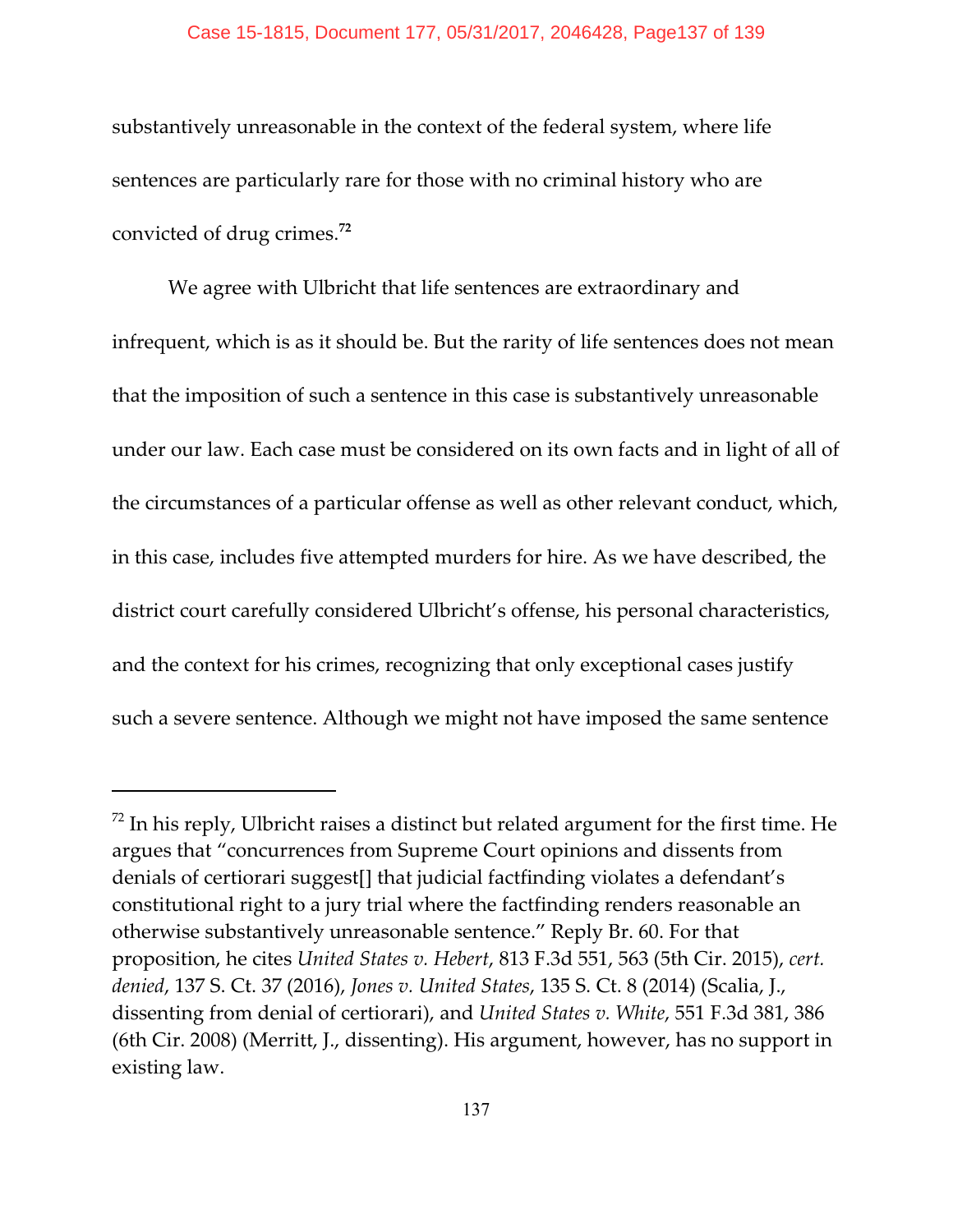## Case 15-1815, Document 177, 05/31/2017, 2046428, Page138 of 139

ourselves in the first instance, on the facts of this case a life sentence was "within the range of permissible decisions" that the district court could have reached. *Rigas*, 583 F.3d at 122.

We do not reach our conclusion lightly.<sup>73</sup> A life sentence is the second most severe penalty that may be imposed in the federal criminal justice system. "The size of [Ulbricht's] sentence alone [therefore] counsels our careful, searching review of it." *United States v. Brown*, 843 F.3d 74, 85 (2d Cir. 2016) (Sack., J., concurring). Courts have the power to condemn a young man to die in prison, and judges must exercise that power only in a small number of cases after the deepest thought and reflection. Of course, any "sentencing proceeding is a solemn occasion at which the judge has the weighty duty of determining the fate

 $73$  The life sentence is particularly severe because, as in all federal cases, Ulbricht will never be eligible for parole. Unlike state sentences in jurisdictions permitting a sentence of, for example, "25 years to life," there is no automatic reconsideration of this sentence, or of whether an offender has reformed, after any lengthy period of incarceration. We note that, particularly in the case of a young offender, the prisoner will all but certainly change (for better or worse) after many years of incarceration. In a system without parole, however, a sentencing court is forced to exercise its best judgment to predict whether a sentence of life imprisonment or one of 25, 30, or 50 years is required to serve the purposes of sentencing, without the option of deferring that judgment to a point at which the effects of incarceration, and the passage of time, will be more apparent.